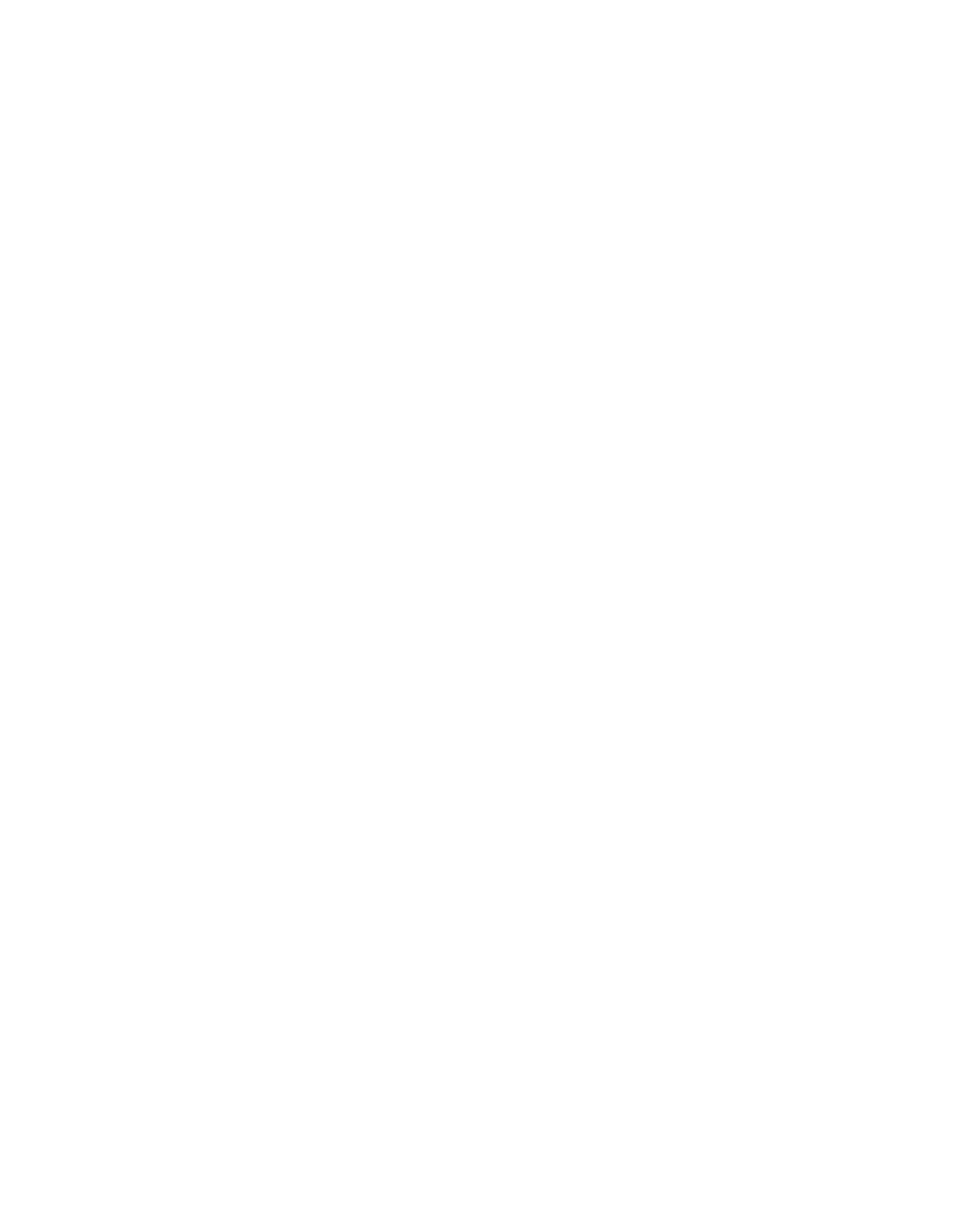|                            | <b>VOC</b>                                         |                                               |                                                        |
|----------------------------|----------------------------------------------------|-----------------------------------------------|--------------------------------------------------------|
| <b>Emission Source</b>     | Existing VOC/<br><b>ROG Emissions</b><br>(tons/yr) | Proposed<br>VOC/ROG<br>Emissions<br>(tons/yr) | Increment of<br>Increase with<br>Proposed<br>Expansion |
| Traffic and Area Sources   | 0.895                                              | 1.084                                         | 0.19                                                   |
| Feed and Manure Management | 14.40                                              | 21.68                                         | 7.28                                                   |
|                            | 15.30                                              | 22.77                                         | 7.47                                                   |

VOC emissions from traffic and area sources were estimated using CalEEMod Version 2016.3.2. VOC emissions from feed and manure management (including cow housing, liquid manure, and solid manure) were estimated using the SJVAPCD dairy emissions calculator. See HRA Appendix A for calculator emissions.

# **PM 10 Emissions from Animal Mvmt**

| <b>Type of Cow</b>     | <b>Existing Total</b><br><b>Emissions</b><br>(lbs/yr) | <b>Proposed Total</b><br>Emissions<br>(lbs/yr) |         |
|------------------------|-------------------------------------------------------|------------------------------------------------|---------|
| <b>Animal Movement</b> | 3,422                                                 | 2,079                                          |         |
| Tons/Year              | 1.71                                                  | 1.04                                           | $-0.67$ |

See HRA Appendix A for calculator emissions.

| <b>Greenhouse Gas Emission Rates for Electricity Use</b> |                                                                                                                                                |                                               |  |  |  |  |  |  |  |  |  |
|----------------------------------------------------------|------------------------------------------------------------------------------------------------------------------------------------------------|-----------------------------------------------|--|--|--|--|--|--|--|--|--|
| eGrid State                                              | Average Output Emission<br>Rate (lb CO2e/MWh)                                                                                                  | Average Output Emission<br>Rate (lb CO2e/kWh) |  |  |  |  |  |  |  |  |  |
| California                                               | 422.029                                                                                                                                        | 0.422029                                      |  |  |  |  |  |  |  |  |  |
|                                                          | Source: eGRID2018. Released 1/28/2020. Accessed at:<br>https://www.epa.gov/<br>energy/emissions-generation-resource-integrated-database-egrid> |                                               |  |  |  |  |  |  |  |  |  |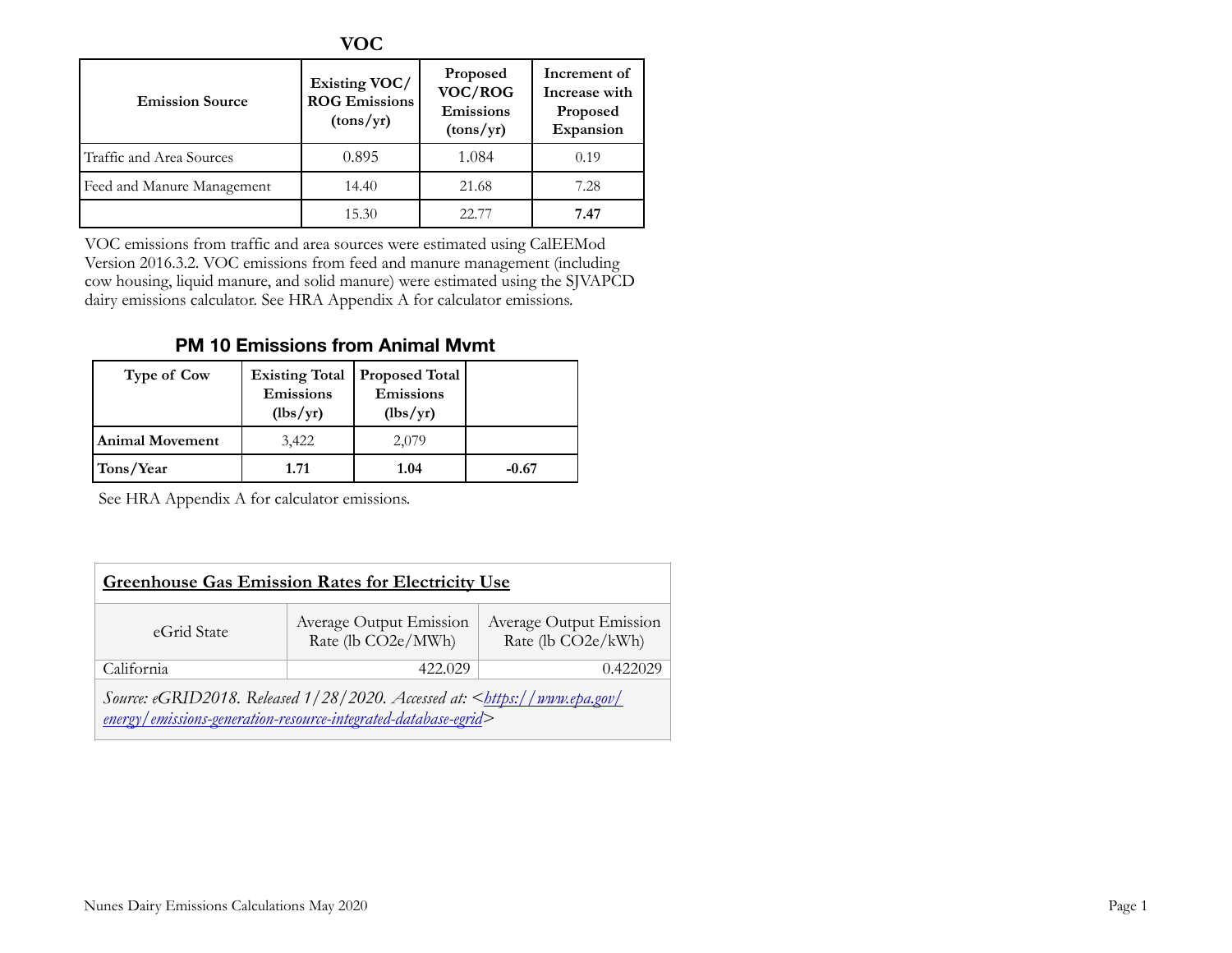#### **GHG Emissions from Energy Consumption**

|                             | <b>Herd Count</b> | Average<br><b>Electricity Use</b><br>(kWh/yr) | <b>GHG</b> Emission<br>Rate (lbs)<br>CO <sub>2</sub> e/kWh | <b>GHG</b><br><b>Emissions</b> (lbs<br>CO <sub>2</sub> e/yr | <b>GHG</b><br>Emissions<br>(metric tons<br>CO <sub>2</sub> e/yr |  |
|-----------------------------|-------------------|-----------------------------------------------|------------------------------------------------------------|-------------------------------------------------------------|-----------------------------------------------------------------|--|
| PG&E Electricity Use        | 1,276             | 395,303                                       | 0.4220                                                     | 166,829                                                     | 75.67                                                           |  |
| <b>Expansion Projection</b> | 2,100             | 650,577                                       | 0.4220                                                     | 274,562                                                     | 124.54                                                          |  |
| Increment of Increase       | 824               | 255,274                                       |                                                            | 107,733                                                     | 48.87                                                           |  |

Electricity use provided by the project applicant. The Expansion Projection conservatively assumes the same electricity use per cow.

Source: eGRID2018. Released 1/28/2020. Accessed at: <https://www.epa.gov/energy/emissionsgeneration-resource-integrated-database-egrid>

#### **Total Greenhouse Gas Emissions**

|                       | <b>Increased Herd</b><br>(metric tons<br>CO <sub>2</sub> e/yr | Increased<br><b>Mobile Source</b><br>(metric tons<br>CO <sub>2</sub> e/yr | Increased<br>Electricity<br>(metric tons<br>CO <sub>2</sub> e/yr | <b>GHG</b><br>Emissions<br>(metric tons<br>$CO2/yr$ ) |
|-----------------------|---------------------------------------------------------------|---------------------------------------------------------------------------|------------------------------------------------------------------|-------------------------------------------------------|
| Nunes Dairy Expansion | 5,505                                                         |                                                                           | 49                                                               | 5,560                                                 |

GHG emissions from traffic were estimated using CalEEMod Version 2016.3.2. GHG emissions from the herd were estimated using the SJVAPCD dairy emissions

calculator. See HRA Appendix A for calculator emissions.

| <b>Conversion Factors</b> |                           |  |  |  |  |  |
|---------------------------|---------------------------|--|--|--|--|--|
| 1 megawatt-hour (MWh)     | 1,000 kilowatt-hour (kWh) |  |  |  |  |  |
| 1 short ton               | $2,000$ pounds (lb)       |  |  |  |  |  |
| $1.10231$ short ton       | 1 metric ton              |  |  |  |  |  |
| 2.2046 lb                 | 1 kilogram (kg)           |  |  |  |  |  |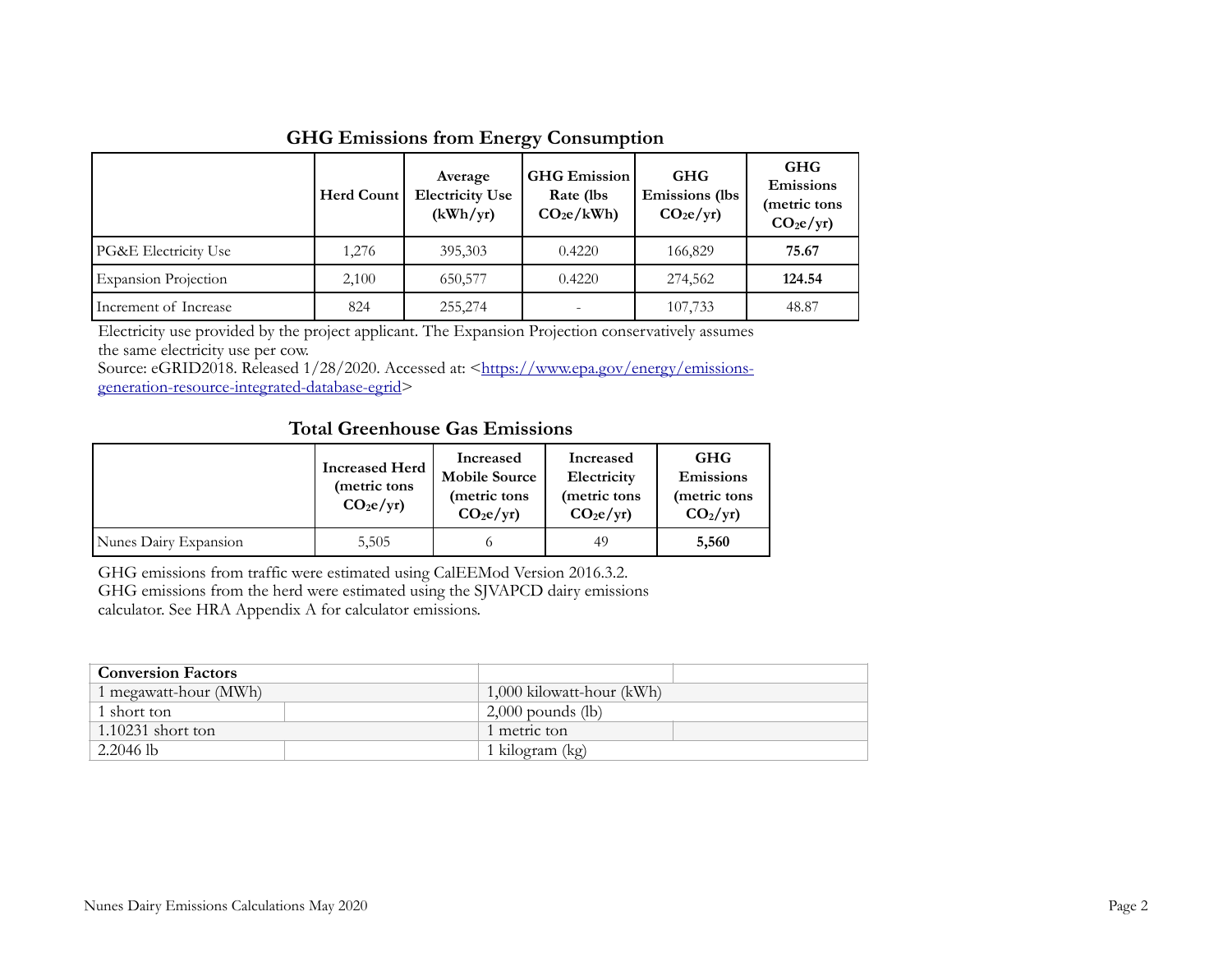# **"Remarks" for the Nunes Dairy Expansion Project CalEEMod (v.2016.3.2) Model Runs**

"Remarks" are typically used in California Emissions Estimator Model (CalEEMod) to explain non-default inputs. For the current modeling, this document replaces the "remarks" section of the referenced CalEEMod model to provide more space to both identify nondefault inputs and to explain how CalEEMod is used to calculate emissions for the current project. When defaults were retained and no further explanation was necessary, no "remarks" are recorded below.

# **Nunes Dairy Model Run – Existing Operations (2020)**

# **Land Use**

• The General Light Industrial land use subtype was used to represent the dairy project, an industrial agriculture project. According to the existing conditions Waste Management Plan, the existing dairy facilities are located on approximately 18 acres with approximately 177,410 square feet of roofed structures and 156,414 square feet of concrete operational areas. There are six existing residences.

#### **Construction Phase**

• This is an operational model only. Construction phases were deleted.

#### **Vehicle Trips**

• Because the residences are employee or owner residences on a working dairy, trip rate was modified to two trips per residence, with no Home-Work trips. Dairies operate 7 days a week. The existing operations generate approximately 9.2 average daily trips (ADTs) (or 0.052 trips per 1,000 square feet) in addition to 12 residential trips.

# **Nunes Dairy Model Run – Construction (2021)**

#### **Land Use**

• The proposed dairy expansion would include the removal of some existing animal shelter structures and construction of one 85,800 square-foot freestall barn. All construction would occur in the existing footprint of the dairy.

#### **Construction Phase**

- Construction would begin in early 2021. To calculate the worst-case scenario, all project components were constructed in one phase.
- Off-road Equipment While there would likely be a small construction crew, default equipment was used since construction details are unknown at this time.
- Trips and VMT Demolition just involves animal shelters and would require fewer trips than a comparable building.

# **Vehicle Trips**

• This is a construction model only. Operational data can be disregarded.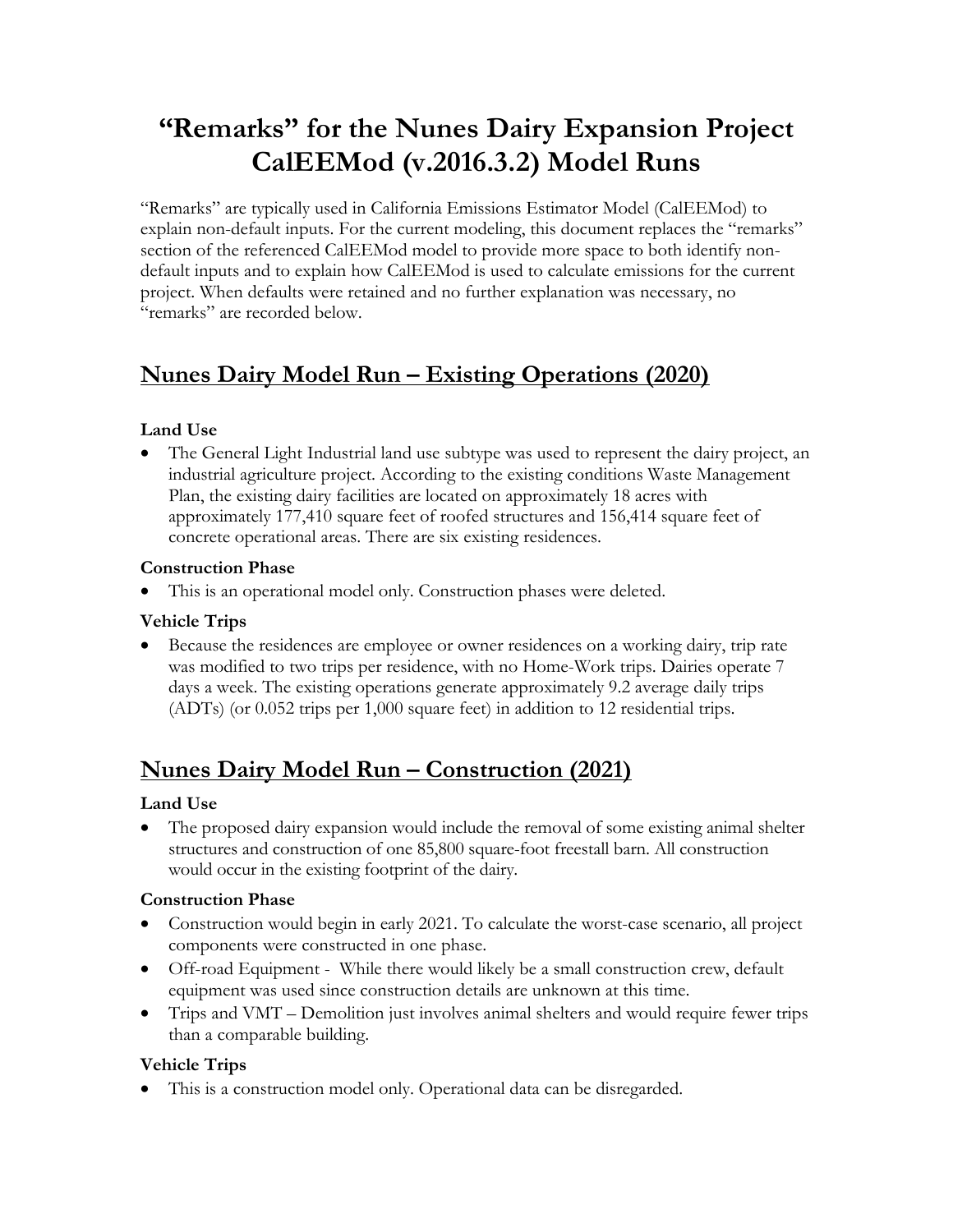# **Nunes Dairy Model Run – Proposed Operations (2021)**

### **Land Use**

• The General Light Industrial land use subtype was used to represent the dairy project, an industrial agriculture project. According to the proposed conditions Waste Management Plan, the proposed dairy facilities would be located on approximately 18 acres with approximately 225,505 square feet of roofed structures and 144,820 square feet of concrete operational areas. There would continue to be six residences with implementation of the proposed project.

#### **Construction Phase**

• This is an operational model only. Most construction phases were deleted.

#### **Vehicle Trips**

• Because the residences are employee or owner residences on a working dairy, trip rate was modified to two trips per residence, with no Home-Work trips. Dairies operate 7 days a week. The proposed operations would generate approximately 18.9 ADTs (or 0.084 trips per 1,000 square feet) in addition to 12 residential trips.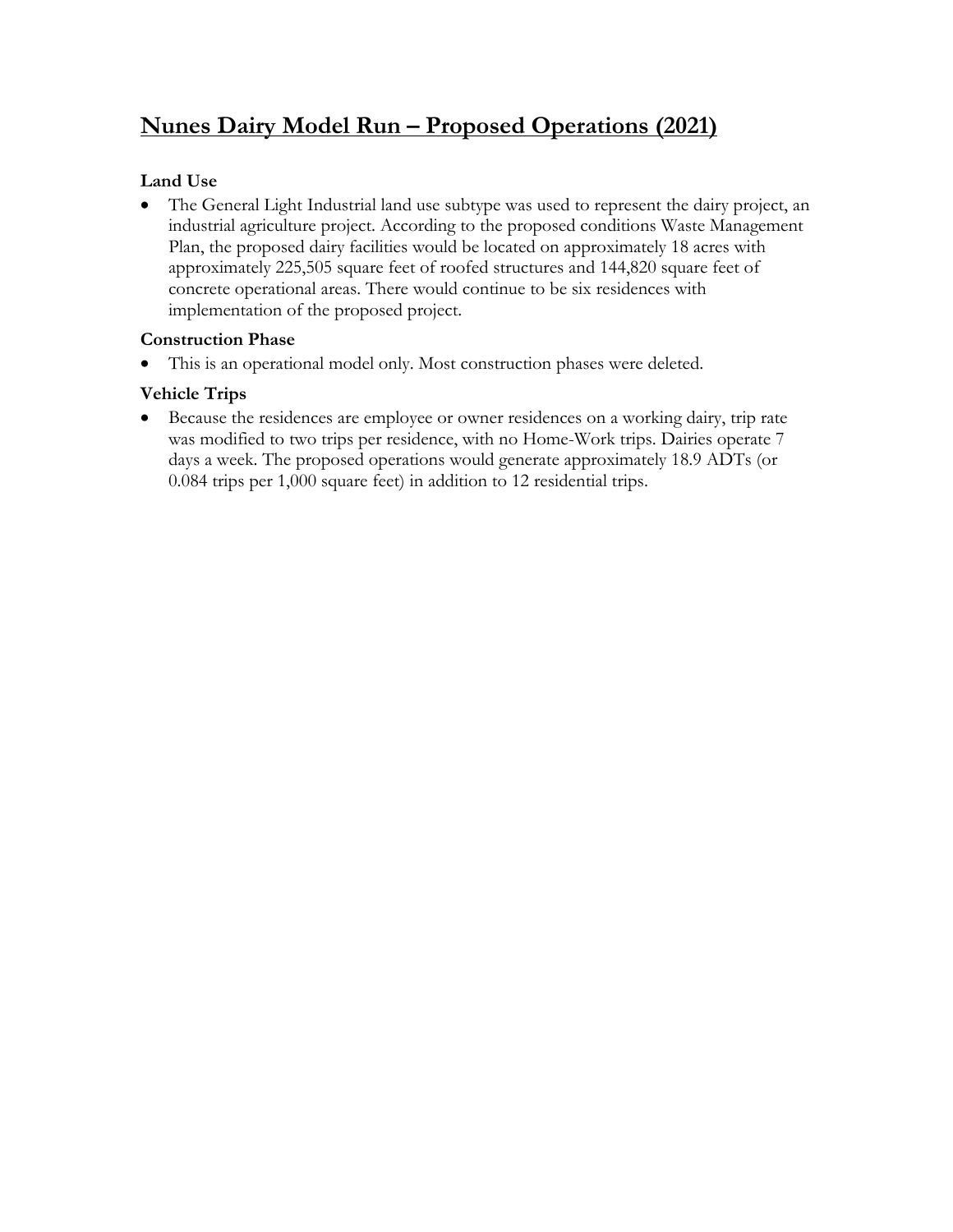#### **Nunes Dairy Existing**

**Merced County, Annual**

#### **1.0 Project Characteristics**

#### **1.1 Land Usage**

| <b>Land Uses</b>           | Size   | Metric        | Lot Acreage | Floor Surface Area | Population |
|----------------------------|--------|---------------|-------------|--------------------|------------|
| General Light Industry     | 177.41 | 1000sqft      | 12.00       | 177.410.00         |            |
| Other Non-Asphalt Surfaces | 156.41 | 1000saft      | 3.59        | 156.414.00         |            |
| Single Family Housing      | 6.00   | Dwelling Unit | 1.95        | 10,800.00          |            |

#### **1.2 Other Project Characteristics**

| <b>Urbanization</b>               | Rural                          | Wind Speed (m/s)                  | 2.2   | <b>Precipitation Freg (Days)</b>        | 49    |
|-----------------------------------|--------------------------------|-----------------------------------|-------|-----------------------------------------|-------|
| <b>Climate Zone</b>               |                                |                                   |       | <b>Operational Year</b>                 | 2020  |
| <b>Utility Company</b>            | Pacific Gas & Electric Company |                                   |       |                                         |       |
| <b>CO2 Intensity</b><br>(lb/MWhr) | 641.35                         | <b>CH4 Intensity</b><br>(lb/MWhr) | 0.029 | N <sub>2</sub> O Intensity<br>(lb/MWhr) | 0.006 |

#### **1.3 User Entered Comments & Non-Default Data**

Project Characteristics -

Land Use - See notes

Construction Phase - Operations only

Off-road Equipment -

Vehicle Trips - See remarks

Area Coating -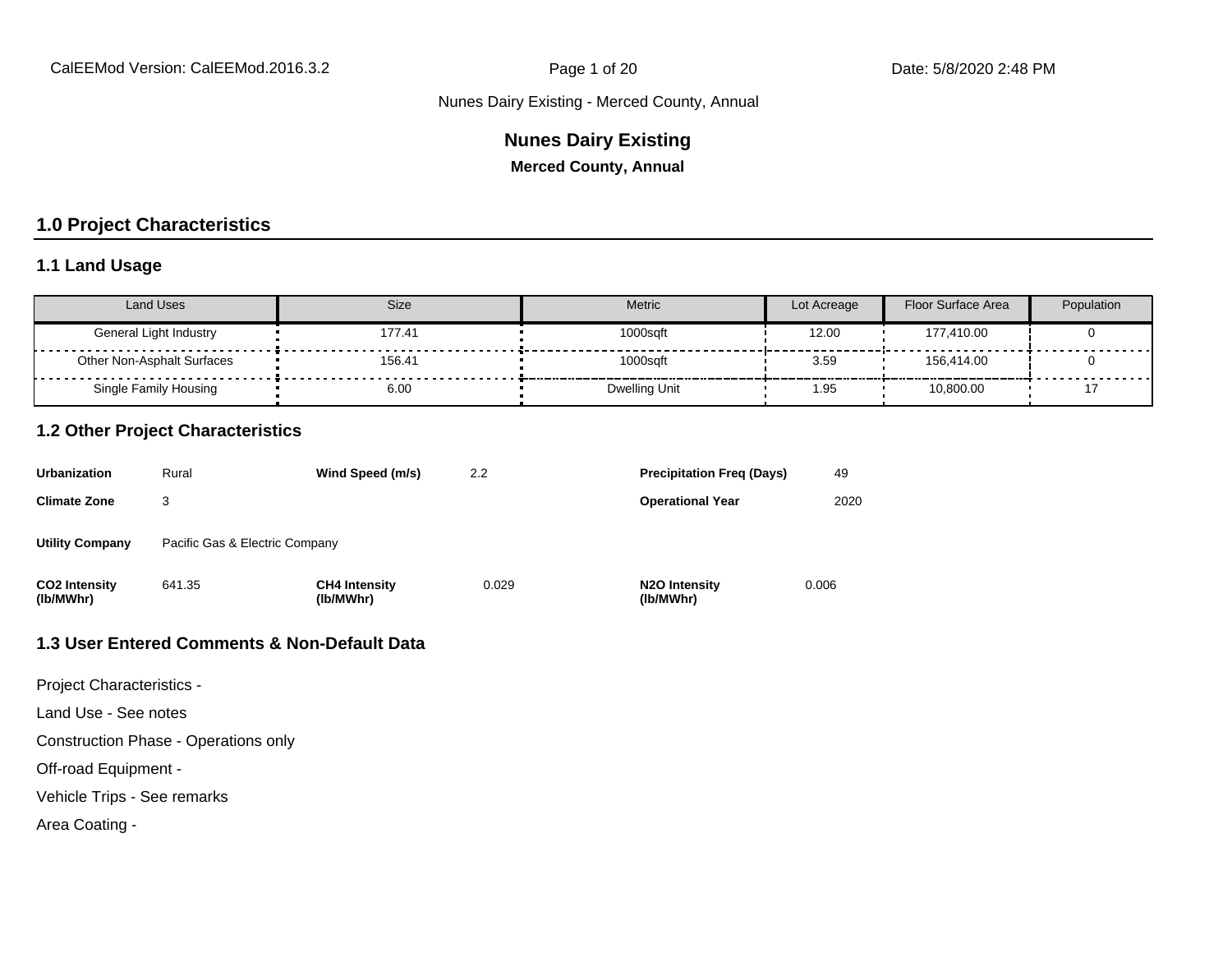| <b>Table Name</b>         | <b>Column Name</b> | Default Value | New Value  |  |  |
|---------------------------|--------------------|---------------|------------|--|--|
| tblConstructionPhase      | <b>NumDays</b>     | 10.00         | 0.00       |  |  |
| tblLandUse                | LandUseSquareFeet  | 156,410.00    | 156,414.00 |  |  |
| tblLandUse                | LotAcreage         | 4.07          | 12.00      |  |  |
| tblProjectCharacteristics | UrbanizationLevel  | Urban         | Rural      |  |  |
| tblVehicleTrips           | ST_TR              | 1.32          | 0.05       |  |  |
| tblVehicleTrips           | ST_TR              | 9.91          | 2.00       |  |  |
| tblVehicleTrips           | SU_TR              | 0.68          | 0.05       |  |  |
| tblVehicleTrips           | SU_TR              | 8.62          | 2.00       |  |  |
| tblVehicleTrips           | WD_TR              | 6.97          | 0.05       |  |  |
| tblVehicleTrips           | WD_TR              | 9.52          | 2.00       |  |  |
| tblWoodstoves             | NumberCatalytic    | 1.95          | 0.00       |  |  |
| tblWoodstoves             | NumberNoncatalytic | 1.95          | 0.00       |  |  |

# **2.0 Emissions Summary**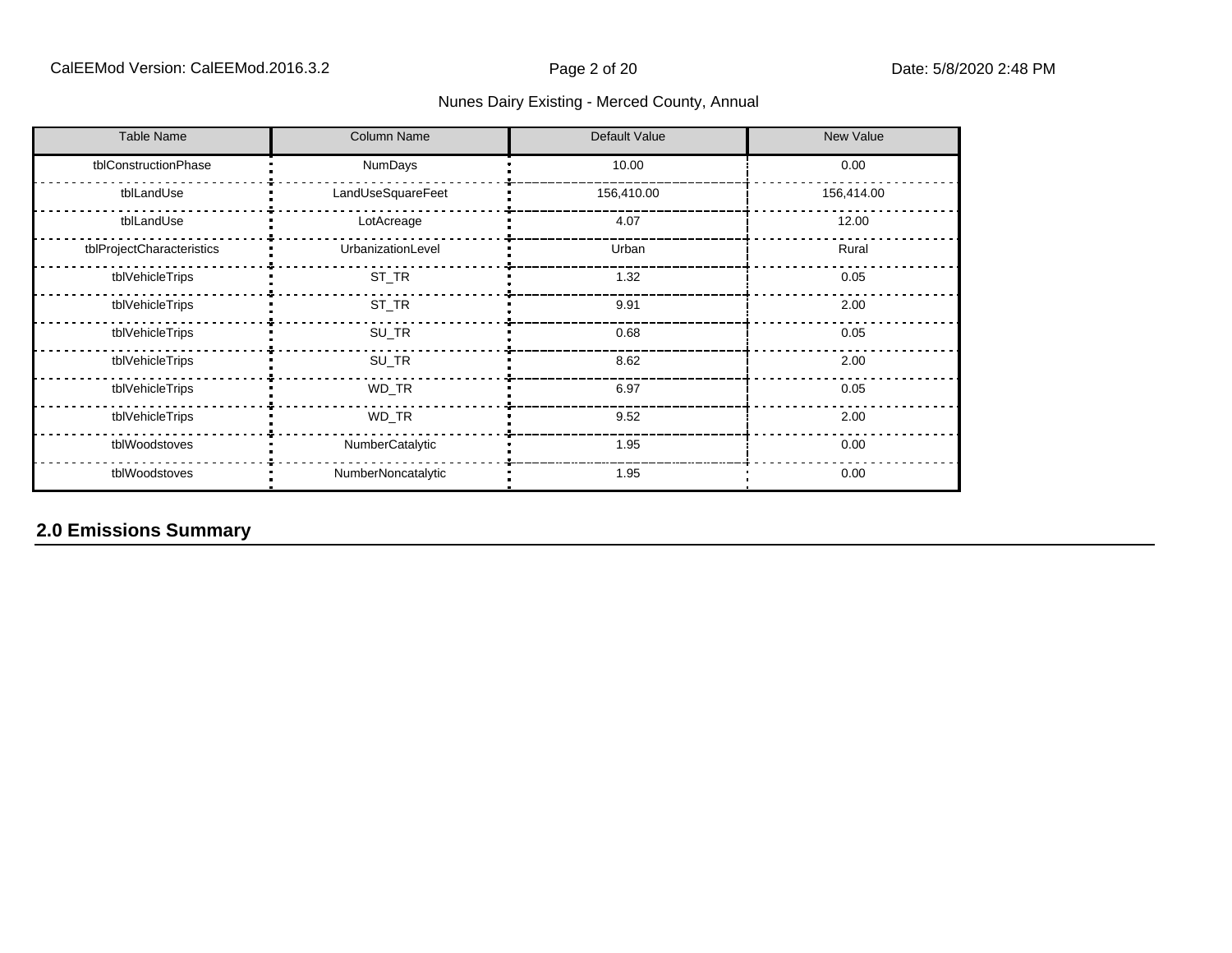#### **2.1 Overall Construction**

#### **Unmitigated Construction**

|                | <b>ROG</b>          | <b>NO<sub>x</sub></b> | CO     | SO <sub>2</sub> | Fugitive<br><b>PM10</b> | Exhaust<br><b>PM10</b> | <b>PM10</b><br>Total | Fugitive<br><b>PM2.5</b> | Exhaust<br>PM2.5 | <b>PM2.5</b><br>Total |        | Bio- CO2   NBio- CO2   Total CO2 |        | CH <sub>4</sub> | <b>N2O</b> | CO <sub>2</sub> e |
|----------------|---------------------|-----------------------|--------|-----------------|-------------------------|------------------------|----------------------|--------------------------|------------------|-----------------------|--------|----------------------------------|--------|-----------------|------------|-------------------|
| Year           | tons/yr             |                       |        |                 |                         |                        |                      |                          |                  |                       | MT/yr  |                                  |        |                 |            |                   |
| 2020           | 0.0000<br>$\bullet$ | 0.0000                | 0.0000 | 0.0000          | 0.0000                  | 0.0000                 | 0.0000               | 0.0000                   | 0.0000           | 0.0000                | 0.0000 | 0.0000                           | 0.0000 | 0.0000          | 0.0000     | 0.0000            |
| <b>Maximum</b> | 0.0000              | 0.0000                | 0.0000 | 0.0000          | 0.0000                  | 0.0000                 | 0.0000               | 0.0000                   | 0.0000           | 0.0000                | 0.0000 | 0.0000                           | 0.0000 | 0.0000          | 0.0000     | 0.0000            |

#### **Mitigated Construction**

|                | <b>ROG</b>                 | <b>NO<sub>x</sub></b> | CO     | SO <sub>2</sub> | Fugitive<br><b>PM10</b> | Exhaust<br><b>PM10</b> | <b>PM10</b><br>Total | Fugitive<br><b>PM2.5</b> | Exhaust<br>PM2.5 | <b>PM2.5</b><br>Total |        | Bio- CO2   NBio- CO2   Total CO2 |        | CH <sub>4</sub> | <b>N2O</b> | CO <sub>2</sub> e |
|----------------|----------------------------|-----------------------|--------|-----------------|-------------------------|------------------------|----------------------|--------------------------|------------------|-----------------------|--------|----------------------------------|--------|-----------------|------------|-------------------|
| Year           | tons/yr                    |                       |        |                 |                         |                        |                      |                          |                  |                       | MT/yr  |                                  |        |                 |            |                   |
| 2020           | 0.0000<br>$\bullet\bullet$ | 0.0000                | 0.0000 | 0.0000          | 0.0000                  | 0.0000                 | 0.0000               | 0.0000                   | 0.0000           | 0.0000                | 0.0000 | 0.0000                           | 0.0000 | 0.0000          | 0.0000     | 0.0000            |
| <b>Maximum</b> | 0.0000                     | 0.0000                | 0.0000 | 0.0000          | 0.0000                  | 0.0000                 | 0.0000               | 0.0000                   | 0.0000           | 0.0000                | 0.0000 | 0.0000                           | 0.0000 | 0.0000          | 0.0000     | 0.0000            |

|                             | <b>ROG</b> | <b>NO<sub>x</sub></b> | CO   | <b>SO2</b> | <b>Fugitive</b><br><b>PM10</b> | <b>Exhaust</b><br><b>PM10</b> | <b>PM10</b><br>Total | <b>Fugitive</b><br><b>PM2.5</b> | <b>Exhaust</b><br><b>PM2.5</b> | <b>PM2.5</b><br><b>Total</b> |      |      | Bio- CO2   NBio-CO2   Total CO2 | CH <sub>4</sub> | <b>N20</b> | CO <sub>2e</sub> |
|-----------------------------|------------|-----------------------|------|------------|--------------------------------|-------------------------------|----------------------|---------------------------------|--------------------------------|------------------------------|------|------|---------------------------------|-----------------|------------|------------------|
| Percent<br><b>Reduction</b> | 0.00       | 0.00                  | 0.00 | 0.00       | 0.00                           | 0.00                          | 0.00                 | 0.00                            | 0.00                           | 0.00                         | 0.00 | 0.00 | 0.00                            | 0.00            | 0.00       | 0.00             |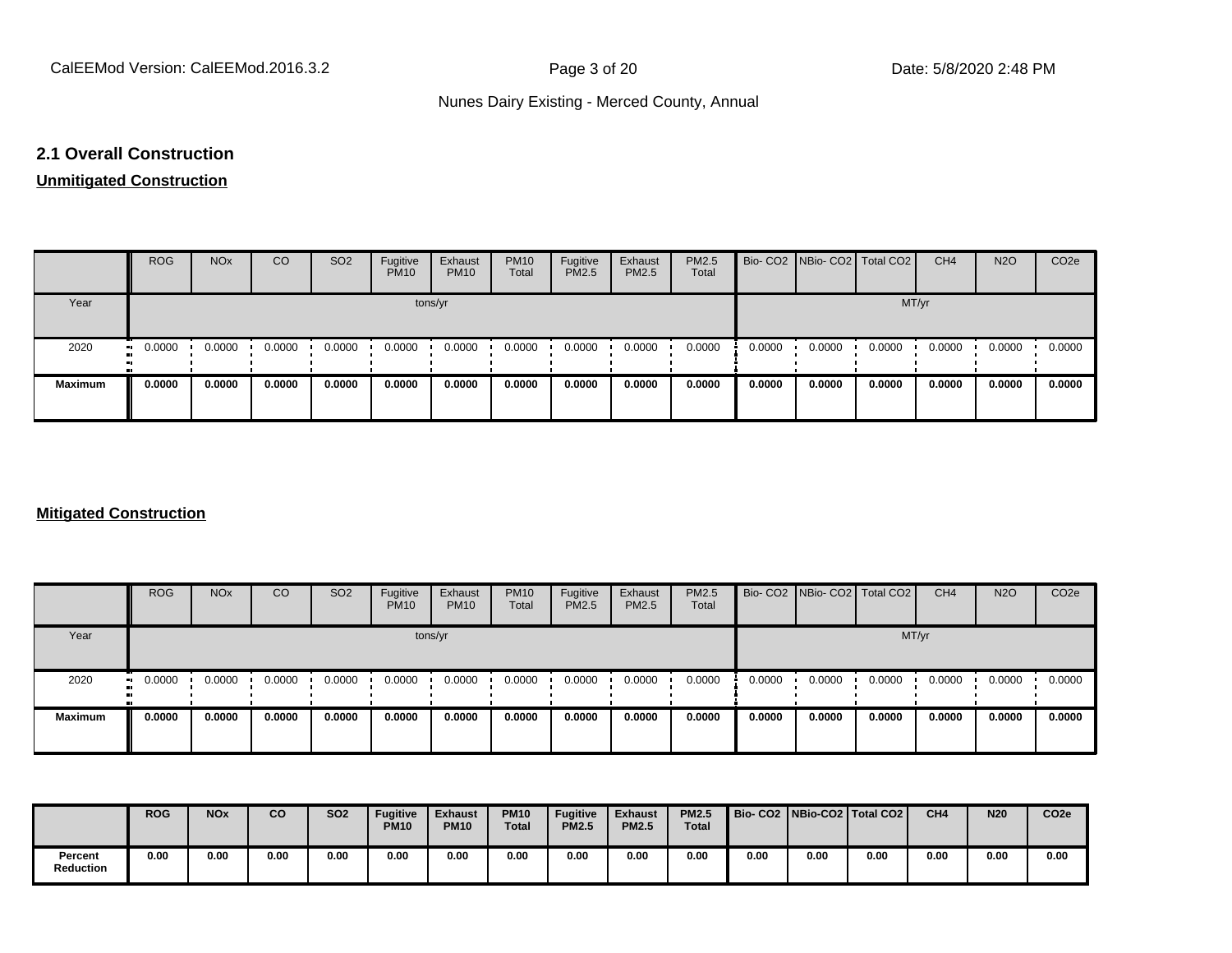| Quarter | <b>Start Date</b> | <b>End Date</b> | Maximum Unmitigated ROG + NOX (tons/quarter) | Maximum Mitigated ROG + NOX (tons/quarter) |
|---------|-------------------|-----------------|----------------------------------------------|--------------------------------------------|
|         |                   | <b>Highest</b>  |                                              |                                            |

## **2.2 Overall Operational**

## **Unmitigated Operational**

|              | <b>ROG</b> | <b>NO<sub>x</sub></b> | CO     | SO <sub>2</sub>          | Fugitive<br><b>PM10</b> | Exhaust<br><b>PM10</b> | <b>PM10</b><br>Total       | Fugitive<br>PM2.5 | Exhaust<br>PM2.5 | PM2.5 Total Bio- CO2 NBio- CO2 Total CO2 |         |                        |          | CH <sub>4</sub>          | <b>N2O</b>         | CO <sub>2e</sub> |
|--------------|------------|-----------------------|--------|--------------------------|-------------------------|------------------------|----------------------------|-------------------|------------------|------------------------------------------|---------|------------------------|----------|--------------------------|--------------------|------------------|
| Category     |            |                       |        |                          |                         | tons/yr                |                            |                   |                  |                                          |         |                        | MT/yr    |                          |                    |                  |
| Area         | 0.8838     | 2.7900e-<br>003       | 0.0487 | $-2.0000e -$<br>005      |                         | 004                    | 4.4000e- 1 4.4000e-<br>004 |                   | 4.4000e-<br>004  | 4.4000e-<br>004                          | 0.0000  | 2.6780                 | 2.6780   | $1.4000e -$<br>004       | $5.0000e -$<br>005 | 2.6956           |
| Energy       | 0.0208     | 0.1887                | 0.1555 | 1.1400e- <b>∙</b><br>003 |                         | 0.0144                 | 0.0144                     |                   | 0.0144           | 0.0144                                   | 0.0000  | $+676.4504 + 676.4504$ |          | 0.0252                   | 8.1800e-<br>003    | .679.5178        |
| Mobile       | 0.0114     | 0.1387                | 0.1259 | 5.7000e-<br>004          | 0.0309                  | $6.5000e-$<br>004      | 0.0315                     | 8.3200e-<br>003   | 6.2000e-<br>004  | 8.9300e-<br>003                          | 0.0000  | $53.0818$ $\cdot$      |          | 53.0818  4.0700e-<br>003 | 0.0000             | 53.1835          |
| Waste        |            |                       |        |                          |                         | 0.0000                 | 0.0000                     |                   | 0.0000           | 0.0000                                   | 45.8983 | 0.0000                 | 45.8983  | 2.7125                   | 0.0000             | $+ 113.7111$     |
| Water        |            |                       |        |                          |                         | 0.0000                 | 0.0000                     |                   | 0.0000           | 0.0000                                   | 13.1397 | 65.4463                | 78.5860  | 1.3525                   | 0.0325             | $\cdot$ 122.0780 |
| <b>Total</b> | 0.9160     | 0.3302                | 0.3302 | 1.7300e-<br>003          | 0.0309                  | 0.0155                 | 0.0463                     | 8.3200e-<br>003   | 0.0154           | 0.0238                                   | 59.0380 | 797.6564               | 856.6944 | 4.0945                   | 0.0407             | 971.1859         |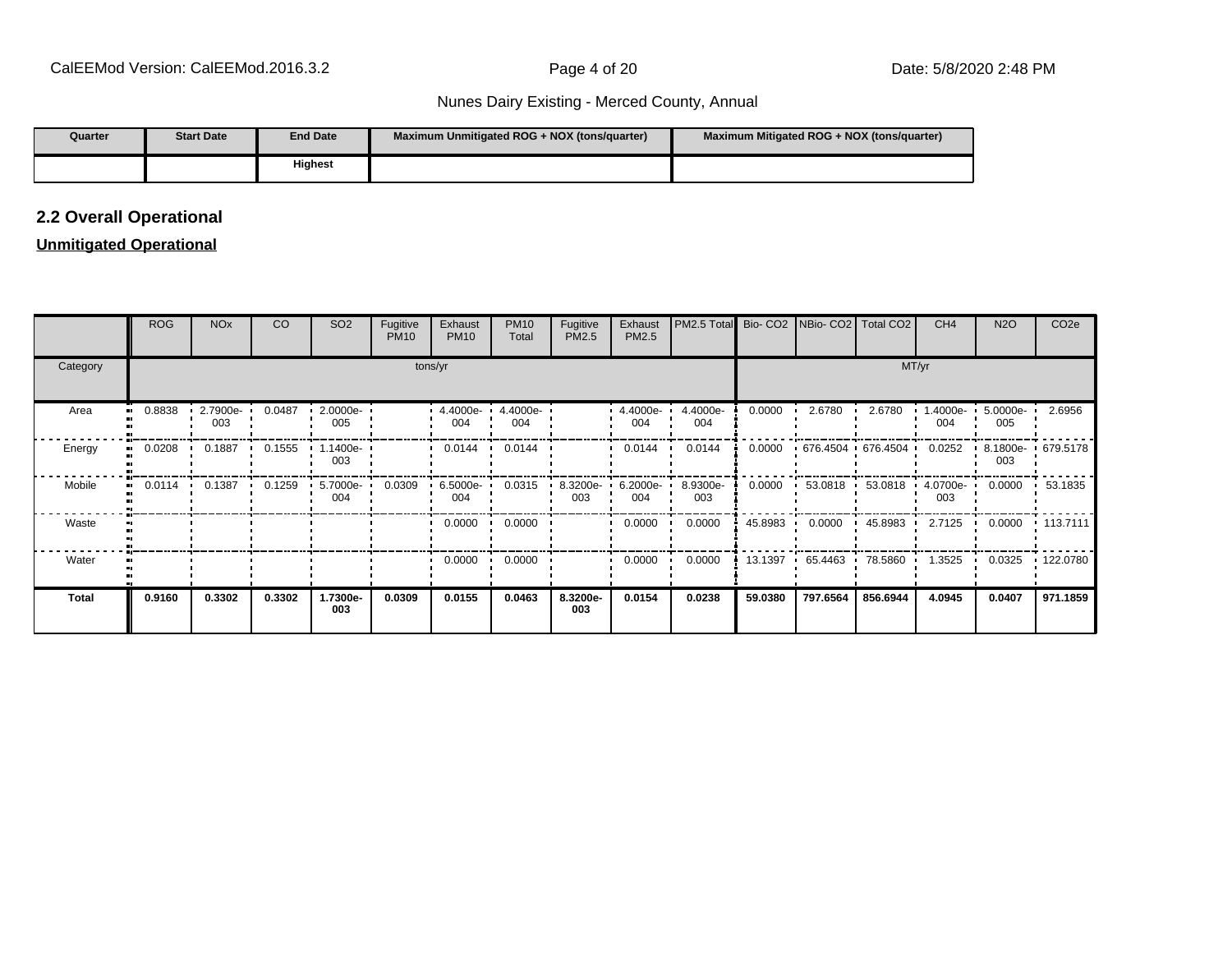#### **2.2 Overall Operational**

#### **Mitigated Operational**

|                             | <b>ROG</b>                 | <b>NO<sub>x</sub></b> |                       | <b>CO</b> | SO <sub>2</sub>                         | Fugitive<br><b>PM10</b> |                 | Exhaust<br><b>PM10</b>                                                            | <b>PM10</b><br>Total          | Fugitive<br><b>PM2.5</b>    |                                 | Exhaust<br><b>PM2.5</b> |                                | PM2.5 Total                  |         |              | Bio- CO2 INBio- CO2 Total CO2    |          |       | CH <sub>4</sub> | <b>N2O</b>                              |            | CO <sub>2e</sub>  |
|-----------------------------|----------------------------|-----------------------|-----------------------|-----------|-----------------------------------------|-------------------------|-----------------|-----------------------------------------------------------------------------------|-------------------------------|-----------------------------|---------------------------------|-------------------------|--------------------------------|------------------------------|---------|--------------|----------------------------------|----------|-------|-----------------|-----------------------------------------|------------|-------------------|
| Category                    |                            |                       |                       |           |                                         |                         |                 | tons/yr                                                                           |                               |                             |                                 |                         |                                |                              |         |              |                                  |          | MT/yr |                 |                                         |            |                   |
| Area                        | 0.8838<br>$\bullet\bullet$ | 003                   |                       |           | $\cdot$ 2.7900e- 0.0487 2.0000e-<br>005 |                         |                 | $\cdot$ 4.4000e- $\cdot$ 4.4000e- $\cdot$<br>004                                  | 004                           |                             |                                 | 4.4000e<br>004          |                                | 4.4000e-<br>004              | 0.0000  |              | 2.6780                           | 2.6780   |       | 004             | $1.4000e - 5.0000e - 2.6956$<br>005     |            |                   |
| Energy                      | 0.0208                     | 0.1887                |                       | 0.1555    | $1.1400e -$<br>003                      |                         |                 | 0.0144                                                                            | 0.0144<br>$\cdot$             |                             |                                 | 0.0144                  |                                | 0.0144                       | 0.0000  |              | 676.4504 676.4504                |          |       | 0.0252          | $\sim 10^{-1}$<br>003                   |            | 8.1800e- 679.5178 |
| Mobile                      | $\bullet$                  |                       |                       |           | 004                                     |                         |                 | 0.0114 0.1387 0.1259 5.7000e 0.0309 6.5000e 0.0315 8.3200e 6.2000e 8.9300e<br>004 |                               | 003                         |                                 | 004                     |                                | 003                          | 0.0000  |              |                                  |          |       | 003             | 53.0818 53.0818 4.0700e- 0.0000 53.1835 |            |                   |
| Waste                       |                            |                       |                       |           |                                         |                         |                 |                                                                                   | $0.0000 \cdot 0.0000$         |                             |                                 | $0.0000$ $\cdot$        |                                | 0.0000                       | 45.8983 | $\mathbf{r}$ | $0.0000$ $\cdot$ 45.8983 $\cdot$ |          |       |                 | 2.7125 0.0000 113.7111                  |            |                   |
| Water                       |                            |                       |                       |           |                                         |                         |                 | 0.0000                                                                            | 0.0000<br>$\mathbf{r}$        |                             |                                 | 0.0000                  |                                | 0.0000                       | 13.1397 |              | .65.4463                         | 78.5860  |       | 1.3525          | $\mathbf{r}$                            |            | 0.0325 122.0780   |
| <b>Total</b>                | 0.9160                     | 0.3302                |                       | 0.3302    | 1.7300e-<br>003                         | 0.0309                  |                 | 0.0155                                                                            | 0.0463                        | 8.3200e-<br>003             |                                 | 0.0154                  |                                | 0.0238                       | 59.0380 |              | 797.6564                         | 856.6944 |       | 4.0945          | 0.0407                                  |            | 971.1859          |
|                             | <b>ROG</b>                 |                       | <b>NO<sub>x</sub></b> |           | <b>CO</b>                               | <b>SO2</b>              | <b>Fugitive</b> | <b>PM10</b>                                                                       | <b>Exhaust</b><br><b>PM10</b> | <b>PM10</b><br><b>Total</b> | <b>Fugitive</b><br><b>PM2.5</b> |                         | <b>Exhaust</b><br><b>PM2.5</b> | <b>PM2.5</b><br><b>Total</b> |         |              | Bio- CO2   NBio-CO2   Total CO2  |          |       |                 | CH <sub>4</sub>                         | <b>N20</b> | CO <sub>2e</sub>  |
| Percent<br><b>Reduction</b> | 0.00                       |                       | 0.00                  |           | 0.00                                    | 0.00                    |                 | 0.00                                                                              | 0.00                          | 0.00                        | 0.00                            |                         | 0.00                           | 0.00                         |         | 0.00         | 0.00                             |          | 0.00  |                 | 0.00                                    | 0.00       | 0.00              |

# **3.0 Construction Detail**

#### **Construction Phase**

| Phase<br>Number | Phase Name        | Phase Type         | <b>Start Date</b> | <b>End Date</b> | Week | Num Days Num Days | <b>Phase Description</b> |
|-----------------|-------------------|--------------------|-------------------|-----------------|------|-------------------|--------------------------|
|                 | •Site Preparation | • Site Preparation | .6/5/2020         | .6/4/2020       |      |                   |                          |

**Acres of Grading (Site Preparation Phase): 0**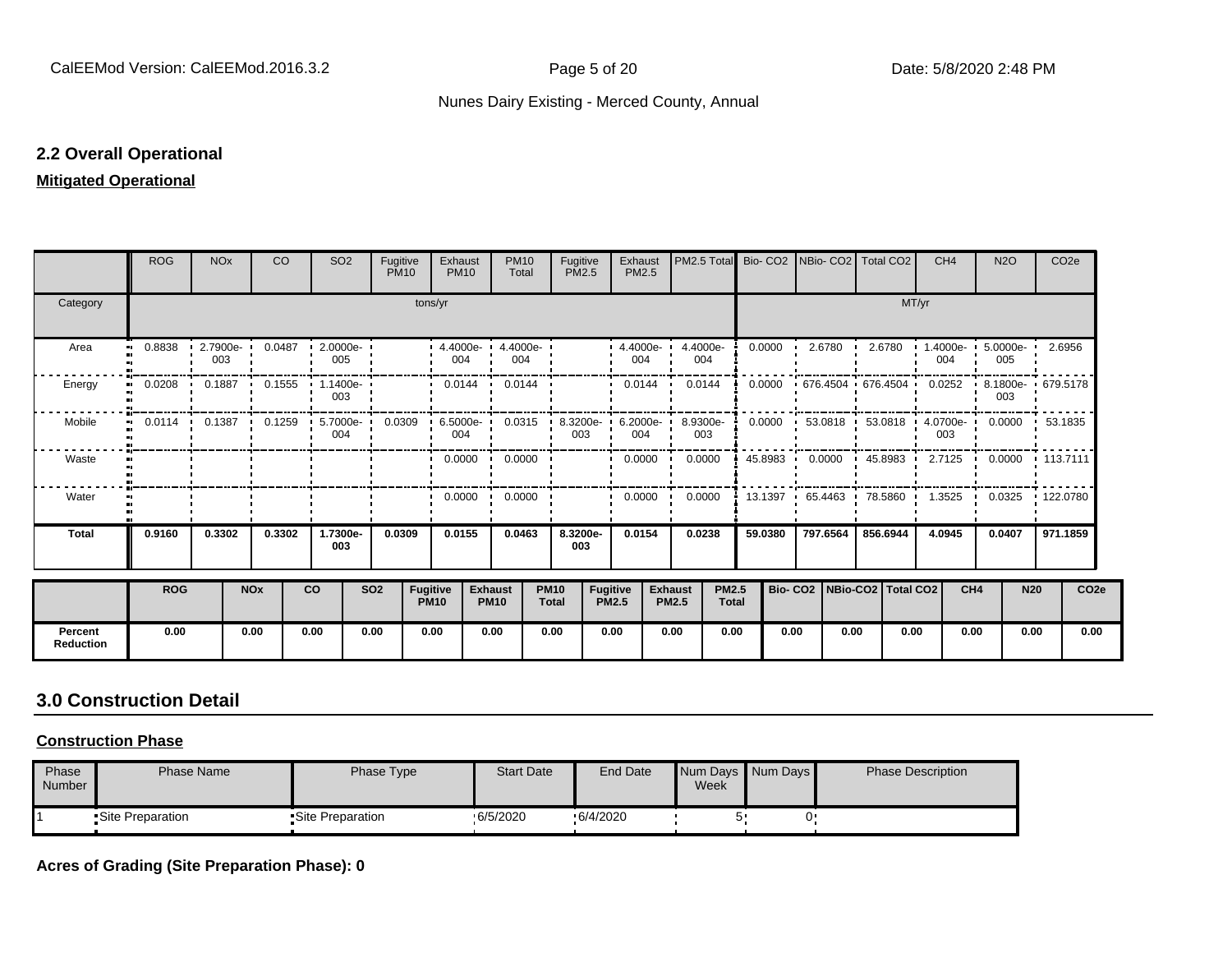#### **Acres of Grading (Grading Phase): 0**

**Acres of Paving: 3.59**

**Residential Indoor: 0; Residential Outdoor: 0; Non-Residential Indoor: 0; Non-Residential Outdoor: 0; Striped Parking Area: 0 (Architectural Coating ±sqft)**

#### **OffRoad Equipment**

| Phase Name       | Offroad Equipment Type     | Amount | Usage Hours | Horse Power | Load Factor |
|------------------|----------------------------|--------|-------------|-------------|-------------|
| Site Preparation | <b>Rubber Tired Dozers</b> |        | 8.00        | 247.        | 0.40        |
| Site Preparation | Tractors/Loaders/Backhoes  |        | $8.00*$     | 97          | 0.37        |

#### **Trips and VMT**

| <b>Phase Name</b> | <b>Offroad Equipment</b><br>Count | <b>Worker Trip</b><br>Number | <b>Vendor Trip</b><br><b>Number</b> | <b>Hauling Trip</b><br>Number | <b>Worker Trip</b><br>Length | Vendor Trip<br>$L$ ength | <b>Hauling Trip</b><br>∟ength | Worker Vehicle<br>Class | Vendor         | <b>Hauling</b><br>Vehicle Class Vehicle Class |
|-------------------|-----------------------------------|------------------------------|-------------------------------------|-------------------------------|------------------------------|--------------------------|-------------------------------|-------------------------|----------------|-----------------------------------------------|
| Site Preparation  |                                   | $18.00 \cdot$                | $0.00 \cdot$                        | $0.00 \cdot$                  | $16.80 \cdot$                | $6.60 \cdot$             |                               | 20.00 LD Mix            | <b>HDT Mix</b> | <b>HHDT</b>                                   |

**3.1 Mitigation Measures Construction**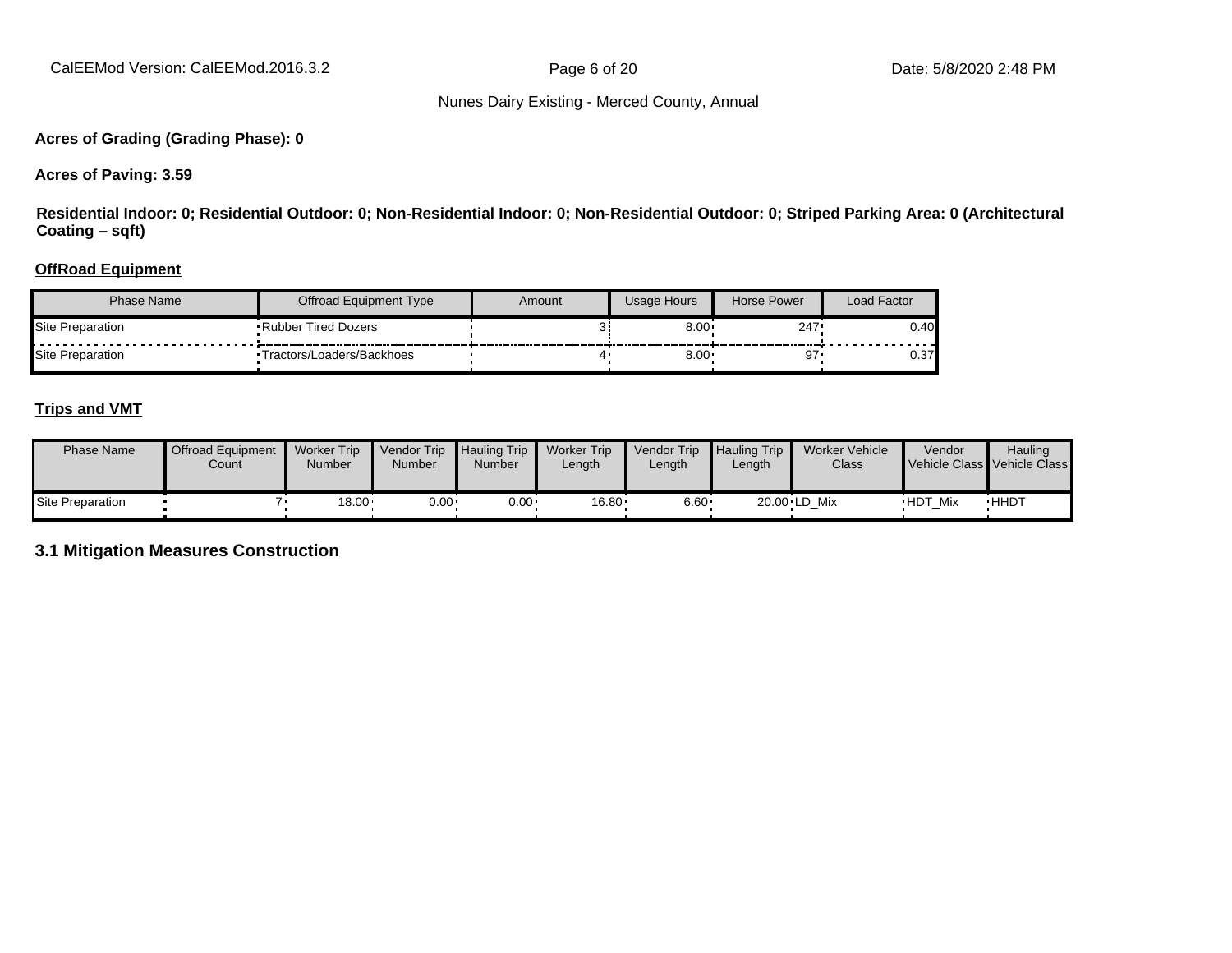#### **3.2 Site Preparation - 2020**

#### **Unmitigated Construction On-Site**

|                      | <b>ROG</b>                 | <b>NO<sub>x</sub></b> | CO     | SO <sub>2</sub> | Fugitive<br><b>PM10</b> | Exhaust<br><b>PM10</b> | <b>PM10</b><br>Total | Fugitive<br>PM2.5 | Exhaust<br>PM2.5 | PM2.5 Total Bio- CO2 NBio- CO2 Total CO2 |        |        |        | CH <sub>4</sub> | <b>N2O</b> | CO <sub>2e</sub> |
|----------------------|----------------------------|-----------------------|--------|-----------------|-------------------------|------------------------|----------------------|-------------------|------------------|------------------------------------------|--------|--------|--------|-----------------|------------|------------------|
| Category             |                            |                       |        |                 | tons/yr                 |                        |                      |                   |                  |                                          |        |        | MT/yr  |                 |            |                  |
| <b>Fugitive Dust</b> | 0.0000                     | 0.0000                | 0.0000 | 0.0000          | 0.0000                  | 0.0000                 | 0.0000               | 0.0000            | 0.0000           | 0.0000                                   | 0.0000 | 0.0000 | 0.0000 | 0.0000          | 0.0000     | 0.0000           |
| Off-Road             | 0.0000<br>$\bullet\bullet$ | 0.0000                | 0.0000 | 0.0000          | 0.0000                  | 0.0000                 | 0.0000               | 0.0000            | 0.0000           | 0.0000                                   | 0.0000 | 0.0000 | 0.0000 | 0.0000          | 0.0000     | 0.0000           |
| <b>Total</b>         | 0.0000                     | 0.0000                | 0.0000 | 0.0000          | 0.0000                  | 0.0000                 | 0.0000               | 0.0000            | 0.0000           | 0.0000                                   | 0.0000 | 0.0000 | 0.0000 | 0.0000          | 0.0000     | 0.0000           |

#### **Unmitigated Construction Off-Site**

|                           | <b>ROG</b>          | <b>NO<sub>x</sub></b> | CO     | SO <sub>2</sub> | Fugitive<br><b>PM10</b> | Exhaust<br><b>PM10</b> | <b>PM10</b><br>Total | Fugitive<br><b>PM2.5</b> | Exhaust<br>PM2.5 | PM2.5 Total Bio- CO2 NBio- CO2 Total CO2 |        |        |        | CH <sub>4</sub> | <b>N2O</b> | CO <sub>2e</sub> |  |
|---------------------------|---------------------|-----------------------|--------|-----------------|-------------------------|------------------------|----------------------|--------------------------|------------------|------------------------------------------|--------|--------|--------|-----------------|------------|------------------|--|
| Category                  |                     |                       |        |                 | tons/yr                 |                        |                      |                          |                  |                                          | MT/yr  |        |        |                 |            |                  |  |
| Hauling<br>$\blacksquare$ | 0.0000              | 0.0000                | 0.0000 | 0.0000          | 0.0000                  | 0.0000                 | 0.0000               | 0.0000                   | 0.0000           | 0.0000                                   | 0.0000 | 0.0000 | 0.0000 | 0.0000          | 0.0000     | 0.0000           |  |
| Vendor<br>$\mathbf{u}$    | 0.0000              | 0.0000                | 0.0000 | 0.0000          | 0.0000                  | 0.0000                 | 0.0000               | 0.0000                   | 0.0000           | 0.0000                                   | 0.0000 | 0.0000 | 0.0000 | 0.0000          | 0.0000     | 0.0000           |  |
| Worker                    | 0.0000<br>$\bullet$ | 0.0000                | 0.0000 | 0.0000          | 0.0000                  | 0.0000                 | 0.0000               | 0.0000                   | 0.0000           | 0.0000                                   | 0.0000 | 0.0000 | 0.0000 | 0.0000          | 0.0000     | 0.0000           |  |
| <b>Total</b>              | 0.0000              | 0.0000                | 0.0000 | 0.0000          | 0.0000                  | 0.0000                 | 0.0000               | 0.0000                   | 0.0000           | 0.0000                                   | 0.0000 | 0.0000 | 0.0000 | 0.0000          | 0.0000     | 0.0000           |  |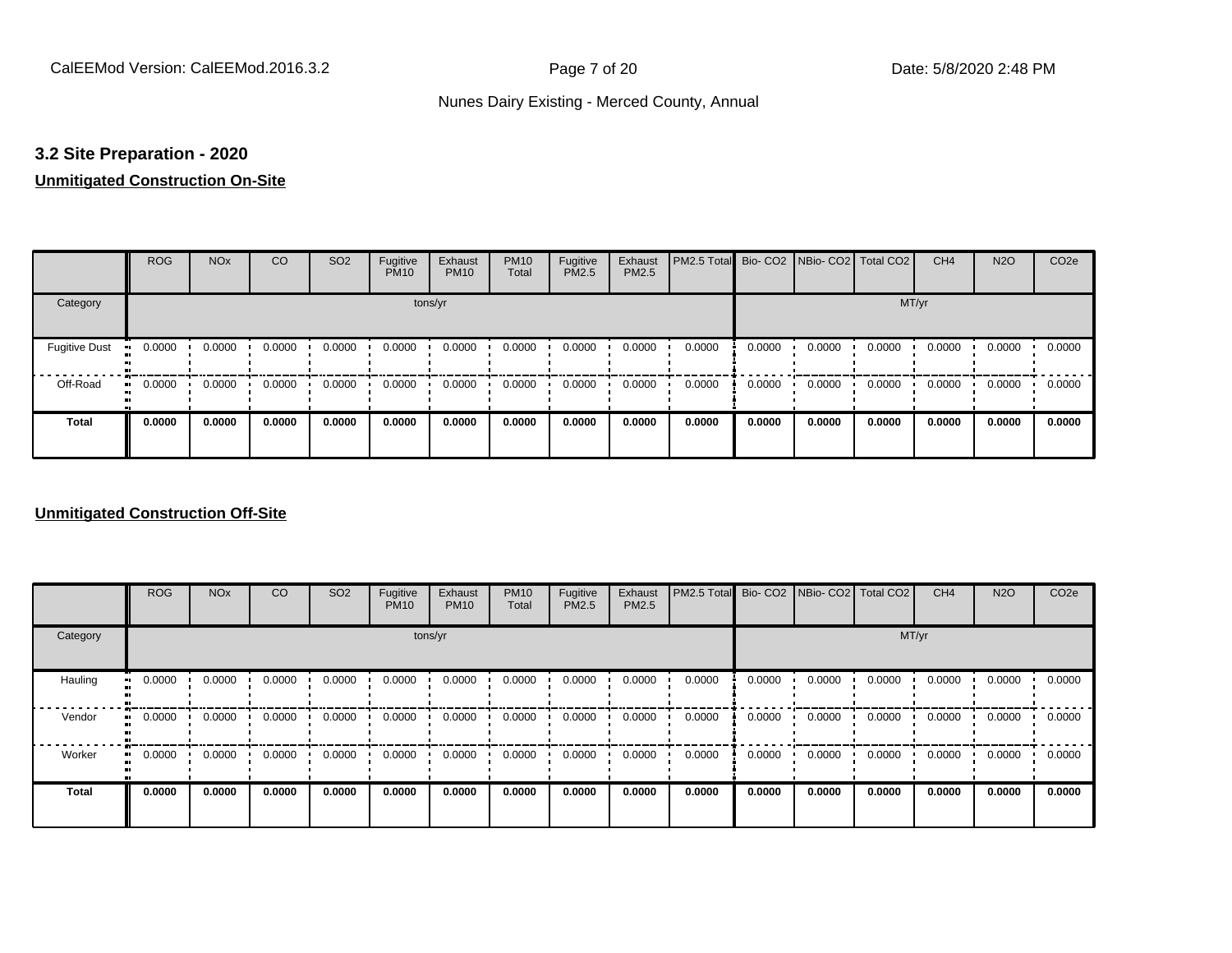#### **3.2 Site Preparation - 2020**

#### **Mitigated Construction On-Site**

|                                        | <b>ROG</b>          | <b>NO<sub>x</sub></b> | CO     | SO <sub>2</sub> | Fugitive<br><b>PM10</b> | Exhaust<br><b>PM10</b> | <b>PM10</b><br>Total | Fugitive<br>PM2.5 | Exhaust<br>PM2.5 | PM2.5 Total Bio- CO2 NBio- CO2 Total CO2 |        |        |        | CH <sub>4</sub> | <b>N2O</b> | CO <sub>2e</sub> |
|----------------------------------------|---------------------|-----------------------|--------|-----------------|-------------------------|------------------------|----------------------|-------------------|------------------|------------------------------------------|--------|--------|--------|-----------------|------------|------------------|
| Category                               |                     |                       |        |                 |                         | tons/yr                |                      |                   |                  |                                          |        |        | MT/yr  |                 |            |                  |
| <b>Fugitive Dust</b><br>$\blacksquare$ | 0.0000              | 0.0000                | 0.0000 | 0.0000          | 0.0000                  | 0.0000                 | 0.0000               | 0.0000            | 0.0000           | 0.0000                                   | 0.0000 | 0.0000 | 0.0000 | 0.0000          | 0.0000     | 0.0000           |
| Off-Road                               | 0.0000<br>$\bullet$ | 0.0000                | 0.0000 | 0.0000          | 0.0000                  | 0.0000                 | 0.0000               | 0.0000            | 0.0000           | 0.0000                                   | 0.0000 | 0.0000 | 0.0000 | 0.0000          | 0.0000     | 0.0000           |
| <b>Total</b>                           | 0.0000              | 0.0000                | 0.0000 | 0.0000          | 0.0000                  | 0.0000                 | 0.0000               | 0.0000            | 0.0000           | 0.0000                                   | 0.0000 | 0.0000 | 0.0000 | 0.0000          | 0.0000     | 0.0000           |

#### **Mitigated Construction Off-Site**

|          | <b>ROG</b> | <b>NO<sub>x</sub></b> | CO     | SO <sub>2</sub> | Fugitive<br><b>PM10</b> | Exhaust<br><b>PM10</b> | <b>PM10</b><br>Total | Fugitive<br><b>PM2.5</b> | Exhaust<br>PM2.5 | <b>PM2.5</b><br>Total |        | Bio- CO2   NBio- CO2   Total CO2 |        | CH <sub>4</sub> | <b>N2O</b> | CO <sub>2e</sub> |
|----------|------------|-----------------------|--------|-----------------|-------------------------|------------------------|----------------------|--------------------------|------------------|-----------------------|--------|----------------------------------|--------|-----------------|------------|------------------|
| Category |            |                       |        |                 |                         | tons/yr                |                      |                          |                  | MT/yr                 |        |                                  |        |                 |            |                  |
| Hauling  | 0.0000     | 0.0000                | 0.0000 | 0.0000          | 0.0000                  | 0.0000                 | 0.0000               | 0.0000                   | 0.0000           | 0.0000                | 0.0000 | 0.0000                           | 0.0000 | 0.0000          | 0.0000     | 0.0000           |
| Vendor   | 0.0000     | 0.0000                | 0.0000 | 0.0000          | 0.0000                  | 0.0000                 | 0.0000               | 0.0000                   | 0.0000           | 0.0000                | 0.0000 | 0.0000                           | 0.0000 | 0.0000          | 0.0000     | 0.0000           |
| Worker   | 0.0000     | 0.0000                | 0.0000 | 0.0000          | 0.0000                  | 0.0000                 | 0.0000               | 0.0000                   | 0.0000           | 0.0000                | 0.0000 | 0.0000                           | 0.0000 | 0.0000          | 0.0000     | 0.0000           |
| Total    | 0.0000     | 0.0000                | 0.0000 | 0.0000          | 0.0000                  | 0.0000                 | 0.0000               | 0.0000                   | 0.0000           | 0.0000                | 0.0000 | 0.0000                           | 0.0000 | 0.0000          | 0.0000     | 0.0000           |

# **4.0 Operational Detail - Mobile**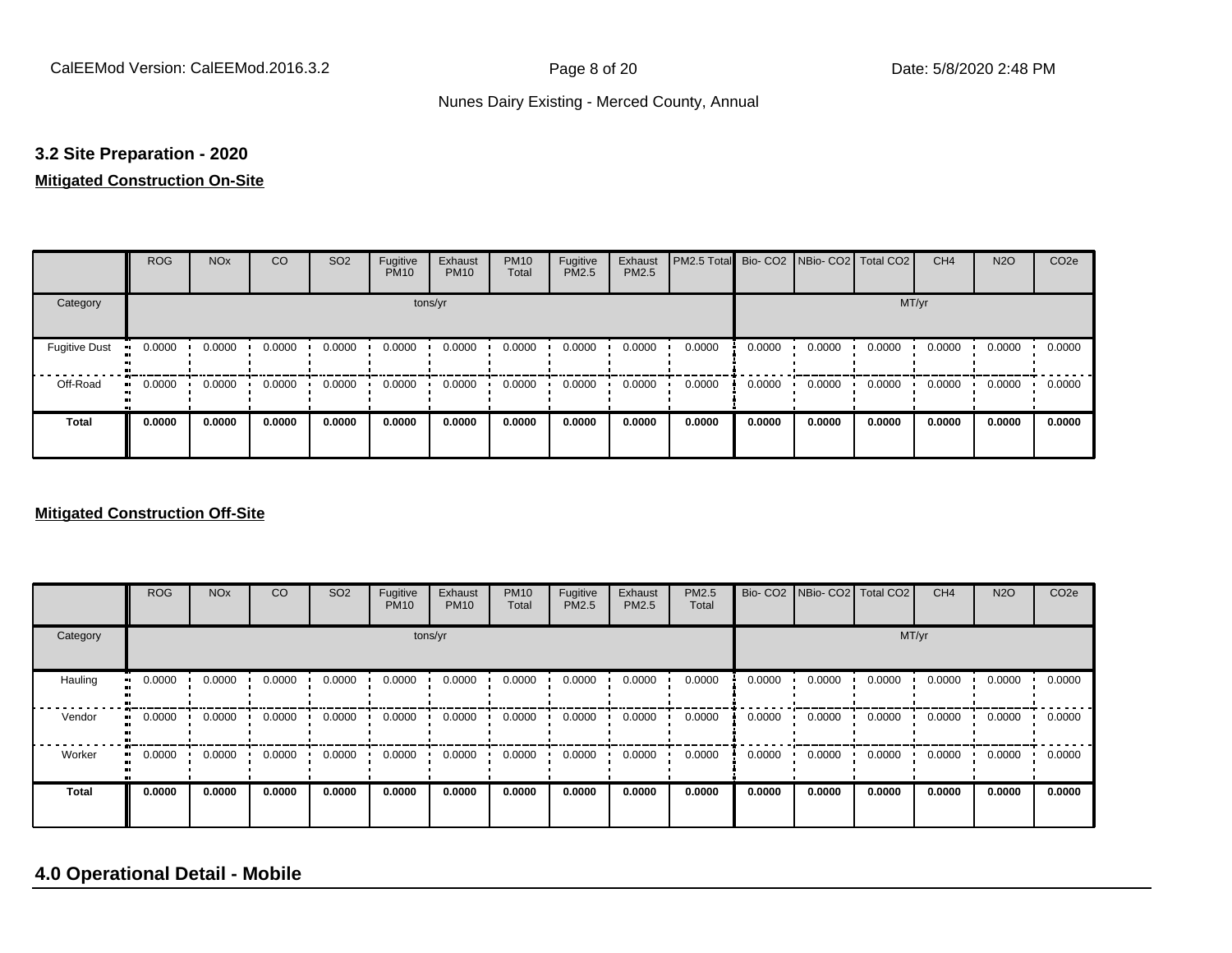## **4.1 Mitigation Measures Mobile**

|             | <b>ROG</b> | <b>NO<sub>x</sub></b> | CO     | SO <sub>2</sub> | Fugitive<br><b>PM10</b> | Exhaust<br><b>PM10</b> | <b>PM10</b><br>Total | Fugitive<br><b>PM2.5</b> | Exhaust<br>PM2.5 | <b>PM2.5 Total</b> Bio- CO2 NBio- CO2 Total CO2 |        |         |         | CH <sub>4</sub> | <b>N2O</b> | CO <sub>2e</sub> |
|-------------|------------|-----------------------|--------|-----------------|-------------------------|------------------------|----------------------|--------------------------|------------------|-------------------------------------------------|--------|---------|---------|-----------------|------------|------------------|
| Category    |            |                       |        |                 |                         | tons/yr                |                      |                          |                  |                                                 |        |         | MT/yr   |                 |            |                  |
| Mitigated   | 0.0114     | 0.1387                | 0.1259 | 5.7000e-<br>004 | 0.0309                  | 6.5000e-<br>004        | 0.0315               | 8.3200e-<br>003          | 6.2000e-<br>004  | 8.9300e-<br>003                                 | 0.0000 | 53.0818 | 53.0818 | 4.0700e-<br>003 | 0.0000     | 53.1835          |
| Unmitigated | 0.0114     | 0.1387                | 0.1259 | 5.7000e-<br>004 | 0.0309                  | 6.5000e-<br>004        | 0.0315               | 8.3200e-<br>003          | 6.2000e-<br>004  | 8.9300e-<br>003                                 | 0.0000 | 53.0818 | 53.0818 | 4.0700e-<br>003 | 0.0000     | 53.1835          |

## **4.2 Trip Summary Information**

|                            |         | Average Daily Trip Rate |        | Unmitigated       | <b>Mitigated</b>  |
|----------------------------|---------|-------------------------|--------|-------------------|-------------------|
| Land Use                   | Weekdav | Saturday                | Sunday | <b>Annual VMT</b> | <b>Annual VMT</b> |
| General Light Industry<br> | 8.87    | 8.87                    | 8.87   | 34.271            | 34.271            |
| Other Non-Asphalt Surfaces | 0.00    | 0.00                    | 0.00   |                   |                   |
| Single Family Housing      | 12.00   | 12.00                   | 12.00  | 46.280            | 46.280            |
| Total                      | 20.87   | 20.87                   | 20.87  | 80.551            | 80,551            |

# **4.3 Trip Type Information**

|                                        |            | <b>Miles</b> |                                                          |       | Trip % |       |         | Trip Purpose %  |         |
|----------------------------------------|------------|--------------|----------------------------------------------------------|-------|--------|-------|---------|-----------------|---------|
| Land Use                               | H-W or C-W |              | H-S or C-C H-O or C-NW H-W or C-W H-S or C-C H-O or C-NW |       |        |       | Primary | <b>Diverted</b> | Pass-by |
| General Light Industry                 | 14.70      | 6.60         | 6.60                                                     | 59.00 | 28.00  | 13.00 | 92      |                 |         |
| .<br><b>Other Non-Asphalt Surfaces</b> | 14.70      | 6.60         | 6.60                                                     | 0.00  | 0.00   | 0.00  |         |                 |         |
| Single Family Housing                  | 16.80      | $\angle 10$  | 7.90                                                     | 46.90 | 17.40  | 35.70 | 86      |                 |         |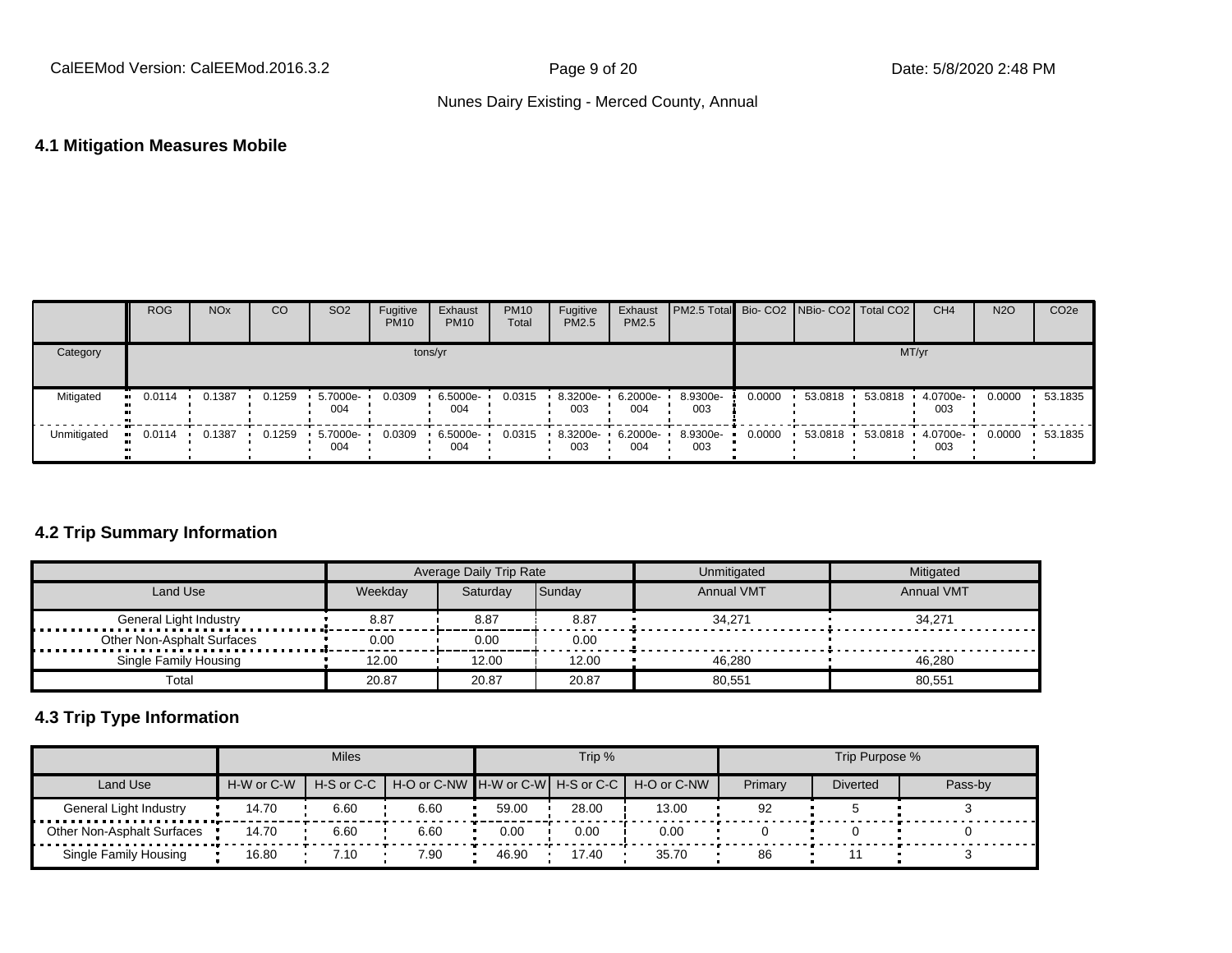CalEEMod Version: CalEEMod.2016.3.2 Page 10 of 20 Page 10 of 20 Date: 5/8/2020 2:48 PM

#### Nunes Dairy Existing - Merced County, Annual

#### **4.4 Fleet Mix**

| Land Use                   | <b>LDA</b>                                                                                                                         | LDT <sub>1</sub> | LDT2 | <b>MDV</b> | LHD <sub>1</sub>                                                                                    | _HD2 | <b>MHD</b> | <b>HHD</b> | <b>OBUS</b> | <b>UBUS</b> | <b>MCY</b>                                                                                                                                      | <b>SBUS</b> | MH |
|----------------------------|------------------------------------------------------------------------------------------------------------------------------------|------------------|------|------------|-----------------------------------------------------------------------------------------------------|------|------------|------------|-------------|-------------|-------------------------------------------------------------------------------------------------------------------------------------------------|-------------|----|
| General Light Industry     |                                                                                                                                    |                  |      |            | 0.484945• 0.031816i 0.154973i 0.120992i 0.021332i 0.005119i 0.015709i 0.151573i 0.002377i 0.002347i |      |            |            |             |             |                                                                                                                                                 |             |    |
| Other Non-Asphalt Surfaces | • 0.484945• 0.031816; 0.154973; 0.120992; 0.021332; 0.005119; 0.015709; 0.151573; 0.002377; 0.002347; 0.006486; 0.001616; 0.000714 |                  |      |            |                                                                                                     |      |            |            |             |             |                                                                                                                                                 |             |    |
| Single Family Housing      |                                                                                                                                    |                  |      |            |                                                                                                     |      |            |            |             |             | $0.0484945$ $0.031816$ $0.154973$ $0.120992$ $0.021332$ $0.005119$ $0.015709$ $0.151573$ $0.002377$ $0.002347$ $0.006486$ $0.001616$ $0.000714$ |             |    |

# **5.0 Energy Detail**

#### Historical Energy Use: N

# **5.1 Mitigation Measures Energy**

|                                | <b>ROG</b> | <b>NO<sub>x</sub></b> | CO     | SO <sub>2</sub>    | Fugitive<br><b>PM10</b> | Exhaust<br><b>PM10</b> | <b>PM10</b><br>Total | Fugitive<br>PM2.5 | Exhaust<br>PM2.5 | PM2.5 Total Bio- CO2 NBio- CO2 Total CO2 |        |                       |                        | CH <sub>4</sub> | <b>N2O</b>                        | CO <sub>2e</sub>  |
|--------------------------------|------------|-----------------------|--------|--------------------|-------------------------|------------------------|----------------------|-------------------|------------------|------------------------------------------|--------|-----------------------|------------------------|-----------------|-----------------------------------|-------------------|
| Category                       | tons/yr    |                       |        |                    |                         |                        |                      | MT/yr             |                  |                                          |        |                       |                        |                 |                                   |                   |
| Electricity<br>Mitigated       |            |                       |        |                    |                         | 0.0000                 | 0.0000               |                   | 0.0000           | 0.0000                                   | 0.0000 | $470.4971$ $470.4971$ |                        | 0.0213          | 4.4000e-<br>003                   | ■ 472.3407        |
| Electricity<br>Unmitigated     |            |                       |        |                    |                         | 0.0000                 | 0.0000               |                   | 0.0000           | 0.0000                                   | 0.0000 |                       | 470.4971 470.4971      | 0.0213          | 003                               | 4.4000e- 472.3407 |
| <b>NaturalGas</b><br>Mitigated | 0.0208     | 0.1887                | 0.1555 | $1.1400e -$<br>003 |                         | 0.0144                 | 0.0144               |                   | 0.0144           | 0.0144                                   | 0.0000 |                       | $-205.9533 - 205.9533$ | 003             | 3.9500e- 3.7800e- 207.1771<br>003 |                   |
| NaturalGas<br>Unmitigated      | 0.0208     | 0.1887                | 0.1555 | $1.1400e -$<br>003 |                         | 0.0144                 | 0.0144               |                   | 0.0144           | 0.0144                                   | 0.0000 |                       | $-205.9533 - 205.9533$ | 003             | 3.9500e- 3.7800e- 207.1771<br>003 |                   |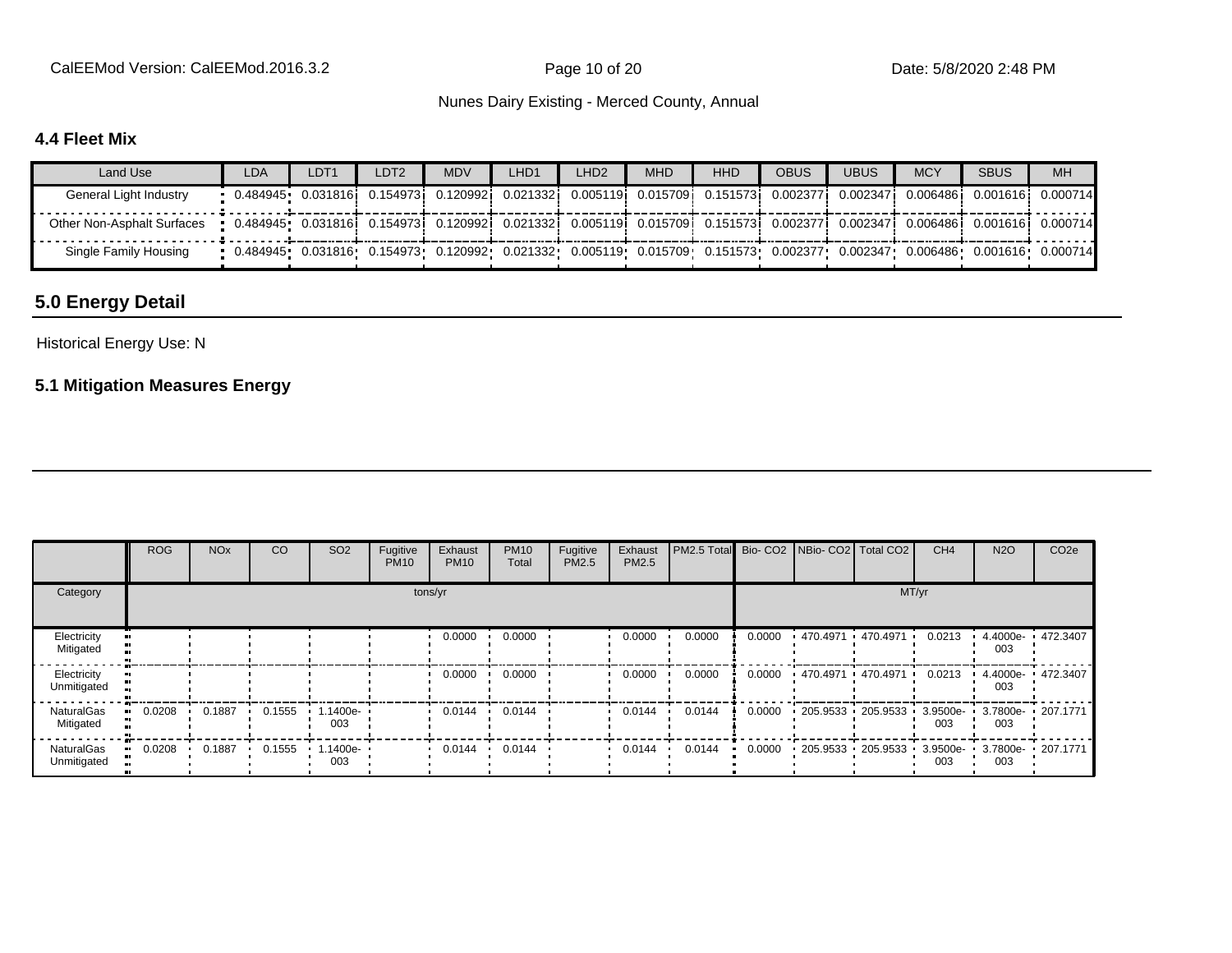# **5.2 Energy by Land Use - NaturalGas**

## **Unmitigated**

|                                       | NaturalGa<br>s Use | <b>ROG</b>      | <b>NO<sub>x</sub></b> | CO              | SO <sub>2</sub> | Fugitive<br><b>PM10</b> | Exhaust<br><b>PM10</b> | <b>PM10</b><br>Total | Fugitive<br>PM2.5 | Exhaust<br>PM2.5 | <b>IPM2.5 Total Bio-CO2 NBio-CO2 Total CO2</b> |        |          |                   | CH <sub>4</sub> | <b>N2O</b>               | CO <sub>2e</sub> |
|---------------------------------------|--------------------|-----------------|-----------------------|-----------------|-----------------|-------------------------|------------------------|----------------------|-------------------|------------------|------------------------------------------------|--------|----------|-------------------|-----------------|--------------------------|------------------|
| Land Use                              | kBTU/yr            |                 |                       |                 |                 |                         | tons/yr                |                      |                   |                  |                                                |        |          | MT/yr             |                 |                          |                  |
| <b>General Light</b><br>Industry      | 3.70255e<br>$+006$ | 0.0200          | 0.1815                | 0.1525          | 1.0900e-<br>003 |                         | 0.0138                 | 0.0138               |                   | 0.0138           | 0.0138                                         | 0.0000 |          | 197.5820 197.5820 | 3.7900e-<br>003 | 3.6200e- 198.7561<br>003 |                  |
| Other Non-<br><b>Asphalt Surfaces</b> | 0                  | 0.0000          | 0.0000                | 0.0000          | 0.0000          |                         | 0.0000                 | 0.0000               |                   | 0.0000           | 0.0000                                         | 0.0000 | 0.0000   | 0.0000            | 0.0000          | 0.0000                   | 0.0000           |
| Single Family<br>Housing              | 156871             | 8.5000e-<br>004 | 7.2300e-<br>003       | 3.0800e-<br>003 | 5.0000e-<br>005 |                         | 5.8000e-<br>004        | 5.8000e-<br>004      |                   | 5.8000e-<br>004  | 5.8000e-<br>004                                | 0.0000 | 8.3713   | 8.3713            | 1.6000e-<br>004 | 1.5000e-<br>004          | 8.4210           |
| <b>Total</b>                          |                    | 0.0208          | 0.1887                | 0.1555          | 1.1400e-<br>003 |                         | 0.0144                 | 0.0144               |                   | 0.0144           | 0.0144                                         | 0.0000 | 205.9533 | 205.9533          | 3.9500e-<br>003 | 3.7700e-<br>003          | 207.1771         |

#### **Mitigated**

|                                       | NaturalGa<br>s Use | <b>ROG</b>      | <b>NO<sub>x</sub></b> | CO              | SO <sub>2</sub> | Fugitive<br><b>PM10</b> | Exhaust<br><b>PM10</b> | <b>PM10</b><br>Total | Fugitive<br>PM2.5 | Exhaust<br>PM2.5 | PM2.5 Total Bio- CO2 NBio- CO2 Total CO2 |        |          |                   | CH <sub>4</sub> | <b>N2O</b>               | CO <sub>2e</sub> |
|---------------------------------------|--------------------|-----------------|-----------------------|-----------------|-----------------|-------------------------|------------------------|----------------------|-------------------|------------------|------------------------------------------|--------|----------|-------------------|-----------------|--------------------------|------------------|
| Land Use                              | kBTU/yr            |                 |                       |                 |                 |                         | tons/yr                |                      |                   |                  |                                          |        |          | MT/yr             |                 |                          |                  |
| <b>General Light</b><br>Industry      | 3.70255e<br>$+006$ | 0.0200          | 0.1815                | 0.1525          | 1.0900e-<br>003 |                         | 0.0138                 | 0.0138               |                   | 0.0138           | 0.0138                                   | 0.0000 |          | 197.5820 197.5820 | 3.7900e-<br>003 | 3.6200e- 198.7561<br>003 |                  |
| Other Non-<br><b>Asphalt Surfaces</b> | $\mathbf{0}$       | 0.0000          | 0.0000                | 0.0000          | 0.0000          |                         | 0.0000                 | 0.0000               |                   | 0.0000           | 0.0000                                   | 0.0000 | 0.0000   | 0.0000            | 0.0000          | 0.0000                   | 0.0000           |
| Single Family<br>Housing              | 156871             | 8.5000e-<br>004 | 7.2300e-<br>003       | 3.0800e-<br>003 | 5.0000e-<br>005 |                         | 5.8000e-<br>004        | 5.8000e-<br>004      |                   | 5.8000e-<br>004  | 5.8000e-<br>004                          | 0.0000 | 8.3713   | 8.3713            | 1.6000e-<br>004 | 1.5000e-<br>004          | 8.4210           |
| <b>Total</b>                          |                    | 0.0208          | 0.1887                | 0.1555          | 1.1400e-<br>003 |                         | 0.0144                 | 0.0144               |                   | 0.0144           | 0.0144                                   | 0.0000 | 205.9533 | 205.9533          | 3.9500e-<br>003 | 3.7700e-<br>003          | 207.1771         |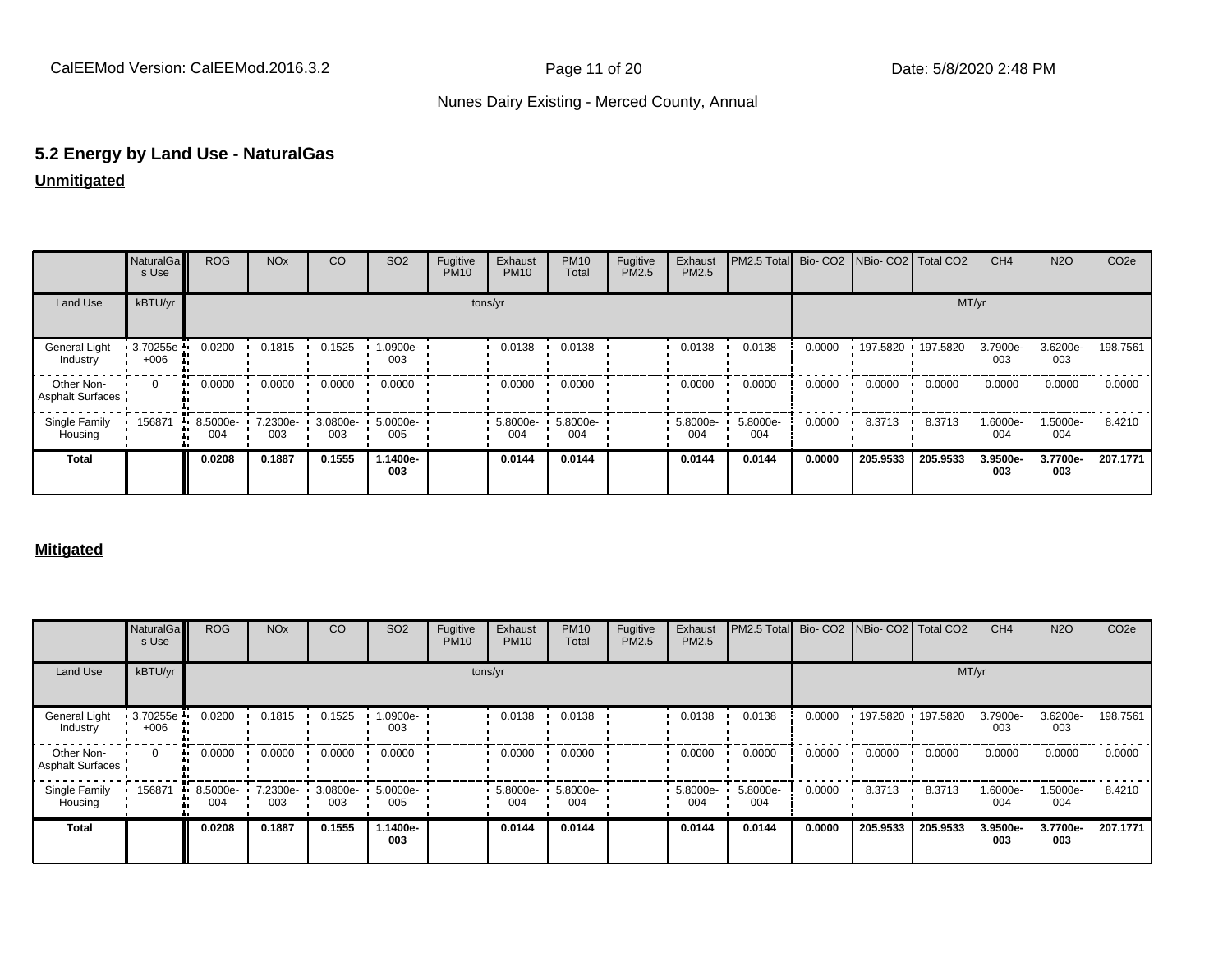# **5.3 Energy by Land Use - Electricity Unmitigated**

|                                       | Electricity<br><b>Use</b> | <b>Total CO2</b> | CH <sub>4</sub> | <b>N2O</b>      | CO <sub>2e</sub> |
|---------------------------------------|---------------------------|------------------|-----------------|-----------------|------------------|
| <b>Land Use</b>                       | kWh/yr                    |                  |                 | MT/yr           |                  |
| <b>General Light</b><br>Industry      | 1.56476e<br>$+006$        | 455.2055         | 0.0206          | 4.2600e-<br>003 | 456.9892         |
| Other Non-<br><b>Asphalt Surfaces</b> | $\Omega$                  | 0.0000           | 0.0000          | 0.0000          | 0.0000           |
| Single Family<br>Housing              | 52564.4                   | 15.2916          | 6.9000e-<br>004 | 1.4000e-<br>004 | 15.3515          |
| Total                                 |                           | 470.4971         | 0.0213          | 4.4000e-<br>003 | 472.3407         |

#### **Mitigated**

|                                       | Electricity<br>Use | Total CO <sub>2</sub> | CH <sub>4</sub> | <b>N2O</b>      | CO <sub>2e</sub> |
|---------------------------------------|--------------------|-----------------------|-----------------|-----------------|------------------|
| Land Use                              | kWh/yr             |                       | MT/yr           |                 |                  |
| <b>General Light</b><br>Industry      | 1.56476e<br>$+006$ | 455.2055              | 0.0206          | 4.2600e-<br>003 | 456.9892         |
| Other Non-<br><b>Asphalt Surfaces</b> | $\Omega$           | 0.0000                | 0.0000          | 0.0000          | 0.0000           |
| Single Family<br>Housing              | 52564.4            | 15.2916               | 6.9000e-<br>004 | 1.4000e-<br>004 | 15.3515          |
| Total                                 |                    | 470.4971              | 0.0213          | 4.4000e-<br>003 | 472.3407         |

**6.0 Area Detail**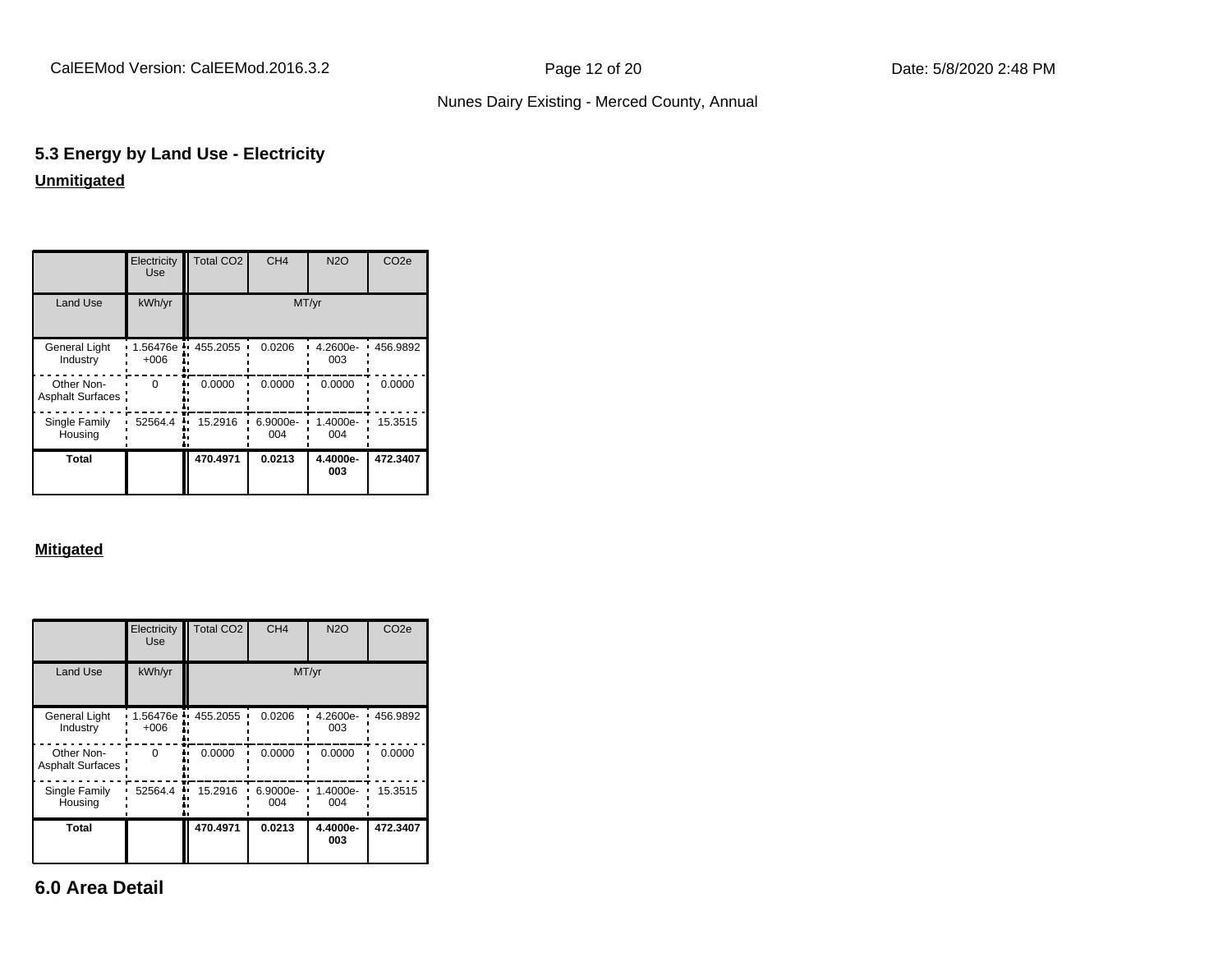## **6.1 Mitigation Measures Area**

|             | <b>ROG</b>            | <b>NO<sub>x</sub></b> | CO     | SO <sub>2</sub>    | Fugitive<br><b>PM10</b> | Exhaust<br><b>PM10</b>                           | <b>PM10</b><br>Total | Fugitive<br><b>PM2.5</b> | Exhaust<br>PM2.5   | <b>PM2.5 Total</b> Bio- CO2 NBio- CO2   Total CO2 |        |        |        | CH <sub>4</sub> | <b>N2O</b>               | CO <sub>2</sub> e |
|-------------|-----------------------|-----------------------|--------|--------------------|-------------------------|--------------------------------------------------|----------------------|--------------------------|--------------------|---------------------------------------------------|--------|--------|--------|-----------------|--------------------------|-------------------|
| Category    |                       |                       |        |                    |                         | tons/yr                                          |                      |                          |                    |                                                   |        |        |        | MT/yr           |                          |                   |
| Mitigated   | $\blacksquare$ 0.8838 | 2.7900e-<br>003       | 0.0487 | 2.0000e ·<br>005   |                         | 4.4000e- '<br>004                                | 4.4000e-<br>004      |                          | 4.4000e-<br>004    | 4.4000e-<br>004                                   | 0.0000 | 2.6780 | 2.6780 | 1.4000e-<br>004 | 5.0000e-<br>005          | 2.6956            |
| Unmitigated | $\blacksquare$ 0.8838 | $.27900e -$<br>003    | 0.0487 | $-2.0000e-$<br>005 |                         | $\cdot$ 4.4000e- $\cdot$ 4.4000e- $\cdot$<br>004 | 004                  |                          | $4.4000e -$<br>004 | 4.4000e-<br>004                                   | 0.0000 | 2.6780 | 2.6780 | 004             | 1.4000e- 5.0000e-<br>005 | 2.6956            |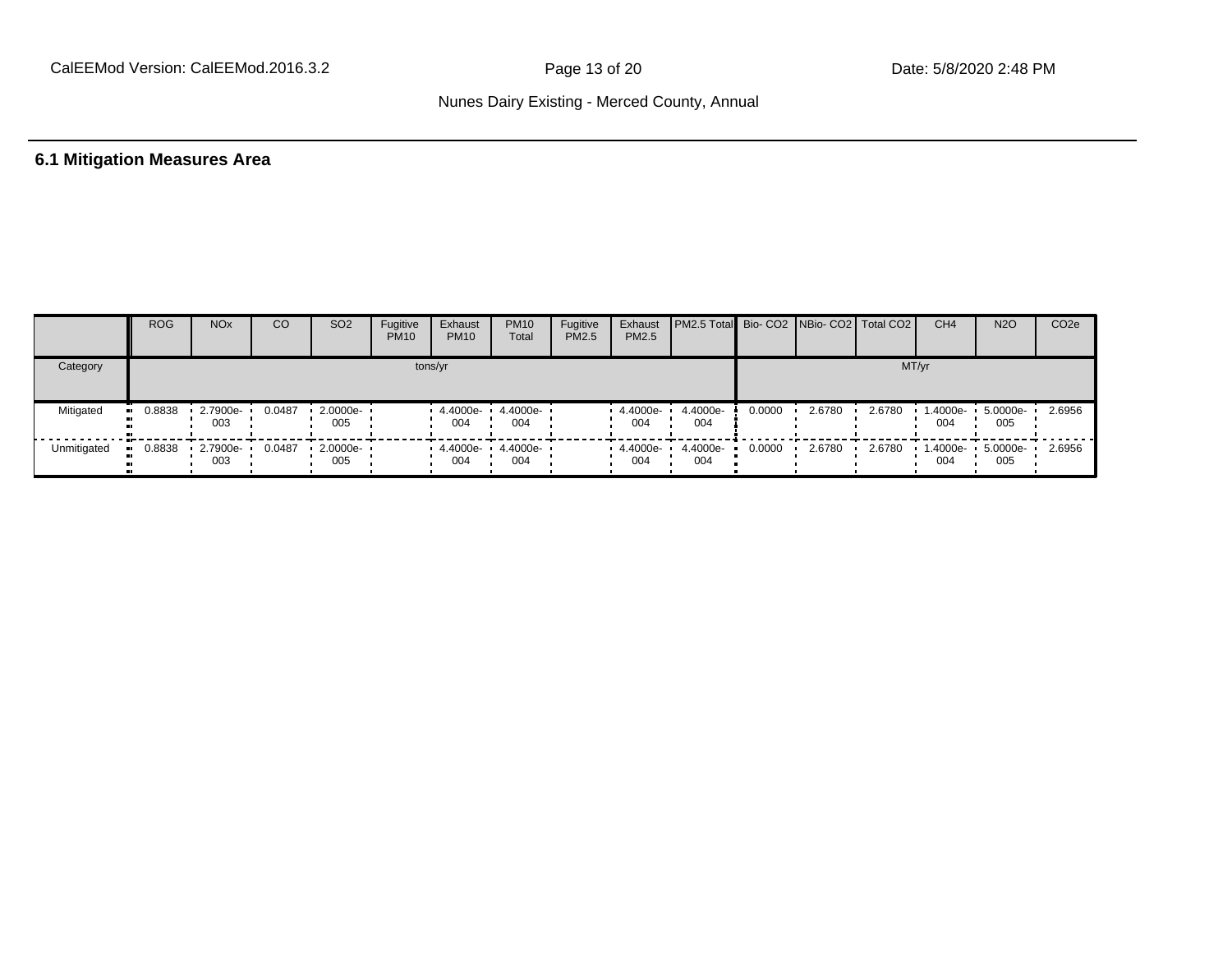#### **6.2 Area by SubCategory**

#### **Unmitigated**

|                          | <b>ROG</b>        | <b>NO<sub>x</sub></b> | CO              | SO <sub>2</sub>    | Fugitive<br><b>PM10</b> | Exhaust<br><b>PM10</b> | <b>PM10</b><br>Total | Fugitive<br>PM2.5 | Exhaust<br>PM2.5 | <b>I PM2.5 Total Bio- CO2 INBio- CO2 I Total CO2</b> |        |        |        | CH <sub>4</sub>    | <b>N2O</b>      | CO <sub>2e</sub> |
|--------------------------|-------------------|-----------------------|-----------------|--------------------|-------------------------|------------------------|----------------------|-------------------|------------------|------------------------------------------------------|--------|--------|--------|--------------------|-----------------|------------------|
| SubCategory              |                   |                       |                 |                    |                         | tons/yr                |                      |                   |                  |                                                      | MT/yr  |        |        |                    |                 |                  |
| Architectural<br>Coating | 0.1367            |                       |                 |                    |                         | 0.0000                 | 0.0000               |                   | 0.0000           | 0.0000                                               | 0.0000 | 0.0000 | 0.0000 | 0.0000             | 0.0000          | 0.0000           |
| Consumer<br>Products     | 0.7452            |                       |                 |                    |                         | 0.0000                 | 0.0000               |                   | 0.0000           | 0.0000                                               | 0.0000 | 0.0000 | 0.0000 | 0.0000             | 0.0000          | 0.0000           |
| Hearth                   | 2.6000e-<br>004   | 2.2400e-<br>003       | 9.6000e-<br>004 | $1.0000e -$<br>005 |                         | $1.8000e-$<br>004      | 1.8000e-<br>004      |                   | -8000e-<br>004   | 1.8000e-<br>004                                      | 0.0000 | 2.5992 | 2.5992 | $5.0000e-$<br>005  | 5.0000e-<br>005 | 2.6147           |
| Landscaping              | l.6500e- ∙<br>003 | 5.5000e-<br>004       | 0.0478          | 0.0000             |                         | $2.6000e-$<br>004      | 2.6000e-<br>004      |                   | 2.6000e-<br>004  | 2.6000e-<br>004                                      | 0.0000 | 0.0787 | 0.0787 | $9.0000e -$<br>005 | 0.0000          | 0.0809           |
| Total                    | 0.8838            | 2.7900e-<br>003       | 0.0488          | -.0000e<br>005     |                         | 4.4000e-<br>004        | 4.4000e-<br>004      |                   | 4.4000e-<br>004  | 4.4000e-<br>004                                      | 0.0000 | 2.6780 | 2.6780 | 1.4000e-<br>004    | 5.0000e-<br>005 | 2.6956           |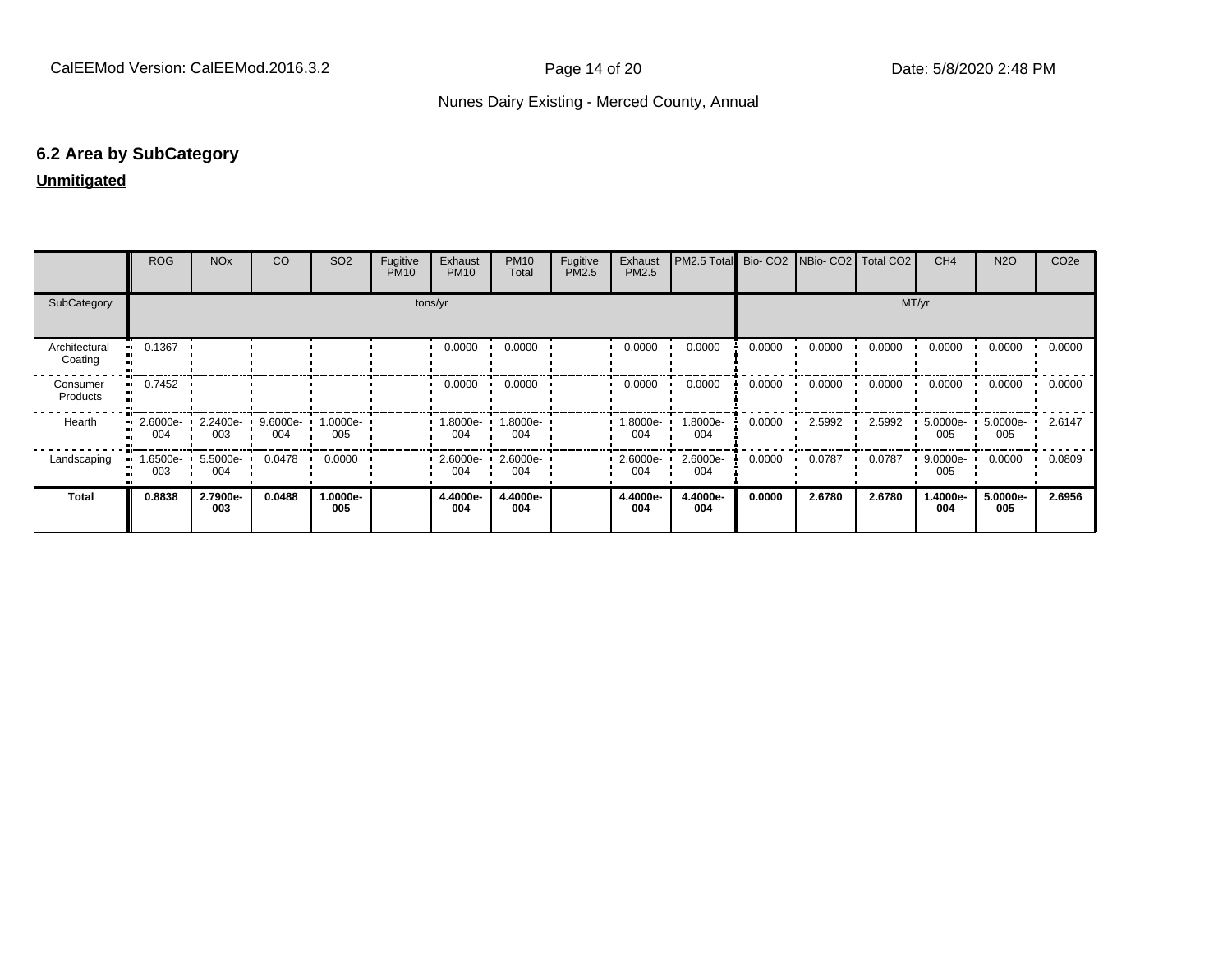#### **6.2 Area by SubCategory**

#### **Mitigated**

|                          | <b>ROG</b>                                                            | <b>NO<sub>x</sub></b> | CO                 | SO <sub>2</sub>  | Fugitive<br><b>PM10</b> | Exhaust<br><b>PM10</b> | <b>PM10</b><br>Total | Fugitive<br>PM2.5 | Exhaust<br>PM2.5 | <b>PM2.5</b><br>Total |        | Bio- CO2 NBio- CO2   Total CO2 |        | CH <sub>4</sub>    | <b>N2O</b>      | CO <sub>2e</sub> |
|--------------------------|-----------------------------------------------------------------------|-----------------------|--------------------|------------------|-------------------------|------------------------|----------------------|-------------------|------------------|-----------------------|--------|--------------------------------|--------|--------------------|-----------------|------------------|
| SubCategory              | MT/yr<br>tons/yr                                                      |                       |                    |                  |                         |                        |                      |                   |                  |                       |        |                                |        |                    |                 |                  |
| Architectural<br>Coating | 0.1367<br>. .                                                         |                       |                    |                  |                         | 0.0000                 | 0.0000               |                   | 0.0000           | 0.0000                | 0.0000 | 0.0000                         | 0.0000 | 0.0000             | 0.0000          | 0.0000           |
| Consumer<br>Products     | 0.7452<br>                                                            |                       |                    |                  |                         | 0.0000                 | 0.0000               |                   | 0.0000           | 0.0000                | 0.0000 | 0.0000                         | 0.0000 | 0.0000             | 0.0000          | 0.0000           |
| Hearth                   | $\blacksquare$ 2.6000e- $\blacksquare$ 2.2400e- $\blacksquare$<br>004 | 003                   | $9.6000e -$<br>004 | -0000e-<br>005   |                         | $1.8000e -$<br>004     | 1.8000e-<br>004      |                   | .8000e-<br>004   | 1.8000e-<br>004       | 0.0000 | 2.5992                         | 2.5992 | 5.0000e-<br>005    | 5.0000e-<br>005 | 2.6147           |
| Landscaping              | 8500e- •<br>003                                                       | 5.5000e-<br>004       | 0.0478             | 0.0000           |                         | $2.6000e-$<br>004      | 2.6000e-<br>004      |                   | 2.6000e-<br>004  | 2.6000e-<br>004       | 0.0000 | 0.0787                         | 0.0787 | $9.0000e -$<br>005 | 0.0000          | 0.0809           |
| Total                    | 0.8838                                                                | 2.7900e-<br>003       | 0.0488             | $.0000e-$<br>005 |                         | 4.4000e-<br>004        | 4.4000e-<br>004      |                   | 4.4000e-<br>004  | 4.4000e-<br>004       | 0.0000 | 2.6780                         | 2.6780 | 1.4000e-<br>004    | 5.0000e-<br>005 | 2.6956           |

# **7.0 Water Detail**

**7.1 Mitigation Measures Water**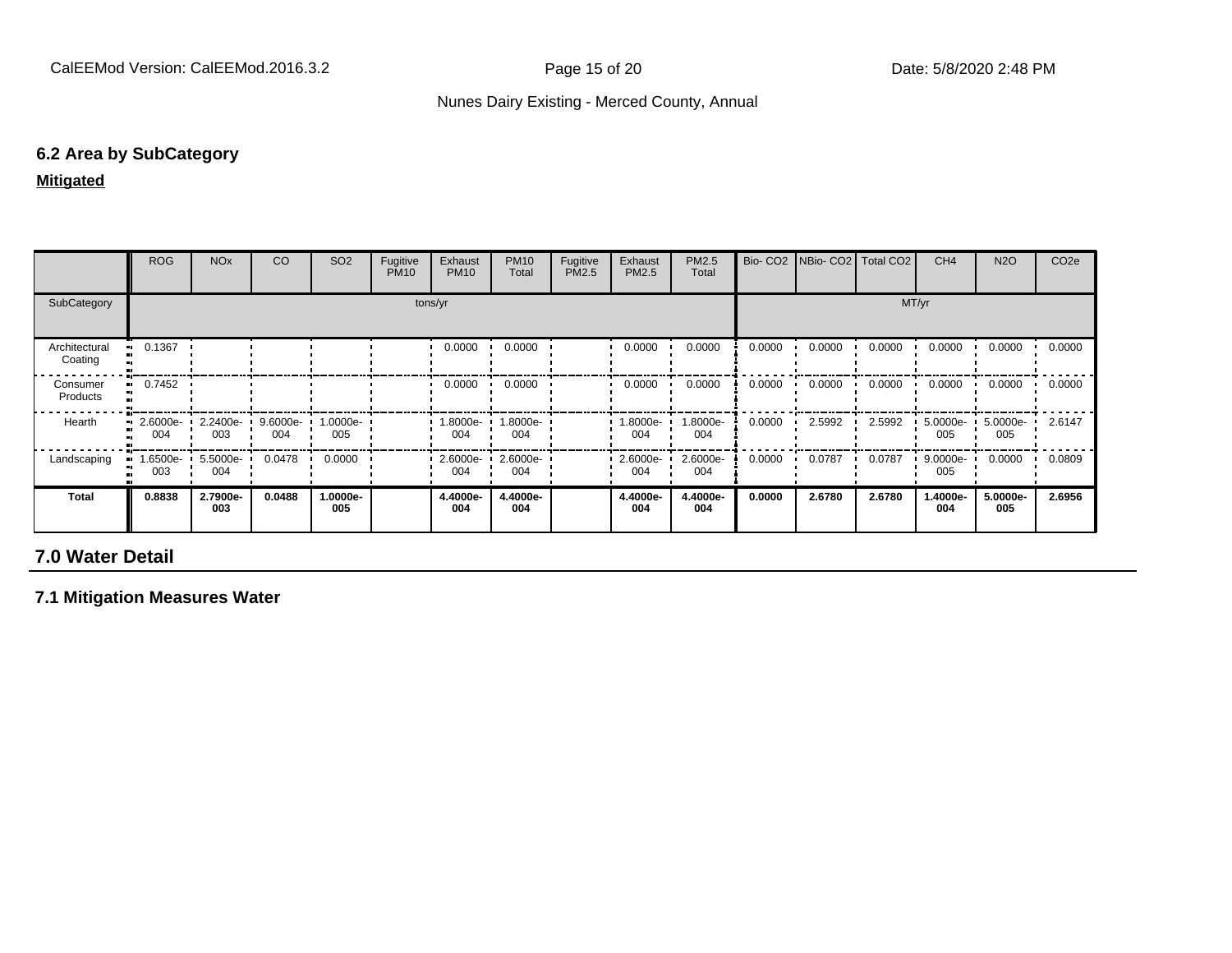|                     | Total CO <sub>2</sub> | CH <sub>4</sub> | <b>N2O</b> | CO <sub>2e</sub> |
|---------------------|-----------------------|-----------------|------------|------------------|
| Category            |                       |                 | MT/yr      |                  |
| Mitigated<br><br>   | 78.5860<br>.,         | 1.3525          | 0.0325     | $-122.0780$      |
| Unmitigated<br><br> | 78.5860<br>.,<br>     | 1.3525          | 0.0325     | 122.0780         |

# **7.2 Water by Land Use**

#### **Unmitigated**

|                                  | Indoor/Out<br>door Use   | <b>Total CO2</b> | CH <sub>4</sub> | <b>N2O</b>      | CO <sub>2e</sub> |
|----------------------------------|--------------------------|------------------|-----------------|-----------------|------------------|
| <b>Land Use</b>                  | Mgal                     |                  |                 | MT/yr           |                  |
| <b>General Light</b><br>Industry | $\cdot$ 41.0261/<br>۰.   | 77.5957          | 1.3398          | 0.0322          | 120.6762         |
| Other Non-<br>Asphalt Surfaces:  | 0/0                      | 0.0000           | 0.0000          | 0.0000          | 0.0000           |
| Single Family<br>Housing         | $-0.390924/$<br>0.246452 | 0.9903           | 0.0128          | 3.1000e-<br>004 | 1.4018           |
| Total                            |                          | 78.5860          | 1.3525          | 0.0325          | 122.0780         |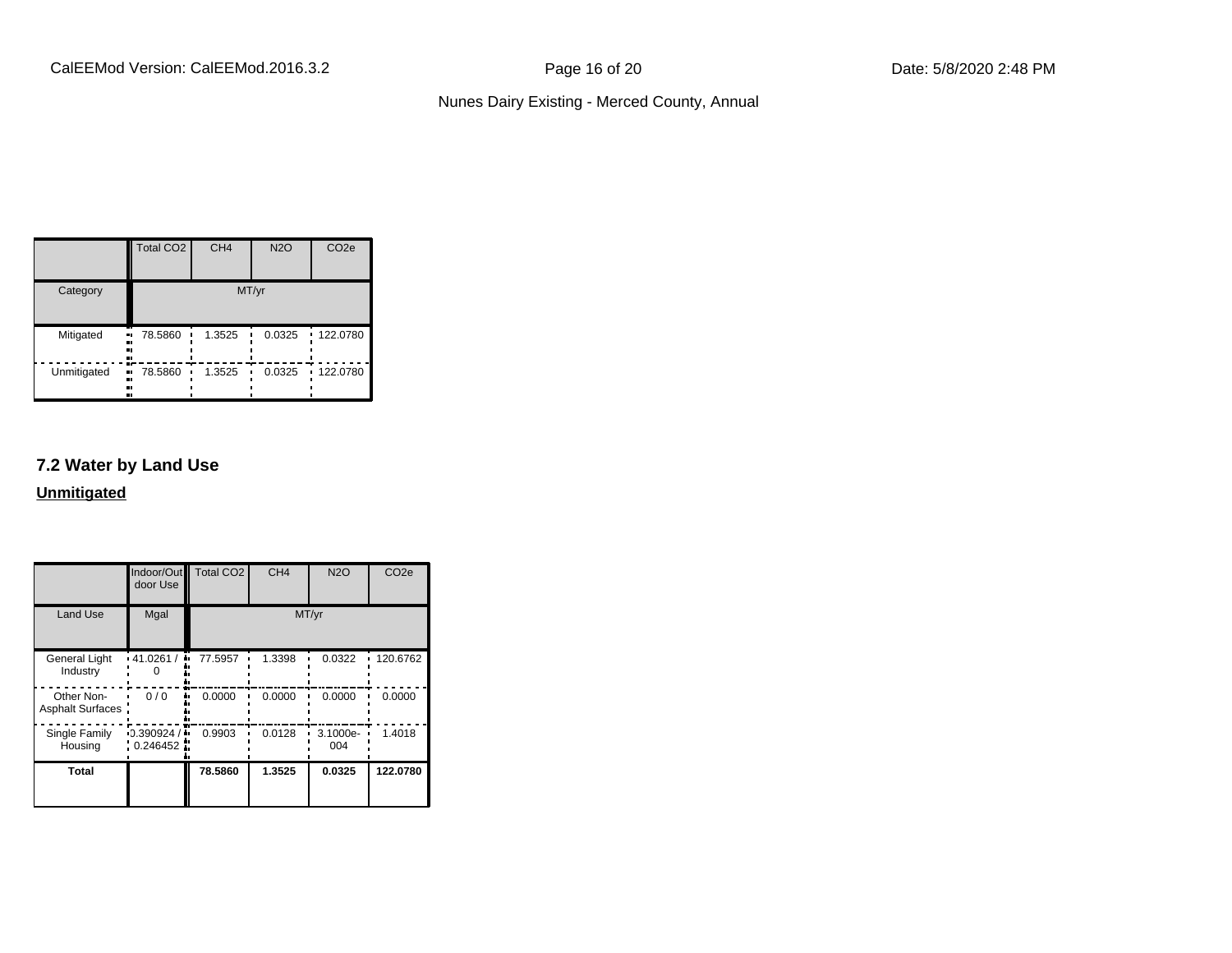#### **7.2 Water by Land Use**

**Mitigated**

|                                | Indoor/Out<br>door Use   | Total CO <sub>2</sub> | CH <sub>4</sub> | <b>N2O</b>        | CO <sub>2e</sub> |
|--------------------------------|--------------------------|-----------------------|-----------------|-------------------|------------------|
| <b>Land Use</b>                | Mgal                     |                       | MT/yr           |                   |                  |
| General Light<br>Industry      | $\cdot$ 41.0261/         | 77.5957               | 1.3398          | 0.0322            | 120.6762         |
| Other Non-<br>Asphalt Surfaces | 0/0                      | 0.0000                | 0.0000          | 0.0000            | 0.0000           |
| Single Family<br>Housing       | $-0.390924/$<br>0.246452 | 0.9903                | 0.0128          | $3.1000e-$<br>004 | 1.4018           |
| Total                          |                          | 78.5860               | 1.3525          | 0.0325            | 122.0780         |

# **8.0 Waste Detail**

**8.1 Mitigation Measures Waste**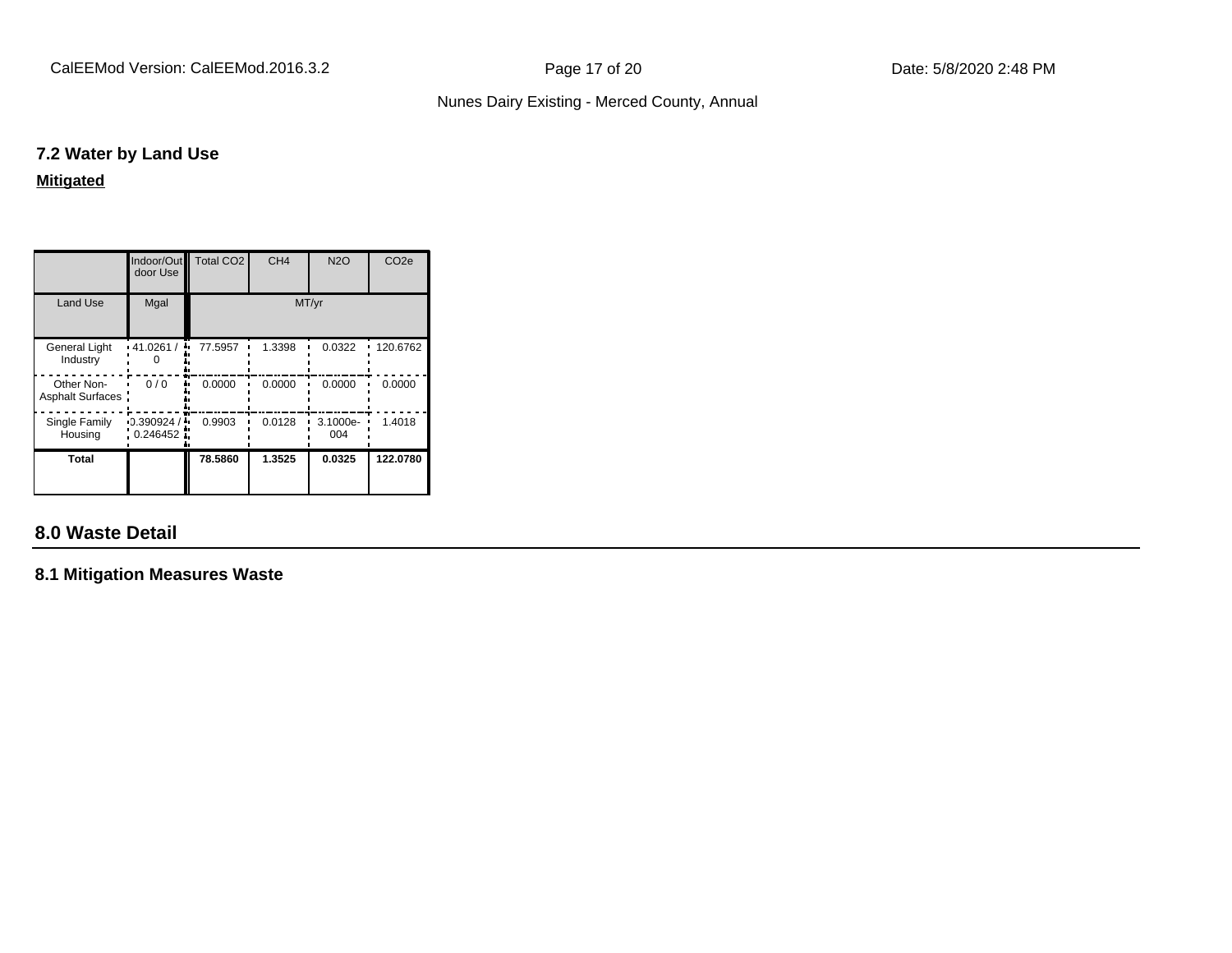CalEEMod Version: CalEEMod.2016.3.2 **Page 18 of 20** Page 18 of 20 Date: 5/8/2020 2:48 PM

#### Nunes Dairy Existing - Merced County, Annual

# **Category/Year**

|             | Total CO <sub>2</sub>            | CH <sub>4</sub> | <b>N2O</b> | CO <sub>2e</sub>           |  |  |  |  |
|-------------|----------------------------------|-----------------|------------|----------------------------|--|--|--|--|
|             | MT/yr                            |                 |            |                            |  |  |  |  |
| Mitigated   | 45.8983<br>ш,<br><br><br>ш       | 2.7125          | 0.0000     | 113.7111<br>$\blacksquare$ |  |  |  |  |
| Unmitigated | . .<br>45.8983<br>ш,<br><br><br> | 2.7125          | 0.0000     | 113.7111                   |  |  |  |  |

# **8.2 Waste by Land Use**

**Unmitigated**

|                                       | Waste<br><b>Disposed</b> | <b>Total CO2</b> | CH <sub>4</sub> | <b>N2O</b> | CO <sub>2e</sub> |
|---------------------------------------|--------------------------|------------------|-----------------|------------|------------------|
| <b>Land Use</b>                       | tons                     |                  |                 | MT/yr      |                  |
| <b>General Light</b><br>Industry      | 219.99                   | 44.6560          | 2.6391          | 0.0000     | 110.6333         |
| Other Non-<br><b>Asphalt Surfaces</b> | U                        | 0.0000           | 0.0000          | 0.0000     | 0.0000           |
| Single Family<br>Housing              | 6.12                     | 1.2423           | 0.0734          | 0.0000     | 3.0778           |
| <b>Total</b>                          |                          | 45.8983          | 2.7125          | 0.0000     | 113.7111         |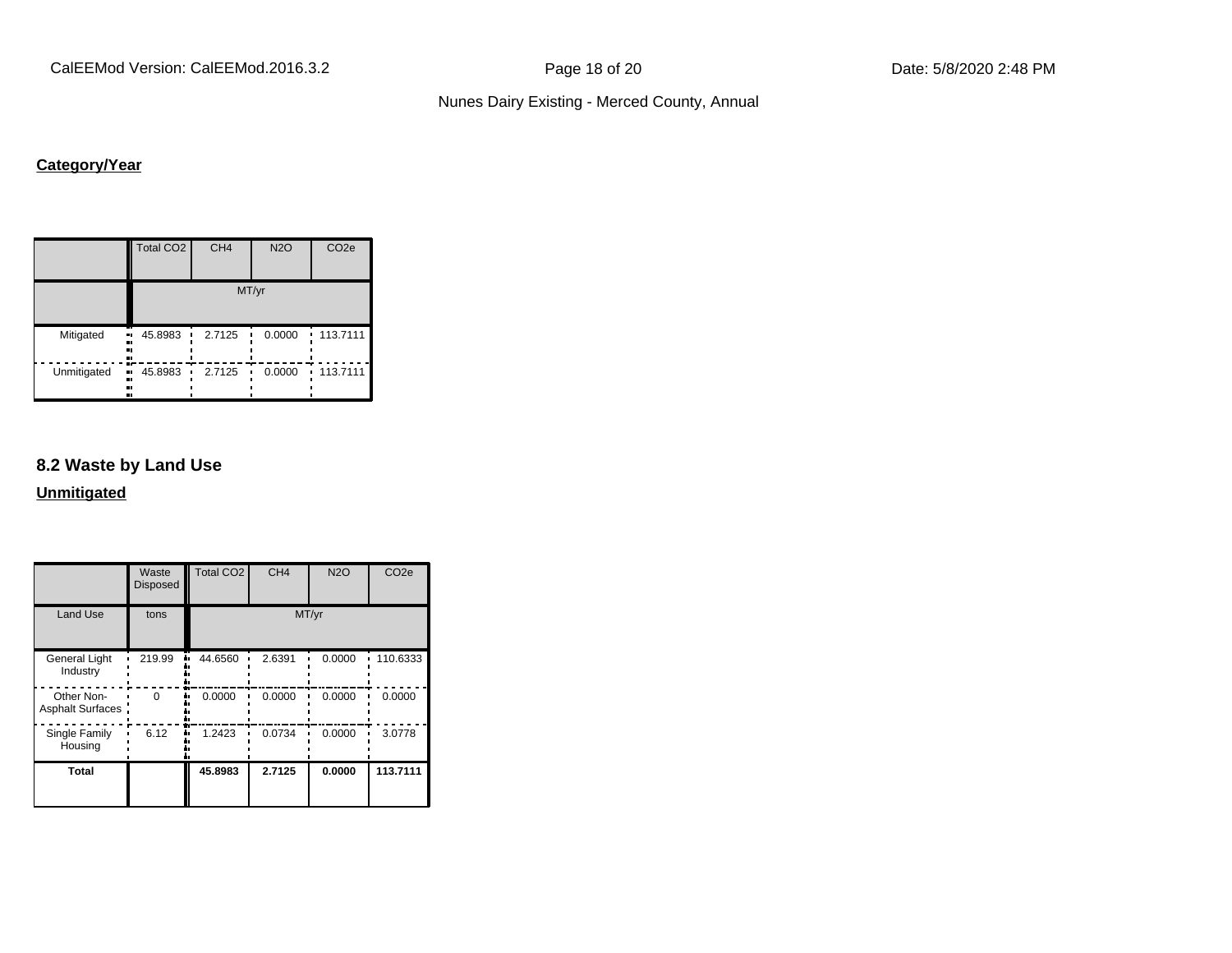#### **8.2 Waste by Land Use**

**Mitigated**

|                                 | Waste<br><b>Disposed</b> | Total CO <sub>2</sub> | CH <sub>4</sub> | N2O    | CO <sub>2e</sub> |
|---------------------------------|--------------------------|-----------------------|-----------------|--------|------------------|
| <b>Land Use</b>                 | tons                     |                       |                 |        |                  |
| General Light<br>Industry       | 219.99                   | 44.6560               | 2.6391          | 0.0000 | 110.6333         |
| Other Non-<br>Asphalt Surfaces: | $\Omega$                 | 0.0000                | 0.0000          | 0.0000 | 0.0000           |
| Single Family<br>Housing        | 6.12                     | 1.2423                | 0.0734          | 0.0000 | 3.0778           |
| Total                           |                          | 45.8983               | 2.7125          | 0.0000 | 113.7111         |

## **9.0 Operational Offroad**

| Hours/Day<br>Equipment Type<br>Number | Days/Year | Horse Power | <b>Load Factor</b> | <b>Fuel Type</b> |
|---------------------------------------|-----------|-------------|--------------------|------------------|

# **10.0 Stationary Equipment**

#### **Fire Pumps and Emergency Generators**

|                |        |           |            |             | $\sim$      |               |
|----------------|--------|-----------|------------|-------------|-------------|---------------|
| Equipment Type | Number | Hours/Dav | Hours/Year | Horse Power | Load Factor | Fuel:<br>Type |

#### **Boilers**

| $\cdot$ . | Equipment<br>Type | Number | Heat Input/Dav | Heat Input/Year | <b>Boiler Rating</b> | $\overline{\phantom{a}}$<br>Fuel<br>Type |
|-----------|-------------------|--------|----------------|-----------------|----------------------|------------------------------------------|
|-----------|-------------------|--------|----------------|-----------------|----------------------|------------------------------------------|

#### **User Defined Equipment**

Equipment Type Number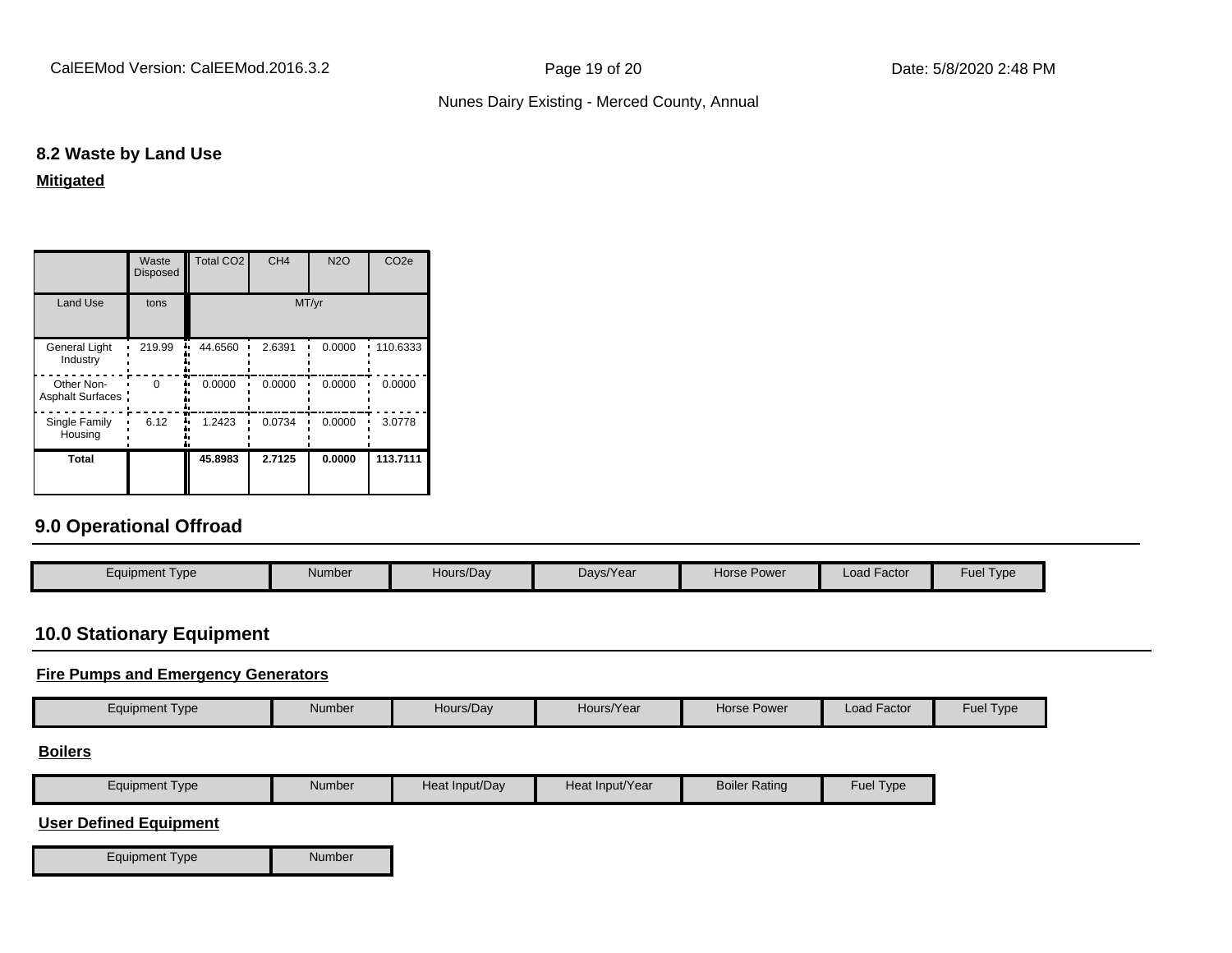**11.0 Vegetation**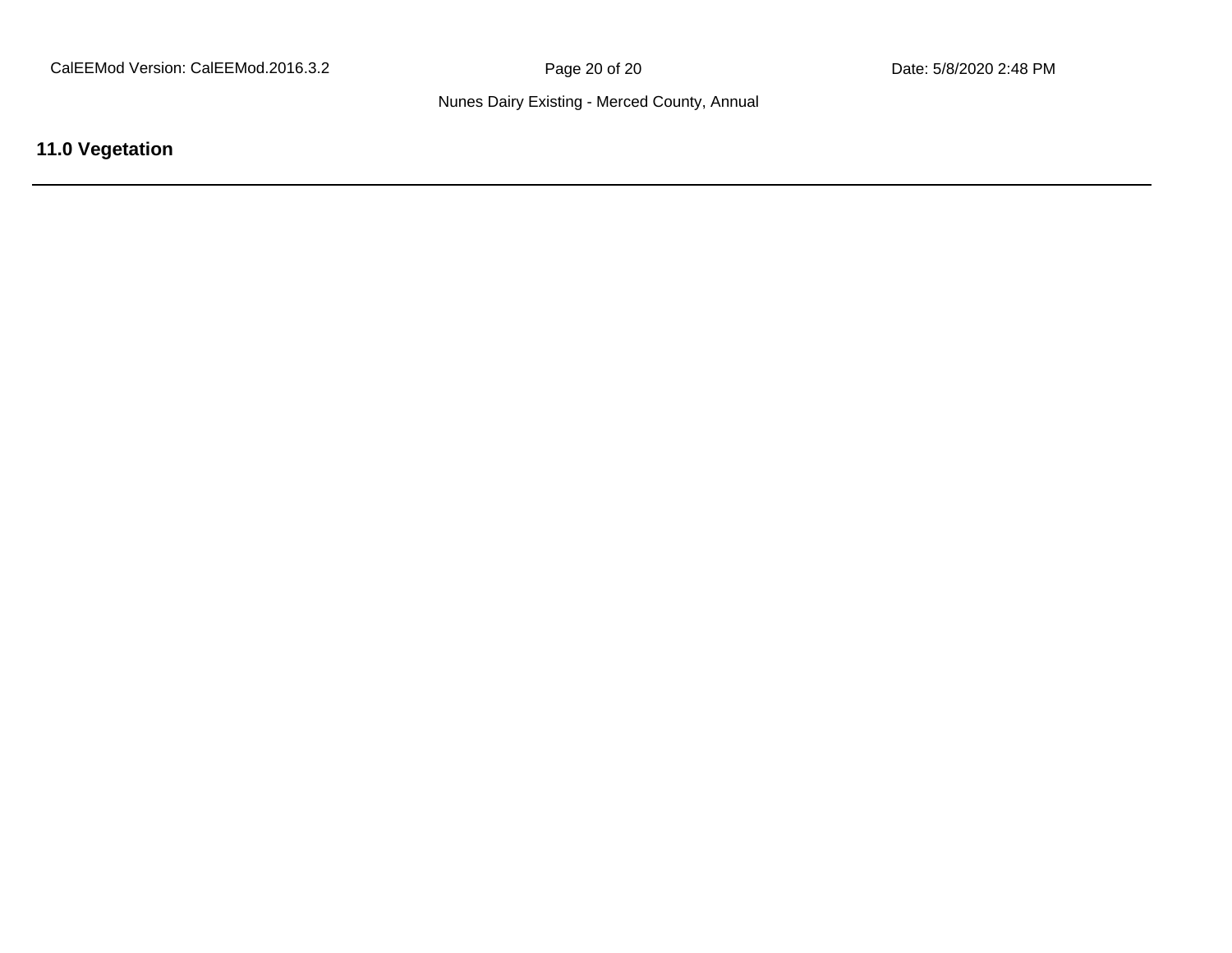# **Nunes Dairy Construction**

**Merced County, Annual**

#### **1.0 Project Characteristics**

#### **1.1 Land Usage**

| <b>Land Uses</b>       | Size  | Metric   | Lot Acreage | <b>Floor Surface Area</b> | Population |
|------------------------|-------|----------|-------------|---------------------------|------------|
| General Light Industry | 85.80 | 1000sqft | ഹ<br>ن.     | 85,800.00                 |            |

#### **1.2 Other Project Characteristics**

| <b>Urbanization</b>               | Rural                          | Wind Speed (m/s)                  | 2.2   | <b>Precipitation Freg (Days)</b>        | 49    |
|-----------------------------------|--------------------------------|-----------------------------------|-------|-----------------------------------------|-------|
| <b>Climate Zone</b>               | 3                              |                                   |       | <b>Operational Year</b>                 | 2021  |
| <b>Utility Company</b>            | Pacific Gas & Electric Company |                                   |       |                                         |       |
| <b>CO2 Intensity</b><br>(lb/MWhr) | 641.35                         | <b>CH4 Intensity</b><br>(lb/MWhr) | 0.029 | N <sub>2</sub> O Intensity<br>(lb/MWhr) | 0.006 |

#### **1.3 User Entered Comments & Non-Default Data**

Project Characteristics -

Land Use -

Construction Phase -

Trips and VMT - See remarks

Vehicle Trips -

| Table Name                | Column Name       | Default Value | <b>New Value</b> |
|---------------------------|-------------------|---------------|------------------|
| tblProjectCharacteristics | UrbanizationLevel | Urban         | Rural            |
| tblTripsAndVMT            | WorkerTripNumber  | 13.00         | 2.00             |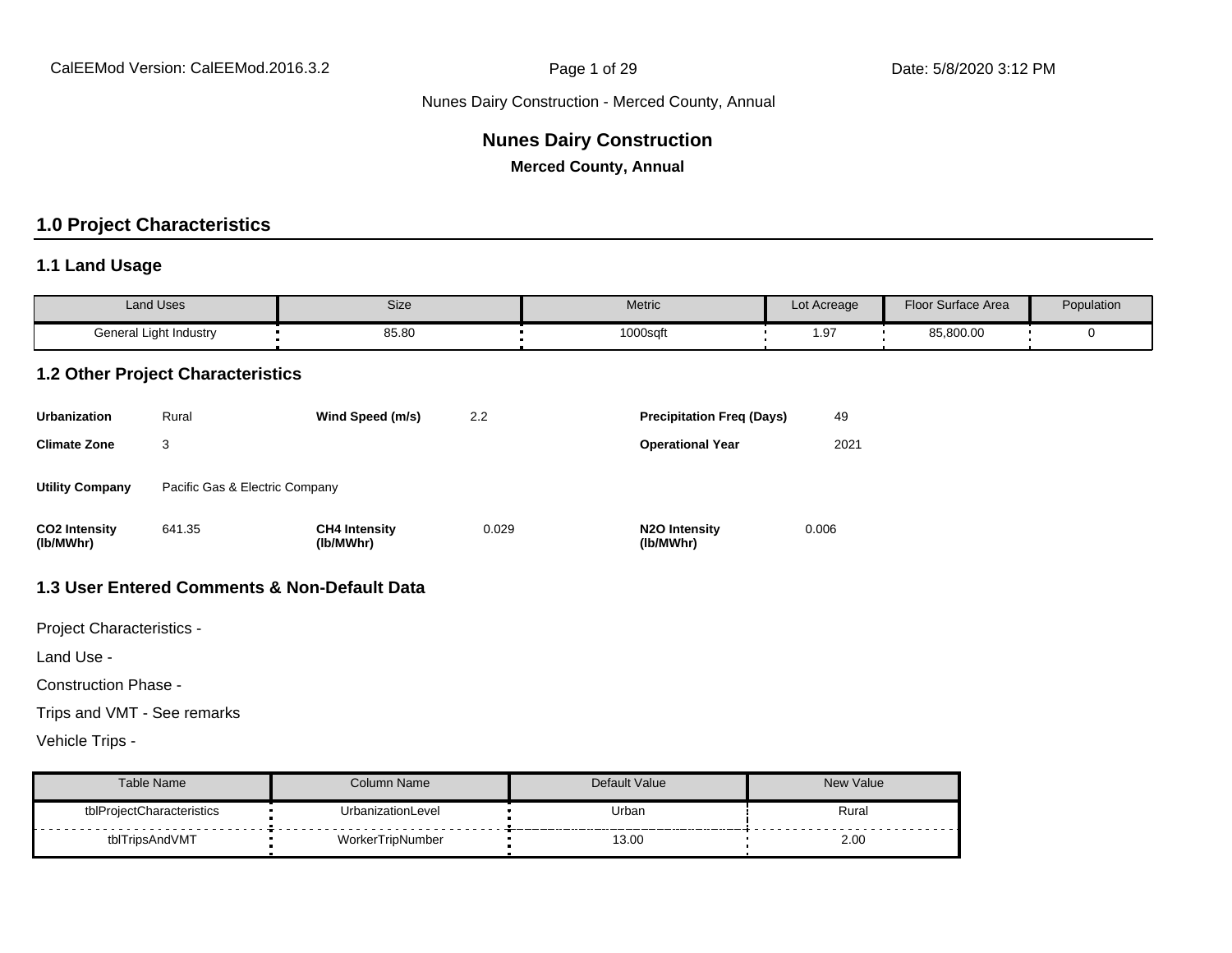# **2.0 Emissions Summary**

# **2.1 Overall Construction**

#### **Unmitigated Construction**

|                | <b>ROG</b> | <b>NO<sub>x</sub></b> | CO     | SO <sub>2</sub> | Fugitive<br><b>PM10</b> | Exhaust<br><b>PM10</b> | <b>PM10</b><br>Total | Fugitive<br><b>PM2.5</b> | Exhaust<br>PM2.5 | <b>PM2.5 Total</b> Bio- CO2 NBio- CO2 Total CO2 |        |          |                   | CH <sub>4</sub> | <b>N2O</b> | CO <sub>2</sub> e |
|----------------|------------|-----------------------|--------|-----------------|-------------------------|------------------------|----------------------|--------------------------|------------------|-------------------------------------------------|--------|----------|-------------------|-----------------|------------|-------------------|
| Year           |            |                       |        |                 |                         | tons/yr                |                      |                          |                  |                                                 |        |          | MT/yr             |                 |            |                   |
| 2021           | $-0.8331$  | 1.8181                | .7044  | 3.3900e-<br>003 | 0.0704                  | 0.0842                 | 0.1546               | 0.0228                   | 0.0808           | 0.1036                                          | 0.0000 |          | 289.3920 289.3920 | 0.0459          | 0.0000     | 290.5386          |
| <b>Maximum</b> | 0.8331     | 1.8181                | 1.7044 | 3.3900e-<br>003 | 0.0704                  | 0.0842                 | 0.1546               | 0.0228                   | 0.0808           | 0.1036                                          | 0.0000 | 289.3920 | 289.3920          | 0.0459          | 0.0000     | 290.5386          |

#### **Mitigated Construction**

|                | <b>ROG</b> | <b>NO<sub>x</sub></b> | CO     | SO <sub>2</sub>   | Fugitive<br><b>PM10</b> | Exhaust<br><b>PM10</b> | <b>PM10</b><br>Total | Fugitive<br><b>PM2.5</b> | Exhaust<br><b>PM2.5</b> | PM2.5 Total Bio- CO2   NBio- CO2   Total CO2 |        |            |          | CH <sub>4</sub> | <b>N2O</b> | CO <sub>2e</sub> |
|----------------|------------|-----------------------|--------|-------------------|-------------------------|------------------------|----------------------|--------------------------|-------------------------|----------------------------------------------|--------|------------|----------|-----------------|------------|------------------|
| Year           |            |                       |        |                   |                         | tons/yr                |                      |                          |                         |                                              |        |            |          | MT/yr           |            |                  |
| 2021           | 0.8331     | .8181                 | 1.7044 | $3.3900e-$<br>003 | 0.0704                  | 0.0842                 | 0.1546               | 0.0228                   | 0.0808                  | 0.1036                                       | 0.0000 | 289.3917 . | 289.3917 | 0.0459          | 0.0000     | 290.5384         |
| <b>Maximum</b> | 0.8331     | 1.8181                | 1.7044 | 3.3900e-<br>003   | 0.0704                  | 0.0842                 | 0.1546               | 0.0228                   | 0.0808                  | 0.1036                                       | 0.0000 | 289.3917   | 289.3917 | 0.0459          | 0.0000     | 290.5384         |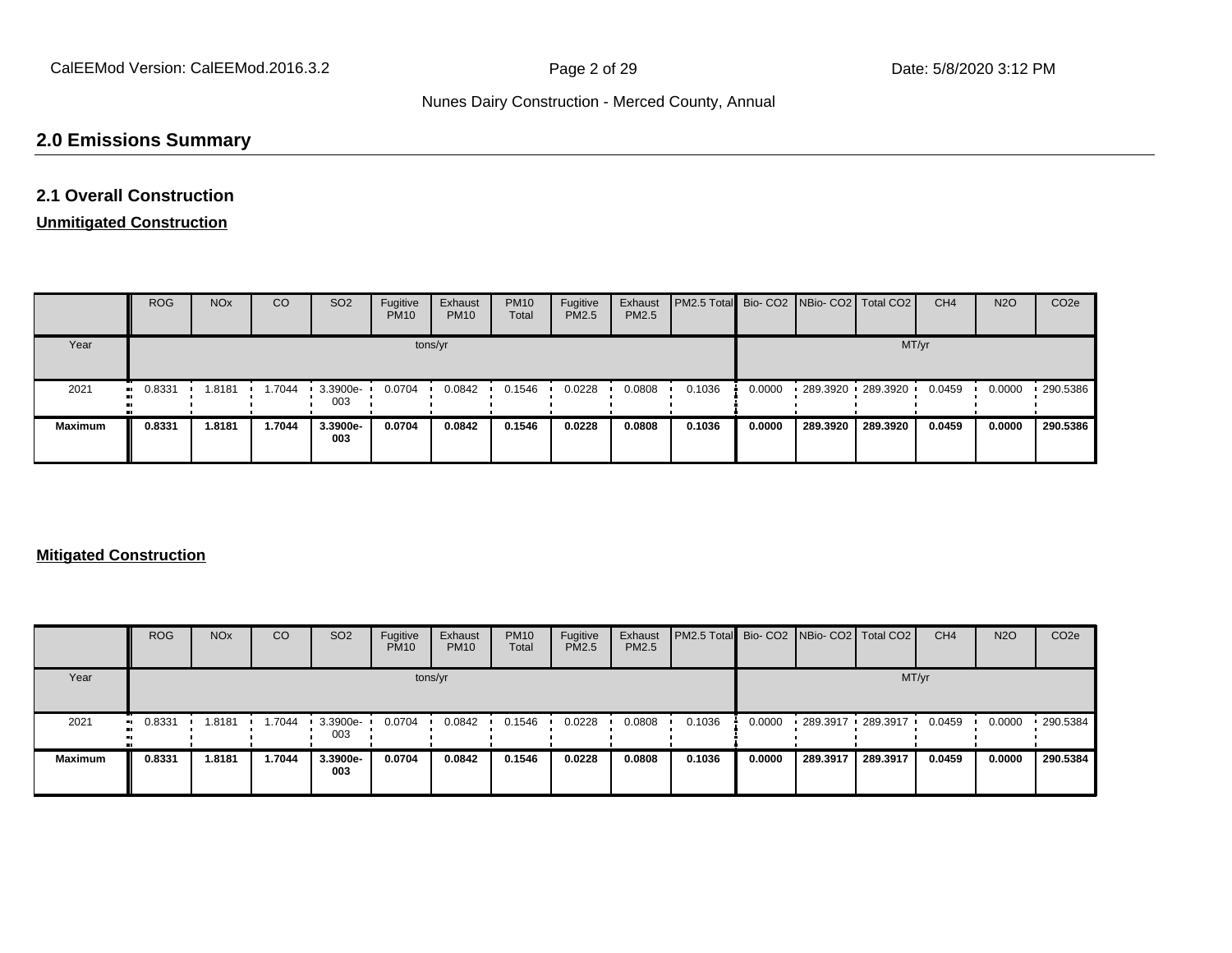|                             | <b>ROG</b> | <b>NOx</b> | co   | SO <sub>2</sub> | <b>Fugitive</b><br><b>PM10</b> | <b>Exhaust</b><br><b>PM10</b> | <b>PM10</b><br>Total | <b>Fugitive</b><br><b>PM2.5</b> | <b>Exhaust</b><br><b>PM2.5</b> | <b>PM2.5</b><br><b>Total</b> |      |      | Bio-CO2 NBio-CO2 Total CO2 | CH <sub>4</sub> | <b>N20</b> | CO <sub>2e</sub> |
|-----------------------------|------------|------------|------|-----------------|--------------------------------|-------------------------------|----------------------|---------------------------------|--------------------------------|------------------------------|------|------|----------------------------|-----------------|------------|------------------|
| Percent<br><b>Reduction</b> | 0.00       | 0.00       | 0.00 | 0.00            | 0.00                           | 0.00                          | 0.00                 | 0.00                            | 0.00                           | 0.00                         | 0.00 | 0.00 | 0.00                       | 0.00            | 0.00       | 0.00             |

| Quarter | <b>Start Date</b> | <b>End Date</b> | Maximum Unmitigated ROG + NOX (tons/quarter) | Maximum Mitigated ROG + NOX (tons/quarter) |
|---------|-------------------|-----------------|----------------------------------------------|--------------------------------------------|
|         | 1-4-2021          | 4-3-2021        | 0.5976                                       | 0.5976                                     |
|         | 4-4-2021          | 7-3-2021        | 0.5636                                       | 0.5636                                     |
|         | 7-4-2021          | 9-30-2021       | 0.5512                                       | 0.5512                                     |
|         |                   | <b>Highest</b>  | 0.5976                                       | 0.5976                                     |

# **2.2 Overall Operational**

#### **Unmitigated Operational**

|              | <b>ROG</b>                     | <b>NO<sub>x</sub></b> | CO                       | SO <sub>2</sub>    | Fugitive<br><b>PM10</b> | Exhaust<br><b>PM10</b> | <b>PM10</b><br>Total     | Fugitive<br>PM2.5 | Exhaust<br>PM2.5  | PM2.5<br>Total  |         | Bio- CO2   NBio- CO2   Total CO2 |                             | CH <sub>4</sub> | <b>N2O</b>       | CO <sub>2</sub> e   |
|--------------|--------------------------------|-----------------------|--------------------------|--------------------|-------------------------|------------------------|--------------------------|-------------------|-------------------|-----------------|---------|----------------------------------|-----------------------------|-----------------|------------------|---------------------|
| Category     |                                |                       |                          |                    |                         | tons/yr                |                          |                   |                   |                 |         |                                  | MT/yr                       |                 |                  |                     |
| Area         | 0.3948                         | 005                   | 1.0000e- 7.9000e-<br>004 | 0.0000             |                         | 0.0000                 | 0.0000                   |                   | 0.0000            | 0.0000          | 0.0000  | $1.5300e-$<br>003                | $1.5300e -$<br>003          | 0.0000          | 0.0000           | 1.6300e-<br>003     |
| Energy       | $\blacksquare$ 9.6600e-<br>003 | 0.0878                | 0.0737                   | $5.3000e -$<br>004 |                         | 003                    | 6.6700e- 6.6700e-<br>003 |                   | 6.6700e- '<br>003 | 6.6700e-<br>003 | 0.0000  |                                  | 315.7047 315.7047           | 0.0118          | 003              | 3.8100e- 1 317.1351 |
| Mobile       | 0.2273                         | 2.7930                | 2.4937                   | 0.0121             | 0.6685                  | 0.0119                 | 0.6804                   | 0.1802            | 0.0113            | 0.1914          | 0.0000  |                                  | $1,130.126$ $1,130.126$ $1$ | 0.0855          | 0.0000           | $\cdot$ 1,132.262   |
| Waste        |                                |                       |                          |                    |                         | 0.0000                 | 0.0000                   |                   | 0.0000            | 0.0000          | 21.5962 | 0.0000                           | 121.5962                    | 1.2763          | $0.0000$ $\cdot$ | 53.5037             |
| Water        |                                |                       |                          |                    |                         | 0.0000                 | 0.0000                   |                   | 0.0000            | 0.0000          | 6.2947  | $31.2326$ $\cdot$                | 37.5273                     | 0.6479          | 0.0156           | 58.3621             |
| <b>Total</b> | 0.6317                         | 2.8807                | 2.5682                   | 0.0127             | 0.6685                  | 0.0186                 | 0.6871                   | 0.1802            | 0.0180            | 0.1981          | 27.8909 |                                  | 1,477.065   1,504.956       | 2.0215          | 0.0194           | 1,561.265           |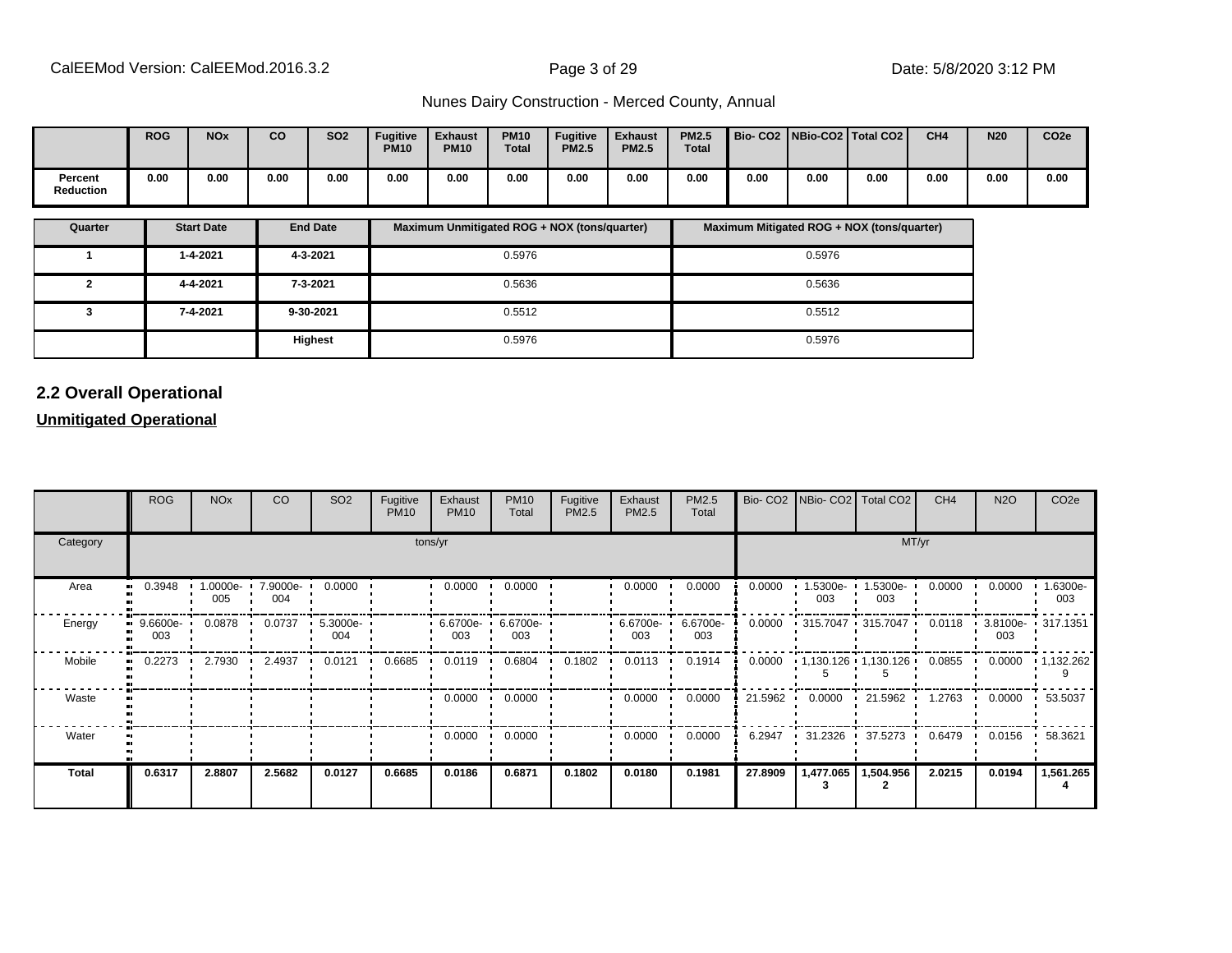#### **2.2 Overall Operational**

#### **Mitigated Operational**

|                             | <b>ROG</b>          | <b>NO<sub>x</sub></b> |                       | <b>CO</b> | SO <sub>2</sub>          | Fugitive   | <b>PM10</b>             | Exhaust<br><b>PM10</b>                                       | <b>PM10</b><br>Total          |                             | Fugitive<br><b>PM2.5</b>        | Exhaust<br>PM2.5        |                                |                              |         | PM2.5 Total Bio- CO2 NBio- CO2 Total CO2 |                            |                |                                 | CH <sub>4</sub> | <b>N2O</b>      |            | CO <sub>2e</sub>                                               |
|-----------------------------|---------------------|-----------------------|-----------------------|-----------|--------------------------|------------|-------------------------|--------------------------------------------------------------|-------------------------------|-----------------------------|---------------------------------|-------------------------|--------------------------------|------------------------------|---------|------------------------------------------|----------------------------|----------------|---------------------------------|-----------------|-----------------|------------|----------------------------------------------------------------|
| Category                    |                     |                       |                       |           |                          |            | tons/yr                 |                                                              |                               |                             |                                 |                         |                                |                              |         |                                          |                            |                | MT/yr                           |                 |                 |            |                                                                |
| Area                        | 0.3948<br>$\bullet$ | 005                   |                       | 004       | 1.0000e- 7.9000e- 0.0000 |            |                         | $0.0000$ $\blacksquare$                                      | 0.0000                        |                             |                                 | $0.0000$ $\blacksquare$ | 0.0000                         |                              | 0.0000  |                                          | 1.5300e- 1.5300e- 1<br>003 | 003            |                                 | 0.0000          |                 |            | $0.0000$ $\cdot$ 1.6300e-<br>003                               |
| Energy                      | $9.6600e -$<br>003  | $0.0878$ '            |                       | 0.0737    | $5.3000e -$<br>004       |            |                         | $\cdot$ 6.6700e- 6.6700e-<br>003                             | 003                           |                             |                                 | $6.6700e -$<br>003      | 6.6700e-<br>003                |                              | 0.0000  |                                          | 315.7047 1 315.7047        |                |                                 | 0.0118          | 003             |            | 3.8100e- 317.1351                                              |
| Mobile                      | 0.2273<br>$\bullet$ | . .                   |                       |           |                          |            |                         | 2.7930 1 2.4937 1 0.0121 1 0.6685 1 0.0119 1 0.6804 1 0.1802 |                               |                             |                                 | $0.0113$ $\cdot$        | 0.1914                         |                              |         |                                          |                            |                |                                 |                 |                 |            | $0.0000$ $1,130.126$ $1,130.126$ $0.0855$ $0.0000$ $1,132.262$ |
| Waste                       |                     |                       |                       |           |                          |            |                         |                                                              | $0.0000$ $\cdot$ 0.0000       |                             |                                 | $0.0000$ $\blacksquare$ | 0.0000                         |                              | 21.5962 |                                          |                            |                |                                 |                 |                 |            | $0.0000$ 21.5962 1.2763 0.0000 53.5037                         |
| Water                       |                     |                       |                       |           |                          |            |                         | $0.0000$ $\cdot$                                             | 0.0000                        |                             |                                 | 0.0000                  | 0.0000                         |                              | 6.2947  |                                          | $31.2326$ $\cdot$          |                | 37.5273 .                       | 0.6479          |                 |            | $0.0156$ $\cdot$ 58.3621                                       |
| <b>Total</b>                | 0.6317              | 2.8807                |                       | 2.5682    | 0.0127                   | 0.6685     |                         | 0.0186                                                       | 0.6871                        |                             | 0.1802                          | 0.0180                  | 0.1981                         |                              | 27.8909 |                                          | 1,477.065   1,504.956<br>3 | $\overline{2}$ |                                 | 2.0215          | 0.0194          |            | 1,561.265                                                      |
|                             | <b>ROG</b>          |                       | <b>NO<sub>x</sub></b> |           | <b>CO</b>                | <b>SO2</b> | Fugitive<br><b>PM10</b> |                                                              | <b>Exhaust</b><br><b>PM10</b> | <b>PM10</b><br><b>Total</b> | <b>Fugitive</b><br><b>PM2.5</b> |                         | <b>Exhaust</b><br><b>PM2.5</b> | <b>PM2.5</b><br><b>Total</b> |         |                                          |                            |                | Bio- CO2   NBio-CO2   Total CO2 |                 | CH <sub>4</sub> | <b>N20</b> | CO <sub>2e</sub>                                               |
| Percent<br><b>Reduction</b> | 0.00                |                       | 0.00                  |           | 0.00                     | 0.00       |                         | 0.00                                                         | 0.00                          | 0.00                        | 0.00                            |                         | 0.00                           | 0.00                         |         | 0.00                                     | 0.00                       |                | 0.00                            |                 | 0.00            | 0.00       | 0.00                                                           |

# **3.0 Construction Detail**

**Construction Phase**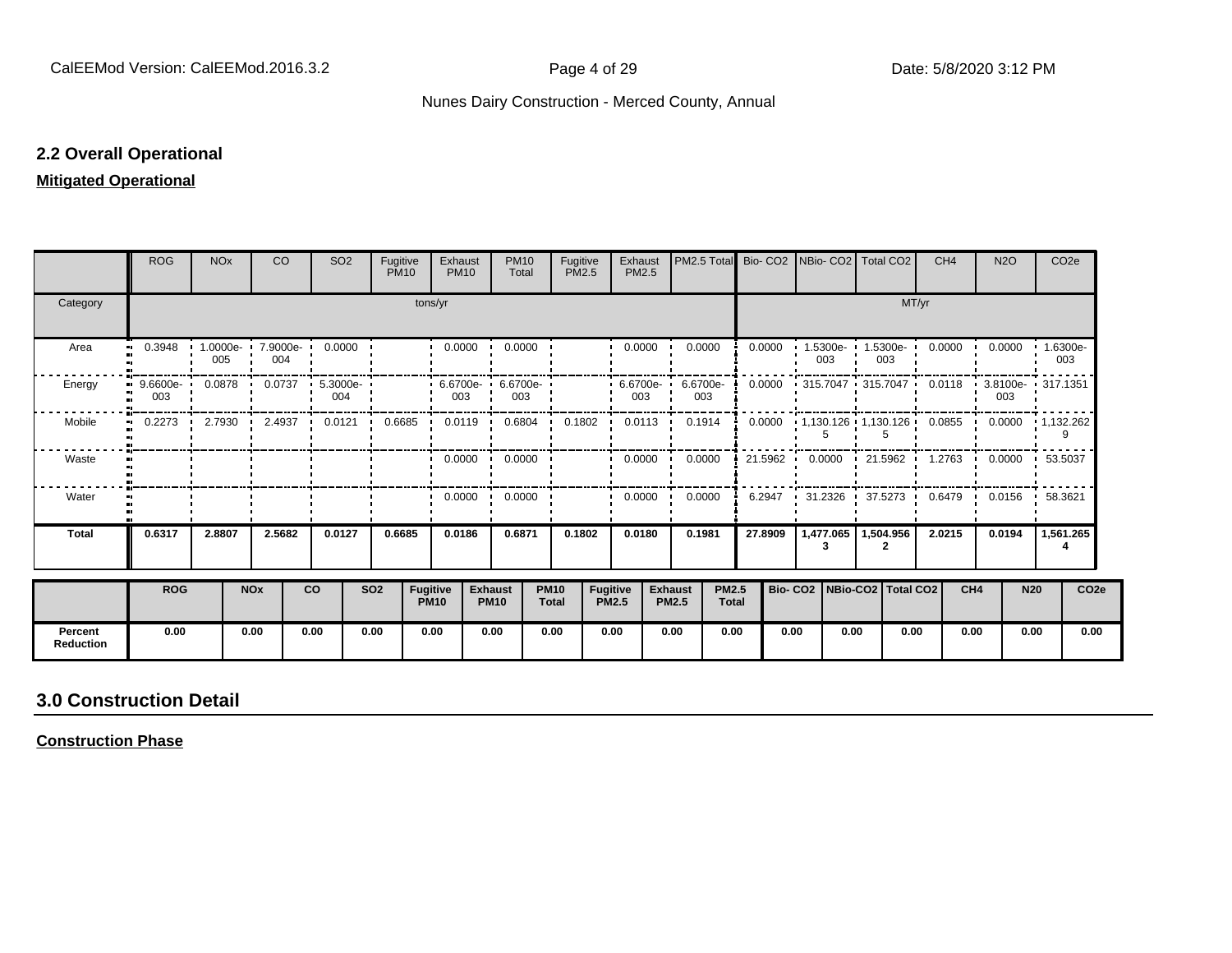| Phase<br>Number | <b>Phase Name</b>            | Phase Type                   | <b>Start Date</b> | End Date    | Num Days<br>Week | Num Days | <b>Phase Description</b> |
|-----------------|------------------------------|------------------------------|-------------------|-------------|------------------|----------|--------------------------|
|                 | •Demolition                  | •Demolition                  | 1/4/2021          | !1/29/2021  |                  | 20!      |                          |
|                 | Site Preparation             | Site Preparation             | 1/30/2021         | !2/2/2021   |                  |          |                          |
|                 | <b>Crading</b>               | <b>Grading</b>               | 12/3/2021         | !2/8/2021   |                  |          |                          |
| 14              | <b>Building Construction</b> | <b>Building Construction</b> | 12/9/2021         | !11/15/2021 |                  | 200!     |                          |
| 15              | • Paving                     | • Paving                     | 11/16/2021        | !11/29/2021 |                  | 10:      |                          |
| 16              | • Architectural Coating      | Architectural Coating        | '11/30/2021       | '12/13/2021 |                  | $10 -$   |                          |

**Acres of Grading (Site Preparation Phase): 1**

**Acres of Grading (Grading Phase): 1.5**

**Acres of Paving: 0**

**Residential Indoor: 0; Residential Outdoor: 0; Non-Residential Indoor: 128,700; Non-Residential Outdoor: 42,900; Striped Parking Area: 0 (Architectural Coating - sqft)** 

**OffRoad Equipment**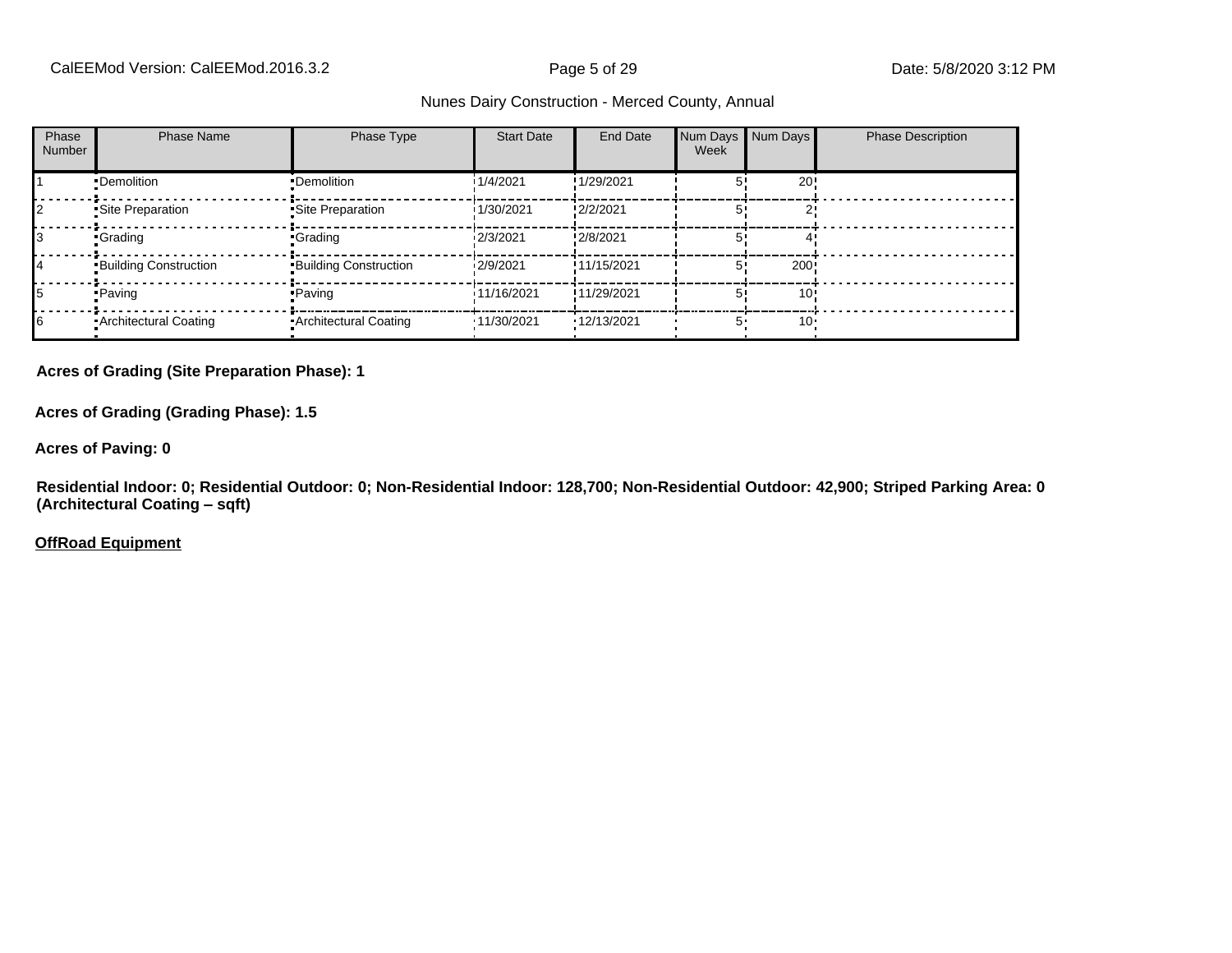| <b>Phase Name</b>            | <b>Offroad Equipment Type</b>    | Amount | <b>Usage Hours</b> | <b>Horse Power</b> | Load Factor |
|------------------------------|----------------------------------|--------|--------------------|--------------------|-------------|
| <b>Architectural Coating</b> | Air Compressors                  |        | 6.00:              | 78 <sub>1</sub>    | 0.48        |
| Paving                       | <b>•Cement and Mortar Mixers</b> |        | 6.00               | 9                  | 0.56        |
| Demolition                   | -Concrete/Industrial Saws        |        | 8.00               | 81 <sub>1</sub>    | 0.73        |
| <b>Building Construction</b> | <b>Generator Sets</b>            |        | 8.00               | 84 <sub>1</sub>    | 0.74        |
| <b>Building Construction</b> | •Cranes                          | 1 i    | 6.00               | 231                | 0.29        |
| <b>Building Construction</b> | •Forklifts                       |        | 6.00               | 89                 | 0.20        |
| Site Preparation             | <b>Graders</b>                   | 1 i    | 8.00               | 187                | 0.41        |
| Paving                       | ·Pavers                          | 1 i    | 6.00               | 130 <sub>1</sub>   | 0.42        |
| Paving                       | -Rollers                         |        | 7.00               | 80 <sub>1</sub>    | 0.38        |
| Demolition                   | Rubber Tired Dozers              |        | 8.00               | 247                | 0.40        |
| Grading                      | <b>Rubber Tired Dozers</b>       |        | 6.00               | 247                | 0.40        |
| <b>Building Construction</b> | •Tractors/Loaders/Backhoes       | 1 i    | 6.00 <sub>1</sub>  | 97                 | 0.37        |
| Demolition                   | ·Tractors/Loaders/Backhoes       | 3i     | 8.00               | 97                 | 0.37        |
| Grading                      | Tractors/Loaders/Backhoes        | 1 i    | 7.00               | 97'                | 0.37        |
| Paving                       | Tractors/Loaders/Backhoes        |        | 8.00               | 97 <sub>1</sub>    | 0.37        |
| Site Preparation             | Tractors/Loaders/Backhoes        | 1 i    | 8.00               | 97 <sub>1</sub>    | 0.37        |
| Grading                      | <b>Graders</b>                   | 11     | 6.00               | 187                | 0.41        |
| Paving                       | Paving Equipment                 | 1 i    | 8.00               | 132'               | 0.36        |
| Site Preparation             | <b>Rubber Tired Dozers</b>       |        | 7.00               | 247                | 0.40        |
| <b>Building Construction</b> | ·Welders                         | 3.     | 8.00               | 46                 | 0.45        |

## **Trips and VMT**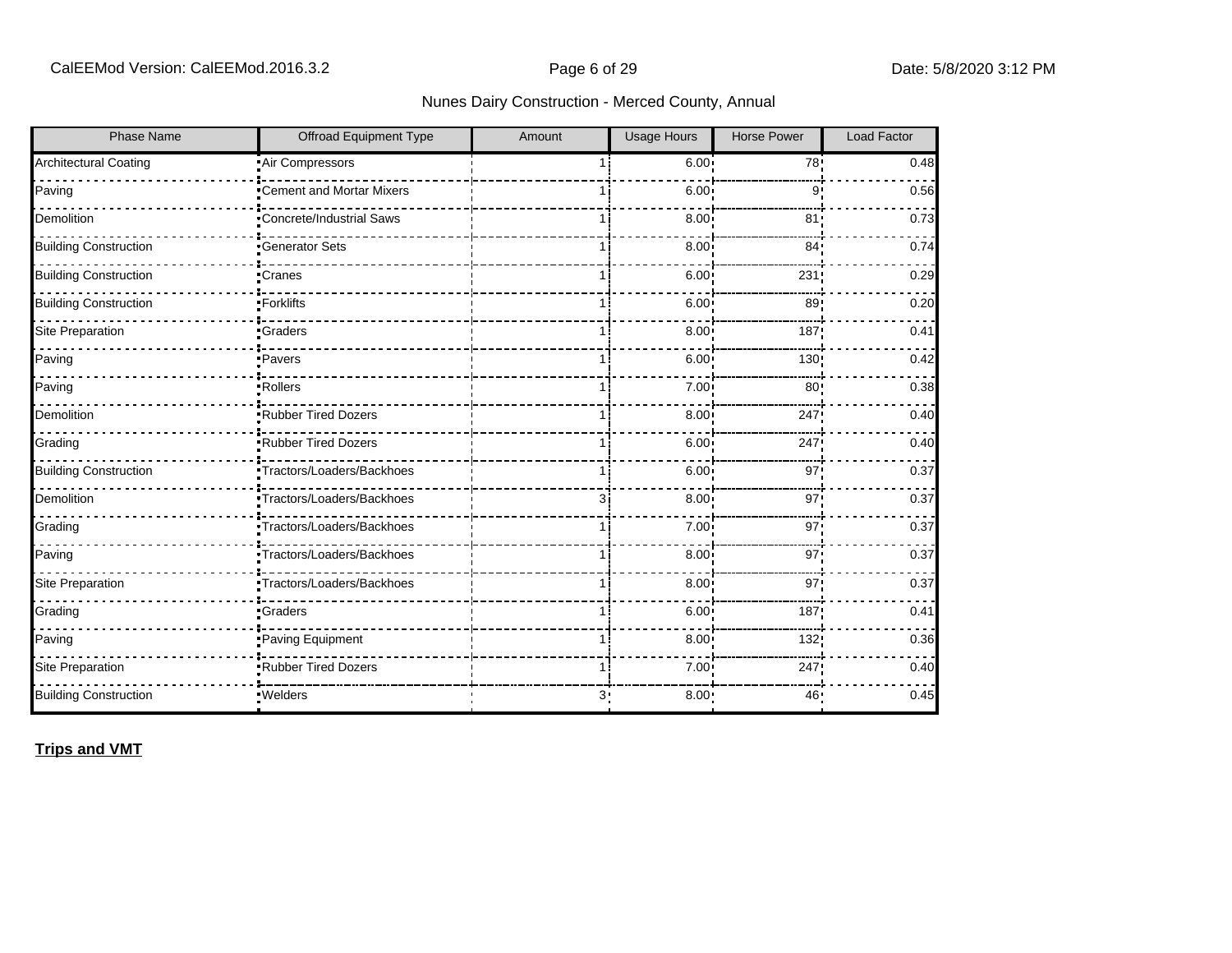|  | Nunes Dairy Construction - Merced County, Annual |
|--|--------------------------------------------------|
|--|--------------------------------------------------|

| <b>Phase Name</b>            | <b>Offroad Equipment</b><br>Count | <b>Worker Trip</b><br><b>Number</b> | Vendor Trip<br><b>Number</b> | <b>Hauling Trip</b><br><b>Number</b> | <b>Worker Trip</b><br>Length | Vendor Trip<br>Length | <b>Hauling Trip</b><br>Length | <b>Worker Vehicle</b><br>Class | Vendor         | Hauling<br>Vehicle Class Vehicle Class |
|------------------------------|-----------------------------------|-------------------------------------|------------------------------|--------------------------------------|------------------------------|-----------------------|-------------------------------|--------------------------------|----------------|----------------------------------------|
| Architectural Coating        |                                   | $7.00 \cdot$                        | 0.00                         | $0.00 \cdot$                         | 16.80i                       | 6.60!                 |                               | 20.00 LD Mix                   | <b>HDT Mix</b> | !HHDT                                  |
| <b>Building Construction</b> |                                   | $36.00 -$                           | 14.00                        | $0.00 \cdot$                         | 16.80i                       | 6.60!                 |                               | 20.00 LD Mix                   | <b>HDT Mix</b> | ! ННDТ                                 |
| <b>Demolition</b>            |                                   | $2.00 -$                            | 0.00!                        | $0.00 \cdot$                         | 16.80i                       | 6.60!                 |                               | 20.00 LD Mix                   | <b>HDT Mix</b> | ! ННDТ                                 |
| Grading                      |                                   | $8.00 -$                            | 0.00                         | $0.00 \cdot$                         | 16.80 <sup>i</sup>           | 6.60!                 |                               | 20.00 LD Mix                   | <b>HDT Mix</b> | <b>!HHDT</b>                           |
| Paving                       |                                   | 13.00                               | 0.00!                        | $0.00 \cdot$                         | 16.80i                       | 6.60!                 |                               | 20.00 LD Mix                   | <b>HDT Mix</b> | ! ННDТ                                 |
| Site Preparation             |                                   | $8.00 -$                            | $0.00 \cdot$                 | $0.00 \cdot$                         | 16.80                        | $6.60 \cdot$          |                               | 20.00 LD Mix                   | <b>HDT Mix</b> | <b>HHDT</b>                            |

## **3.1 Mitigation Measures Construction**

#### **3.2 Demolition - 2021**

**Unmitigated Construction On-Site**

|              | <b>ROG</b>          | <b>NO<sub>x</sub></b> | CO     | SO <sub>2</sub> | Fugitive<br><b>PM10</b> | Exhaust<br><b>PM10</b> | <b>PM10</b><br>Total | Fugitive<br>PM2.5 | Exhaust<br>PM2.5 | PM2.5 Total Bio- CO2 NBio- CO2   Total CO2 |        |         |         | CH <sub>4</sub> | <b>N2O</b> | CO <sub>2e</sub> |
|--------------|---------------------|-----------------------|--------|-----------------|-------------------------|------------------------|----------------------|-------------------|------------------|--------------------------------------------|--------|---------|---------|-----------------|------------|------------------|
| Category     |                     |                       |        |                 |                         | tons/yr                |                      |                   |                  |                                            |        |         | MT/yr   |                 |            |                  |
| Off-Road     | 0.0199<br>$\bullet$ | 0.1970                | 0.1449 | 2.4000e-<br>004 |                         | 0.0104                 | 0.0104               |                   | 9.7100e-<br>003  | 9.7100e-<br>003                            | 0.0000 | 21.0713 | 21.0713 | 5.3900e-<br>003 | 0.0000     | $-21.2060$       |
| <b>Total</b> | 0.0199              | 0.1970                | 0.1449 | 2.4000e-<br>004 |                         | 0.0104                 | 0.0104               |                   | 9.7100e-<br>003  | 9.7100e-<br>003                            | 0.0000 | 21.0713 | 21.0713 | 5.3900e-<br>003 | 0.0000     | 21.2060          |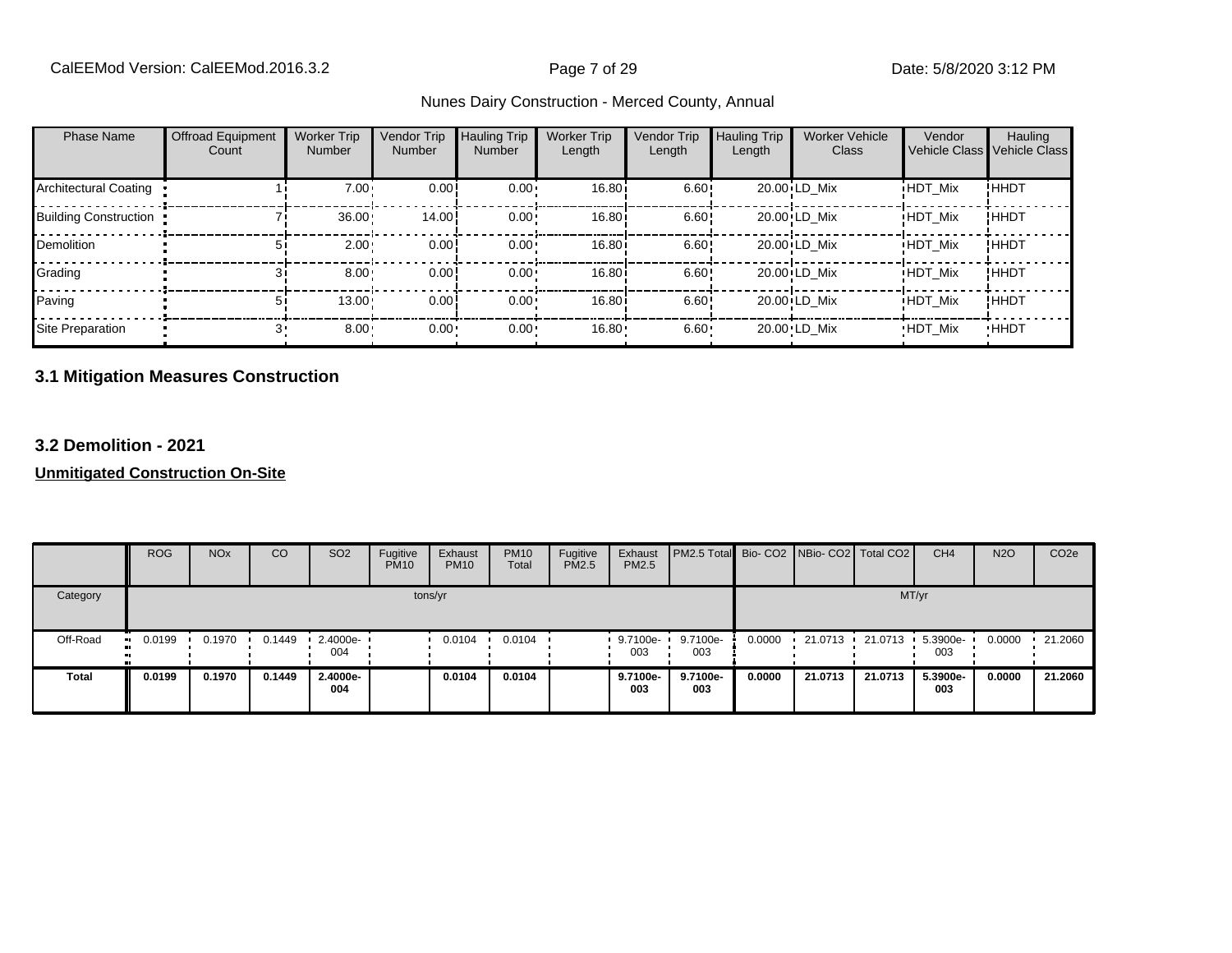#### **3.2 Demolition - 2021**

# **Unmitigated Construction Off-Site**

|                     | <b>ROG</b>      | <b>NO<sub>x</sub></b> | CO              | SO <sub>2</sub> | Fugitive<br><b>PM10</b> | Exhaust<br><b>PM10</b> | <b>PM10</b><br>Total | Fugitive<br><b>PM2.5</b> | Exhaust<br>PM2.5 | <b>PM2.5</b><br>Total |        | Bio- CO2   NBio- CO2   Total CO2 |        | CH <sub>4</sub> | <b>N2O</b> | CO <sub>2e</sub> |
|---------------------|-----------------|-----------------------|-----------------|-----------------|-------------------------|------------------------|----------------------|--------------------------|------------------|-----------------------|--------|----------------------------------|--------|-----------------|------------|------------------|
| Category            |                 |                       |                 |                 | tons/yr                 |                        |                      |                          |                  |                       |        |                                  | MT/yr  |                 |            |                  |
| Hauling<br>81       | 0.0000          | 0.0000                | 0.0000          | 0.0000          | 0.0000                  | 0.0000                 | 0.0000               | 0.0000                   | 0.0000           | 0.0000                | 0.0000 | 0.0000                           | 0.0000 | 0.0000          | 0.0000     | 0.0000           |
| Vendor<br>$\bullet$ | 0.0000          | 0.0000                | 0.0000          | 0.0000          | 0.0000                  | 0.0000                 | 0.0000               | 0.0000                   | 0.0000           | 0.0000                | 0.0000 | 0.0000                           | 0.0000 | 0.0000          | 0.0000     | 0.0000           |
| Worker<br>$\bullet$ | 1.2000e-<br>004 | 9.0000e-<br>005       | 8.8000e-<br>004 | 0.0000          | 2.5000e-<br>004         | 0.0000                 | 2.5000e-<br>004      | 7.0000e-<br>005          | 0.0000           | 7.0000e-<br>005       | 0.0000 | 0.2169                           | 0.2169 | 1.0000e-<br>005 | 0.0000     | 0.2171           |
| <b>Total</b>        | -2000e.<br>004  | 9.0000e-<br>005       | 8.8000e-<br>004 | 0.0000          | 2.5000e-<br>004         | 0.0000                 | 2.5000e-<br>004      | 7.0000e-<br>005          | 0.0000           | 7.0000e-<br>005       | 0.0000 | 0.2169                           | 0.2169 | 1.0000e-<br>005 | 0.0000     | 0.2171           |

#### **Mitigated Construction On-Site**

|          | <b>ROG</b>           | <b>NO<sub>x</sub></b> | CO     | SO <sub>2</sub>    | Fugitive<br><b>PM10</b> | Exhaust<br><b>PM10</b> | <b>PM10</b><br><b>Total</b> | Fugitive<br>PM2.5 | Exhaust<br><b>PM2.5</b> | <b>PM2.5 Total</b> Bio- CO2 NBio- CO2 Total CO2 |        |         |         | CH <sub>4</sub> | <b>N2O</b> | CO <sub>2e</sub> |
|----------|----------------------|-----------------------|--------|--------------------|-------------------------|------------------------|-----------------------------|-------------------|-------------------------|-------------------------------------------------|--------|---------|---------|-----------------|------------|------------------|
| Category |                      |                       |        |                    |                         | tons/yr                |                             |                   |                         |                                                 |        |         |         | MT/yr           |            |                  |
| Off-Road | 0.0199<br><b>ALC</b> | 0.1970                | 0.1449 | $2.4000e -$<br>004 |                         | 0.0104                 | 0.0104                      |                   | $9.7100e-$<br>003       | 9.7100e-<br>003                                 | 0.0000 | 21.0713 | 21.0713 | 5.3900e-<br>003 | 0.0000     | 21.2060          |
| Total    | 0.0199               | 0.1970                | 0.1449 | 2.4000e-<br>004    |                         | 0.0104                 | 0.0104                      |                   | 9.7100e-<br>003         | 9.7100e-<br>003                                 | 0.0000 | 21.0713 | 21.0713 | 5.3900e-<br>003 | 0.0000     | 21.2060          |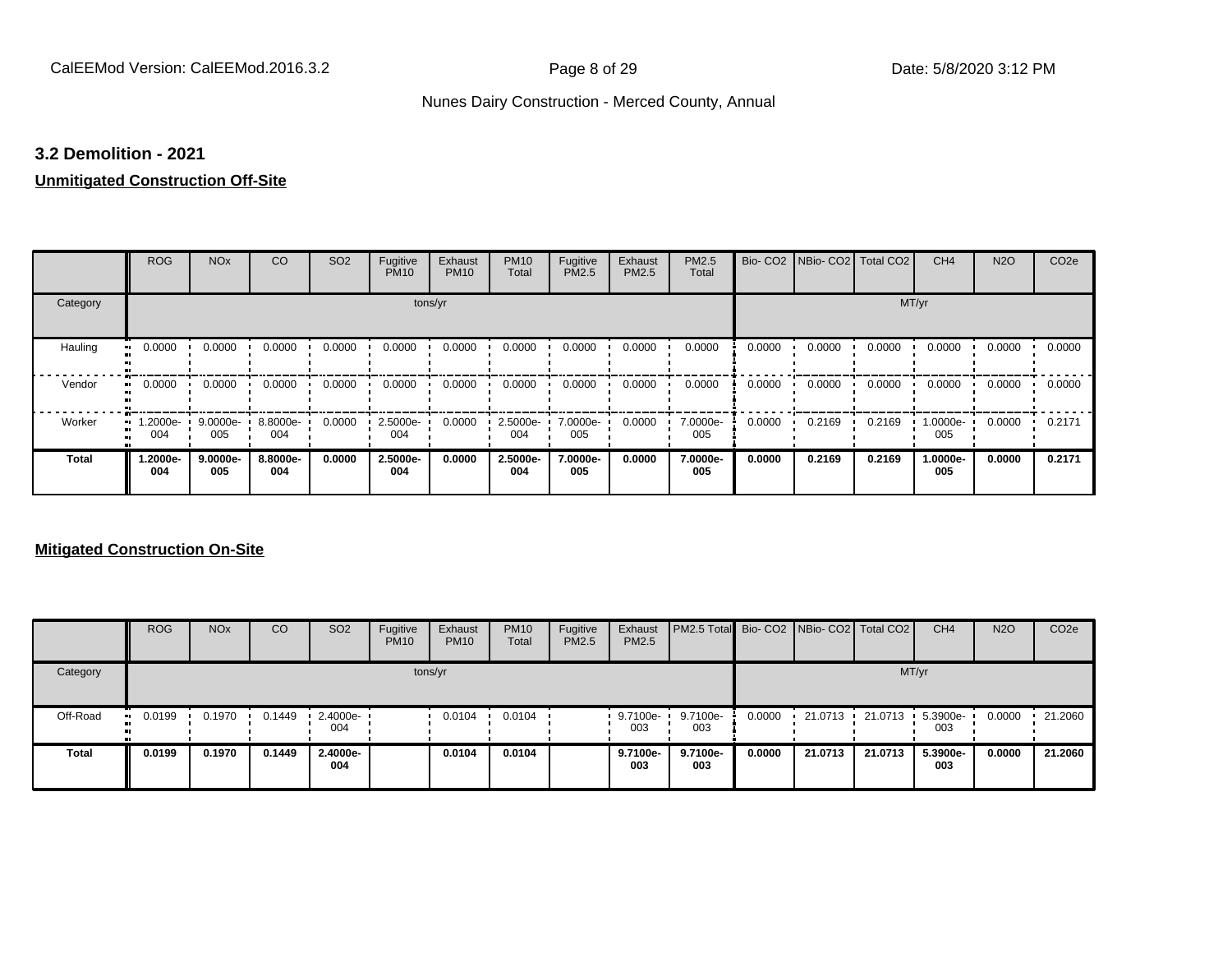#### **3.2 Demolition - 2021**

#### **Mitigated Construction Off-Site**

|                          | <b>ROG</b>        | <b>NO<sub>x</sub></b> | CO              | SO <sub>2</sub> | Fugitive<br><b>PM10</b> | Exhaust<br><b>PM10</b> | <b>PM10</b><br>Total | Fugitive<br>PM2.5 | Exhaust<br>PM2.5 | PM2.5 Total     |        | Bio- CO2   NBio- CO2   Total CO2 |        | CH <sub>4</sub> | <b>N2O</b> | CO <sub>2e</sub> |
|--------------------------|-------------------|-----------------------|-----------------|-----------------|-------------------------|------------------------|----------------------|-------------------|------------------|-----------------|--------|----------------------------------|--------|-----------------|------------|------------------|
| Category                 |                   |                       |                 |                 | tons/yr                 |                        |                      |                   |                  |                 |        |                                  | MT/yr  |                 |            |                  |
| Hauling                  | 0.0000            | 0.0000                | 0.0000          | 0.0000          | 0.0000                  | 0.0000                 | 0.0000               | 0.0000            | 0.0000           | 0.0000          | 0.0000 | 0.0000                           | 0.0000 | 0.0000          | 0.0000     | 0.0000           |
| Vendor<br>$\blacksquare$ | 0.0000            | 0.0000                | 0.0000          | 0.0000          | 0.0000                  | 0.0000                 | 0.0000               | 0.0000            | 0.0000           | 0.0000          | 0.0000 | 0.0000                           | 0.0000 | 0.0000          | 0.0000     | 0.0000           |
| Worker                   | $.2000e -$<br>004 | 9.0000e-<br>005       | 8.8000e-<br>004 | 0.0000          | 2.5000e-<br>004         | 0.0000                 | 2.5000e-<br>004      | 7.0000e-<br>005   | 0.0000           | 7.0000e-<br>005 | 0.0000 | 0.2169                           | 0.2169 | 1.0000e-<br>005 | 0.0000     | 0.2171           |
| <b>Total</b>             | .2000e-<br>004    | 9.0000e-<br>005       | 8.8000e-<br>004 | 0.0000          | 2.5000e-<br>004         | 0.0000                 | 2.5000e-<br>004      | 7.0000e-<br>005   | 0.0000           | 7.0000e-<br>005 | 0.0000 | 0.2169                           | 0.2169 | 1.0000e-<br>005 | 0.0000     | 0.2171           |

**3.3 Site Preparation - 2021**

**Unmitigated Construction On-Site**

|                      | <b>ROG</b>      | <b>NO<sub>x</sub></b> | CO              | SO <sub>2</sub>         | Fugitive<br><b>PM10</b> | Exhaust<br><b>PM10</b> | <b>PM10</b><br>Total | Fugitive<br><b>PM2.5</b> | Exhaust<br><b>PM2.5</b> | PM2.5 Total Bio- CO2 NBio- CO2 |        |        | Total CO <sub>2</sub> | CH <sub>4</sub> | <b>N2O</b> | CO <sub>2e</sub> |  |
|----------------------|-----------------|-----------------------|-----------------|-------------------------|-------------------------|------------------------|----------------------|--------------------------|-------------------------|--------------------------------|--------|--------|-----------------------|-----------------|------------|------------------|--|
| Category             | tons/yr         |                       |                 |                         |                         |                        |                      |                          |                         |                                | MT/yr  |        |                       |                 |            |                  |  |
| <b>Fugitive Dust</b> |                 |                       |                 |                         | 5.8000e-<br>003         | 0.0000                 | 5.8000e-<br>003      | 2.9500e-<br>003          | 0.0000                  | 2.9500e-<br>003                | 0.0000 | 0.0000 | 0.0000                | 0.0000          | 0.0000     | 0.0000           |  |
| Off-Road             | 1.5600e-<br>003 | 0.0174                | 7.5600e-<br>003 | $\cdot$ 2.0000e-<br>005 |                         | 7.7000e-<br>004        | 7.7000e-<br>004      |                          | 7.0000e-<br>004         | 7.0000e-<br>004                | 0.0000 | 1.5118 | 1.5118                | 4.9000e-<br>004 | 0.0000     | 1.5241           |  |
| <b>Total</b>         | -5600e.<br>003  | 0.0174                | 7.5600e-<br>003 | 2.0000e-<br>005         | 5.8000e-<br>003         | 7.7000e-<br>004        | 6.5700e-<br>003      | 2.9500e-<br>003          | 7.0000e-<br>004         | 3.6500e-<br>003                | 0.0000 | 1.5118 | 1.5118                | 4.9000e-<br>004 | 0.0000     | 1.5241           |  |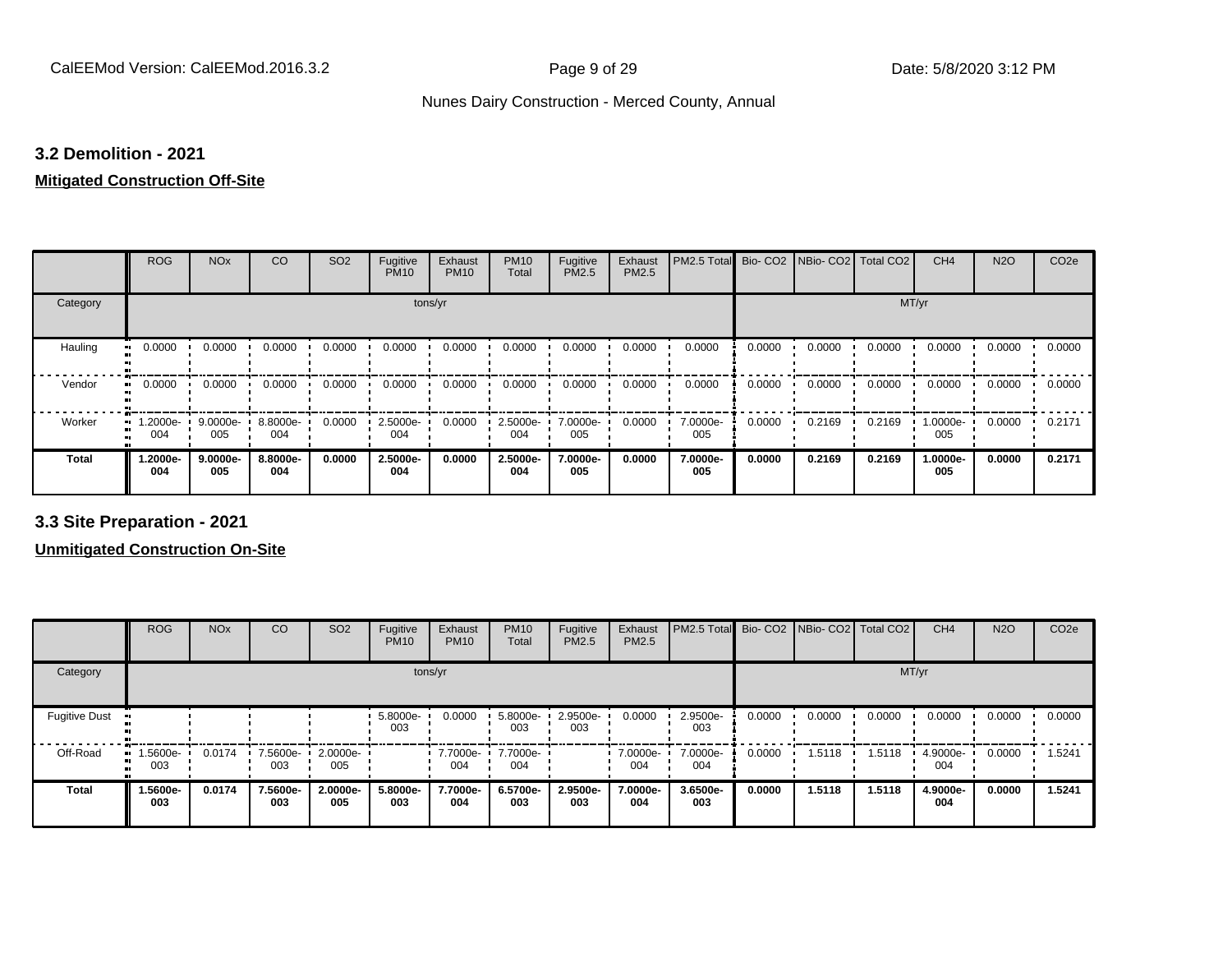#### **3.3 Site Preparation - 2021**

#### **Unmitigated Construction Off-Site**

|                      | <b>ROG</b>                   | <b>NO<sub>x</sub></b> | CO              | SO <sub>2</sub> | Fugitive<br><b>PM10</b> | Exhaust<br><b>PM10</b> | <b>PM10</b><br>Total | Fugitive<br>PM2.5 | Exhaust<br>PM2.5 | PM2.5 Total     |        | Bio- CO2   NBio- CO2   Total CO2 |        | CH <sub>4</sub> | <b>N2O</b> | CO <sub>2e</sub> |  |
|----------------------|------------------------------|-----------------------|-----------------|-----------------|-------------------------|------------------------|----------------------|-------------------|------------------|-----------------|--------|----------------------------------|--------|-----------------|------------|------------------|--|
| Category             | tons/yr                      |                       |                 |                 |                         |                        |                      |                   |                  |                 | MT/yr  |                                  |        |                 |            |                  |  |
| Hauling<br>$\bullet$ | 0.0000                       | 0.0000                | 0.0000          | 0.0000          | 0.0000                  | 0.0000                 | 0.0000               | 0.0000            | 0.0000           | 0.0000          | 0.0000 | 0.0000                           | 0.0000 | 0.0000          | 0.0000     | 0.0000           |  |
| Vendor               | 0.0000<br>$\bullet\bullet$   | 0.0000                | 0.0000          | 0.0000          | 0.0000                  | 0.0000                 | 0.0000               | 0.0000            | 0.0000           | 0.0000          | 0.0000 | 0.0000                           | 0.0000 | 0.0000          | 0.0000     | 0.0000           |  |
| Worker               | 5.0000e-<br>$\bullet$<br>005 | 3.0000e-<br>005       | 3.5000e-<br>004 | 0.0000          | 1.0000e-<br>004         | 0.0000                 | 1.0000e-<br>004      | 3.0000e-<br>005   | 0.0000           | 3.0000e-<br>005 | 0.0000 | 0.0868                           | 0.0868 | 0.0000          | 0.0000     | 0.0868           |  |
| <b>Total</b>         | 5.0000e-<br>005              | 3.0000e-<br>005       | 3.5000e-<br>004 | 0.0000          | 1.0000e-<br>004         | 0.0000                 | 1.0000e-<br>004      | 3.0000e-<br>005   | 0.0000           | 3.0000e-<br>005 | 0.0000 | 0.0868                           | 0.0868 | 0.0000          | 0.0000     | 0.0868           |  |

#### **Mitigated Construction On-Site**

|                      | <b>ROG</b>                     | <b>NO<sub>x</sub></b> | CO              | SO <sub>2</sub> | Fugitive<br><b>PM10</b> | Exhaust<br><b>PM10</b> | <b>PM10</b><br>Total | Fugitive<br>PM2.5 | Exhaust<br>PM2.5 | PM2.5 Total Bio- CO2 NBio- CO2 Total CO2 |        |        |        | CH <sub>4</sub> | <b>N2O</b> | CO <sub>2e</sub> |  |
|----------------------|--------------------------------|-----------------------|-----------------|-----------------|-------------------------|------------------------|----------------------|-------------------|------------------|------------------------------------------|--------|--------|--------|-----------------|------------|------------------|--|
| Category             | tons/yr                        |                       |                 |                 |                         |                        |                      |                   |                  |                                          | MT/yr  |        |        |                 |            |                  |  |
| <b>Fugitive Dust</b> |                                |                       |                 |                 | 5.8000e-<br>003         | 0.0000                 | 5.8000e-<br>003      | 2.9500e-<br>003   | 0.0000           | 2.9500e-<br>003                          | 0.0000 | 0.0000 | 0.0000 | 0.0000          | 0.0000     | 0.0000           |  |
| Off-Road             | $\blacksquare$ 1.5600e-<br>003 | 0.0174                | 7.5600e-<br>003 | 2.0000e-<br>005 |                         | 7.7000e-<br>004        | 7.7000e-<br>004      |                   | 7.0000e-<br>004  | 7.0000e-<br>004                          | 0.0000 | 1.5118 | .5118  | 4.9000e-<br>004 | 0.0000     | 1.5241           |  |
| <b>Total</b>         | 1.5600e-<br>003                | 0.0174                | 7.5600e-<br>003 | 2.0000e-<br>005 | 5.8000e-<br>003         | 7.7000e-<br>004        | 6.5700e-<br>003      | 2.9500e-<br>003   | 7.0000e-<br>004  | 3.6500e-<br>003                          | 0.0000 | 1.5118 | 1.5118 | 4.9000e-<br>004 | 0.0000     | 1.5241           |  |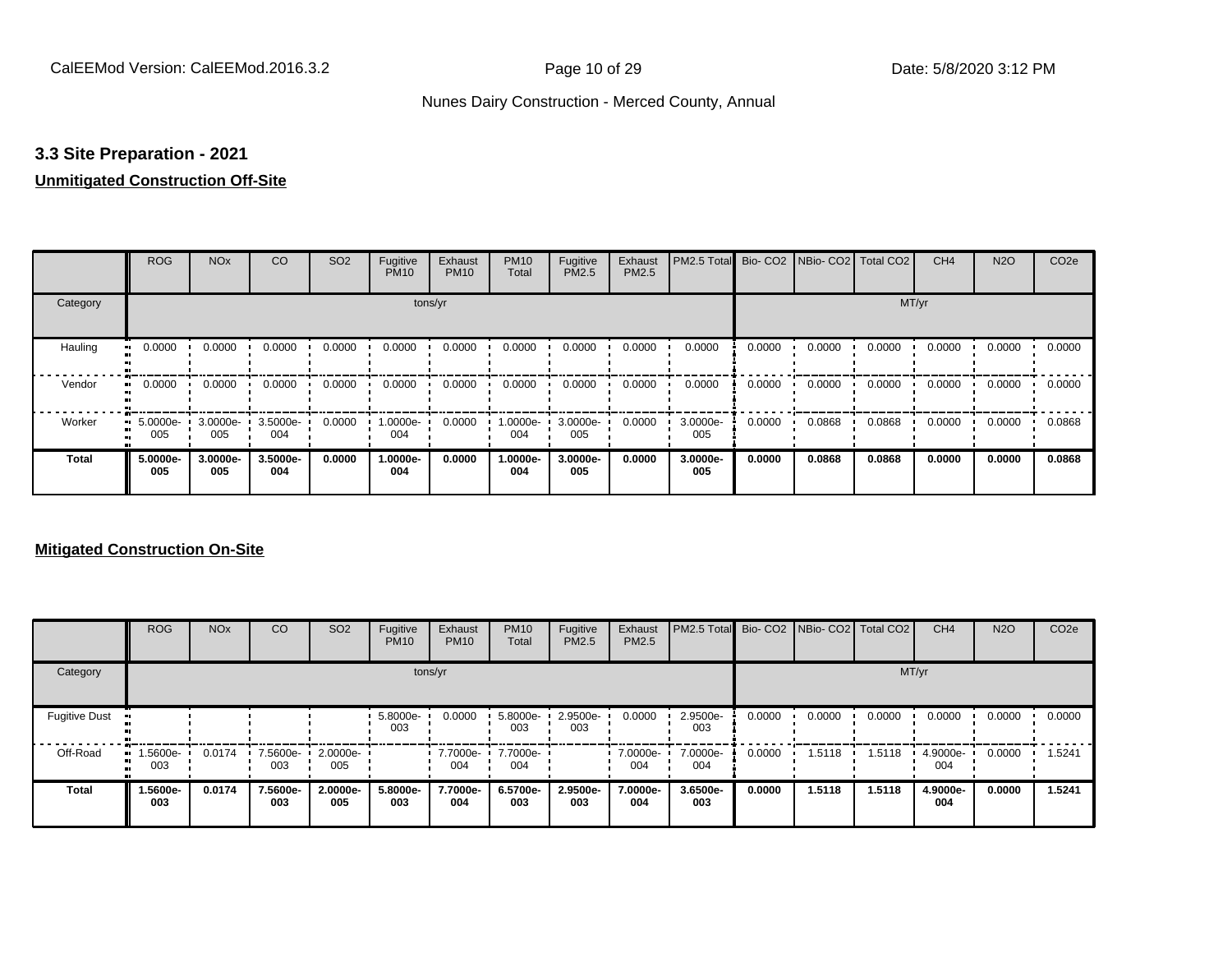### **3.3 Site Preparation - 2021**

### **Mitigated Construction Off-Site**

|                     | <b>ROG</b>      | <b>NO<sub>x</sub></b> | CO              | SO <sub>2</sub> | Fugitive<br><b>PM10</b> | Exhaust<br><b>PM10</b> | <b>PM10</b><br>Total | Fugitive<br>PM2.5 | Exhaust<br>PM2.5 | PM2.5 Total     |        | Bio- CO2   NBio- CO2   Total CO2 |        | CH <sub>4</sub> | <b>N2O</b> | CO <sub>2e</sub> |
|---------------------|-----------------|-----------------------|-----------------|-----------------|-------------------------|------------------------|----------------------|-------------------|------------------|-----------------|--------|----------------------------------|--------|-----------------|------------|------------------|
| Category            |                 |                       |                 |                 | tons/yr                 |                        |                      |                   |                  |                 |        |                                  | MT/yr  |                 |            |                  |
| Hauling             | 0.0000          | 0.0000                | 0.0000          | 0.0000          | 0.0000                  | 0.0000                 | 0.0000               | 0.0000            | 0.0000           | 0.0000          | 0.0000 | 0.0000                           | 0.0000 | 0.0000          | 0.0000     | 0.0000           |
| Vendor<br>$\bullet$ | 0.0000          | 0.0000                | 0.0000          | 0.0000          | 0.0000                  | 0.0000                 | 0.0000               | 0.0000            | 0.0000           | 0.0000          | 0.0000 | 0.0000                           | 0.0000 | 0.0000          | 0.0000     | 0.0000           |
| Worker<br>$\bullet$ | 5.0000e-<br>005 | 3.0000e-<br>005       | 3.5000e-<br>004 | 0.0000          | 1.0000e-<br>004         | 0.0000                 | 1.0000e-<br>004      | 3.0000e-<br>005   | 0.0000           | 3.0000e-<br>005 | 0.0000 | 0.0868                           | 0.0868 | 0.0000          | 0.0000     | 0.0868           |
| <b>Total</b>        | 5.0000e-<br>005 | 3.0000e-<br>005       | 3.5000e-<br>004 | 0.0000          | 1.0000e-<br>004         | 0.0000                 | 1.0000e-<br>004      | 3.0000e-<br>005   | 0.0000           | 3.0000e-<br>005 | 0.0000 | 0.0868                           | 0.0868 | 0.0000          | 0.0000     | 0.0868           |

**3.4 Grading - 2021**

**Unmitigated Construction On-Site**

|                      | <b>ROG</b>         | <b>NO<sub>x</sub></b> | CO     | SO <sub>2</sub>    | Fugitive<br><b>PM10</b> | Exhaust<br><b>PM10</b> | <b>PM10</b><br>Total | Fugitive<br>PM2.5 | Exhaust<br><b>PM2.5</b> | PM2.5 Total     |        | Bio- CO2 NBio- CO2 | Total CO <sub>2</sub> | CH <sub>4</sub> | <b>N2O</b> | CO <sub>2e</sub> |
|----------------------|--------------------|-----------------------|--------|--------------------|-------------------------|------------------------|----------------------|-------------------|-------------------------|-----------------|--------|--------------------|-----------------------|-----------------|------------|------------------|
| Category             |                    |                       |        |                    |                         | tons/yr                |                      |                   |                         |                 |        |                    |                       | MT/yr           |            |                  |
| <b>Fugitive Dust</b> |                    |                       |        |                    | 9.8300e-<br>003         | 0.0000                 | 9.8300e-<br>003      | 5.0500e-<br>003   | 0.0000                  | 5.0500e-<br>003 | 0.0000 | 0.0000             | 0.0000                | 0.0000          | 0.0000     | 0.0000           |
| Off-Road             | $-2.5800e-$<br>003 | 0.0287                | 0.0127 | $3.0000e -$<br>005 |                         | -2800e.<br>003         | 1.2800e-<br>003      |                   | 1.1700e-<br>003         | 1.1700e-<br>003 | 0.0000 | 2.4767             | 2.4767                | 8.0000e-<br>004 | 0.0000     | 2.4968           |
| <b>Total</b>         | 2.5800e-<br>003    | 0.0287                | 0.0127 | 3.0000e-<br>005    | 9.8300e-<br>003         | 1.2800e-<br>003        | 0.0111               | 5.0500e-<br>003   | 1.1700e-<br>003         | 6.2200e-<br>003 | 0.0000 | 2.4767             | 2.4767                | 8.0000e-<br>004 | 0.0000     | 2.4968           |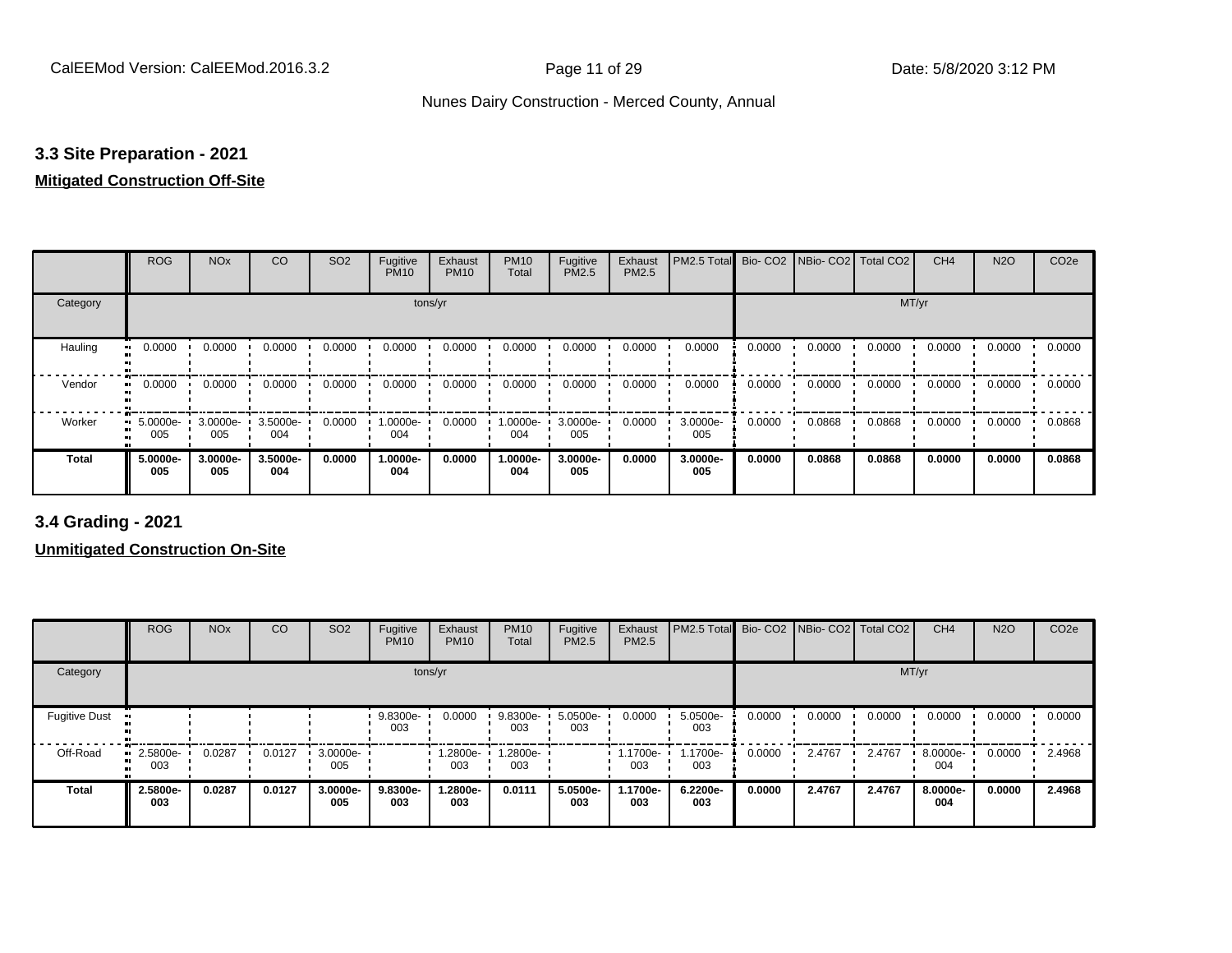### **3.4 Grading - 2021**

# **Unmitigated Construction Off-Site**

|               | <b>ROG</b>                   | <b>NO<sub>x</sub></b> | CO              | SO <sub>2</sub> | Fugitive<br><b>PM10</b> | Exhaust<br><b>PM10</b> | <b>PM10</b><br>Total | Fugitive<br>PM2.5 | Exhaust<br>PM2.5 | PM2.5 Total Bio- CO2 NBio- CO2 Total CO2 |        |        |        | CH <sub>4</sub> | <b>N2O</b> | CO <sub>2e</sub> |
|---------------|------------------------------|-----------------------|-----------------|-----------------|-------------------------|------------------------|----------------------|-------------------|------------------|------------------------------------------|--------|--------|--------|-----------------|------------|------------------|
| Category      |                              |                       |                 |                 | tons/yr                 |                        |                      |                   |                  |                                          |        |        | MT/yr  |                 |            |                  |
| Hauling<br>81 | 0.0000                       | 0.0000                | 0.0000          | 0.0000          | 0.0000                  | 0.0000                 | 0.0000               | 0.0000            | 0.0000           | 0.0000                                   | 0.0000 | 0.0000 | 0.0000 | 0.0000          | 0.0000     | 0.0000           |
| Vendor        | 0.0000<br>$\bullet$          | 0.0000                | 0.0000          | 0.0000          | 0.0000                  | 0.0000                 | 0.0000               | 0.0000            | 0.0000           | 0.0000                                   | 0.0000 | 0.0000 | 0.0000 | 0.0000          | 0.0000     | 0.0000           |
| Worker        | 9.0000e-<br>$\bullet$<br>005 | 7.0000e-<br>005       | 7.1000e-<br>004 | 0.0000          | 2.0000e-<br>004         | 0.0000                 | 2.0000e-<br>004      | 5.0000e-<br>005   | 0.0000           | 5.0000e-<br>005                          | 0.0000 | 0.1735 | 0.1735 | 1.0000e-<br>005 | 0.0000     | 0.1737           |
| <b>Total</b>  | 9.0000e-<br>005              | 7.0000e-<br>005       | 7.1000e-<br>004 | 0.0000          | 2.0000e-<br>004         | 0.0000                 | 2.0000e-<br>004      | 5.0000e-<br>005   | 0.0000           | 5.0000e-<br>005                          | 0.0000 | 0.1735 | 0.1735 | 1.0000e-<br>005 | 0.0000     | 0.1737           |

### **Mitigated Construction On-Site**

|                      | <b>ROG</b>             | <b>NO<sub>x</sub></b> | CO     | SO <sub>2</sub> | Fugitive<br><b>PM10</b> | Exhaust<br><b>PM10</b> | <b>PM10</b><br>Total | Fugitive<br>PM2.5 | Exhaust<br>PM2.5 | <b>PM2.5 Total</b> Bio- CO2 NBio- CO2 Total CO2 |        |        |        | CH <sub>4</sub> | <b>N2O</b> | CO <sub>2e</sub> |
|----------------------|------------------------|-----------------------|--------|-----------------|-------------------------|------------------------|----------------------|-------------------|------------------|-------------------------------------------------|--------|--------|--------|-----------------|------------|------------------|
| Category             |                        |                       |        |                 |                         | tons/yr                |                      |                   |                  |                                                 |        |        | MT/yr  |                 |            |                  |
| <b>Fugitive Dust</b> |                        |                       |        |                 | 9.8300e-<br>003         | 0.0000                 | 9.8300e-<br>003      | 5.0500e-<br>003   | 0.0000           | 5.0500e-<br>003                                 | 0.0000 | 0.0000 | 0.0000 | 0.0000          | 0.0000     | 0.0000           |
| Off-Road             | $-2.5800e-$<br><br>003 | 0.0287                | 0.0127 | 3.0000e-<br>005 |                         | 1.2800e-<br>003        | 1.2800e-<br>003      |                   | 1.1700e-<br>003  | 1.1700e-<br>003                                 | 0.0000 | 2.4767 | 2.4767 | 8.0000e-<br>004 | 0.0000     | 2.4968           |
| <b>Total</b>         | 2.5800e-<br>003        | 0.0287                | 0.0127 | 3.0000e-<br>005 | 9.8300e-<br>003         | 1.2800e-<br>003        | 0.0111               | 5.0500e-<br>003   | 1.1700e-<br>003  | 6.2200e-<br>003                                 | 0.0000 | 2.4767 | 2.4767 | 8.0000e-<br>004 | 0.0000     | 2.4968           |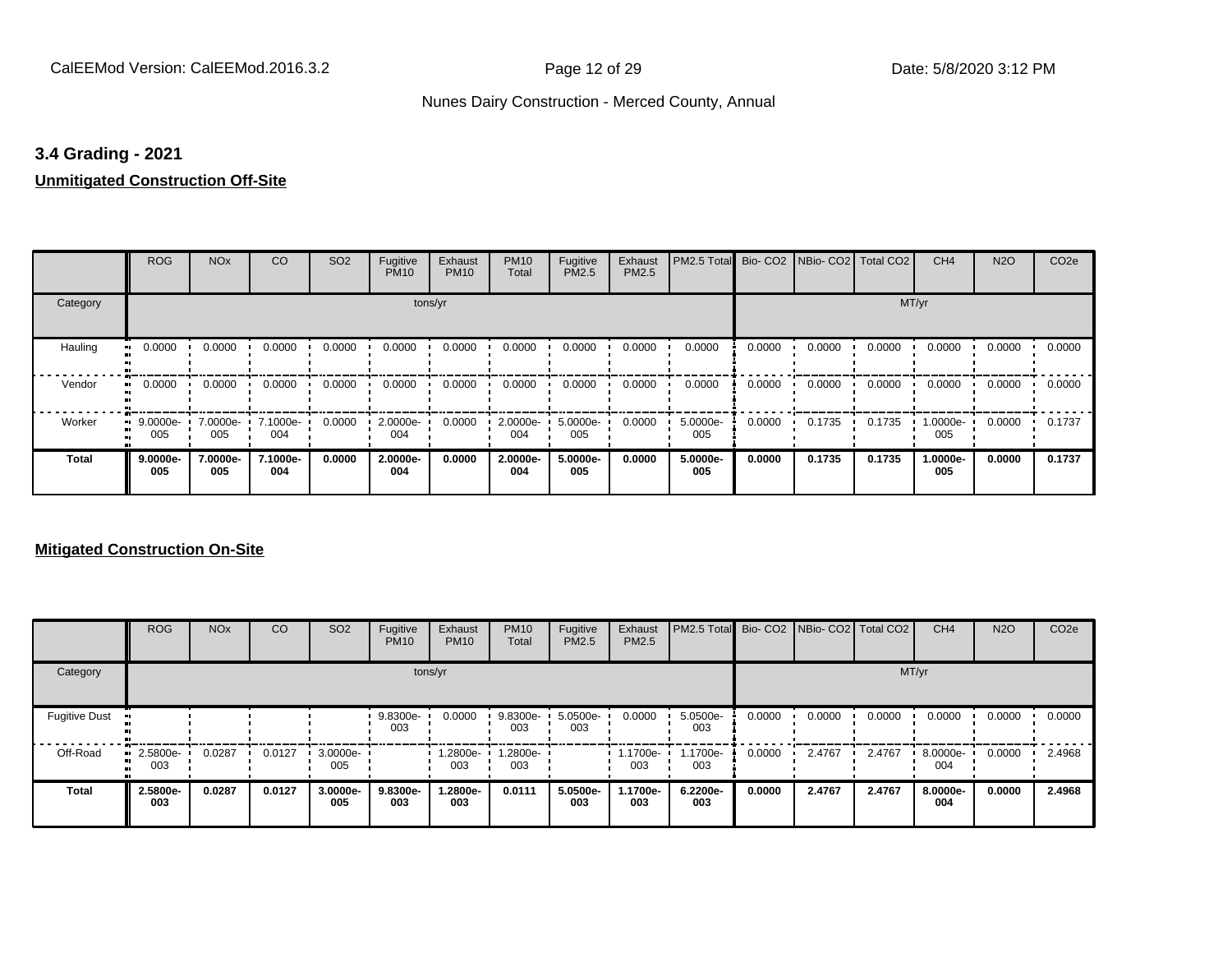### **3.4 Grading - 2021**

### **Mitigated Construction Off-Site**

|                     | <b>ROG</b>        | <b>NO<sub>x</sub></b> | CO              | SO <sub>2</sub> | Fugitive<br><b>PM10</b> | Exhaust<br><b>PM10</b> | <b>PM10</b><br>Total | Fugitive<br><b>PM2.5</b> | Exhaust<br>PM2.5 | PM2.5<br>Total  |        | Bio- CO2 NBio- CO2 Total CO2 |        | CH <sub>4</sub> | <b>N2O</b> | CO <sub>2e</sub> |
|---------------------|-------------------|-----------------------|-----------------|-----------------|-------------------------|------------------------|----------------------|--------------------------|------------------|-----------------|--------|------------------------------|--------|-----------------|------------|------------------|
| Category            |                   |                       |                 |                 | tons/yr                 |                        |                      |                          |                  |                 |        |                              | MT/yr  |                 |            |                  |
| Hauling             | 0.0000<br>        | 0.0000                | 0.0000          | 0.0000          | 0.0000                  | 0.0000                 | 0.0000               | 0.0000                   | 0.0000           | 0.0000          | 0.0000 | 0.0000                       | 0.0000 | 0.0000          | 0.0000     | 0.0000           |
| Vendor<br>$\bullet$ | 0.0000            | 0.0000                | 0.0000          | 0.0000          | 0.0000                  | 0.0000                 | 0.0000               | 0.0000                   | 0.0000           | 0.0000          | 0.0000 | 0.0000                       | 0.0000 | 0.0000          | 0.0000     | 0.0000           |
| Worker              | $9.0000e-$<br>005 | 7.0000e-<br>005       | 7.1000e-<br>004 | 0.0000          | 2.0000e-<br>004         | 0.0000                 | 2.0000e-<br>004      | 5.0000e-<br>005          | 0.0000           | 5.0000e-<br>005 | 0.0000 | 0.1735                       | 0.1735 | 1.0000e-<br>005 | 0.0000     | 0.1737           |
| <b>Total</b>        | 9.0000e-<br>005   | 7.0000e-<br>005       | 7.1000e-<br>004 | 0.0000          | 2.0000e-<br>004         | 0.0000                 | 2.0000e-<br>004      | 5.0000e-<br>005          | 0.0000           | 5.0000e-<br>005 | 0.0000 | 0.1735                       | 0.1735 | 1.0000e-<br>005 | 0.0000     | 0.1737           |

**3.5 Building Construction - 2021**

**Unmitigated Construction On-Site**

|              | <b>ROG</b>          | <b>NO<sub>x</sub></b> | CO     | SO <sub>2</sub>         | Fugitive<br><b>PM10</b> | Exhaust<br><b>PM10</b> | <b>PM10</b><br>Total | Fugitive<br><b>PM2.5</b> | Exhaust<br>PM2.5 | <b>PM2.5 Total</b> Bio- CO2 NBio- CO2   Total CO2 |        |          |                   | CH <sub>4</sub> | <b>N2O</b> | CO <sub>2e</sub> |
|--------------|---------------------|-----------------------|--------|-------------------------|-------------------------|------------------------|----------------------|--------------------------|------------------|---------------------------------------------------|--------|----------|-------------------|-----------------|------------|------------------|
| Category     |                     |                       |        |                         |                         | tons/yr                |                      |                          |                  |                                                   |        |          |                   | MT/yr           |            |                  |
| Off-Road     | 0.1813<br><b>BL</b> | 1.3636                | .2899  | $\cdot$ 2.2000e-<br>003 |                         | 0.0684                 | 0.0684               |                          | 0.0661           | 0.0661                                            | 0.0000 |          | 181.5476 181.5476 | 0.0324          | 0.0000     | 182.3579         |
| <b>Total</b> | 0.1813              | 1.3636                | 1.2899 | 2.2000e-<br>003         |                         | 0.0684                 | 0.0684               |                          | 0.0661           | 0.0661                                            | 0.0000 | 181.5476 | 181.5476          | 0.0324          | 0.0000     | 182.3579         |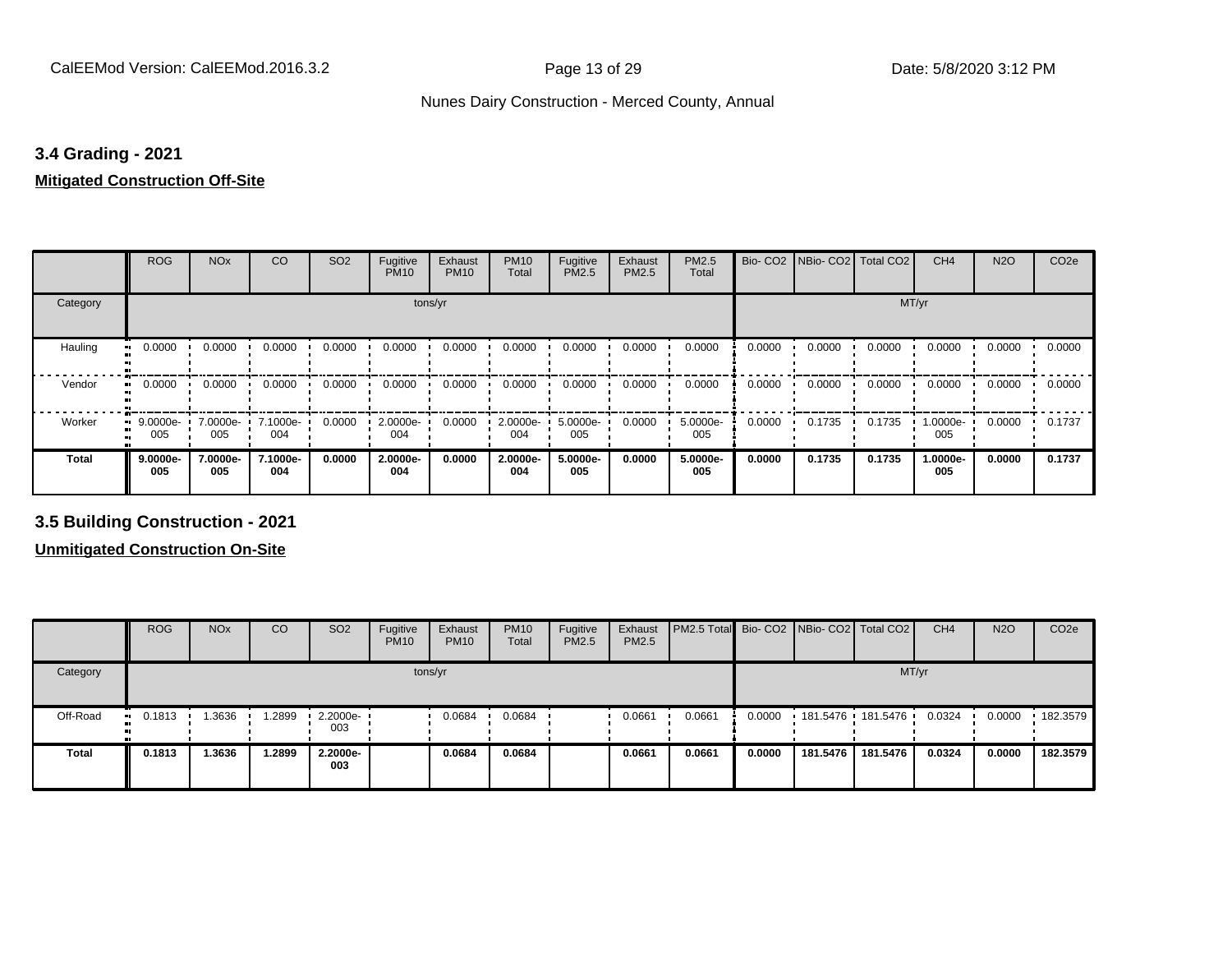# **3.5 Building Construction - 2021**

# **Unmitigated Construction Off-Site**

|          | <b>ROG</b>                        | <b>NO<sub>x</sub></b> | CO     | SO <sub>2</sub> | Fugitive<br><b>PM10</b> | Exhaust<br><b>PM10</b> | <b>PM10</b><br>Total | Fugitive<br><b>PM2.5</b> | Exhaust<br>PM2.5 | <b>PM2.5</b><br>Total |        | Bio- CO2   NBio- CO2   Total CO2 |         | CH <sub>4</sub> | <b>N2O</b> | CO <sub>2e</sub> |
|----------|-----------------------------------|-----------------------|--------|-----------------|-------------------------|------------------------|----------------------|--------------------------|------------------|-----------------------|--------|----------------------------------|---------|-----------------|------------|------------------|
| Category |                                   |                       |        |                 |                         | tons/yr                |                      |                          |                  |                       |        |                                  |         | MT/yr           |            |                  |
| Hauling  | 0.0000<br>œ                       | 0.0000                | 0.0000 | 0.0000          | 0.0000                  | 0.0000                 | 0.0000               | 0.0000                   | 0.0000           | 0.0000                | 0.0000 | 0.0000                           | 0.0000  | 0.0000          | 0.0000     | 0.0000           |
| Vendor   | 4.6500e-<br>$\blacksquare$<br>003 | 0.1492                | 0.0309 | 3.7000e-<br>004 | 8.3800e-<br>003         | 4.4000e<br>004         | 8.8200e-<br>003      | 2.4200e-<br>003          | 4.2000e-<br>004  | 2.8400e-<br>003       | 0.0000 | $35.0175$ $\cdot$                | 35.0175 | 3.6300e-<br>003 | 0.0000     | 35.1082          |
| Worker   | 0.0209<br>$\mathbf{u}$            | 0.0153                | 0.1587 | 4.3000e-<br>004 | 0.0446                  | 3.3000e-<br>004        | 0.0450               | 0.0119                   | 3.0000e-<br>004  | 0.0122                | 0.0000 | 39.0460                          | 39.0460 | 1.1500e-<br>003 | 0.0000     | 39.0748          |
| Total    | 0.0255                            | 0.1645                | 0.1896 | 8.0000e-<br>004 | 0.0530                  | 7.7000e-<br>004        | 0.0538               | 0.0143                   | 7.2000e-<br>004  | 0.0150                | 0.0000 | 74.0635                          | 74.0635 | 4.7800e-<br>003 | 0.0000     | 74.1830          |

### **Mitigated Construction On-Site**

|              | <b>ROG</b>            | <b>NO<sub>x</sub></b> | CO     | SO <sub>2</sub>            | Fugitive<br><b>PM10</b> | Exhaust<br><b>PM10</b> | <b>PM10</b><br>Total | Fugitive<br><b>PM2.5</b> | Exhaust<br><b>PM2.5</b> | PM2.5 Total Bio- CO2 NBio- CO2 Total CO2 |        |                   |          | CH <sub>4</sub> | <b>N2O</b> | CO <sub>2e</sub> |
|--------------|-----------------------|-----------------------|--------|----------------------------|-------------------------|------------------------|----------------------|--------------------------|-------------------------|------------------------------------------|--------|-------------------|----------|-----------------|------------|------------------|
| Category     |                       |                       |        |                            |                         | tons/yr                |                      |                          |                         |                                          |        |                   |          | MT/yr           |            |                  |
| Off-Road     | $\blacksquare$ 0.1813 | .3636                 |        | 1.2899 1 2.2000e- 1<br>003 |                         | 0.0684                 | 0.0684               |                          | 0.0661                  | 0.0661                                   | 0.0000 | 181.5474 181.5474 |          | 0.0324          | 0.0000     | .182.3577        |
| <b>Total</b> | 0.1813                | 1.3636                | 1.2899 | 2.2000e-<br>003            |                         | 0.0684                 | 0.0684               |                          | 0.0661                  | 0.0661                                   | 0.0000 | 181.5474          | 181.5474 | 0.0324          | 0.0000     | 182.3577         |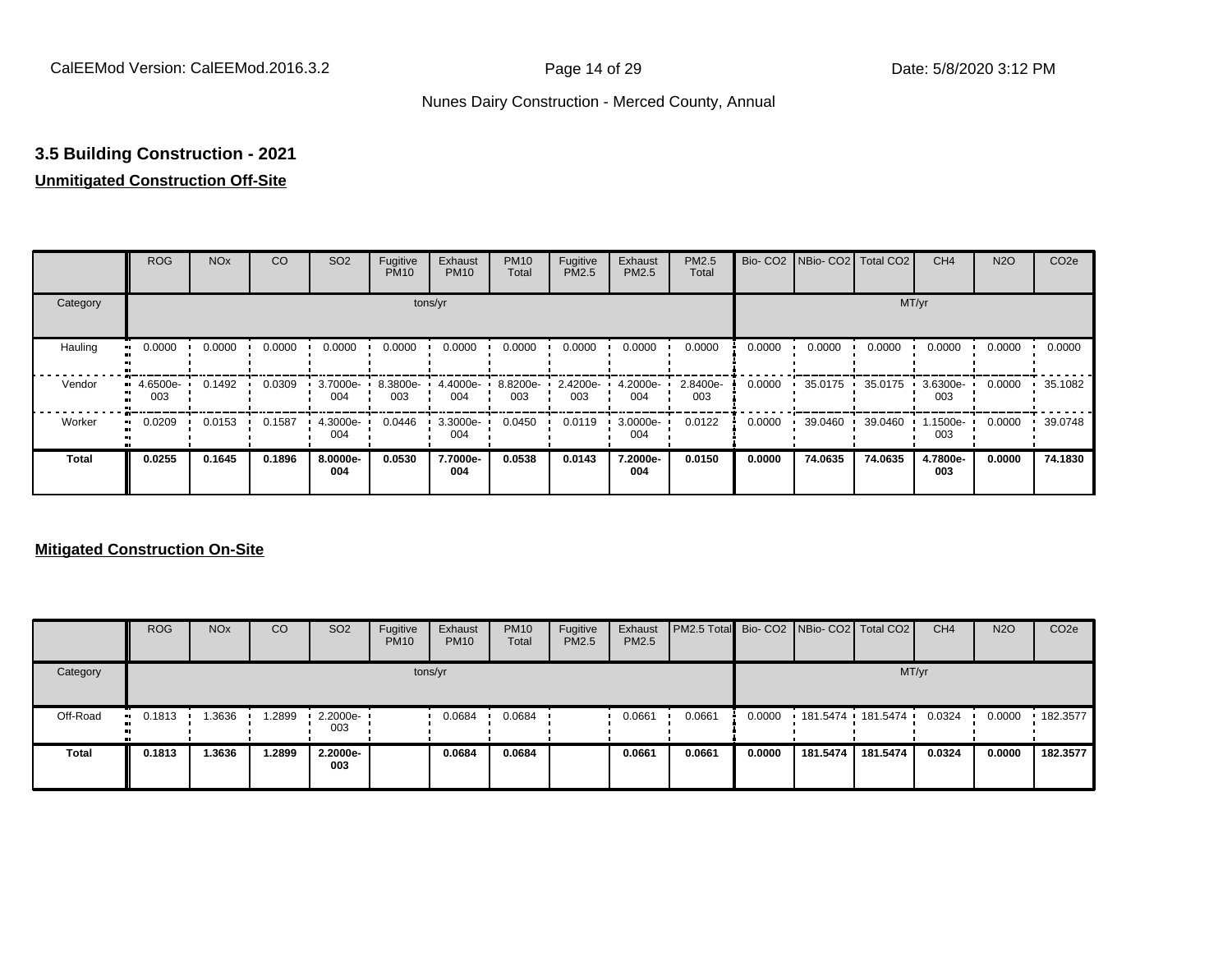# **3.5 Building Construction - 2021**

### **Mitigated Construction Off-Site**

|                      | <b>ROG</b>         | <b>NO<sub>x</sub></b> | CO     | SO <sub>2</sub> | Fugitive<br><b>PM10</b> | Exhaust<br><b>PM10</b> | <b>PM10</b><br>Total | Fugitive<br>PM2.5 | Exhaust<br>PM2.5 | PM2.5 Total     |        | Bio-CO2 NBio-CO2 Total CO2 |         | CH <sub>4</sub> | <b>N2O</b> | CO <sub>2e</sub> |
|----------------------|--------------------|-----------------------|--------|-----------------|-------------------------|------------------------|----------------------|-------------------|------------------|-----------------|--------|----------------------------|---------|-----------------|------------|------------------|
| Category             |                    |                       |        |                 |                         | tons/yr                |                      |                   |                  |                 |        |                            | MT/yr   |                 |            |                  |
| Hauling<br>$\bullet$ | 0.0000             | 0.0000                | 0.0000 | 0.0000          | 0.0000                  | 0.0000                 | 0.0000               | 0.0000            | 0.0000           | 0.0000          | 0.0000 | 0.0000                     | 0.0000  | 0.0000          | 0.0000     | 0.0000           |
| Vendor               | $-4.6500e-$<br>003 | 0.1492                | 0.0309 | 3.7000e-<br>004 | 8.3800e-<br>003         | 4.4000e-<br>004        | 8.8200e-<br>003      | 2.4200e-<br>003   | 4.2000e-<br>004  | 2.8400e-<br>003 | 0.0000 | 35.0175                    | 35.0175 | 3.6300e-<br>003 | 0.0000     | 35.1082          |
| Worker<br>$\bullet$  | 0.0209             | 0.0153                | 0.1587 | 4.3000e-<br>004 | 0.0446                  | 3.3000e-<br>004        | 0.0450               | 0.0119            | 3.0000e-<br>004  | 0.0122          | 0.0000 | 39.0460                    | 39.0460 | 1.1500e-<br>003 | 0.0000     | 39.0748          |
| <b>Total</b>         | 0.0255             | 0.1645                | 0.1896 | 8.0000e-<br>004 | 0.0530                  | 7.7000e-<br>004        | 0.0538               | 0.0143            | 7.2000e-<br>004  | 0.0150          | 0.0000 | 74.0635                    | 74.0635 | 4.7800e-<br>003 | 0.0000     | 74.1830          |

**3.6 Paving - 2021**

**Unmitigated Construction On-Site**

|              | <b>ROG</b>         | <b>NO<sub>x</sub></b> | CO     | SO <sub>2</sub> | Fugitive<br><b>PM10</b> | Exhaust<br><b>PM10</b> | <b>PM10</b><br>Total | Fugitive<br>PM2.5 | Exhaust<br>PM2.5 | <b>PM2.5 Total</b> Bio- CO2 NBio- CO2 Total CO2 |        |        |        | CH <sub>4</sub> | <b>N2O</b> | CO <sub>2e</sub> |
|--------------|--------------------|-----------------------|--------|-----------------|-------------------------|------------------------|----------------------|-------------------|------------------|-------------------------------------------------|--------|--------|--------|-----------------|------------|------------------|
| Category     |                    |                       |        |                 |                         | tons/yr                |                      |                   |                  |                                                 |        |        | MT/yr  |                 |            |                  |
| Off-Road     | $-3.8700e-$<br>003 | 0.0387                | 0.0443 | 7.0000e-<br>005 |                         | 2.0800e-<br>003        | 2.0800e-<br>003      |                   | 1.9100e-<br>003  | 1.9100e-<br>003                                 | 0.0000 | 5.8825 | 5.8825 | 1.8600e-<br>003 | 0.0000     | 5.9291           |
| Paving       | 0.0000<br>ш.       |                       |        |                 |                         | 0.0000                 | 0.0000               |                   | 0.0000           | 0.0000                                          | 0.0000 | 0.0000 | 0.0000 | 0.0000          | 0.0000     | 0.0000           |
| <b>Total</b> | 3.8700e-<br>003    | 0.0387                | 0.0443 | 7.0000e-<br>005 |                         | 2.0800e-<br>003        | 2.0800e-<br>003      |                   | 1.9100e-<br>003  | 1.9100e-<br>003                                 | 0.0000 | 5.8825 | 5.8825 | 1.8600e-<br>003 | 0.0000     | 5.9291           |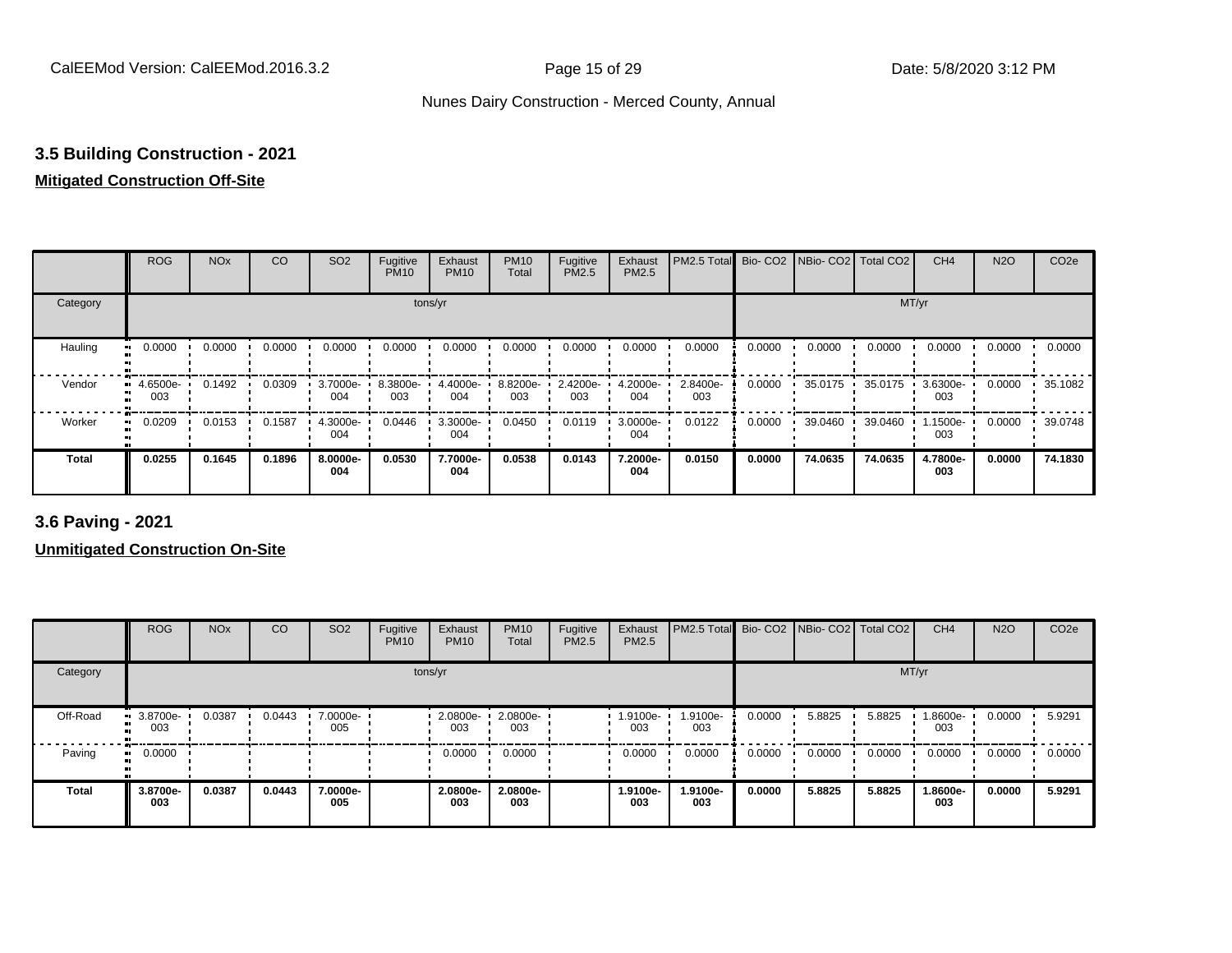### **3.6 Paving - 2021**

### **Unmitigated Construction Off-Site**

|               | <b>ROG</b>          | <b>NO<sub>x</sub></b> | CO              | SO <sub>2</sub> | Fugitive<br><b>PM10</b> | Exhaust<br><b>PM10</b> | <b>PM10</b><br>Total | Fugitive<br><b>PM2.5</b> | Exhaust<br>PM2.5 | PM2.5 Total Bio- CO2 NBio- CO2 Total CO2 |        |        |        | CH <sub>4</sub> | <b>N2O</b> | CO <sub>2e</sub> |
|---------------|---------------------|-----------------------|-----------------|-----------------|-------------------------|------------------------|----------------------|--------------------------|------------------|------------------------------------------|--------|--------|--------|-----------------|------------|------------------|
| Category      |                     |                       |                 |                 | tons/yr                 |                        |                      |                          |                  |                                          |        |        | MT/yr  |                 |            |                  |
| Hauling<br>81 | 0.0000              | 0.0000                | 0.0000          | 0.0000          | 0.0000                  | 0.0000                 | 0.0000               | 0.0000                   | 0.0000           | 0.0000                                   | 0.0000 | 0.0000 | 0.0000 | 0.0000          | 0.0000     | 0.0000           |
| Vendor        | 0.0000<br>$\bullet$ | 0.0000                | 0.0000          | 0.0000          | 0.0000                  | 0.0000                 | 0.0000               | 0.0000                   | 0.0000           | 0.0000                                   | 0.0000 | 0.0000 | 0.0000 | 0.0000          | 0.0000     | 0.0000           |
| Worker        | 3.8000e-<br>004     | 2.8000e-<br>004       | 2.8600e-<br>003 | 1.0000e-<br>005 | 8.1000e-<br>004         | 1.0000e-<br>005        | 8.1000e-<br>004      | 2.1000e-<br>004          | 1.0000e-<br>005  | 2.2000e-<br>004                          | 0.0000 | 0.7050 | 0.7050 | 2.0000e-<br>005 | 0.0000     | 0.7055           |
| <b>Total</b>  | 3.8000e-<br>004     | 2.8000e-<br>004       | 2.8600e-<br>003 | 1.0000e-<br>005 | 8.1000e-<br>004         | 1.0000e-<br>005        | 8.1000e-<br>004      | 2.1000e-<br>004          | -.0000e<br>005   | 2.2000e-<br>004                          | 0.0000 | 0.7050 | 0.7050 | 2.0000e-<br>005 | 0.0000     | 0.7055           |

### **Mitigated Construction On-Site**

|              | <b>ROG</b>         | <b>NO<sub>x</sub></b> | CO     | SO <sub>2</sub> | Fugitive<br><b>PM10</b> | Exhaust<br><b>PM10</b> | <b>PM10</b><br>Total | Fugitive<br>PM2.5 | Exhaust<br>PM2.5 | PM2.5 Total Bio- CO2 NBio- CO2 Total CO2 |        |        |        | CH <sub>4</sub> | <b>N2O</b> | CO <sub>2e</sub> |
|--------------|--------------------|-----------------------|--------|-----------------|-------------------------|------------------------|----------------------|-------------------|------------------|------------------------------------------|--------|--------|--------|-----------------|------------|------------------|
| Category     |                    |                       |        |                 | tons/yr                 |                        |                      |                   |                  |                                          |        |        | MT/yr  |                 |            |                  |
| Off-Road     | $-3.8700e-$<br>003 | 0.0387                | 0.0443 | 7.0000e-<br>005 |                         | 2.0800e-<br>003        | 2.0800e-<br>003      |                   | 1.9100e-<br>003  | 1.9100e-<br>003                          | 0.0000 | 5.8825 | 5.8825 | 1.8600e-<br>003 | 0.0000     | 5.9291           |
| Paving       | 0.0000<br>ш.       |                       |        |                 |                         | 0.0000                 | 0.0000               |                   | 0.0000           | 0.0000                                   | 0.0000 | 0.0000 | 0.0000 | 0.0000          | 0.0000     | 0.0000           |
| <b>Total</b> | 3.8700e-<br>003    | 0.0387                | 0.0443 | 7.0000e-<br>005 |                         | 2.0800e-<br>003        | 2.0800e-<br>003      |                   | 1.9100e-<br>003  | 1.9100e-<br>003                          | 0.0000 | 5.8825 | 5.8825 | 1.8600e-<br>003 | 0.0000     | 5.9291           |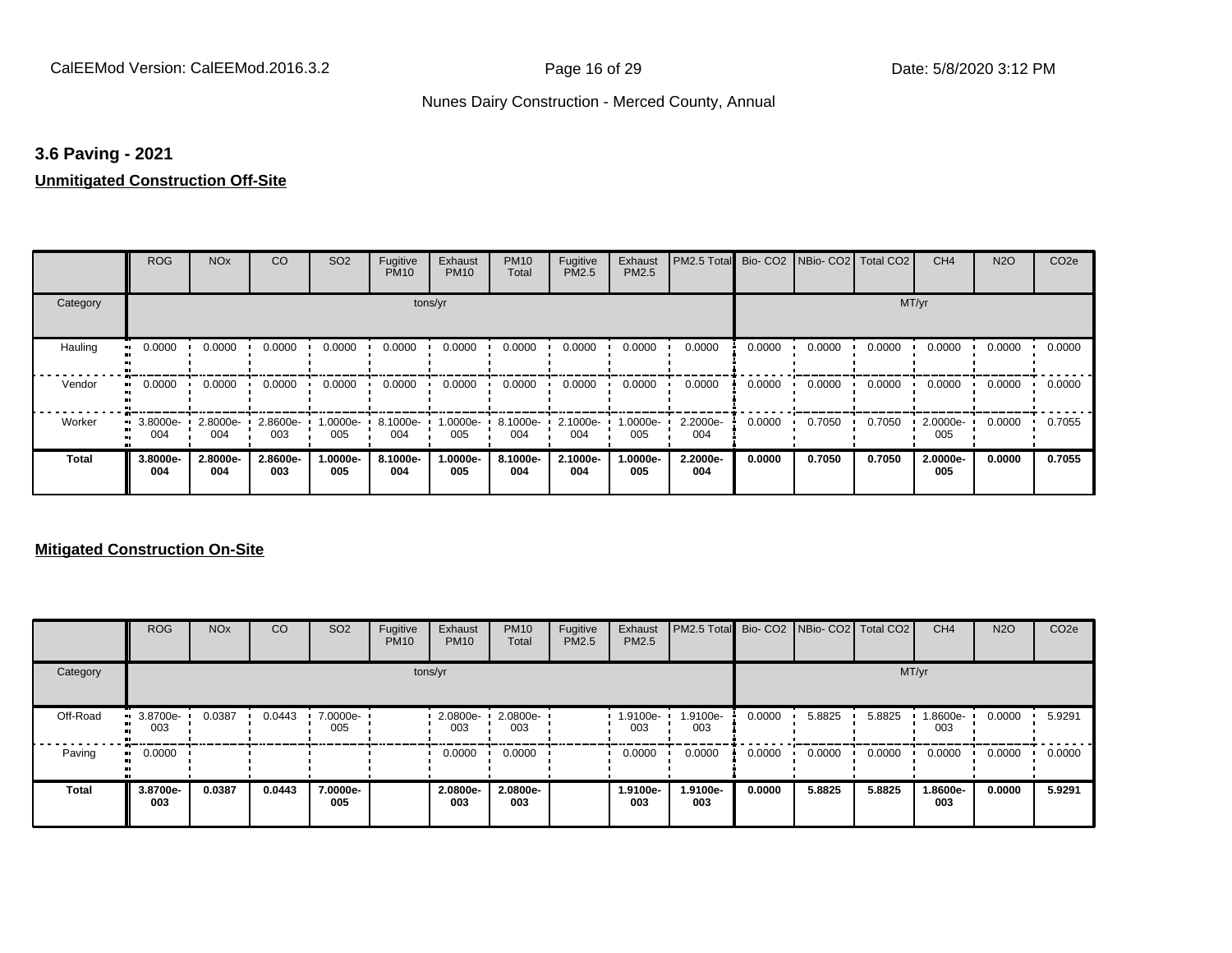### **3.6 Paving - 2021**

### **Mitigated Construction Off-Site**

|          | ROG             | <b>NO<sub>x</sub></b> | CO                 | SO <sub>2</sub> | Fugitive<br><b>PM10</b> | Exhaust<br><b>PM10</b> | <b>PM10</b><br>Total | Fugitive<br><b>PM2.5</b> | Exhaust<br>PM2.5  | PM2.5 Total     |        | Bio-CO2 NBio-CO2 Total CO2 |        | CH <sub>4</sub> | <b>N2O</b> | CO <sub>2e</sub> |
|----------|-----------------|-----------------------|--------------------|-----------------|-------------------------|------------------------|----------------------|--------------------------|-------------------|-----------------|--------|----------------------------|--------|-----------------|------------|------------------|
| Category |                 |                       |                    |                 | tons/yr                 |                        |                      |                          |                   |                 |        |                            | MT/yr  |                 |            |                  |
| Hauling  | 0.0000          | 0.0000                | 0.0000             | 0.0000          | 0.0000                  | 0.0000                 | 0.0000               | 0.0000                   | 0.0000            | 0.0000          | 0.0000 | 0.0000                     | 0.0000 | 0.0000          | 0.0000     | 0.0000           |
| Vendor   | 0.0000          | 0.0000                | 0.0000             | 0.0000          | 0.0000                  | 0.0000                 | 0.0000               | 0.0000                   | 0.0000            | 0.0000          | 0.0000 | 0.0000                     | 0.0000 | 0.0000          | 0.0000     | 0.0000           |
| Worker   | 3.8000e-<br>004 | 2.8000e-<br>004       | $2.8600e -$<br>003 | 1.0000e-<br>005 | 8.1000e-<br>004         | 1.0000e-<br>005        | 8.1000e-<br>004      | 2.1000e-<br>004          | --0000e- I<br>005 | 2.2000e-<br>004 | 0.0000 | 0.7050                     | 0.7050 | 2.0000e-<br>005 | 0.0000     | 0.7055           |
| Total    | 3.8000e-<br>004 | 2.8000e-<br>004       | 2.8600e-<br>003    | -:0000e<br>005  | 8.1000e-<br>004         | 1.0000e-<br>005        | 8.1000e-<br>004      | 2.1000e-<br>004          | .0000e-<br>005    | 2.2000e-<br>004 | 0.0000 | 0.7050                     | 0.7050 | 2.0000e-<br>005 | 0.0000     | 0.7055           |

**3.7 Architectural Coating - 2021**

**Unmitigated Construction On-Site**

|                 | <b>ROG</b>      | <b>NO<sub>x</sub></b> | CO              | SO <sub>2</sub> | Fugitive<br><b>PM10</b> | Exhaust<br><b>PM10</b> | <b>PM10</b><br>Total | Fugitive<br><b>PM2.5</b> | Exhaust<br><b>PM2.5</b> | PM2.5 Total Bio- CO2 NBio- CO2 |        |        | Total CO <sub>2</sub> | CH <sub>4</sub> | <b>N2O</b> | CO <sub>2e</sub> |
|-----------------|-----------------|-----------------------|-----------------|-----------------|-------------------------|------------------------|----------------------|--------------------------|-------------------------|--------------------------------|--------|--------|-----------------------|-----------------|------------|------------------|
| Category        |                 |                       |                 |                 |                         | tons/yr                |                      |                          |                         |                                |        |        | MT/yr                 |                 |            |                  |
| Archit. Coating | 0.5965          |                       |                 |                 |                         | 0.0000                 | 0.0000               |                          | 0.0000                  | 0.0000                         | 0.0000 | 0.0000 | 0.0000                | 0.0000          | 0.0000     | 0.0000           |
| Off-Road        | 1.0900e-<br>003 | 7.6300e-<br>003       | 9.0900e-<br>003 | 1.0000e-<br>005 |                         | 4.7000e-<br>004        | 4.7000e-<br>004      |                          | 4.7000e-<br>004         | 4.7000e-<br>004                | 0.0000 | 1.2766 | 1.2766                | 9.0000e-<br>005 | 0.0000     | 1.2788           |
| <b>Total</b>    | 0.5976          | 7.6300e-<br>003       | 9.0900e-<br>003 | 1.0000e-<br>005 |                         | 4.7000e-<br>004        | 4.7000e-<br>004      |                          | 4.7000e-<br>004         | 4.7000e-<br>004                | 0.0000 | 1.2766 | 1.2766                | 9.0000e-<br>005 | 0.0000     | 1.2788           |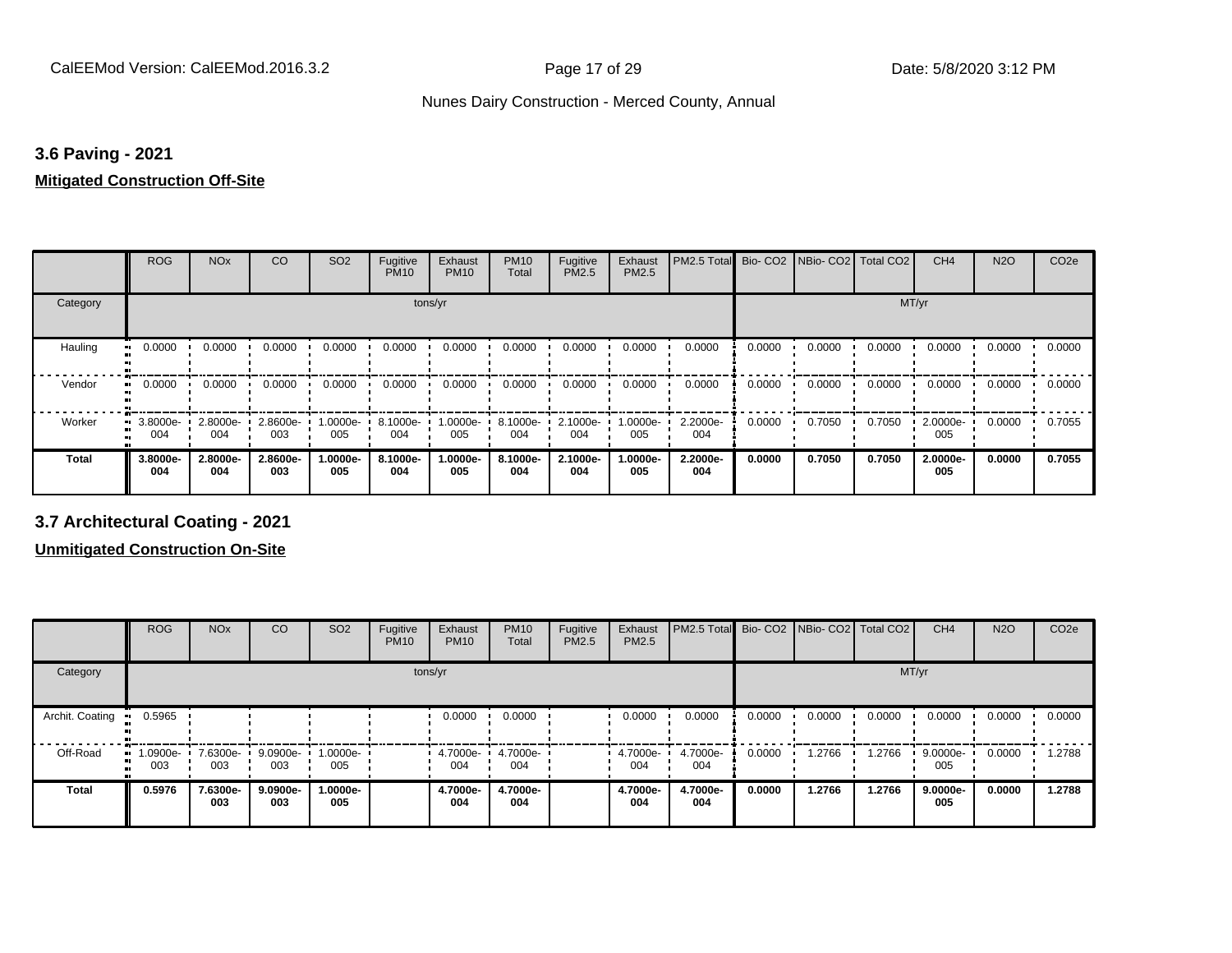# **3.7 Architectural Coating - 2021**

# **Unmitigated Construction Off-Site**

|                      | <b>ROG</b>                   | <b>NO<sub>x</sub></b> | CO              | SO <sub>2</sub> | Fugitive<br><b>PM10</b> | Exhaust<br><b>PM10</b> | <b>PM10</b><br>Total | Fugitive<br>PM2.5 | Exhaust<br>PM2.5 | PM2.5 Total     |        | Bio- CO2   NBio- CO2   Total CO2 |        | CH <sub>4</sub> | <b>N2O</b> | CO <sub>2e</sub> |
|----------------------|------------------------------|-----------------------|-----------------|-----------------|-------------------------|------------------------|----------------------|-------------------|------------------|-----------------|--------|----------------------------------|--------|-----------------|------------|------------------|
| Category             |                              |                       |                 |                 | tons/yr                 |                        |                      |                   |                  |                 |        |                                  | MT/yr  |                 |            |                  |
| Hauling<br>$\bullet$ | 0.0000                       | 0.0000                | 0.0000          | 0.0000          | 0.0000                  | 0.0000                 | 0.0000               | 0.0000            | 0.0000           | 0.0000          | 0.0000 | 0.0000                           | 0.0000 | 0.0000          | 0.0000     | 0.0000           |
| Vendor               | 0.0000<br>$\bullet\bullet$   | 0.0000                | 0.0000          | 0.0000          | 0.0000                  | 0.0000                 | 0.0000               | 0.0000            | 0.0000           | 0.0000          | 0.0000 | 0.0000                           | 0.0000 | 0.0000          | 0.0000     | 0.0000           |
| Worker               | 2.0000e-<br>$\bullet$<br>004 | 1.5000e-<br>004       | 1.5400e-<br>003 | 0.0000          | 4.3000e-<br>004         | 0.0000                 | 4.4000e-<br>004      | -2000e.<br>004    | 0.0000           | 1.2000e-<br>004 | 0.0000 | 0.3796                           | 0.3796 | 1.0000e-<br>005 | 0.0000     | 0.3799           |
| <b>Total</b>         | 2.0000e-<br>004              | 1.5000e-<br>004       | 1.5400e-<br>003 | 0.0000          | 4.3000e-<br>004         | 0.0000                 | 4.4000e-<br>004      | 1.2000e-<br>004   | 0.0000           | 1.2000e-<br>004 | 0.0000 | 0.3796                           | 0.3796 | 1.0000e-<br>005 | 0.0000     | 0.3799           |

### **Mitigated Construction On-Site**

|                 | <b>ROG</b>         | <b>NO<sub>x</sub></b> | CO              | SO <sub>2</sub> | Fugitive<br><b>PM10</b> | Exhaust<br><b>PM10</b> | <b>PM10</b><br>Total | Fugitive<br>PM2.5 | Exhaust<br><b>PM2.5</b> | PM2.5 Total Bio- CO2 NBio- CO2 Total CO2 |        |        |        | CH <sub>4</sub>    | <b>N2O</b> | CO <sub>2e</sub> |
|-----------------|--------------------|-----------------------|-----------------|-----------------|-------------------------|------------------------|----------------------|-------------------|-------------------------|------------------------------------------|--------|--------|--------|--------------------|------------|------------------|
| Category        |                    |                       |                 |                 |                         | tons/yr                |                      |                   |                         |                                          |        |        | MT/yr  |                    |            |                  |
| Archit. Coating | 0.5965             |                       |                 |                 |                         | 0.0000                 | 0.0000               |                   | 0.0000                  | 0.0000                                   | 0.0000 | 0.0000 | 0.0000 | 0.0000             | 0.0000     | 0.0000           |
| Off-Road        | $-1.0900e-$<br>003 | 7.6300e-<br>003       | 9.0900e-<br>003 | 1.0000e-<br>005 |                         | 4.7000e-<br>004        | 4.7000e-<br>004      |                   | 4.7000e-<br>004         | 4.7000e-<br>004                          | 0.0000 | .2766  | 1.2766 | 9.0000e-<br>005    | 0.0000     | 1.2788           |
| <b>Total</b>    | 0.5976             | 7.6300e-<br>003       | 9.0900e-<br>003 | -.0000e<br>005  |                         | 4.7000e-<br>004        | 4.7000e-<br>004      |                   | 4.7000e-<br>004         | 4.7000e-<br>004                          | 0.0000 | 1.2766 | 1.2766 | $9.0000e -$<br>005 | 0.0000     | 1.2788           |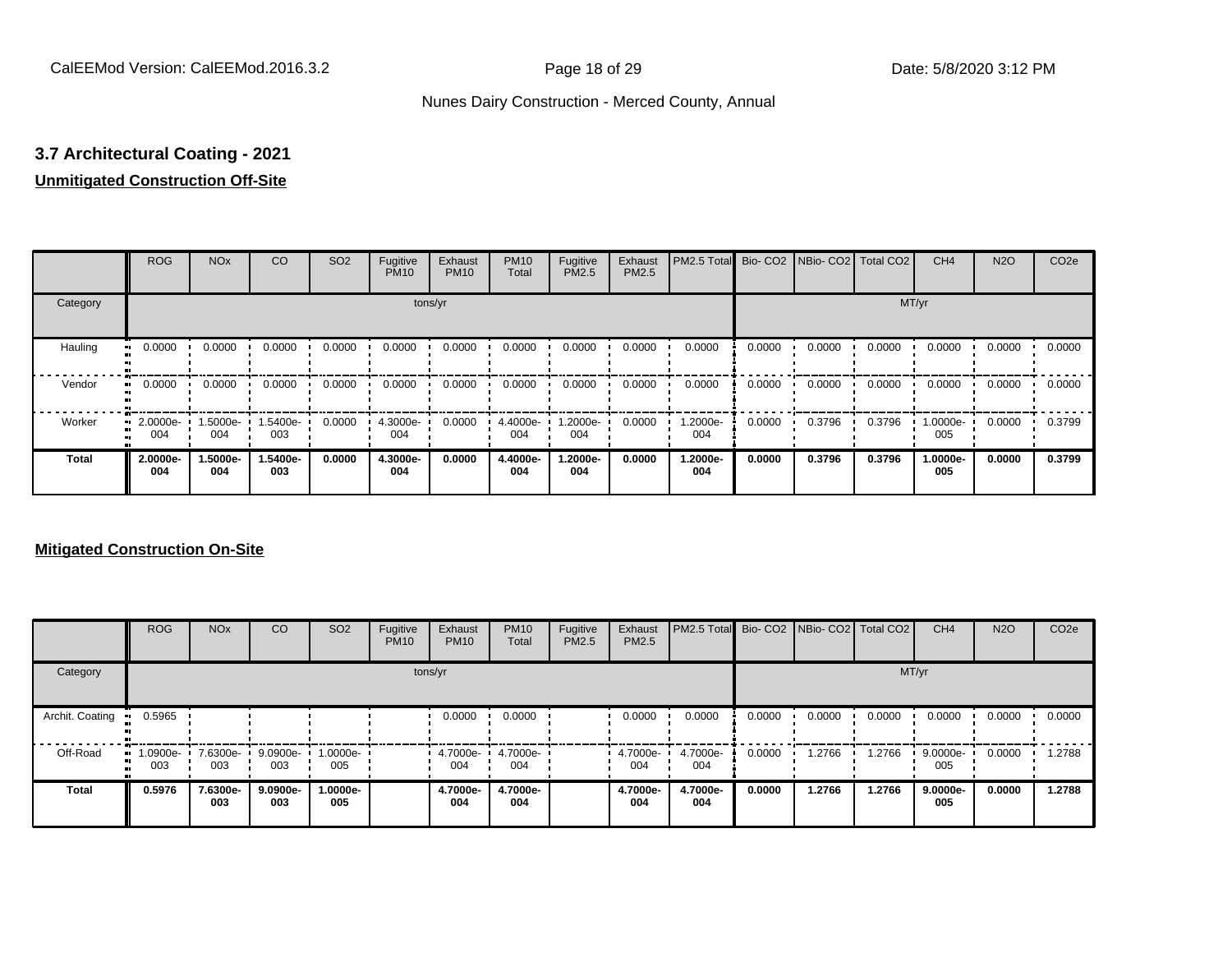# **3.7 Architectural Coating - 2021 Mitigated Construction Off-Site**

|                           | <b>ROG</b>      | <b>NO<sub>x</sub></b> | CO              | SO <sub>2</sub> | Fugitive<br><b>PM10</b> | Exhaust<br><b>PM10</b> | <b>PM10</b><br>Total | Fugitive<br><b>PM2.5</b> | Exhaust<br>PM2.5 | PM2.5 Total     |        | Bio- CO2   NBio- CO2   Total CO2 |        | CH <sub>4</sub> | <b>N2O</b> | CO <sub>2e</sub> |
|---------------------------|-----------------|-----------------------|-----------------|-----------------|-------------------------|------------------------|----------------------|--------------------------|------------------|-----------------|--------|----------------------------------|--------|-----------------|------------|------------------|
| Category                  |                 |                       |                 |                 | tons/yr                 |                        |                      |                          |                  |                 |        |                                  | MT/yr  |                 |            |                  |
| Hauling<br>$\blacksquare$ | 0.0000          | 0.0000                | 0.0000          | 0.0000          | 0.0000                  | 0.0000                 | 0.0000               | 0.0000                   | 0.0000           | 0.0000          | 0.0000 | 0.0000                           | 0.0000 | 0.0000          | 0.0000     | 0.0000           |
| Vendor                    | 0.0000          | 0.0000                | 0.0000          | 0.0000          | 0.0000                  | 0.0000                 | 0.0000               | 0.0000                   | 0.0000           | 0.0000          | 0.0000 | 0.0000                           | 0.0000 | 0.0000          | 0.0000     | 0.0000           |
| Worker                    | 2.0000e-<br>004 | 1.5000e-<br>004       | 1.5400e-<br>003 | 0.0000          | 4.3000e-<br>004         | 0.0000                 | 4.4000e-<br>004      | 1.2000e-<br>004          | 0.0000           | 1.2000e-<br>004 | 0.0000 | 0.3796                           | 0.3796 | 1.0000e-<br>005 | 0.0000     | 0.3799           |
| <b>Total</b>              | 2.0000e-<br>004 | 1.5000e-<br>004       | 1.5400e-<br>003 | 0.0000          | 4.3000e-<br>004         | 0.0000                 | 4.4000e-<br>004      | -2000e.<br>004           | 0.0000           | 1.2000e-<br>004 | 0.0000 | 0.3796                           | 0.3796 | 1.0000e-<br>005 | 0.0000     | 0.3799           |

# **4.0 Operational Detail - Mobile**

**4.1 Mitigation Measures Mobile**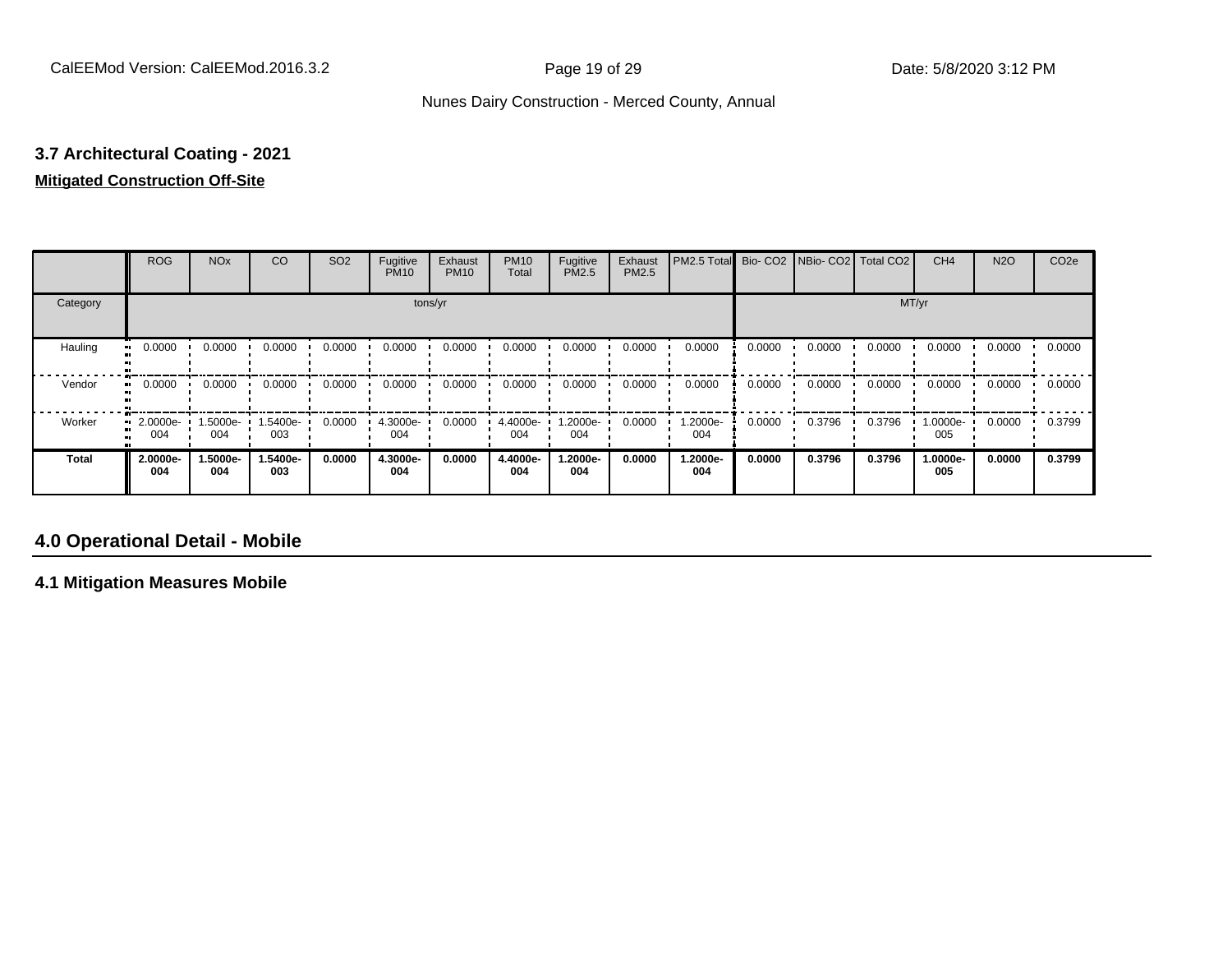|             | <b>ROG</b> | <b>NO<sub>x</sub></b> | CO     | SO <sub>2</sub> | Fugitive<br><b>PM10</b> | Exhaust<br><b>PM10</b> | <b>PM10</b><br>Total | Fugitive<br>PM2.5 | Exhaust<br>PM2.5 | <b>PM2.5</b><br>Total |  | Bio- CO2 NBio- CO2   Total CO2 | CH <sub>4</sub> | <b>N2O</b> | CO <sub>2</sub> e |
|-------------|------------|-----------------------|--------|-----------------|-------------------------|------------------------|----------------------|-------------------|------------------|-----------------------|--|--------------------------------|-----------------|------------|-------------------|
| Category    |            |                       |        |                 |                         | tons/yr                |                      |                   |                  |                       |  | MT/yr                          |                 |            |                   |
| Mitigated   | 0.2273     | 2.7930                | 2.4937 | 0.0121          | 0.6685                  | 0.0119                 | 0.6804               | 0.1802            | 0.0113           | 0.1914                |  | $0.0000$ 1,130.126 1,130.126   | 0.0855          | 0.0000     | $\cdot$ 1,132.262 |
| Unmitigated | 0.2273     | 2.7930                | 2.4937 | 0.0121          | 0.6685                  | 0.0119                 | 0.6804               | 0.1802            | 0.0113           | 0.1914                |  | 0.0000  1,130.126  1,130.126   | 0.0855          | 0.0000     | $-1,132.262$      |

### **4.2 Trip Summary Information**

|                        |         | <b>Average Daily Trip Rate</b> |        | Unmitigated       | Mitigated         |
|------------------------|---------|--------------------------------|--------|-------------------|-------------------|
| Land Use               | Weekday | Saturday                       | Sunday | <b>Annual VMT</b> | <b>Annual VMT</b> |
| General Light Industry | 598.03  | 113.26                         | 58.34  | 1,745,034         | .745.034          |
| Total                  | 598.03  | 113.26                         | 58.34  | ,745,034          | .745,034          |

### **4.3 Trip Type Information**

|                        |            | <b>Miles</b> |                                                                |       | Trip % |       |         | Trip Purpose %  |         |
|------------------------|------------|--------------|----------------------------------------------------------------|-------|--------|-------|---------|-----------------|---------|
| Land Use               | H-W or C-W |              | H-S or C-C ┃ H-O or C-NW ┃H-W or C-W┃ H-S or C-C ┃ H-O or C-NW |       |        |       | Primary | <b>Diverted</b> | Pass-by |
| General Light Industry | 14.70      | 6.60         | 6.60                                                           | 59.00 | 28.00  | 13.00 | 92      |                 |         |

# **4.4 Fleet Mix**

| Land Use               | <b>LDA</b> | LDT <sub>1</sub> | _DT <sub>2</sub> | <b>MDV</b> | HD <sub>1</sub> | LHD <sub>2</sub> | <b>MHD</b> | HHD      | OBUS     | UBUS     | <b>MCY</b>           | <b>SBUS</b> | MH       |
|------------------------|------------|------------------|------------------|------------|-----------------|------------------|------------|----------|----------|----------|----------------------|-------------|----------|
| General Light Industry | ∙492060. ل | 0.030872         | 0.155167         | 0.115051   | 0.019669        | 0.004846         | 0.015607   | 0.153483 | 0.002388 | 0.002252 | 0.00635 <sup>4</sup> | 0.001584    | 0.000670 |

# **5.0 Energy Detail**

Historical Energy Use: N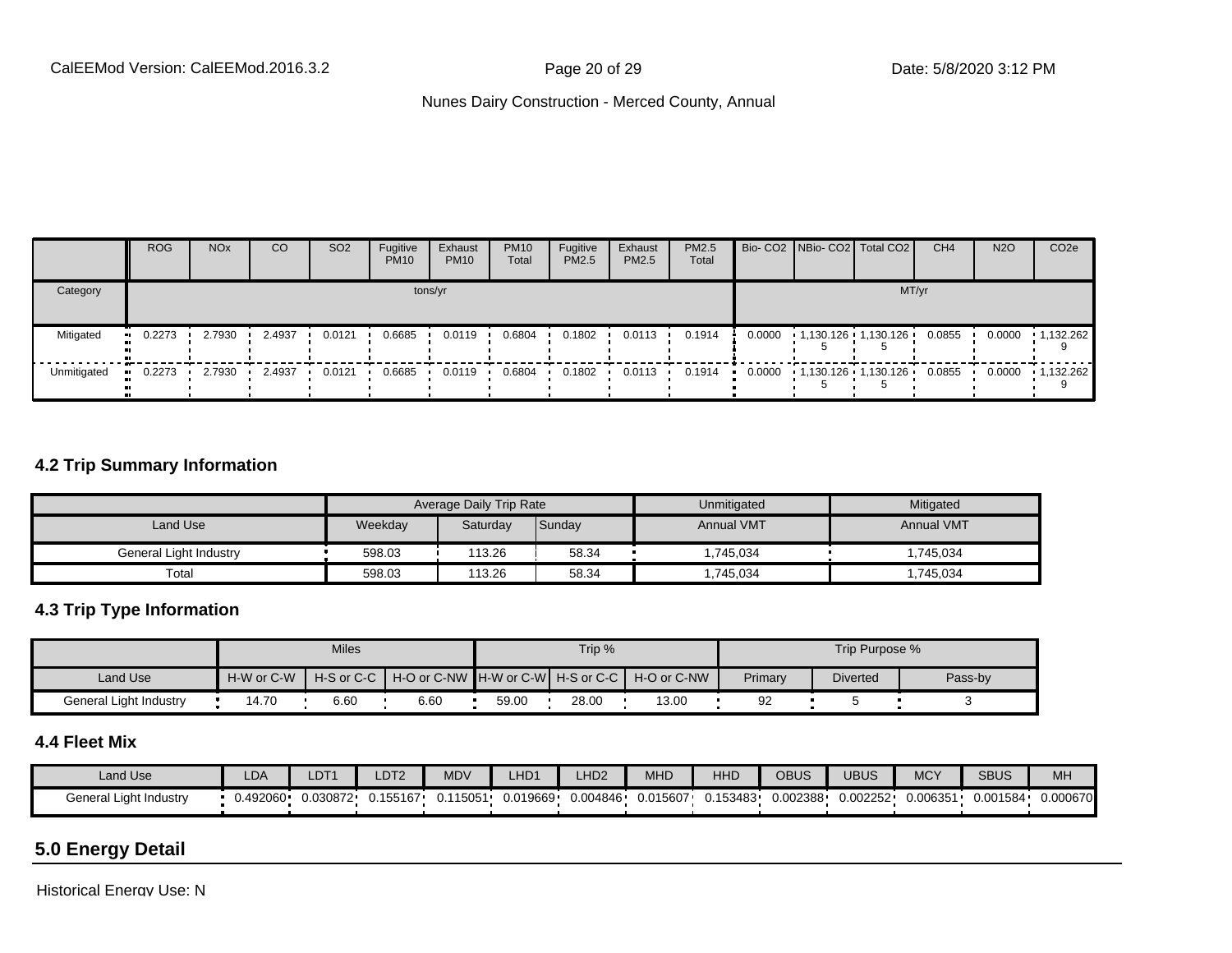### **5.1 Mitigation Measures Energy**

|                            | <b>ROG</b>         | <b>NO<sub>x</sub></b> | CO     | SO <sub>2</sub>    | Fugitive<br><b>PM10</b> | Exhaust<br><b>PM10</b> | <b>PM10</b><br>Total | Fugitive<br>PM2.5 | Exhaust<br>PM2.5 | PM2.5 Total Bio- CO2 NBio- CO2 Total CO2 |        |                        |         | CH <sub>4</sub> | <b>N2O</b>      | CO <sub>2e</sub>  |
|----------------------------|--------------------|-----------------------|--------|--------------------|-------------------------|------------------------|----------------------|-------------------|------------------|------------------------------------------|--------|------------------------|---------|-----------------|-----------------|-------------------|
| Category                   |                    |                       |        |                    |                         | tons/yr                |                      |                   |                  |                                          |        |                        | MT/yr   |                 |                 |                   |
| Electricity<br>Mitigated   |                    |                       |        |                    |                         | 0.0000                 | 0.0000               |                   | 0.0000           | 0.0000                                   | 0.0000 | 220.1490 220.1490      |         | 9.9500e-<br>003 | 2.0600e-<br>003 | $\cdot$ 221.0116  |
| Electricity<br>Unmitigated |                    |                       |        |                    |                         | 0.0000                 | 0.0000               |                   | 0.0000           | 0.0000                                   | 0.0000 | $-220.1490 - 220.1490$ |         | 9.9500e-<br>003 | 003             | 2.0600e- 221.0116 |
| NaturalGas<br>Mitigated    | $-9.6600e-$<br>003 | 0.0878                | 0.0737 | 5.3000e-<br>004    |                         | 6.6700e-<br>003        | 6.6700e-<br>003      |                   | 6.6700e-<br>003  | 6.6700e-<br>003                          | 0.0000 | 95.5557                | 95.5557 | 1.8300e-<br>003 | 1.7500e-<br>003 | 96.1235           |
| NaturalGas<br>Unmitigated  | $-9.6600e-$<br>003 | 0.0878                | 0.0737 | $5.3000e -$<br>004 |                         | 6.6700e-<br>003        | 6.6700e-<br>003      |                   | 6.6700e-<br>003  | 6.6700e-<br>003                          | 0.0000 | 95.5557                | 95.5557 | 1.8300e-<br>003 | .7500e-<br>003  | 96.1235           |

# **5.2 Energy by Land Use - NaturalGas**

### **Unmitigated**

|                                  | NaturalGa<br>s Use | <b>ROG</b>      | <b>NOx</b> | CO     | SO <sub>2</sub> | Fugitive<br><b>PM10</b> | Exhaust<br><b>PM10</b> | <b>PM10</b><br>Total | Fugitive<br>PM2.5 | Exhaust<br>PM2.5 | <b>PM2.5 Total</b> Bio- CO2 NBio- CO2 Total CO2 |        |         |         | CH <sub>4</sub> | <b>N2O</b>      | CO <sub>2e</sub> |
|----------------------------------|--------------------|-----------------|------------|--------|-----------------|-------------------------|------------------------|----------------------|-------------------|------------------|-------------------------------------------------|--------|---------|---------|-----------------|-----------------|------------------|
| <b>Land Use</b>                  | kBTU/yr            |                 |            |        |                 |                         | tons/yr                |                      |                   |                  |                                                 |        |         | MT/yr   |                 |                 |                  |
| <b>General Light</b><br>Industry | $+006$             | 9.6600e-<br>003 | 0.0878     | 0.0737 | 5.3000e-<br>004 |                         | 6.6700e-<br>003        | 6.6700e-<br>003      |                   | 6.6700e-<br>003  | 6.6700e-<br>003                                 | 0.0000 | 95.5557 | 95.5557 | I.8300e-<br>003 | 1.7500e-<br>003 | 96.1235          |
| Total                            |                    | 9.6600e-<br>003 | 0.0878     | 0.0737 | 5.3000e-<br>004 |                         | 6.6700e-<br>003        | 6.6700e-<br>003      |                   | 6.6700e-<br>003  | 6.6700e-<br>003                                 | 0.0000 | 95.5557 | 95.5557 | 1.8300e-<br>003 | 1.7500e-<br>003 | 96.1235          |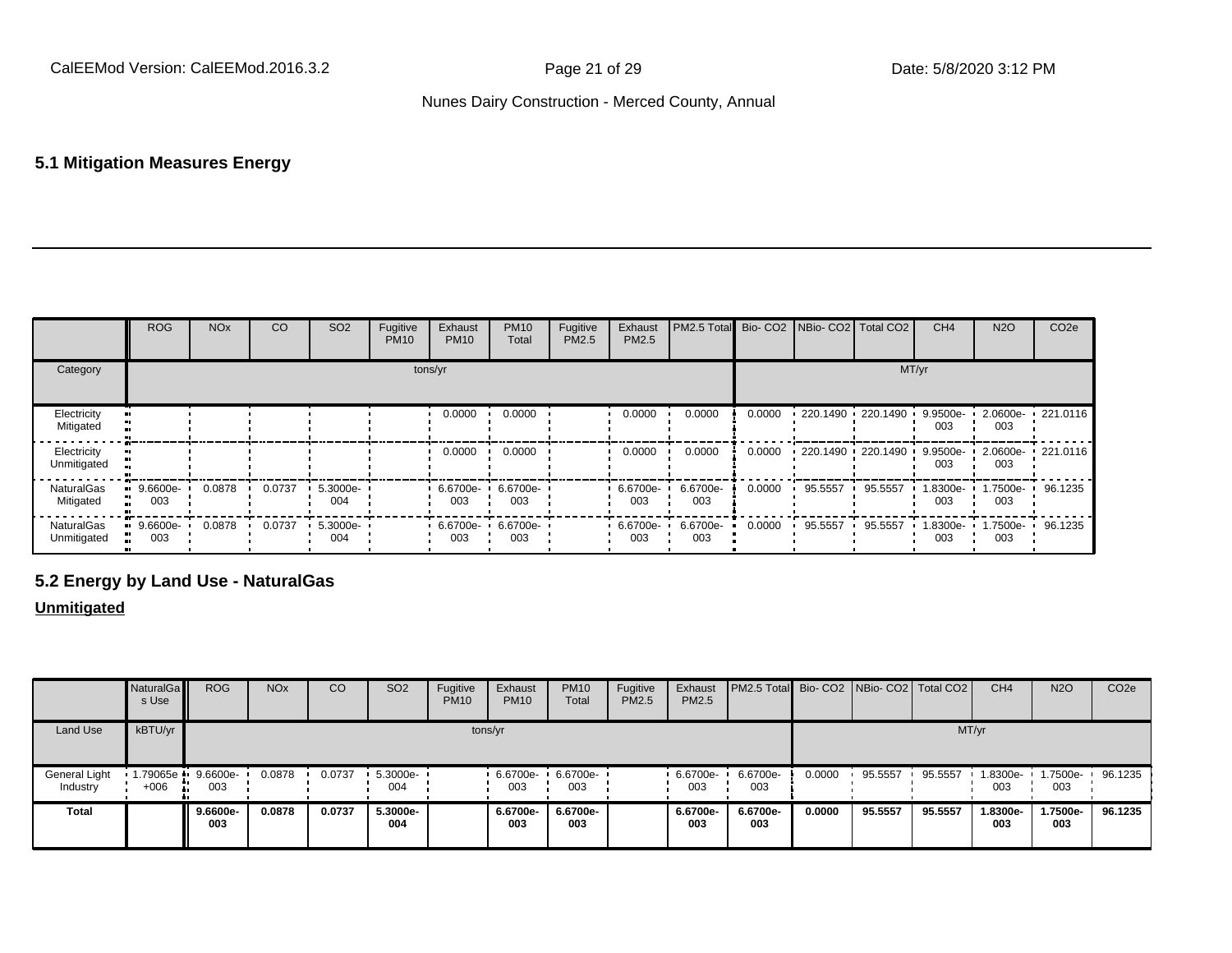# **5.2 Energy by Land Use - NaturalGas**

| Mitigated |  |
|-----------|--|
|           |  |

|                           | NaturalGa<br>s Use   | <b>ROG</b>      | <b>NO<sub>x</sub></b> | CO     | <b>SO2</b>         | Fugitive<br><b>PM10</b> | Exhaust<br><b>PM10</b> | <b>PM10</b><br>Total | Fugitive<br><b>PM2.5</b> | Exhaust<br><b>PM2.5</b> | PM2.5 Total Bio- CO2 NBio- CO2 Total CO2 |        |         |         | CH <sub>4</sub> | <b>N2O</b>      | CO <sub>2e</sub> |
|---------------------------|----------------------|-----------------|-----------------------|--------|--------------------|-------------------------|------------------------|----------------------|--------------------------|-------------------------|------------------------------------------|--------|---------|---------|-----------------|-----------------|------------------|
| Land Use                  | kBTU/yr              |                 |                       |        |                    |                         | tons/yr                |                      |                          |                         |                                          |        |         | MT/yr   |                 |                 |                  |
| General Light<br>Industry | 1.79065e •<br>$+006$ | 9.6600e-<br>003 | 0.0878                | 0.0737 | $5.3000e -$<br>004 |                         | 6.6700e-<br>003        | 6.6700e-<br>003      |                          | 6.6700e-<br>003         | 6.6700e-<br>003                          | 0.0000 | 95.5557 | 95.5557 | 1.8300e-<br>003 | 1.7500e-<br>003 | 96.1235          |
| Total                     |                      | 9.6600e-<br>003 | 0.0878                | 0.0737 | 5.3000e-<br>004    |                         | 6.6700e-<br>003        | 6.6700e-<br>003      |                          | 6.6700e-<br>003         | 6.6700e-<br>003                          | 0.0000 | 95.5557 | 95.5557 | 1.8300e-<br>003 | 1.7500e-<br>003 | 96.1235          |

### **5.3 Energy by Land Use - Electricity**

**Unmitigated**

|                           | Electricity<br><b>Use</b> | Total CO <sub>2</sub>  | CH <sub>4</sub>      | <b>N2O</b>      | CO <sub>2e</sub> |  |  |
|---------------------------|---------------------------|------------------------|----------------------|-----------------|------------------|--|--|
| Land Use                  | kWh/yr                    | MT/yr                  |                      |                 |                  |  |  |
| General Light<br>Industry | 756756                    | $\cdot$ 220.1490<br>۰. | 9.9500e-<br>٠<br>003 | 2.0600e-<br>003 | .221.0116        |  |  |
| Total                     |                           | 220.1490               | 9.9500e-<br>003      | 2.0600e-<br>003 | 221.0116         |  |  |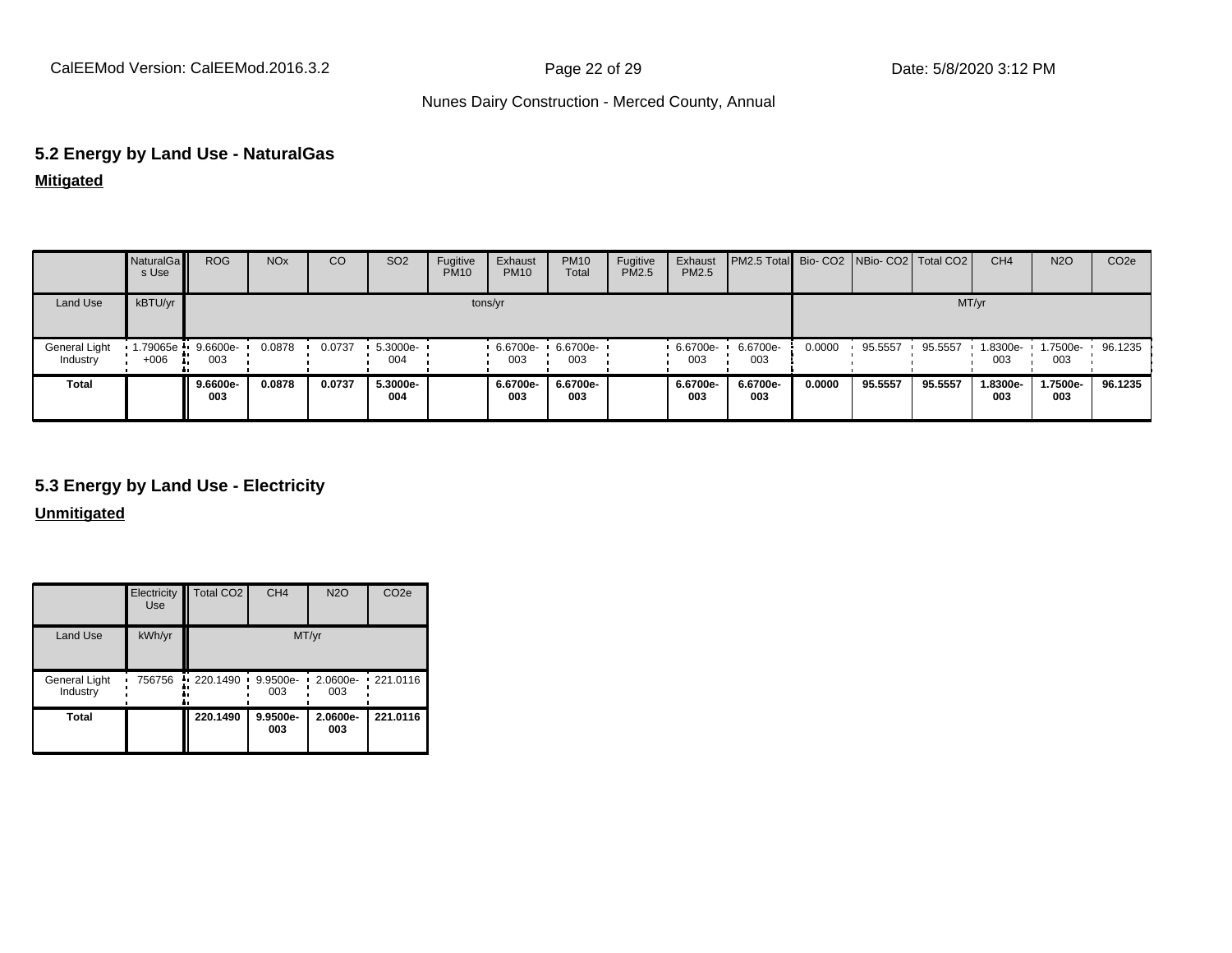CalEEMod Version: CalEEMod.2016.3.2 **Page 23 of 29** Page 23 of 29 Date: 5/8/2020 3:12 PM

### Nunes Dairy Construction - Merced County, Annual

# **5.3 Energy by Land Use - Electricity Mitigated**

|                           | Electricity<br><b>Use</b> | Total CO <sub>2</sub> | CH <sub>4</sub> | <b>N2O</b>      | CO <sub>2e</sub> |  |  |  |
|---------------------------|---------------------------|-----------------------|-----------------|-----------------|------------------|--|--|--|
| Land Use                  | kWh/yr                    | MT/yr                 |                 |                 |                  |  |  |  |
| General Light<br>Industry | 756756                    | $\cdot$ 220.1490      | 9.9500e-<br>003 | 2.0600e-<br>003 | $\cdot$ 221.0116 |  |  |  |
| <b>Total</b>              |                           | 220.1490              | 9.9500e-<br>003 | 2.0600e-<br>003 | 221.0116         |  |  |  |

# **6.0 Area Detail**

# **6.1 Mitigation Measures Area**

|               | <b>ROG</b>            | <b>NO<sub>x</sub></b>      | CO              | SO <sub>2</sub> | Fugitive<br><b>PM10</b> | Exhaust<br><b>PM10</b> | <b>PM10</b><br>Total | Fugitive<br><b>PM2.5</b> | Exhaust<br>PM2.5 | <b>PM2.5 Total Bio- CO2 NBio- CO2   Total CO2  </b> |        |                 |                 | CH <sub>4</sub> | <b>N2O</b> | CO <sub>2</sub> e |
|---------------|-----------------------|----------------------------|-----------------|-----------------|-------------------------|------------------------|----------------------|--------------------------|------------------|-----------------------------------------------------|--------|-----------------|-----------------|-----------------|------------|-------------------|
| Category      |                       |                            |                 |                 | tons/yr                 |                        |                      |                          |                  |                                                     |        |                 |                 | MT/yr           |            |                   |
| Mitigated<br> | $\blacksquare$ 0.3948 | $1.0000e-$<br>005          | 7.9000e-<br>004 | 0.0000          |                         | 0.0000                 | 0.0000               |                          | 0.0000           | 0.0000                                              | 0.0000 | 1.5300e-<br>003 | 1.5300e-<br>003 | 0.0000          | 0.0000     | 1.6300e-<br>003   |
| Unmitigated   | $\blacksquare$ 0.3948 | $1.0000e - 7.9000e$<br>005 | 004             | 0.0000          |                         | 0.0000                 | 0.0000               |                          | 0.0000           | 0.0000                                              | 0.0000 | 1.5300e-<br>003 | 1.5300e-<br>003 | 0.0000          | 0.0000     | 1.6300e-<br>003   |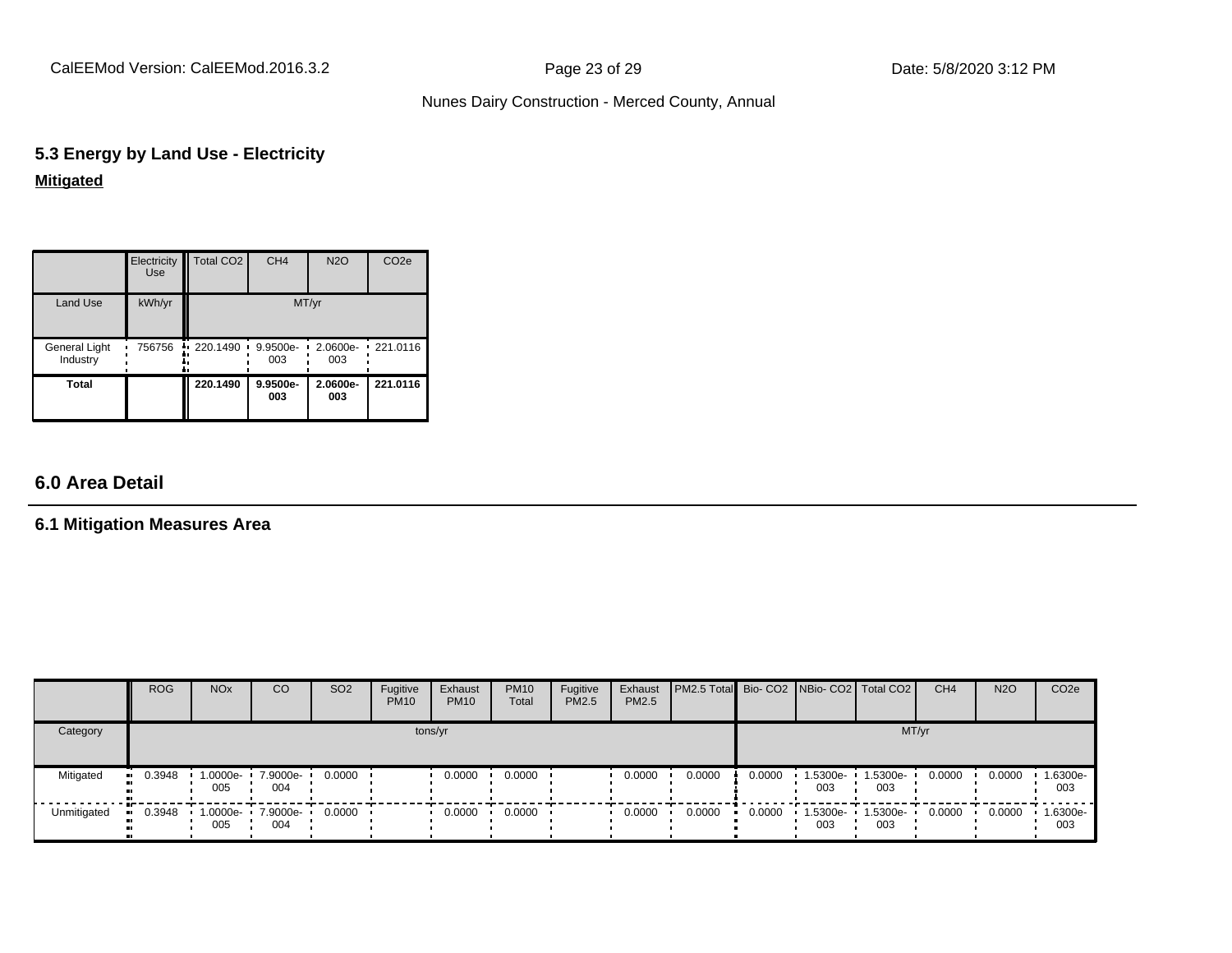### **6.2 Area by SubCategory**

### **Unmitigated**

|                          | <b>ROG</b>                     | <b>NO<sub>x</sub></b>    | CO              | SO <sub>2</sub> | Fugitive<br><b>PM10</b> | Exhaust<br><b>PM10</b> | <b>PM10</b><br>Total | Fugitive<br>PM2.5 | Exhaust<br><b>PM2.5</b> | PM2.5 Total Bio- CO2 NBio- CO2 Total CO2 |        |                 |                 | CH <sub>4</sub> | <b>N2O</b> | CO <sub>2e</sub> |
|--------------------------|--------------------------------|--------------------------|-----------------|-----------------|-------------------------|------------------------|----------------------|-------------------|-------------------------|------------------------------------------|--------|-----------------|-----------------|-----------------|------------|------------------|
| SubCategory              |                                | tons/yr                  |                 |                 |                         |                        |                      |                   |                         | MT/yr                                    |        |                 |                 |                 |            |                  |
| Architectural<br>Coating | 0.0597                         |                          |                 |                 |                         | 0.0000                 | 0.0000               |                   | 0.0000                  | 0.0000                                   | 0.0000 | 0.0000          | 0.0000          | 0.0000          | 0.0000     | 0.0000           |
| Consumer<br>Products     | 0.3351                         |                          |                 |                 |                         | 0.0000                 | 0.0000               |                   | 0.0000                  | 0.0000                                   | 0.0000 | 0.0000          | 0.0000          | 0.0000          | 0.0000     | 0.0000           |
| Landscaping              | $\blacksquare$ 7.0000e-<br>005 | 1.0000e- 7.9000e-<br>005 | 004             | 0.0000          |                         | 0.0000                 | 0.0000               |                   | 0.0000                  | 0.0000                                   | 0.0000 | 1.5300e-<br>003 | 1.5300e-<br>003 | 0.0000          | 0.0000     | 1.6300e-<br>003  |
| <b>Total</b>             | 0.3948                         | 1.0000e-<br>005          | 7.9000e-<br>004 | 0.0000          |                         | 0.0000                 | 0.0000               |                   | 0.0000                  | 0.0000                                   | 0.0000 | 1.5300e-<br>003 | 1.5300e-<br>003 | 0.0000          | 0.0000     | 1.6300e-<br>003  |

### **Mitigated**

|                          | <b>ROG</b>      | <b>NO<sub>x</sub></b> | CO              | SO <sub>2</sub> | Fugitive<br><b>PM10</b> | Exhaust<br><b>PM10</b> | <b>PM10</b><br>Total | Fugitive<br>PM2.5 | Exhaust<br>PM2.5 | PM2.5 Total |        |                 | Bio- CO2 NBio- CO2 Total CO2 | CH <sub>4</sub> | <b>N2O</b> | CO <sub>2e</sub> |
|--------------------------|-----------------|-----------------------|-----------------|-----------------|-------------------------|------------------------|----------------------|-------------------|------------------|-------------|--------|-----------------|------------------------------|-----------------|------------|------------------|
| SubCategory              |                 | tons/yr               |                 |                 |                         |                        |                      |                   | MT/yr            |             |        |                 |                              |                 |            |                  |
| Architectural<br>Coating | 0.0597          |                       |                 |                 |                         | 0.0000                 | 0.0000               |                   | 0.0000           | 0.0000      | 0.0000 | 0.0000          | 0.0000                       | 0.0000          | 0.0000     | 0.0000           |
| Consumer<br>Products     | 0.3351          |                       |                 |                 |                         | 0.0000                 | 0.0000               |                   | 0.0000           | 0.0000      | 0.0000 | 0.0000          | 0.0000                       | 0.0000          | 0.0000     | 0.0000           |
| Landscaping              | 7.0000e-<br>005 | 1.0000e-<br>005       | 7.9000e-<br>004 | 0.0000          |                         | 0.0000                 | 0.0000               |                   | 0.0000           | 0.0000      | 0.0000 | 1.5300e-<br>003 | 1.5300e-<br>003              | 0.0000          | 0.0000     | -6300e-<br>003   |
| <b>Total</b>             | 0.3948          | 1.0000e-<br>005       | 7.9000e-<br>004 | 0.0000          |                         | 0.0000                 | 0.0000               |                   | 0.0000           | 0.0000      | 0.0000 | 1.5300e-<br>003 | 1.5300e-<br>003              | 0.0000          | 0.0000     | 1.6300e-<br>003  |

**7.0 Water Detail**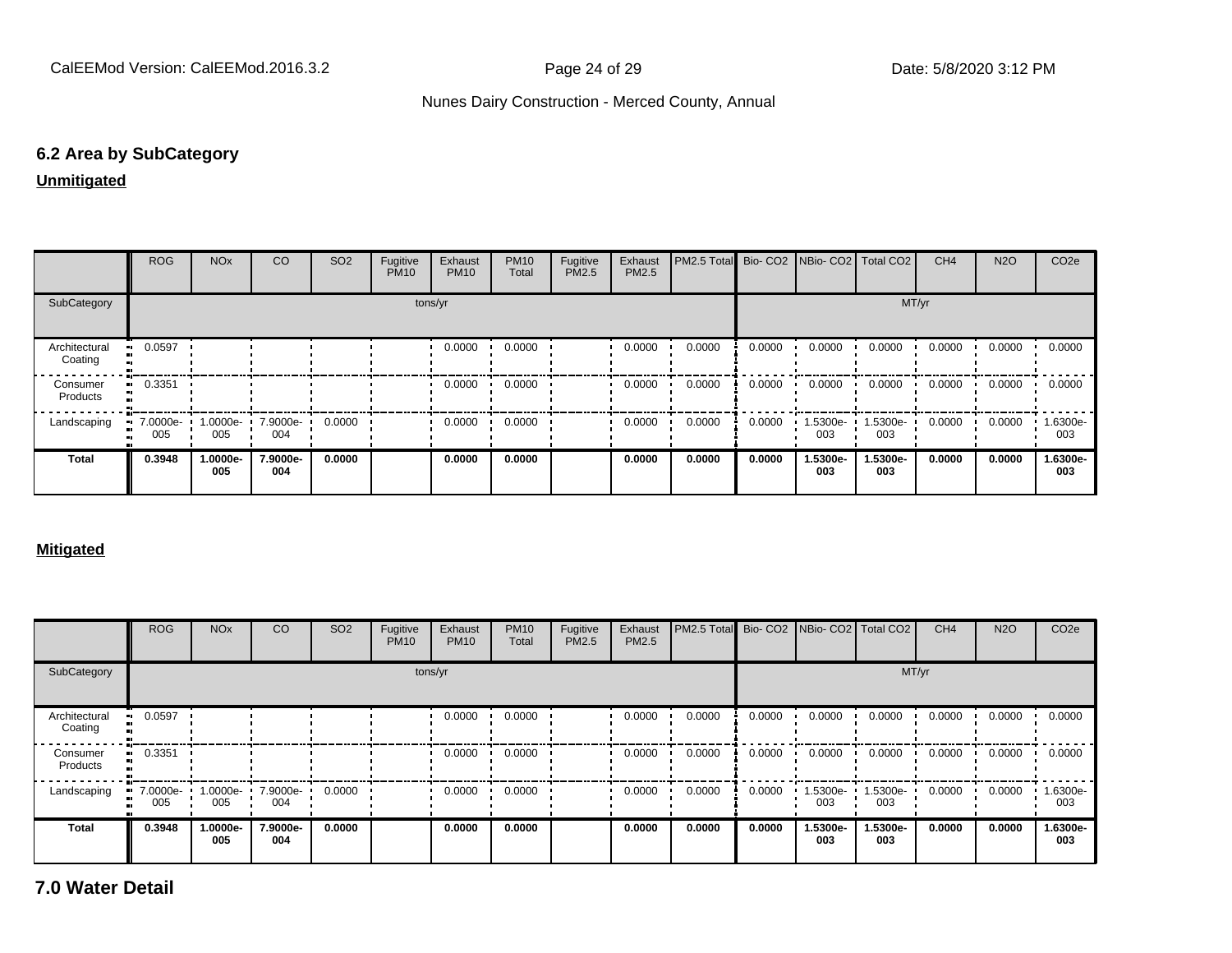# **7.1 Mitigation Measures Water**

|             | Total CO <sub>2</sub>    | CH <sub>4</sub> | <b>N2O</b> | CO <sub>2e</sub> |  |  |  |  |
|-------------|--------------------------|-----------------|------------|------------------|--|--|--|--|
| Category    | MT/yr                    |                 |            |                  |  |  |  |  |
| Mitigated   | 37.5273<br>.,<br><br>    | 0.6479          | 0.0156     | 58.3621          |  |  |  |  |
| Unmitigated | 37.5273<br><br>ш<br><br> | 0.6479          | 0.0156     | 58.3621          |  |  |  |  |

# **7.2 Water by Land Use**

### **Unmitigated**

|                           | door Use                  | Indoor/Out Total CO2 | CH <sub>4</sub> | <b>N2O</b> | CO <sub>2e</sub> |  |  |
|---------------------------|---------------------------|----------------------|-----------------|------------|------------------|--|--|
| <b>Land Use</b>           | Mgal                      | MT/yr                |                 |            |                  |  |  |
| General Light<br>Industry | $\cdot$ 19.8412 / $\cdot$ | 37.5273              | 0.6479          | 0.0156     | 58.3621          |  |  |
| <b>Total</b>              |                           | 37.5273              | 0.6479          | 0.0156     | 58.3621          |  |  |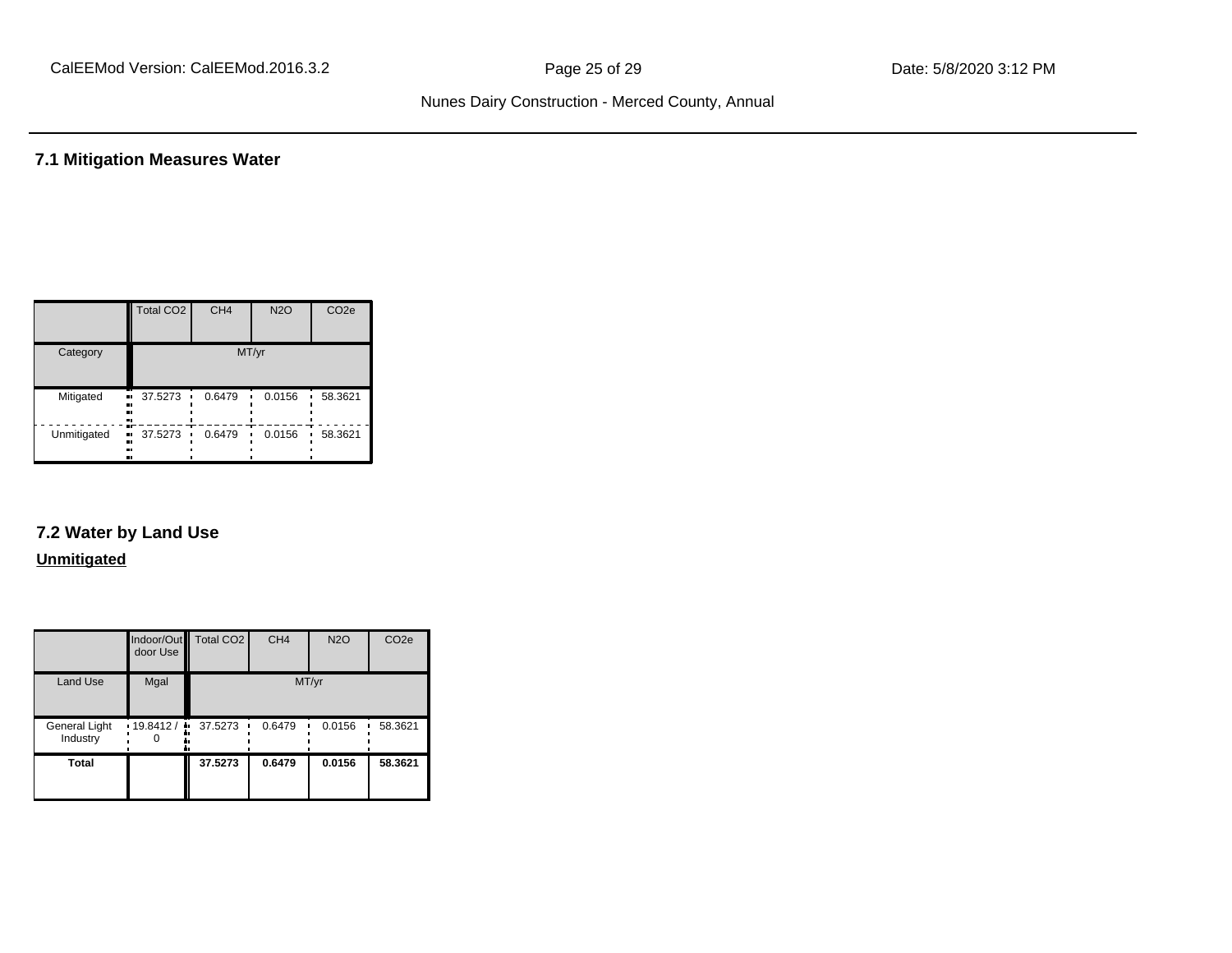CalEEMod Version: CalEEMod.2016.3.2 **Page 26 of 29** Page 26 of 29 Date: 5/8/2020 3:12 PM

### Nunes Dairy Construction - Merced County, Annual

### **7.2 Water by Land Use**

**Mitigated**

|                           | door Use | Indoor/Out   Total CO2 | CH <sub>4</sub> | <b>N2O</b> | CO <sub>2e</sub> |  |  |
|---------------------------|----------|------------------------|-----------------|------------|------------------|--|--|
| Land Use                  | Mgal     | MT/yr                  |                 |            |                  |  |  |
| General Light<br>Industry | 19.8412/ | 37.5273                | 0.6479          | 0.0156     | 58.3621          |  |  |
| <b>Total</b>              |          | 37.5273                | 0.6479          | 0.0156     | 58.3621          |  |  |

# **8.0 Waste Detail**

### **8.1 Mitigation Measures Waste**

### **Category/Year**

|             | Total CO <sub>2</sub>          | CH <sub>4</sub> | <b>N2O</b> | CO <sub>2e</sub> |  |  |  |
|-------------|--------------------------------|-----------------|------------|------------------|--|--|--|
|             | MT/yr                          |                 |            |                  |  |  |  |
| Mitigated   | 21.5962<br>ш<br>٠<br><br><br>  | 1.2763          | 0.0000     | 53.5037          |  |  |  |
| Unmitigated | 21.5962<br>.,<br>٠<br><br><br> | 1.2763          | 0.0000     | 53.5037          |  |  |  |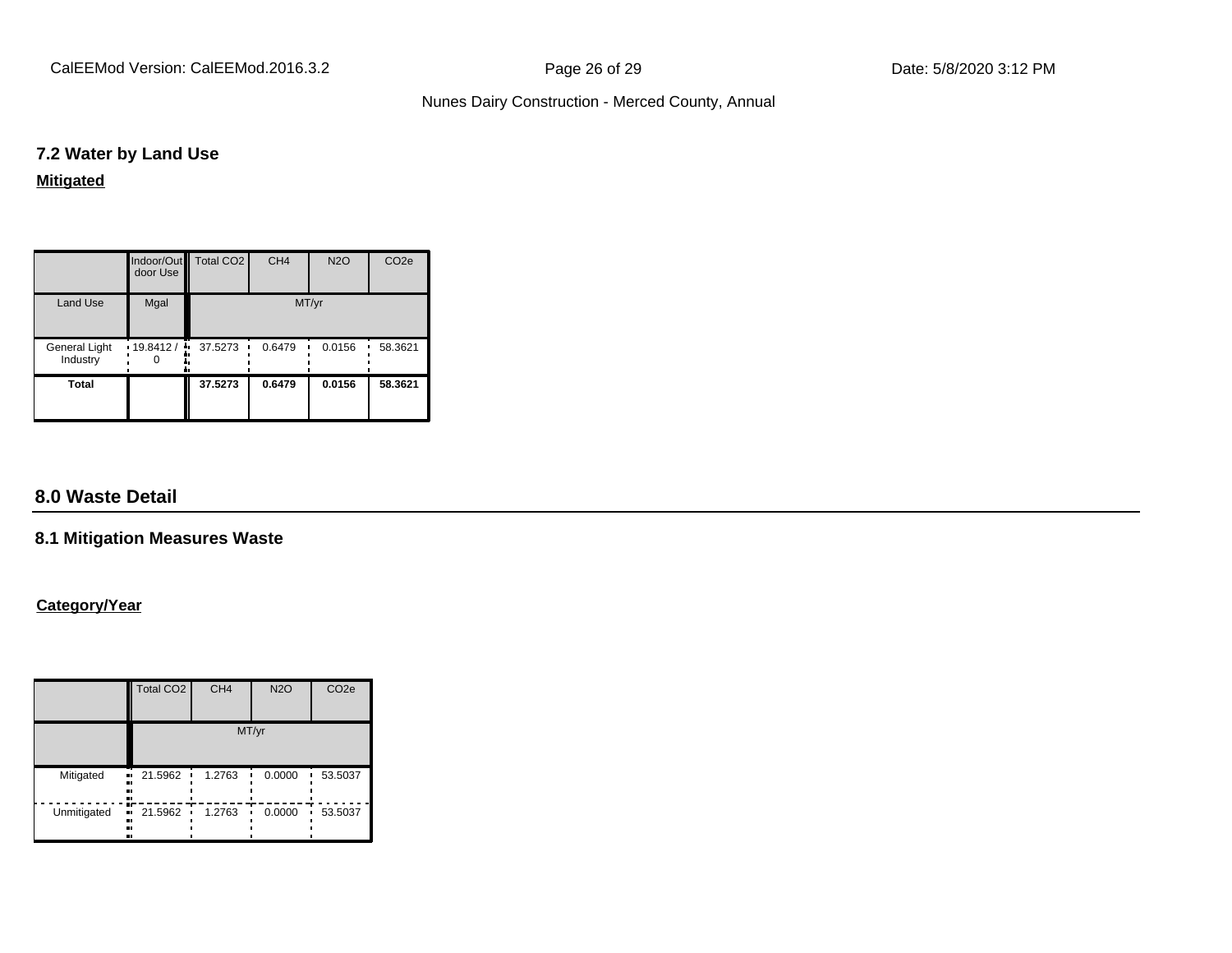### **8.2 Waste by Land Use**

**Unmitigated**

|                           | Waste<br><b>Disposed</b> | Total CO <sub>2</sub> | CH <sub>4</sub> | <b>N2O</b> | CO <sub>2e</sub> |  |  |
|---------------------------|--------------------------|-----------------------|-----------------|------------|------------------|--|--|
| <b>Land Use</b>           | tons                     | MT/yr                 |                 |            |                  |  |  |
| General Light<br>Industry | 106.39                   | 21.5962<br>ш.         | 1.2763          | 0.0000     | 53.5037          |  |  |
| <b>Total</b>              |                          | 21.5962               | 1.2763          | 0.0000     | 53.5037          |  |  |

### **Mitigated**

|                           | Waste<br>Disposed | <b>Total CO2</b> | CH <sub>4</sub> | <b>N2O</b> | CO <sub>2e</sub> |  |  |
|---------------------------|-------------------|------------------|-----------------|------------|------------------|--|--|
| <b>Land Use</b>           | tons              | MT/yr            |                 |            |                  |  |  |
| General Light<br>Industry | 106.39            | 21.5962<br>ш.    | 1.2763          | 0.0000     | 53.5037          |  |  |
| <b>Total</b>              |                   | 21.5962          | 1.2763          | 0.0000     | 53.5037          |  |  |

# **9.0 Operational Offroad**

| Fuel Type<br><b>Load Factor</b><br>Hours/Day<br>Days/Year<br>Horse Power<br>Number<br>Equipment Type |  |  |  |  |
|------------------------------------------------------------------------------------------------------|--|--|--|--|
|                                                                                                      |  |  |  |  |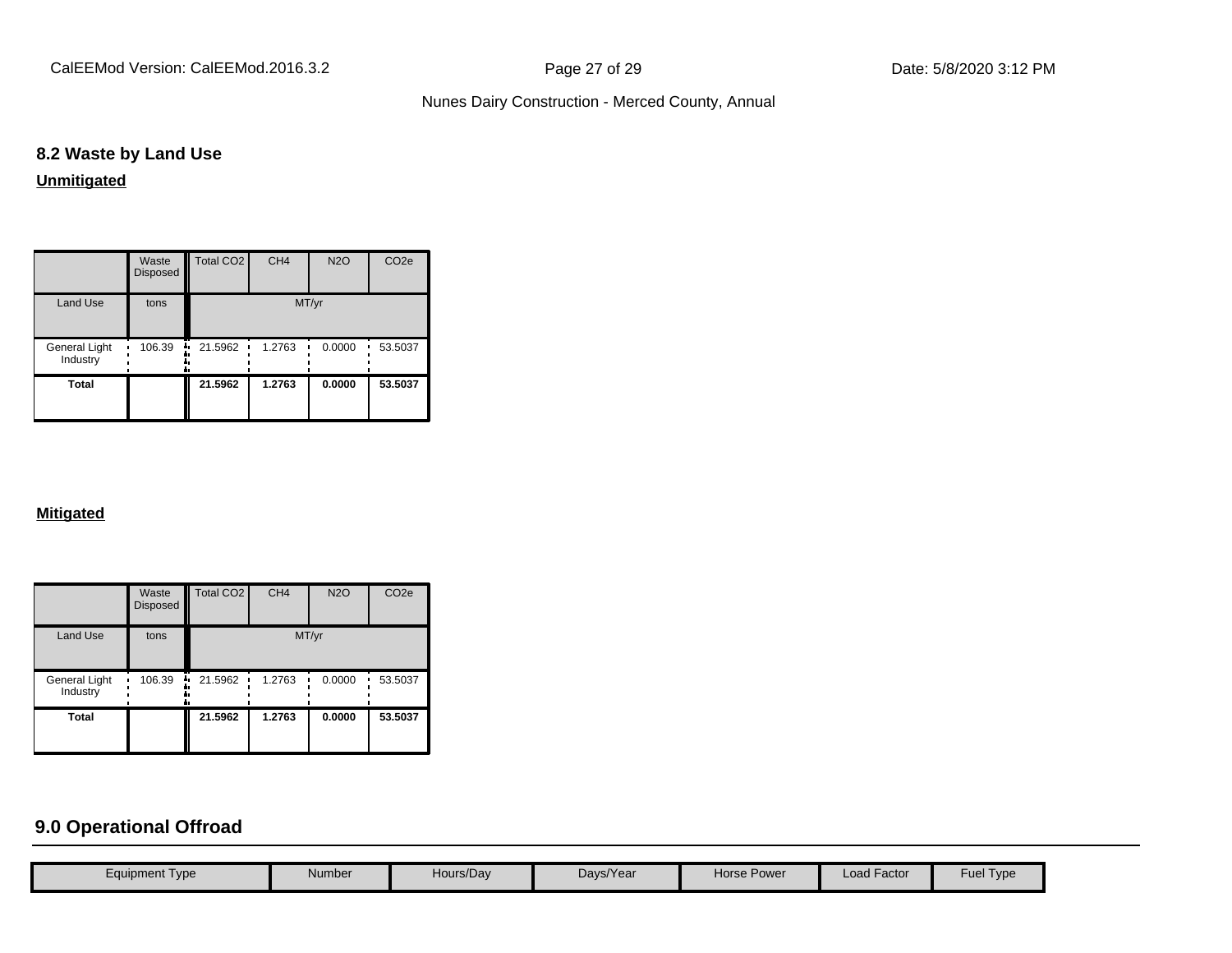# **10.0 Stationary Equipment**

### **Fire Pumps and Emergency Generators**

| <b>Equipment Type</b>         | Number        | Hours/Day      | Hours/Year      | Horse Power          | Load Factor | Fuel Type |
|-------------------------------|---------------|----------------|-----------------|----------------------|-------------|-----------|
| <b>Boilers</b>                |               |                |                 |                      |             |           |
| <b>Equipment Type</b>         | Number        | Heat Input/Day | Heat Input/Year | <b>Boiler Rating</b> | Fuel Type   |           |
| <b>User Defined Equipment</b> |               |                |                 |                      |             |           |
| <b>Equipment Type</b>         | <b>Number</b> |                |                 |                      |             |           |

# **11.0 Vegetation**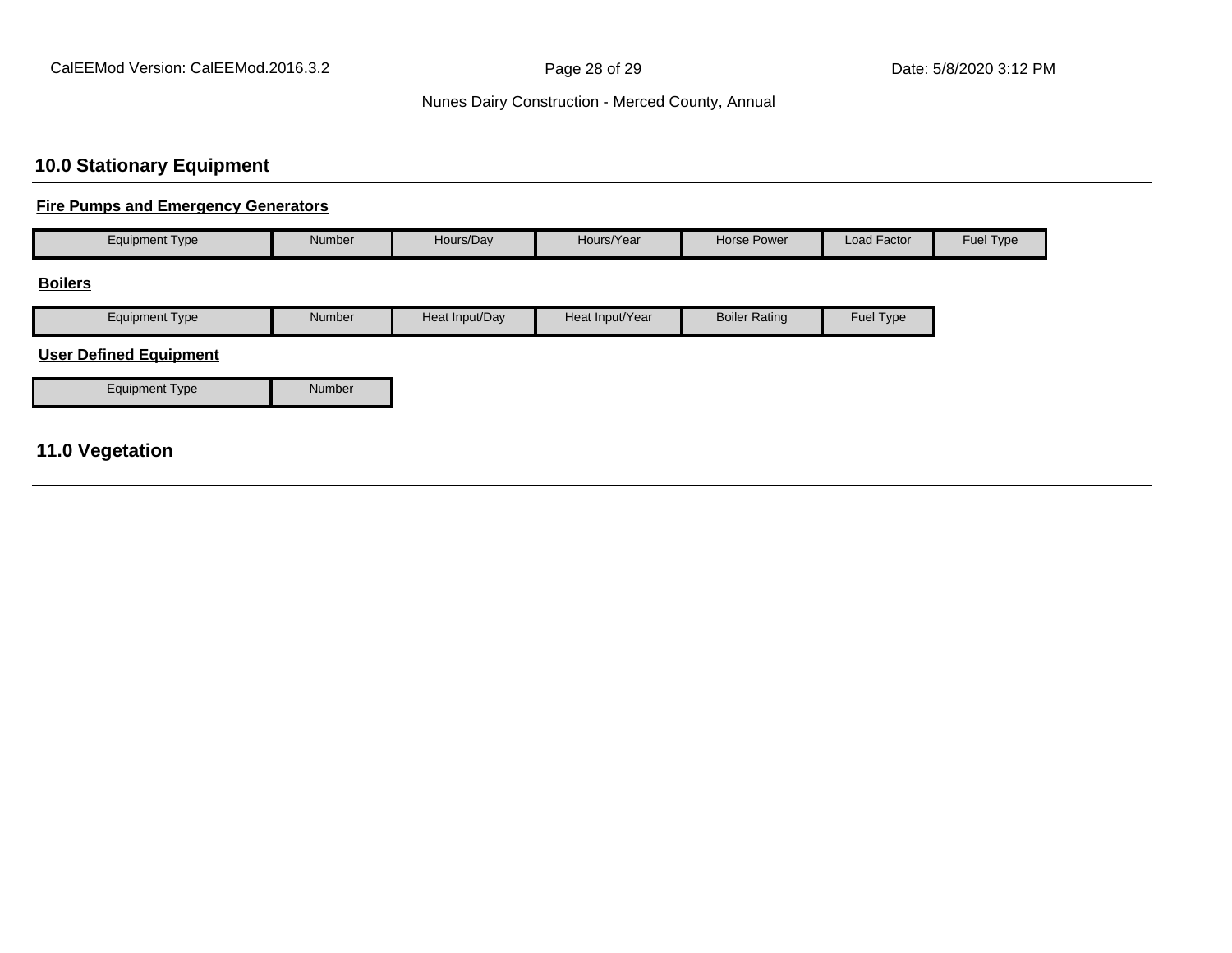### **Nunes Dairy Proposed**

**Merced County, Annual**

### **1.0 Project Characteristics**

### **1.1 Land Usage**

| <b>Land Uses</b>                  | Size   | <b>Metric</b>        | Lot Acreage | Floor Surface Area | Population |
|-----------------------------------|--------|----------------------|-------------|--------------------|------------|
| General Light Industry            | 225.51 | 1000sqft             | 5.18        | 225,505.00         |            |
| <b>Other Non-Asphalt Surfaces</b> | 144.82 | 1000saft             | 3.32        | 144,820.00         |            |
| Single Family Housing             | 6.00   | <b>Dwelling Unit</b> | 1.95        | 10,800.00          |            |

### **1.2 Other Project Characteristics**

| <b>Urbanization</b>               | Rural                          | Wind Speed (m/s)                  | 2.2   | <b>Precipitation Freg (Days)</b>        | 49    |
|-----------------------------------|--------------------------------|-----------------------------------|-------|-----------------------------------------|-------|
| <b>Climate Zone</b>               |                                |                                   |       | <b>Operational Year</b>                 | 2020  |
| <b>Utility Company</b>            | Pacific Gas & Electric Company |                                   |       |                                         |       |
| <b>CO2 Intensity</b><br>(lb/MWhr) | 641.35                         | <b>CH4 Intensity</b><br>(lb/MWhr) | 0.029 | N <sub>2</sub> O Intensity<br>(lb/MWhr) | 0.006 |

### **1.3 User Entered Comments & Non-Default Data**

Project Characteristics -

Land Use - See notes

Construction Phase - Operations only

Off-road Equipment -

Vehicle Trips - See remarks

Area Coating -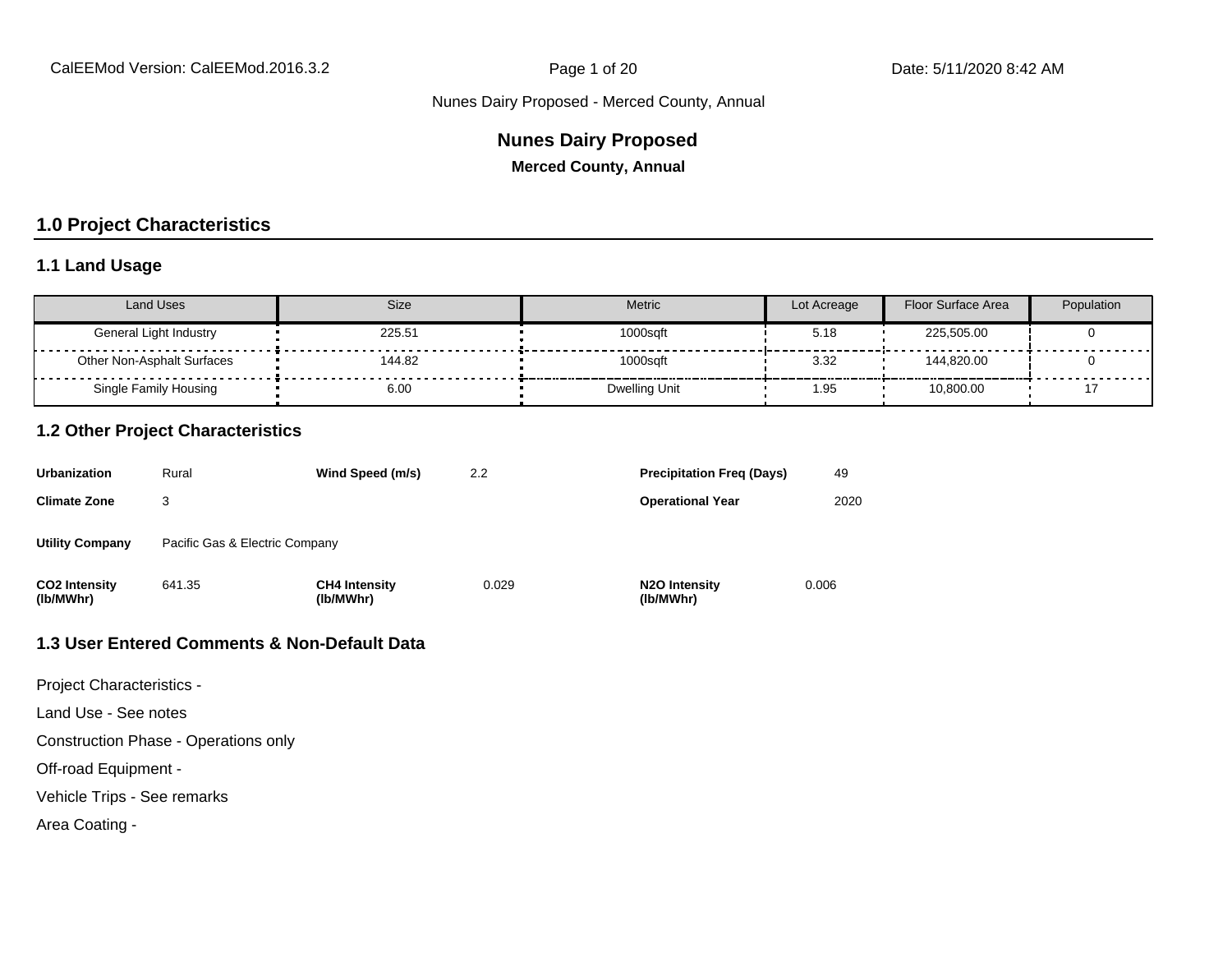### CalEEMod Version: CalEEMod.2016.3.2 **Page 2 of 20** Page 2 of 20 Date: 5/11/2020 8:42 AM

### Nunes Dairy Proposed - Merced County, Annual

| <b>Table Name</b>         | <b>Column Name</b> | Default Value | New Value |
|---------------------------|--------------------|---------------|-----------|
| tblProjectCharacteristics | UrbanizationLevel  | Urban         | Rural     |
| tblVehicleTrips           | ST TR              | 1.32          | 0.05      |
| tblVehicleTrips           | ST TR              | 9.91          | 2.00      |
| tblVehicleTrips           | SU TR              | 0.68          | 0.05      |
| tblVehicleTrips           | SU TR              | 8.62          | 2.00      |
| tblVehicleTrips           | WD TR              | 6.97          | 0.05      |
| tblVehicleTrips           | WD TR              | 9.52          | 2.00      |

# **2.0 Emissions Summary**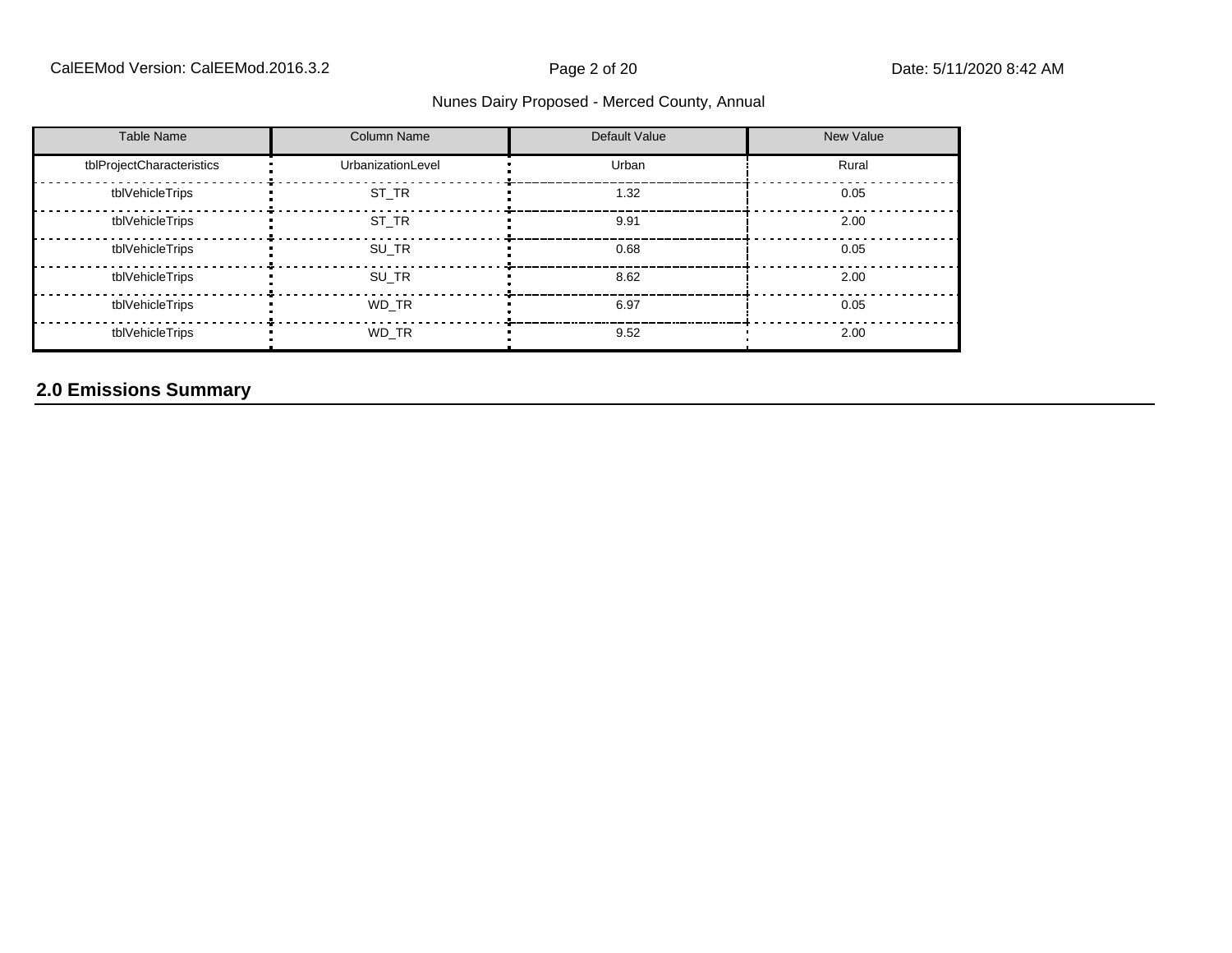### **2.1 Overall Construction**

# **Unmitigated Construction**

|                | <b>ROG</b> | <b>NO<sub>x</sub></b> | CO     | SO <sub>2</sub> | Fugitive<br><b>PM10</b> | Exhaust<br><b>PM10</b> | <b>PM10</b><br>Total | Fugitive<br><b>PM2.5</b> | Exhaust<br>PM2.5 | PM2.5<br>Total |        | Bio- CO2 NBio- CO2 Total CO2 |         | CH <sub>4</sub> | <b>N2O</b> | CO <sub>2e</sub> |
|----------------|------------|-----------------------|--------|-----------------|-------------------------|------------------------|----------------------|--------------------------|------------------|----------------|--------|------------------------------|---------|-----------------|------------|------------------|
| Year           |            |                       |        |                 |                         | tons/yr                |                      |                          |                  |                |        |                              | MT/yr   |                 |            |                  |
| 2020           | 0.0210     | 0.2125                | 0.1119 | 2.0000e-<br>004 | 1.1200e-<br>003         | 0.0110                 | 0.0121               | 3.0000e-<br>004          | 0.0101           | 0.0104         | 0.0000 | 17.7207                      | 17.7207 | 5.4400e-<br>003 | 0.0000     | 17.8567          |
| <b>Maximum</b> | 0.0210     | 0.2125                | 0.1119 | 2.0000e-<br>004 | 1.1200e-<br>003         | 0.0110                 | 0.0121               | 3.0000e-<br>004          | 0.0101           | 0.0104         | 0.0000 | 17.7207                      | 17.7207 | 5.4400e-<br>003 | 0.0000     | 17.8567          |

### **Mitigated Construction**

|                | <b>ROG</b> | <b>NO<sub>x</sub></b> | <b>CO</b> | SO <sub>2</sub>    | Fugitive<br><b>PM10</b> | Exhaust<br><b>PM10</b> | <b>PM10</b><br>Total | Fugitive<br><b>PM2.5</b> | Exhaust<br>PM2.5 | PM2.5 Total Bio- CO2 NBio- CO2   Total CO2 |        |         |         | CH <sub>4</sub> | <b>N2O</b> | CO <sub>2e</sub> |
|----------------|------------|-----------------------|-----------|--------------------|-------------------------|------------------------|----------------------|--------------------------|------------------|--------------------------------------------|--------|---------|---------|-----------------|------------|------------------|
| Year           |            |                       |           |                    |                         | tons/yr                |                      |                          |                  |                                            |        |         | MT/yr   |                 |            |                  |
| 2020           | 0.0210     | 0.2125                | 0.1119    | $-2.0000e-$<br>004 | -1200e-<br>003          | 0.0110                 | 0.0121               | 3.0000e-<br>004          | 0.0101           | 0.0104                                     | 0.0000 | 17.7207 | 17.7207 | 5.4400e-<br>003 | 0.0000     | 17.8567          |
| <b>Maximum</b> | 0.0210     | 0.2125                | 0.1119    | 2.0000e-<br>004    | 1.1200e-<br>003         | 0.0110                 | 0.0121               | 3.0000e-<br>004          | 0.0101           | 0.0104                                     | 0.0000 | 17.7207 | 17.7207 | 5.4400e-<br>003 | 0.0000     | 17.8567          |

|                             | <b>ROG</b> | <b>NOx</b> | co   | <b>SO2</b> | <b>Fugitive</b><br><b>PM10</b> | <b>Exhaust</b><br><b>PM10</b> | <b>PM10</b><br><b>Total</b> | <b>Fugitive</b><br><b>PM2.5</b> | <b>Exhaust</b><br><b>PM2.5</b> | <b>PM2.5</b><br><b>Total</b> |      |      | Bio- CO2   NBio-CO2   Total CO2 | CH <sub>4</sub> | <b>N20</b> | CO <sub>2e</sub> |
|-----------------------------|------------|------------|------|------------|--------------------------------|-------------------------------|-----------------------------|---------------------------------|--------------------------------|------------------------------|------|------|---------------------------------|-----------------|------------|------------------|
| Percent<br><b>Reduction</b> | 0.00       | 0.00       | 0.00 | 0.00       | 0.00                           | 0.00                          | 0.00                        | 0.00                            | 0.00                           | 0.00                         | 0.00 | 0.00 | 0.00                            | 0.00            | 0.00       | 0.00             |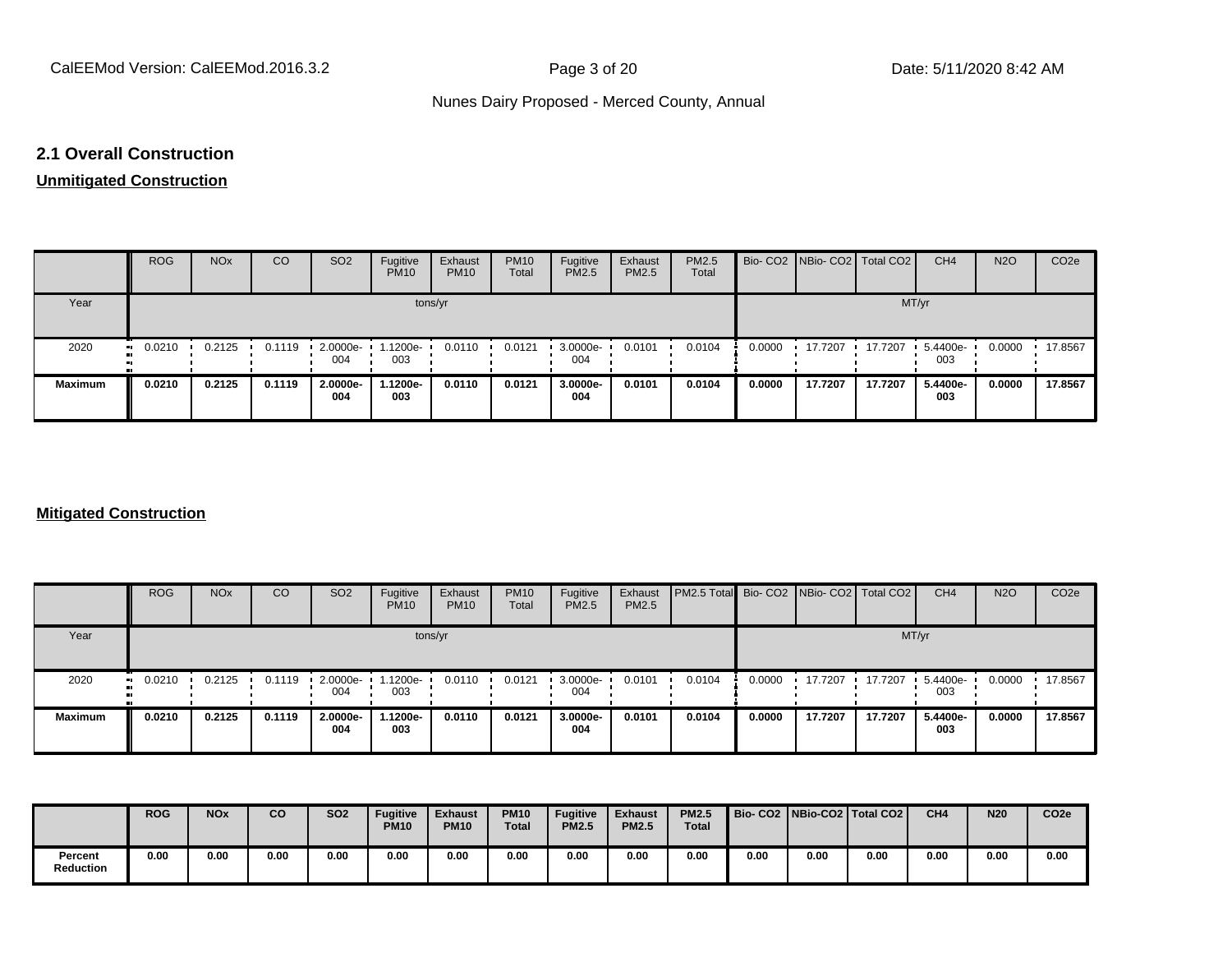| Quarter | <b>Start Date</b> | <b>End Date</b> | Maximum Unmitigated ROG + NOX (tons/quarter) | Maximum Mitigated ROG + NOX (tons/guarter) |
|---------|-------------------|-----------------|----------------------------------------------|--------------------------------------------|
|         | 5-8-2020          | 8-7-2020        | 0.2335                                       | 0.2335                                     |
|         |                   | Highest         | 0.2335                                       | 0.2335                                     |

# **2.2 Overall Operational**

### **Unmitigated Operational**

|              | ROG                   | <b>NO<sub>x</sub></b> | CO     | SO <sub>2</sub> | Fugitive<br><b>PM10</b> | Exhaust<br><b>PM10</b> | <b>PM10</b><br>Total | Fugitive<br>PM2.5  | Exhaust<br>PM2.5   | PM2.5 Total Bio- CO2 NBio- CO2 |         |                                 | Total CO <sub>2</sub>                     | CH <sub>4</sub>  | <b>N2O</b>      | CO <sub>2</sub> e |
|--------------|-----------------------|-----------------------|--------|-----------------|-------------------------|------------------------|----------------------|--------------------|--------------------|--------------------------------|---------|---------------------------------|-------------------------------------------|------------------|-----------------|-------------------|
| Category     |                       |                       |        |                 |                         | tons/yr                |                      |                    |                    |                                |         |                                 | MT/yr                                     |                  |                 |                   |
| Area         | 1.0709                | 2.7900e-<br>003       | 0.0491 | 2.0000e-<br>005 |                         | 4.4000e-<br>004        | 4.4000e-<br>004      |                    | 4.4000e-<br>004    | 4.4000e-<br>004                | 0.0000  | 2.6786                          | 2.6786                                    | 1.4000e-<br>004  | 5.0000e-<br>005 | 2.6963            |
| Energy       | 0.0262                | 0.2379                | 0.1969 | .4300e-<br>003  |                         | 0.0181                 | 0.0181               |                    | 0.0181             | 0.0181                         | 0.0000  |                                 | $\cdot$ 853.4179 $\cdot$ 853.4179 $\cdot$ | 0.0318           | 0.0103          | 857.2872          |
| Mobile       | $\blacksquare$ 0.0127 | 0.1547                | 0.1404 | 6.4000e-<br>004 | 0.0344                  | 7.2000e-<br>004        | 0.0352               | $9.2800e -$<br>003 | $6.9000e -$<br>004 | 9.9700e-<br>003                | 0.0000  | $\cdot$ 59.2033 $\cdot$ 59.2033 | . .                                       | 4.5400e ·<br>003 | 0.0000          | 59.3167           |
| Waste        |                       |                       |        |                 |                         | 0.0000                 | 0.0000               |                    | 0.0000             | 0.0000                         | 45.8983 | 0.0000                          | 45.8983                                   | 2.7125           | 0.0000          | $+ 113.7111$      |
| Water        |                       |                       |        |                 |                         | 0.0000                 | 0.0000               |                    | 0.0000             | 0.0000                         | 13.1397 | $+65.4463 + 78.5860$            |                                           | 1.3525           | 0.0325          | $\cdot$ 122.0780  |
| <b>Total</b> | 1.1099                | 0.3954                | 0.3864 | 2.0900e-<br>003 | 0.0344                  | 0.0193                 | 0.0537               | 9.2800e-<br>003    | 0.0193             | 0.0285                         | 59.0380 | 980.7462                        | 1,039.784                                 | 4.1016           | 0.0428          | 1,155.089         |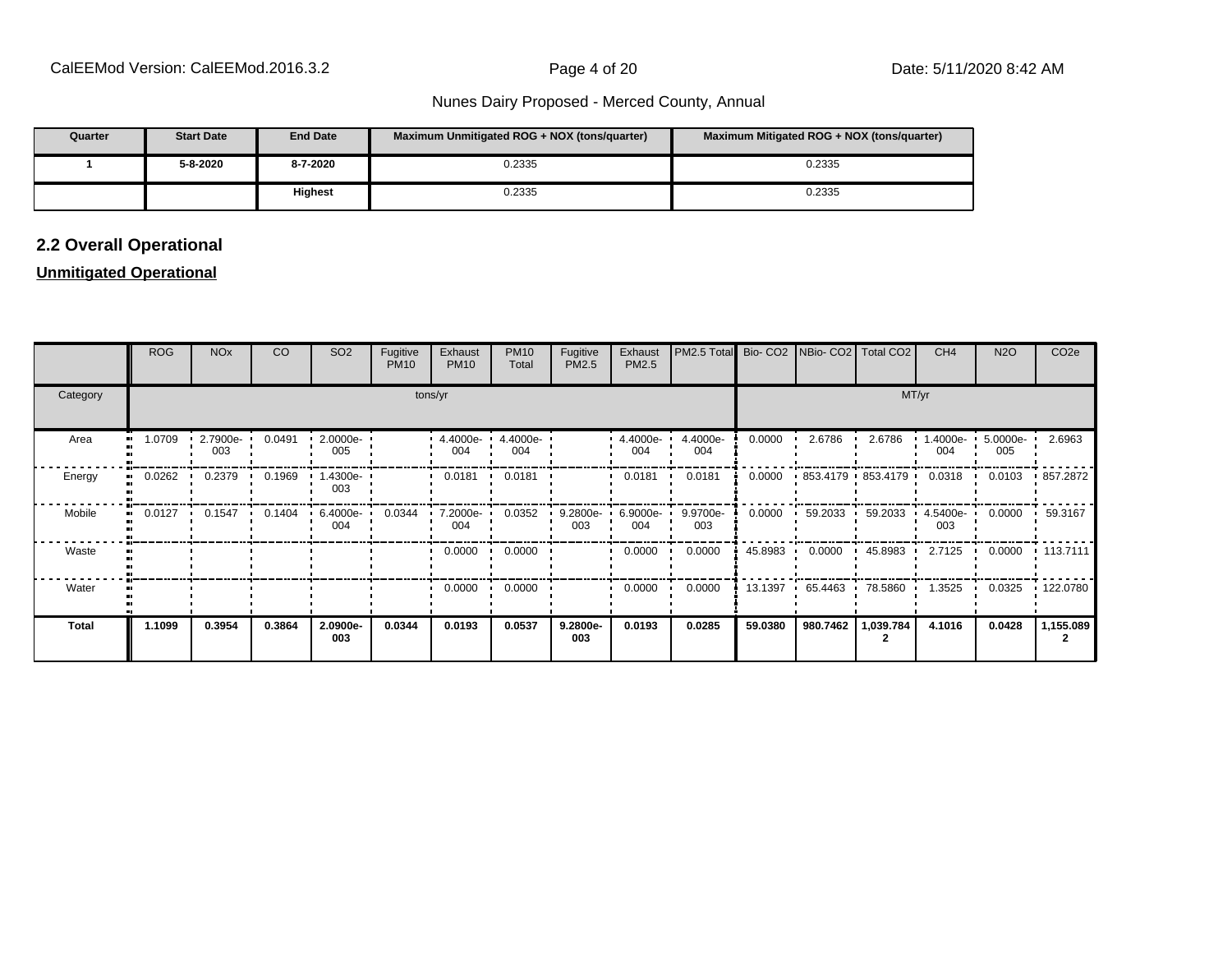### **2.2 Overall Operational**

### **Mitigated Operational**

|                             | <b>ROG</b>          | <b>NO<sub>x</sub></b>       |                       | <b>CO</b> | SO <sub>2</sub>                                                          | Fugitive<br><b>PM10</b> |                         | Exhaust<br><b>PM10</b> | <b>PM10</b><br>Total                     | Fugitive<br><b>PM2.5</b>    |                                 | Exhaust<br>PM2.5           |                                | PM2.5 Total Bio- CO2 NBio- CO2 Total CO2 |         |                                 |                   |                |           | CH <sub>4</sub>  |                 | <b>N2O</b> | CO <sub>2e</sub>                                                        |                  |
|-----------------------------|---------------------|-----------------------------|-----------------------|-----------|--------------------------------------------------------------------------|-------------------------|-------------------------|------------------------|------------------------------------------|-----------------------------|---------------------------------|----------------------------|--------------------------------|------------------------------------------|---------|---------------------------------|-------------------|----------------|-----------|------------------|-----------------|------------|-------------------------------------------------------------------------|------------------|
| Category                    |                     |                             |                       |           |                                                                          |                         | tons/yr                 |                        |                                          |                             |                                 |                            |                                |                                          |         |                                 |                   |                | MT/yr     |                  |                 |            |                                                                         |                  |
| Area                        | 1.0709<br>$\bullet$ | 2.7900e-<br>003             |                       | 0.0491    | $-2.0000e-$<br>005                                                       |                         |                         | 004                    | $\cdot$ 4.4000e- $\cdot$ 4.4000e-<br>004 |                             |                                 | $4.4000e - 4.4000e$<br>004 |                                | 004                                      | 0.0000  |                                 | 2.6786            | 2.6786         |           | 004              |                 | 005        | 1.4000e- 5.0000e- 2.6963                                                |                  |
| Energy                      | 0.0262              | 0.2379                      |                       | 0.1969    | 1.4300e-<br>003                                                          |                         |                         | $0.0181$ $\cdot$       | 0.0181                                   |                             |                                 | 0.0181                     |                                | 0.0181                                   | 0.0000  |                                 | 853.4179 853.4179 |                |           | 0.0318           |                 | 0.0103     | ▪ 857.2872                                                              |                  |
| Mobile                      | 0.0127<br>$\bullet$ | $0.1547$ $\cdot$<br>$\cdot$ |                       |           | 0.1404 6.4000e- 0.0344 7.2000e- 0.0352 9.2800e- 6.9000e- 9.9700e-<br>004 |                         |                         | 004                    |                                          | 003                         |                                 | 004                        |                                | 003                                      | 0.0000  |                                 |                   |                |           | 003              |                 |            | $\cdot$ 59.2033 $\cdot$ 59.2033 $\cdot$ 4.5400e- 0.0000 $\cdot$ 59.3167 |                  |
| Waste                       |                     |                             |                       |           |                                                                          |                         |                         |                        | $0.0000$ $\cdot$ 0.0000 $\cdot$          |                             |                                 | $0.0000$ $\cdot$           |                                | 0.0000                                   | 45.8983 | . .                             |                   |                |           |                  |                 |            | $0.0000$ $\cdot$ 45.8983 $\cdot$ 2.7125 $\cdot$ 0.0000 $\cdot$ 113.7111 |                  |
| Water                       |                     |                             |                       |           |                                                                          |                         |                         |                        | $0.0000$ $\cdot$ 0.0000                  |                             |                                 | 0.0000                     |                                | 0.0000                                   |         | 13.1397 65.4463 '               |                   |                | 78.5860 · | $1.3525$ $\cdot$ |                 |            | $0.0325$ $\cdot$ 122.0780                                               |                  |
| <b>Total</b>                | 1.1099              | 0.3954                      |                       | 0.3864    | 2.0900e-<br>003                                                          | 0.0344                  |                         | 0.0193                 | 0.0537                                   | 9.2800e-<br>003             |                                 | 0.0193                     |                                | 0.0285                                   | 59.0380 |                                 | 980.7462          | 1,039.784<br>2 |           | 4.1016           |                 | 0.0428     | 1,155.089<br>2                                                          |                  |
|                             | <b>ROG</b>          |                             | <b>NO<sub>x</sub></b> |           | <b>CO</b>                                                                | <b>SO2</b>              | Fugitive<br><b>PM10</b> |                        | <b>Exhaust</b><br><b>PM10</b>            | <b>PM10</b><br><b>Total</b> | <b>Fugitive</b><br><b>PM2.5</b> |                            | <b>Exhaust</b><br><b>PM2.5</b> | <b>PM2.5</b><br><b>Total</b>             |         | Bio- CO2   NBio-CO2   Total CO2 |                   |                |           |                  | CH <sub>4</sub> | <b>N20</b> |                                                                         | CO <sub>2e</sub> |
| Percent<br><b>Reduction</b> | 0.00                |                             | 0.00                  |           | 0.00                                                                     | 0.00                    | 0.00                    |                        | 0.00                                     | 0.00                        | 0.00                            |                            | 0.00                           | 0.00                                     |         | 0.00                            | 0.00              |                | 0.00      |                  | 0.00            | 0.00       |                                                                         | 0.00             |

# **3.0 Construction Detail**

### **Construction Phase**

| Phase<br>Number | Phase Name        | Phase Type        | <b>Start Date</b> | <b>End Date</b> | Week | Num Days Num Days | <b>Phase Description</b> |
|-----------------|-------------------|-------------------|-------------------|-----------------|------|-------------------|--------------------------|
|                 | •Site Preparation | •Site Preparation | .5/8/2020         | \$5/21/2020     |      | 10·               |                          |

**Acres of Grading (Site Preparation Phase): 0**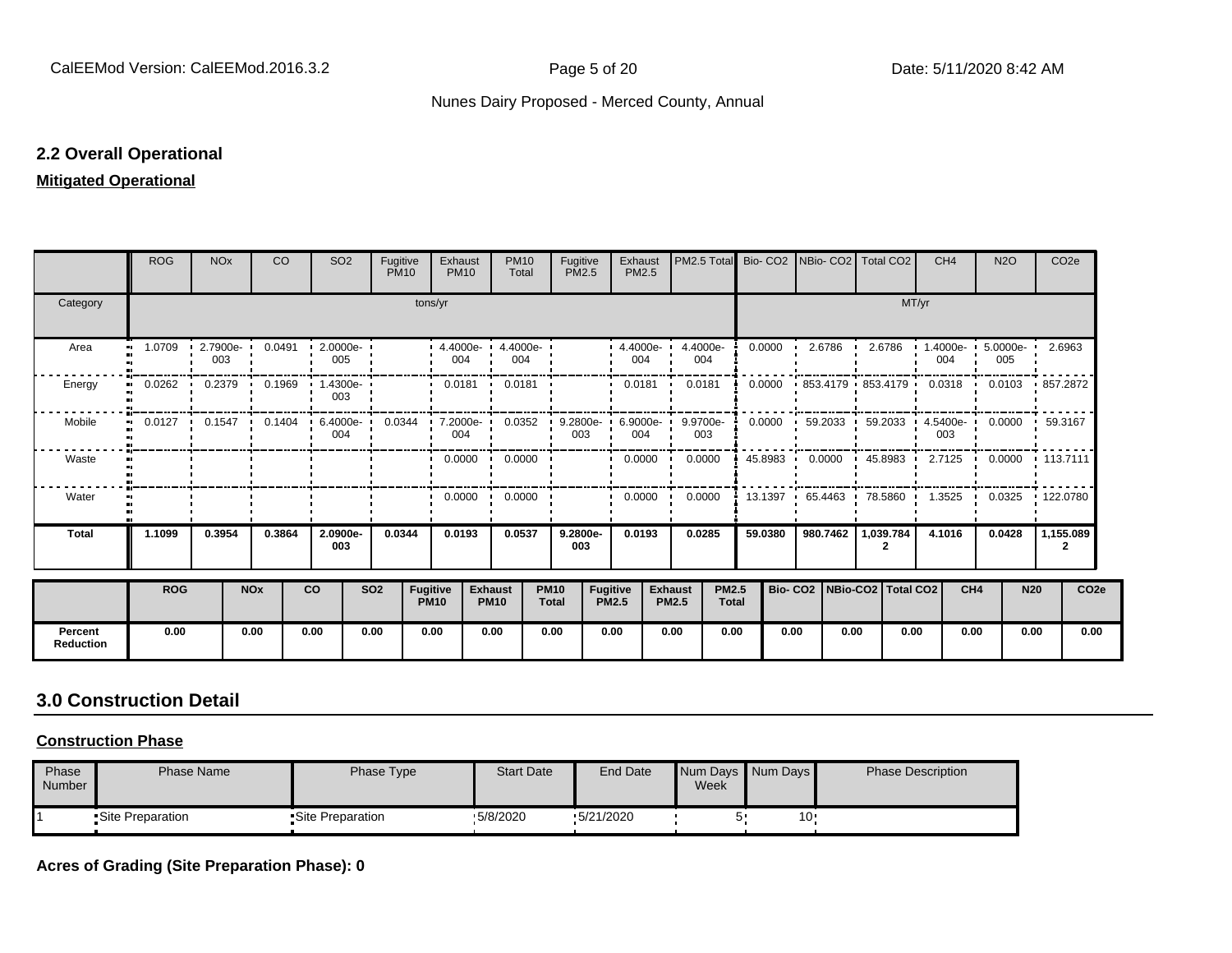### **Acres of Grading (Grading Phase): 0**

**Acres of Paving: 3.32**

**Residential Indoor: 0; Residential Outdoor: 0; Non-Residential Indoor: 0; Non-Residential Outdoor: 0; Striped Parking Area: 0 (Architectural Coating ±sqft)**

### **OffRoad Equipment**

| Phase Name       | Offroad Equipment Type     | Amount | Usage Hours | Horse Power | Load Factor |
|------------------|----------------------------|--------|-------------|-------------|-------------|
| Site Preparation | <b>Rubber Tired Dozers</b> |        | 8.00        | 247.        | 0.40        |
| Site Preparation | Tractors/Loaders/Backhoes  |        | $8.00*$     | 97          | 0.37        |

### **Trips and VMT**

| <b>Phase Name</b> | <b>Offroad Equipment</b><br>Count | <b>Worker Trip</b><br>Number | <b>Vendor Trip</b><br><b>Number</b> | <b>Hauling Trip</b><br>Number | <b>Worker Trip</b><br>Length | Vendor Trip<br>$L$ ength | <b>Hauling Trip</b><br>∟ength | Worker Vehicle<br>Class | Vendor         | <b>Hauling</b><br>Vehicle Class Vehicle Class |
|-------------------|-----------------------------------|------------------------------|-------------------------------------|-------------------------------|------------------------------|--------------------------|-------------------------------|-------------------------|----------------|-----------------------------------------------|
| Site Preparation  |                                   | $18.00 \cdot$                | $0.00 \cdot$                        | $0.00 \cdot$                  | $16.80 \cdot$                | $6.60 \cdot$             |                               | 20.00 LD Mix            | <b>HDT Mix</b> | <b>HHDT</b>                                   |

**3.1 Mitigation Measures Construction**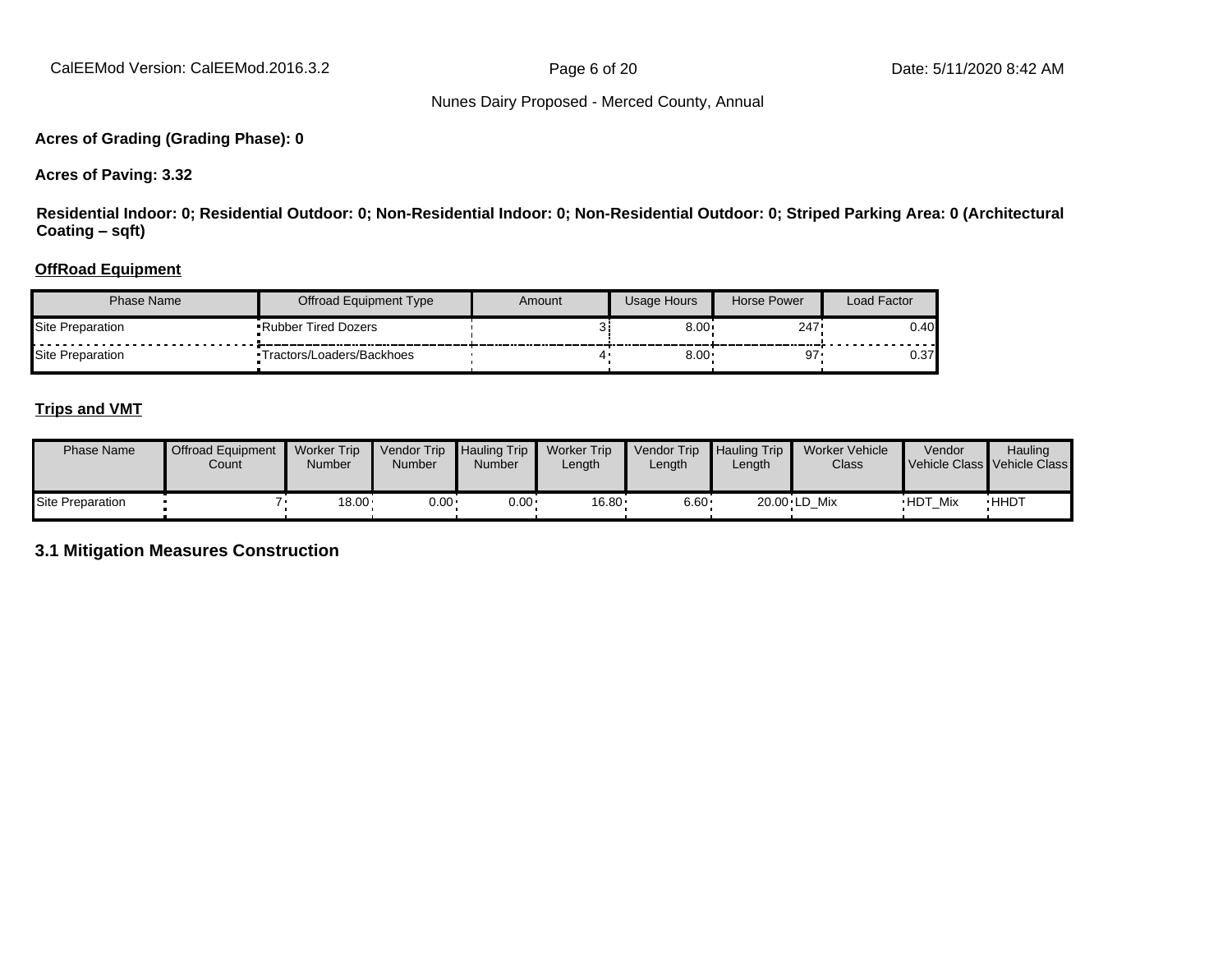### **3.2 Site Preparation - 2020**

### **Unmitigated Construction On-Site**

|                      | <b>ROG</b>   | <b>NO<sub>x</sub></b> | CO     | SO <sub>2</sub> | Fugitive<br><b>PM10</b> | Exhaust<br><b>PM10</b> | <b>PM10</b><br>Total | Fugitive<br><b>PM2.5</b> | Exhaust<br>PM2.5 | PM2.5 Total Bio- CO2 NBio- CO2 Total CO2 |        |         |         | CH <sub>4</sub> | <b>N2O</b> | CO <sub>2e</sub> |
|----------------------|--------------|-----------------------|--------|-----------------|-------------------------|------------------------|----------------------|--------------------------|------------------|------------------------------------------|--------|---------|---------|-----------------|------------|------------------|
| Category             |              |                       |        |                 | tons/yr                 |                        |                      |                          |                  |                                          |        |         | MT/yr   |                 |            |                  |
| <b>Fugitive Dust</b> |              |                       |        |                 | 0.0000                  | 0.0000                 | 0.0000               | 0.0000                   | 0.0000           | 0.0000                                   | 0.0000 | 0.0000  | 0.0000  | 0.0000          | 0.0000     | 0.0000           |
| Off-Road             | 0.0204<br>ш. | 0.2121                | 0.1076 | 1.9000e-<br>004 |                         | 0.0110                 | 0.0110               |                          | 0.0101           | 0.0101                                   | 0.0000 | 16.7153 | 16.7153 | 5.4100e-<br>003 | 0.0000     | 16.8505          |
| <b>Total</b>         | 0.0204       | 0.2121                | 0.1076 | 1.9000e-<br>004 | 0.0000                  | 0.0110                 | 0.0110               | 0.0000                   | 0.0101           | 0.0101                                   | 0.0000 | 16.7153 | 16.7153 | 5.4100e-<br>003 | 0.0000     | 16.8505          |

### **Unmitigated Construction Off-Site**

|              | <b>ROG</b>      | <b>NO<sub>x</sub></b> | CO              | SO <sub>2</sub> | Fugitive<br><b>PM10</b> | Exhaust<br><b>PM10</b> | <b>PM10</b><br>Total | Fugitive<br><b>PM2.5</b> | Exhaust<br>PM2.5 | PM2.5 Total Bio- CO2 NBio- CO2 Total CO2 |        |        |        | CH <sub>4</sub> | <b>N2O</b> | CO <sub>2e</sub> |
|--------------|-----------------|-----------------------|-----------------|-----------------|-------------------------|------------------------|----------------------|--------------------------|------------------|------------------------------------------|--------|--------|--------|-----------------|------------|------------------|
| Category     |                 |                       |                 |                 |                         | tons/yr                |                      |                          |                  |                                          |        |        |        | MT/yr           |            |                  |
| Hauling      | 0.0000          | 0.0000                | 0.0000          | 0.0000          | 0.0000                  | 0.0000                 | 0.0000               | 0.0000                   | 0.0000           | 0.0000                                   | 0.0000 | 0.0000 | 0.0000 | 0.0000          | 0.0000     | 0.0000           |
| Vendor       | 0.0000          | 0.0000                | 0.0000          | 0.0000          | 0.0000                  | 0.0000                 | 0.0000               | 0.0000                   | 0.0000           | 0.0000                                   | 0.0000 | 0.0000 | 0.0000 | 0.0000          | 0.0000     | 0.0000           |
| Worker       | 5.7000e-<br>004 | 4.3000e-<br>004       | 4.3500e-<br>003 | -:0000e<br>005  | 1.1200e-<br>003         | 1.0000e-<br>005        | $1.1200e-$<br>003    | 3.0000e-<br>004          | 1.0000e-<br>005  | 3.0000e-<br>004                          | 0.0000 | 1.0054 | 1.0054 | 3.0000e-<br>005 | 0.0000     | 1.0062           |
| <b>Total</b> | 5.7000e-<br>004 | 4.3000e-<br>004       | 4.3500e-<br>003 | .0000e-<br>005  | 1.1200e-<br>003         | 1.0000e-<br>005        | 1.1200e-<br>003      | 3.0000e-<br>004          | 1.0000e-<br>005  | 3.0000e-<br>004                          | 0.0000 | 1.0054 | 1.0054 | 3.0000e-<br>005 | 0.0000     | 1.0062           |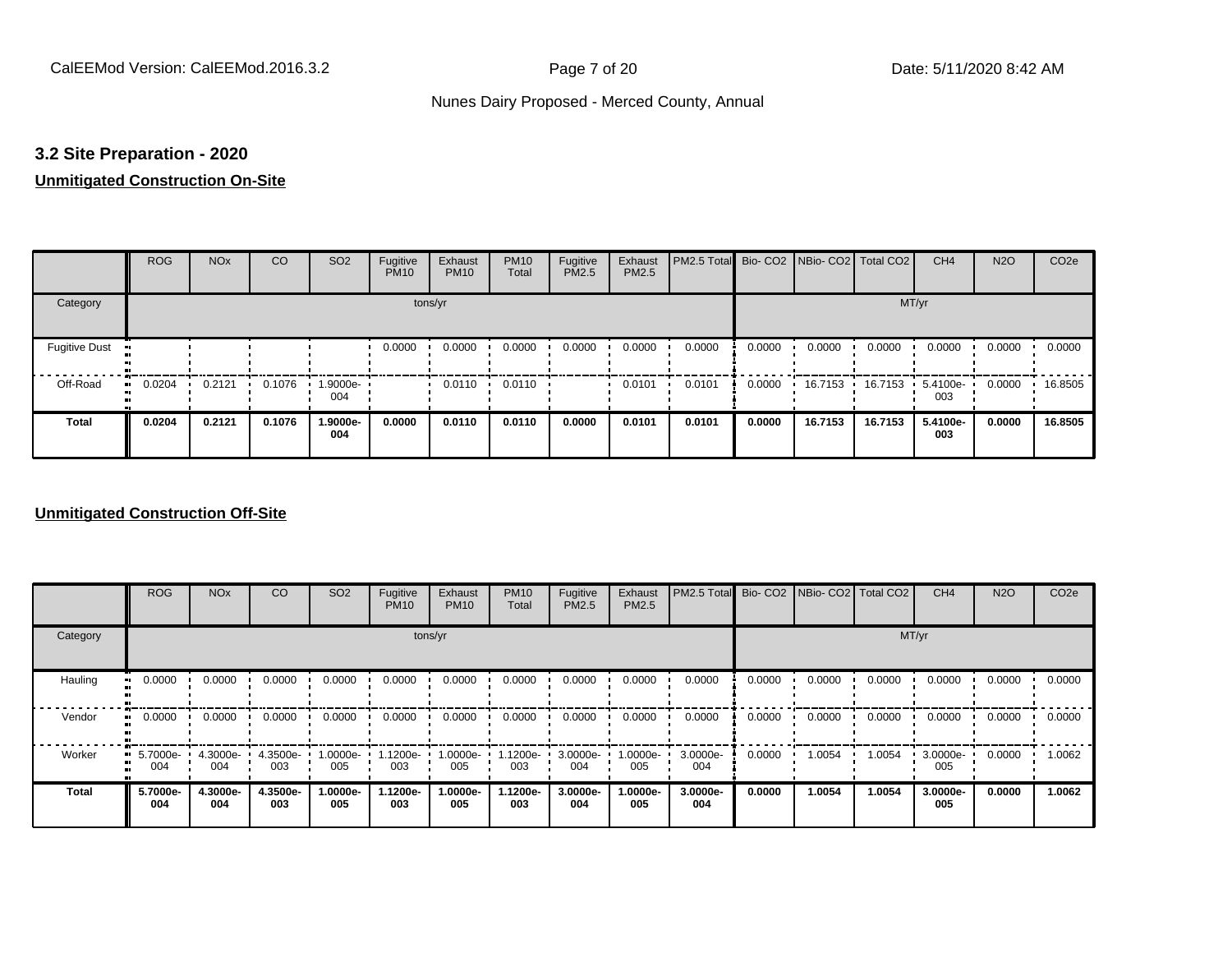### **3.2 Site Preparation - 2020**

### **Mitigated Construction On-Site**

|                           | <b>ROG</b>   | <b>NO<sub>x</sub></b> | CO     | SO <sub>2</sub> | Fugitive<br><b>PM10</b> | Exhaust<br><b>PM10</b> | <b>PM10</b><br>Total | Fugitive<br>PM2.5 | Exhaust<br>PM2.5 | PM2.5 Total |        | Bio- CO2 NBio- CO2 Total CO2 |         | CH <sub>4</sub> | <b>N2O</b> | CO <sub>2</sub> e |
|---------------------------|--------------|-----------------------|--------|-----------------|-------------------------|------------------------|----------------------|-------------------|------------------|-------------|--------|------------------------------|---------|-----------------|------------|-------------------|
| Category                  |              |                       |        |                 | tons/yr                 |                        |                      |                   |                  |             |        |                              | MT/yr   |                 |            |                   |
| <b>Fugitive Dust</b><br>ш |              |                       |        |                 | 0.0000                  | 0.0000                 | 0.0000               | 0.0000            | 0.0000           | 0.0000      | 0.0000 | 0.0000                       | 0.0000  | 0.0000          | 0.0000     | 0.0000            |
| Off-Road                  | 0.0204<br>ш. | 0.2121                | 0.1076 | 1.9000e-<br>004 |                         | 0.0110                 | 0.0110               |                   | 0.0101           | 0.0101      | 0.0000 | 16.7153                      | 16.7153 | 5.4100e-<br>003 | 0.0000     | 16.8505           |
| <b>Total</b>              | 0.0204       | 0.2121                | 0.1076 | 1.9000e-<br>004 | 0.0000                  | 0.0110                 | 0.0110               | 0.0000            | 0.0101           | 0.0101      | 0.0000 | 16.7153                      | 16.7153 | 5.4100e-<br>003 | 0.0000     | 16.8505           |

### **Mitigated Construction Off-Site**

|              | <b>ROG</b>                     | <b>NO<sub>x</sub></b> | CO              | SO <sub>2</sub> | Fugitive<br><b>PM10</b> | Exhaust<br><b>PM10</b> | <b>PM10</b><br>Total | Fugitive<br><b>PM2.5</b> | Exhaust<br>PM2.5 | PM2.5 Total     |        | Bio- CO2   NBio- CO2   Total CO2 |        | CH <sub>4</sub> | <b>N2O</b> | CO <sub>2e</sub> |
|--------------|--------------------------------|-----------------------|-----------------|-----------------|-------------------------|------------------------|----------------------|--------------------------|------------------|-----------------|--------|----------------------------------|--------|-----------------|------------|------------------|
| Category     |                                |                       |                 |                 |                         | tons/yr                |                      |                          |                  |                 |        |                                  |        | MT/yr           |            |                  |
| Hauling      | 0.0000                         | 0.0000                | 0.0000          | 0.0000          | 0.0000                  | 0.0000                 | 0.0000               | 0.0000                   | 0.0000           | 0.0000          | 0.0000 | 0.0000                           | 0.0000 | 0.0000          | 0.0000     | 0.0000           |
| Vendor       | 0.0000<br>                     | 0.0000                | 0.0000          | 0.0000          | 0.0000                  | 0.0000                 | 0.0000               | 0.0000                   | 0.0000           | 0.0000          | 0.0000 | 0.0000                           | 0.0000 | 0.0000          | 0.0000     | 0.0000           |
| Worker       | $\blacksquare$ 5.7000e-<br>004 | 4.3000e-<br>004       | 4.3500e-<br>003 | -.0000e<br>005  | 1.1200e-<br>003         | 1.0000e-<br>005        | 1.1200e-<br>003      | 3.0000e-<br>004          | 1.0000e-<br>005  | 3.0000e-<br>004 | 0.0000 | 1.0054                           | 1.0054 | 3.0000e-<br>005 | 0.0000     | 1.0062           |
| <b>Total</b> | 5.7000e-<br>004                | 4.3000e-<br>004       | 4.3500e-<br>003 | -.0000e<br>005  | 1.1200e-<br>003         | 1.0000e-<br>005        | 1.1200e-<br>003      | 3.0000e-<br>004          | 1.0000e-<br>005  | 3.0000e-<br>004 | 0.0000 | 1.0054                           | 1.0054 | 3.0000e-<br>005 | 0.0000     | 1.0062           |

# **4.0 Operational Detail - Mobile**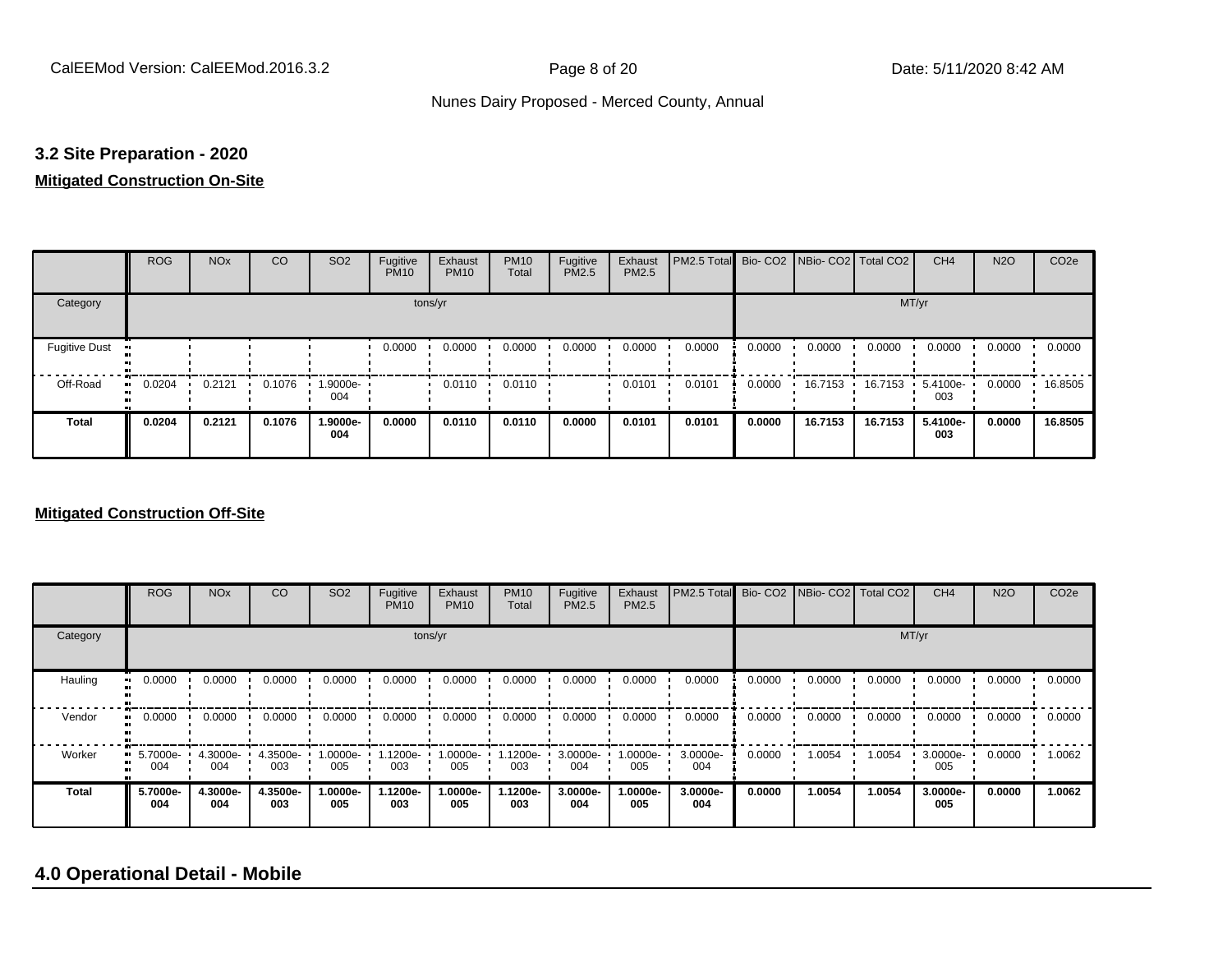### **4.1 Mitigation Measures Mobile**

|             | <b>ROG</b> | <b>NO<sub>x</sub></b> | CO               | SO <sub>2</sub>   | Fugitive<br><b>PM10</b> | Exhaust<br><b>PM10</b> | <b>PM10</b><br>Total | Fugitive<br><b>PM2.5</b> | Exhaust<br><b>PM2.5</b> | <b>PM2.5 Total</b> Bio- CO2 NBio- CO2   Total CO2 |        |         |         | CH <sub>4</sub> | <b>N2O</b> | CO <sub>2e</sub> |
|-------------|------------|-----------------------|------------------|-------------------|-------------------------|------------------------|----------------------|--------------------------|-------------------------|---------------------------------------------------|--------|---------|---------|-----------------|------------|------------------|
| Category    |            |                       |                  |                   | tons/yr                 |                        |                      |                          |                         |                                                   |        |         | MT/yr   |                 |            |                  |
| Mitigated   | 0.0127     | 0.1547                | $0.1404$ $\cdot$ | 6.4000e-<br>004   | 0.0344                  | 7.2000e-<br>004        | 0.0352               | 9.2800e-<br>003          | 6.9000e-<br>004         | 9.9700e-<br>003                                   | 0.0000 | 59.2033 | 59.2033 | 4.5400e-<br>003 | 0.0000     | 59.3167          |
| Unmitigated | 0.0127     | 0.1547                | 0.1404           | $6.4000e-$<br>004 | 0.0344                  | 7.2000e-<br>004        | 0.0352               | 9.2800e-<br>003          | 6.9000e-<br>004         | 9.9700e-<br>003                                   | 0.0000 | 59.2033 | 59.2033 | 4.5400e-<br>003 | 0.0000     | 59.3167          |

# **4.2 Trip Summary Information**

|                            |         | Average Daily Trip Rate |        | Unmitigated       | Mitigated         |
|----------------------------|---------|-------------------------|--------|-------------------|-------------------|
| Land Use                   | Weekdav | Saturdav                | Sunday | <b>Annual VMT</b> | <b>Annual VMT</b> |
| General Light Industry     | 11.28   | 11.28                   | 11.28  | 43.562            | 43.562            |
| Other Non-Asphalt Surfaces | 0.00    | 0.00                    | 0.00   |                   |                   |
| Single Family Housing      | 12.00   | 12.00                   | 12.00  | 46.280            | 46.280            |
| Total                      | 23.28   | 23.28                   | 23.28  | 89,841            | 89,841            |

# **4.3 Trip Type Information**

|                                   |            | <b>Miles</b>    |                                                                  |       | Trip % |       |         | Trip Purpose %  |         |
|-----------------------------------|------------|-----------------|------------------------------------------------------------------|-------|--------|-------|---------|-----------------|---------|
| Land Use                          | H-W or C-W |                 | H-S or C-C   H-O or C-NW   H-W or C-W   H-S or C-C   H-O or C-NW |       |        |       | Primary | <b>Diverted</b> | Pass-by |
| General Light Industry            | 14.70      | 6.60            | 6.60                                                             | 59.00 | 28.00  | 13.00 | 92      |                 |         |
| <b>Other Non-Asphalt Surfaces</b> | 14.70      | 6.60            | 6.60                                                             | 0.00  | 0.00   | 0.00  |         |                 |         |
| Single Family Housing             | 16.80      | $\therefore$ 10 | 7.90                                                             | 46.90 | 17.40  | 35.70 | 86      |                 |         |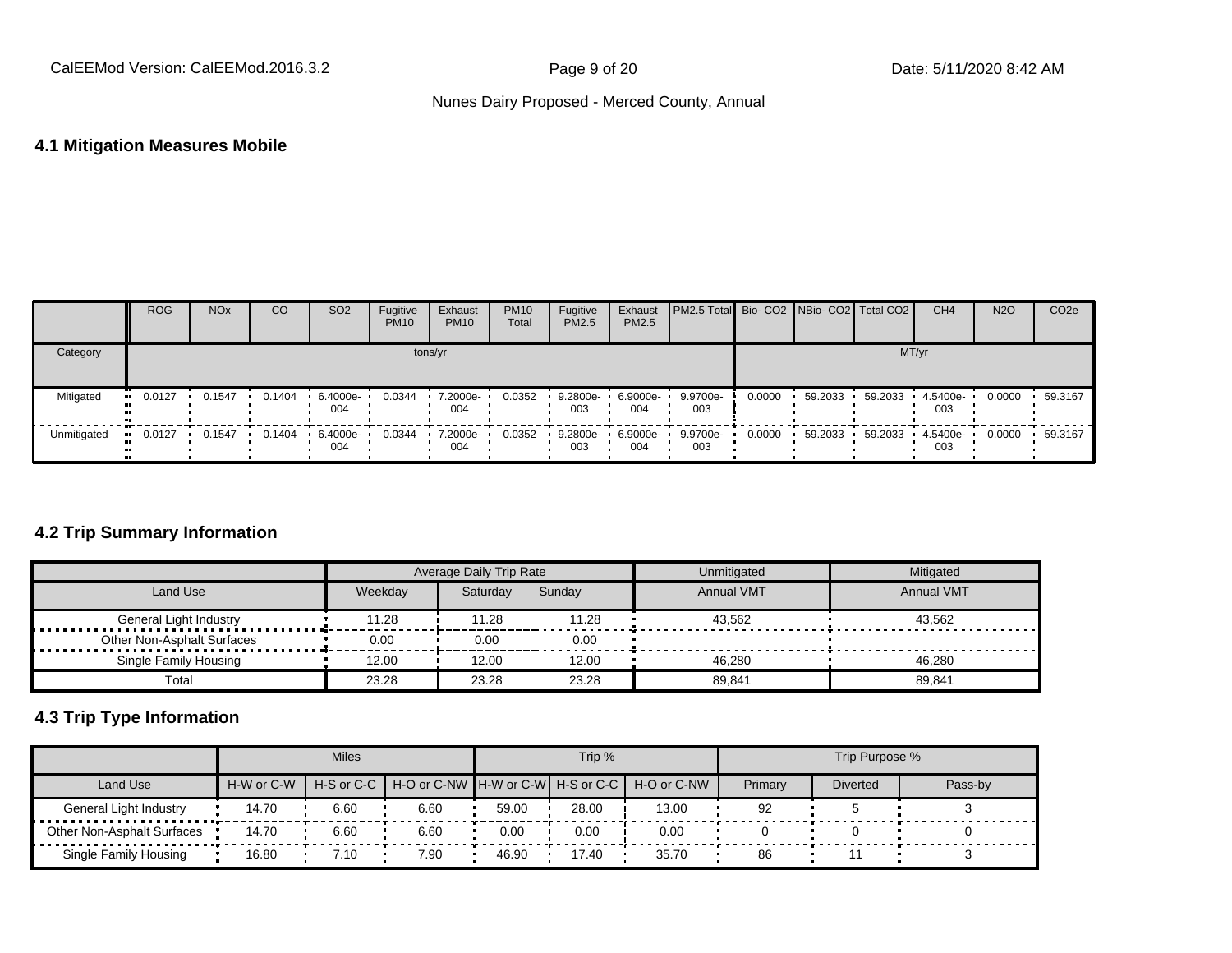CalEEMod Version: CalEEMod.2016.3.2 **Page 10 of 20** Page 10 of 20 Date: 5/11/2020 8:42 AM

Nunes Dairy Proposed - Merced County, Annual

# **4.4 Fleet Mix**

| Land Use                   | <b>LDA</b>                                                                                                                         | LDT <sub>1</sub> | LDT <sub>2</sub> | <b>MDV</b> | LHD1 | LHD2 | <b>MHD</b> | <b>HHD</b> | <b>OBUS</b> | <b>UBUS</b> | <b>MCY</b> | <b>SBUS</b> | <b>MH</b> |
|----------------------------|------------------------------------------------------------------------------------------------------------------------------------|------------------|------------------|------------|------|------|------------|------------|-------------|-------------|------------|-------------|-----------|
| General Light Industry     | • 0.484945• 0.031816; 0.154973; 0.120992; 0.021332; 0.005119; 0.015709; 0.151573; 0.002377; 0.002347; 0.006486; 0.001616; 0.000714 |                  |                  |            |      |      |            |            |             |             |            |             |           |
| Other Non-Asphalt Surfaces | • 0.484945• 0.031816  0.154973  0.120992  0.021332  0.005119  0.015709  0.151573  0.002377  0.002347  0.006486  0.001616  0.000714 |                  |                  |            |      |      |            |            |             |             |            |             |           |
| Single Family Housing      | • 0.484945• 0.031816• 0.154973• 0.120992• 0.021332• 0.005119• 0.015709• 0.151573• 0.002377• 0.002347• 0.006486• 0.001616• 0.000714 |                  |                  |            |      |      |            |            |             |             |            |             |           |

# **5.0 Energy Detail**

### Historical Energy Use: N

# **5.1 Mitigation Measures Energy**

|                                | <b>ROG</b> | <b>NO<sub>x</sub></b> | CO     | SO <sub>2</sub>    | Fugitive<br><b>PM10</b> | Exhaust<br><b>PM10</b> | <b>PM10</b><br>Total | Fugitive<br>PM2.5 | Exhaust<br>PM2.5 | PM2.5 Total Bio- CO2 NBio- CO2 Total CO2 |        |                                    |                     | CH <sub>4</sub> | <b>N2O</b>      | CO <sub>2e</sub>  |
|--------------------------------|------------|-----------------------|--------|--------------------|-------------------------|------------------------|----------------------|-------------------|------------------|------------------------------------------|--------|------------------------------------|---------------------|-----------------|-----------------|-------------------|
| Category                       |            |                       |        |                    |                         | tons/yr                |                      |                   |                  |                                          |        |                                    | MT/yr               |                 |                 |                   |
| Electricity<br>Mitigated       |            |                       |        |                    |                         | 0.0000                 | 0.0000               |                   | 0.0000           | 0.0000                                   | 0.0000 |                                    | 593.9012 593.9012   | 0.0269          | 5.5600e-<br>003 | .596.2282         |
| Electricity<br>Unmitigated     |            |                       |        |                    |                         | 0.0000                 | 0.0000               |                   | 0.0000           | 0.0000                                   | 0.0000 |                                    | 593.9012 593.9012 ' | 0.0269          | 5.5600e-<br>003 | 596.2282          |
| <b>NaturalGas</b><br>Mitigated | 0.0262     | 0.2379                | 0.1969 | 1.4300e-<br>003    |                         | 0.0181                 | 0.0181               |                   | 0.0181           | 0.0181                                   | 0.0000 | $259.5168$ 259.5168                |                     | 4.9700e-<br>003 | 003             | 4.7600e- 261.0590 |
| NaturalGas<br>Unmitigated      | 0.0262     | 0.2379                | 0.1969 | $1.4300e -$<br>003 |                         | 0.0181                 | 0.0181               |                   | 0.0181           | 0.0181                                   | 0.0000 | $-259.5168 - 259.5168 - 4.9700e -$ |                     | 003             | 003             | 4.7600e- 261.0590 |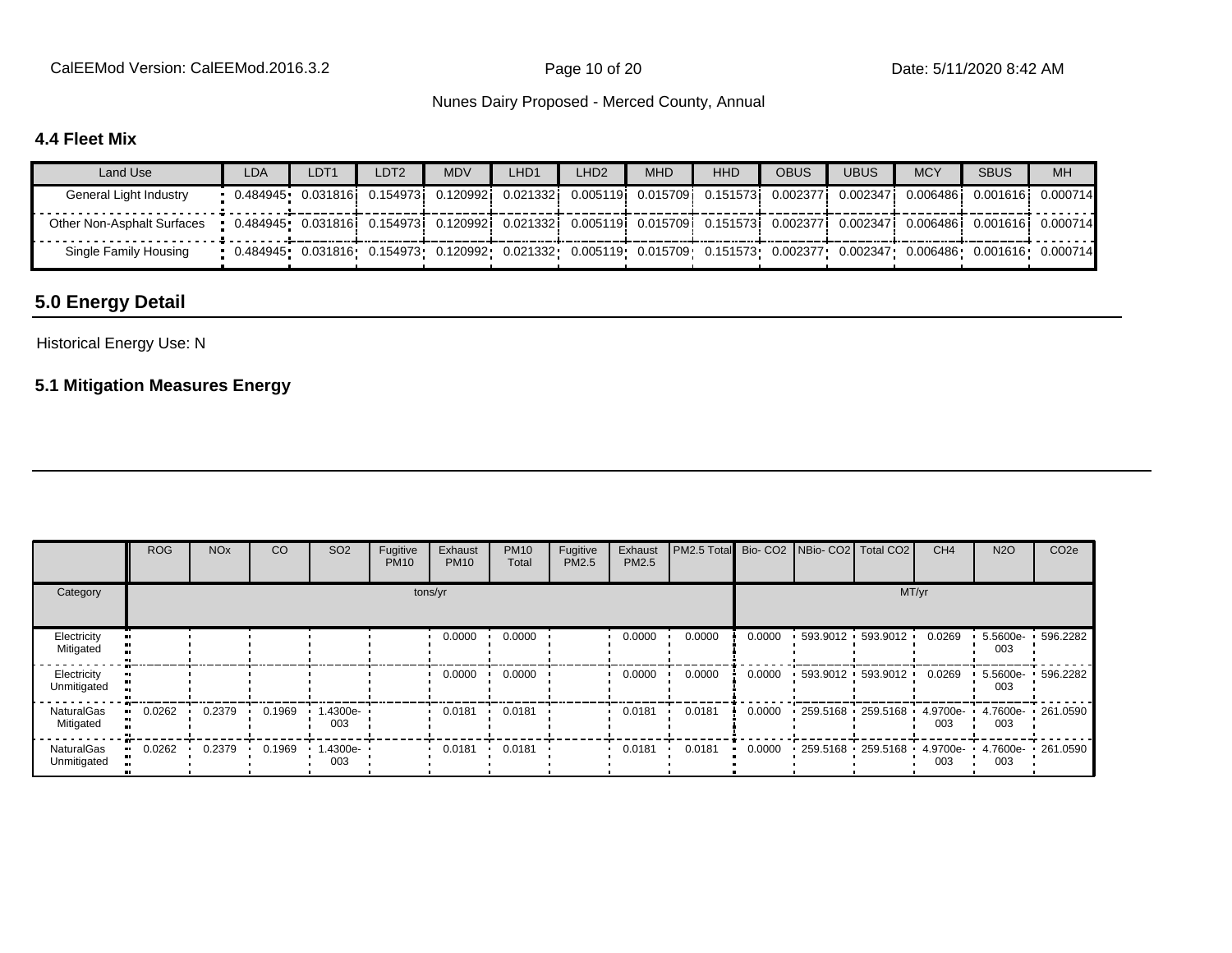# **5.2 Energy by Land Use - NaturalGas**

# **Unmitigated**

|                                       | <b>NaturalGa</b><br>s Use | <b>ROG</b>      | <b>NO<sub>x</sub></b> | CO              | SO <sub>2</sub> | Fugitive<br><b>PM10</b> | Exhaust<br><b>PM10</b> | <b>PM10</b><br>Total | Fugitive<br>PM2.5 | Exhaust<br>PM2.5   | PM2.5 Total Bio- CO2 NBio- CO2 Total CO2 |        |                        |          | CH <sub>4</sub> | <b>N2O</b>      | CO <sub>2e</sub>    |
|---------------------------------------|---------------------------|-----------------|-----------------------|-----------------|-----------------|-------------------------|------------------------|----------------------|-------------------|--------------------|------------------------------------------|--------|------------------------|----------|-----------------|-----------------|---------------------|
| Land Use                              | kBTU/yr                   |                 |                       |                 |                 |                         | tons/yr                |                      |                   |                    |                                          |        |                        | MT/yr    |                 |                 |                     |
| General Light<br>Industry             | 4.70629e<br>$+006$        | 0.0254          | 0.2307                | 0.1938          | 1.3800e-<br>003 |                         | 0.0175                 | 0.0175               |                   | 0.0175             | 0.0175                                   | 0.0000 | $-251.1455 - 251.1455$ |          | 4.8100e-<br>003 | 003             | 4.6000e- 1 252.6380 |
| Other Non-<br><b>Asphalt Surfaces</b> | $\mathbf{0}$<br>          | 0.0000          | 0.0000                | 0.0000          | 0.0000          |                         | 0.0000                 | 0.0000               |                   | 0.0000             | 0.0000                                   | 0.0000 | 0.0000                 | 0.0000   | 0.0000          | 0.0000          | 0.0000              |
| Single Family<br>Housing              | 156871                    | 8.5000e-<br>004 | 7.2300e-<br>003       | 3.0800e-<br>003 | 5.0000e-<br>005 |                         | $-5.8000e-$<br>004     | 5.8000e-<br>004      |                   | $-5.8000e-$<br>004 | 5.8000e-<br>004                          | 0.0000 | 8.3713                 | 8.3713   | 1.6000e-<br>004 | 1.5000e-<br>004 | 8.4210              |
| <b>Total</b>                          |                           | 0.0262          | 0.2379                | 0.1969          | 1.4300e-<br>003 |                         | 0.0181                 | 0.0181               |                   | 0.0181             | 0.0181                                   | 0.0000 | 259.5168               | 259.5168 | 4.9700e-<br>003 | 4.7500e-<br>003 | 261.0590            |

### **Mitigated**

|                                       | NaturalGa<br>s Use | <b>ROG</b>              | <b>NO<sub>x</sub></b> | CO              | SO <sub>2</sub> | Fugitive<br><b>PM10</b> | Exhaust<br><b>PM10</b>                   | <b>PM10</b><br>Total | Fugitive<br>PM2.5 | Exhaust<br>PM2.5   | PM2.5 Total Bio- CO2 NBio- CO2 Total CO2 |        |                   |          | CH <sub>4</sub> | <b>N2O</b>      | CO <sub>2e</sub> |
|---------------------------------------|--------------------|-------------------------|-----------------------|-----------------|-----------------|-------------------------|------------------------------------------|----------------------|-------------------|--------------------|------------------------------------------|--------|-------------------|----------|-----------------|-----------------|------------------|
| Land Use                              | kBTU/yr            |                         |                       |                 |                 |                         | tons/yr                                  |                      |                   |                    |                                          |        |                   |          | MT/yr           |                 |                  |
| General Light<br>Industry             | 4.70629e<br>$+006$ | 0.0254                  | 0.2307                | 0.1938          | .3800e-<br>003  |                         | 0.0175                                   | 0.0175               |                   | 0.0175             | 0.0175                                   | 0.0000 | 251.1455 251.1455 |          | 4.8100e-<br>003 | 4.6000e-<br>003 | $\cdot$ 252.6380 |
| Other Non-<br><b>Asphalt Surfaces</b> | $\mathbf{0}$       | 0.0000                  | 0.0000                | 0.0000          | 0.0000          |                         | 0.0000                                   | 0.0000               |                   | 0.0000             | 0.0000                                   | 0.0000 | 0.0000            | 0.0000   | 0.0000          | 0.0000          | 0.0000           |
| Single Family<br>Housing              | 156871             | $\cdot$ 8.5000e-<br>004 | 7.2300e-<br>003       | 3.0800e-<br>003 | 5.0000e-<br>005 |                         | $\cdot$ 5.8000e- $\cdot$ 5.8000e-<br>004 | 004                  |                   | $-5.8000e-$<br>004 | 5.8000e-<br>004                          | 0.0000 | 8.3713            | 8.3713   | 1.6000e-<br>004 | 1.5000e-<br>004 | 8.4210           |
| <b>Total</b>                          |                    | 0.0262                  | 0.2379                | 0.1969          | 1.4300e-<br>003 |                         | 0.0181                                   | 0.0181               |                   | 0.0181             | 0.0181                                   | 0.0000 | 259.5168          | 259.5168 | 4.9700e-<br>003 | 4.7500e-<br>003 | 261.0590         |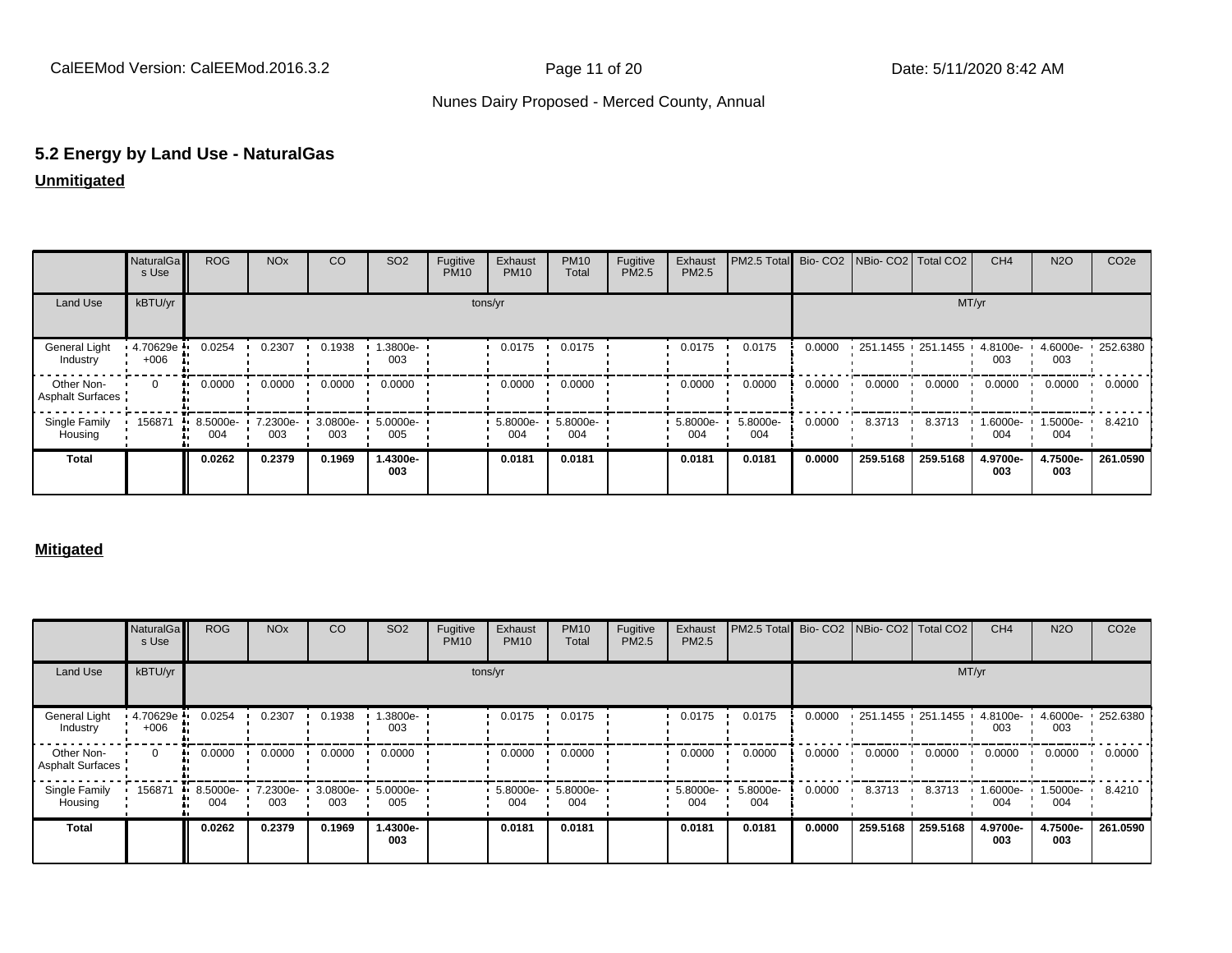# **5.3 Energy by Land Use - Electricity Unmitigated**

|                                       | Electricity<br><b>Use</b> | <b>Total CO2</b> | CH <sub>4</sub> | <b>N2O</b>      | CO <sub>2e</sub> |
|---------------------------------------|---------------------------|------------------|-----------------|-----------------|------------------|
| <b>Land Use</b>                       | kWh/yr                    |                  |                 | MT/yr           |                  |
| <b>General Light</b><br>Industry      | 1.98895e<br>$+006$        | 578.6096         | 0.0262          | 5.4100e-<br>003 | 580.8767         |
| Other Non-<br><b>Asphalt Surfaces</b> | $\Omega$                  | 0.0000           | 0.0000          | 0.0000          | 0.0000           |
| Single Family<br>Housing              | 52564.4                   | 15.2916          | 6.9000e-<br>004 | 1.4000e-<br>004 | 15.3515          |
| Total                                 |                           | 593.9012         | 0.0269          | 5.5500e-<br>003 | 596.2282         |

### **Mitigated**

|                                       | Electricity<br>Use | <b>Total CO2</b> | CH <sub>4</sub> | <b>N2O</b>      | CO <sub>2e</sub> |
|---------------------------------------|--------------------|------------------|-----------------|-----------------|------------------|
| <b>Land Use</b>                       | kWh/yr             |                  |                 | MT/yr           |                  |
| <b>General Light</b><br>Industry      | 1.98895e<br>$+006$ | 578.6096         | 0.0262          | 5.4100e-<br>003 | 580.8767         |
| Other Non-<br><b>Asphalt Surfaces</b> | $\Omega$           | 0.0000           | 0.0000          | 0.0000          | 0.0000           |
| Single Family<br>Housing              | 52564.4            | 15.2916          | 6.9000e-<br>004 | 1.4000e-<br>004 | 15.3515          |
| Total                                 |                    | 593.9012         | 0.0269          | 5.5500e-<br>003 | 596.2282         |

**6.0 Area Detail**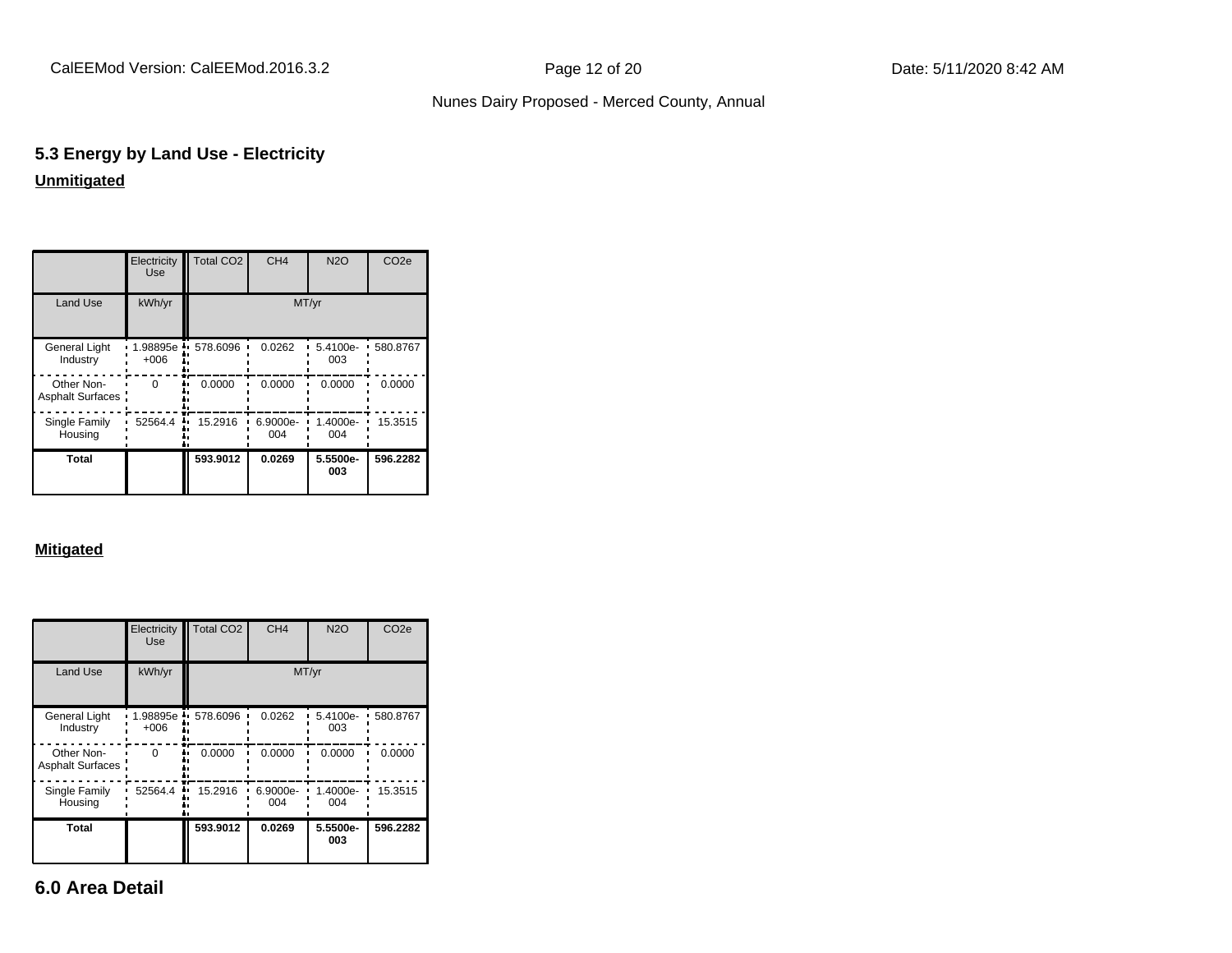# **6.1 Mitigation Measures Area**

|             | <b>ROG</b>             | <b>NO<sub>x</sub></b>           | CO     | SO <sub>2</sub>    | Fugitive<br><b>PM10</b> | Exhaust<br><b>PM10</b>                         | <b>PM10</b><br>Total | Fugitive<br><b>PM2.5</b> | Exhaust<br>PM2.5   | <b>PM2.5 Total</b> Bio- CO2 NBio- CO2   Total CO2 |        |        |        | CH <sub>4</sub> | <b>N2O</b>               | CO <sub>2</sub> e |
|-------------|------------------------|---------------------------------|--------|--------------------|-------------------------|------------------------------------------------|----------------------|--------------------------|--------------------|---------------------------------------------------|--------|--------|--------|-----------------|--------------------------|-------------------|
| Category    |                        |                                 |        |                    |                         | tons/yr                                        |                      |                          |                    |                                                   |        |        |        | MT/yr           |                          |                   |
| Mitigated   | 1.0709<br>             | 2.7900e-<br>003                 | 0.0491 | 2.0000e ·<br>005   |                         | 4.4000e- ·<br>004                              | 4.4000e-<br>004      |                          | 4.4000e-<br>004    | 4.4000e-<br>004                                   | 0.0000 | 2.6786 | 2.6786 | 1.4000e-<br>004 | 5.0000e-<br>005          | 2.6963            |
| Unmitigated | 1.0709<br>$\mathbf{H}$ | $\cdot$ 2.7900e- $\cdot$<br>003 | 0.0491 | $-2.0000e-$<br>005 |                         | $\cdot$ 4.4000e $\cdot$ 4.4000e $\cdot$<br>004 | 004                  |                          | $4.4000e -$<br>004 | 4.4000e-<br>004                                   | 0.0000 | 2.6786 | 2.6786 | 004             | 1.4000e- 5.0000e-<br>005 | 2.6963            |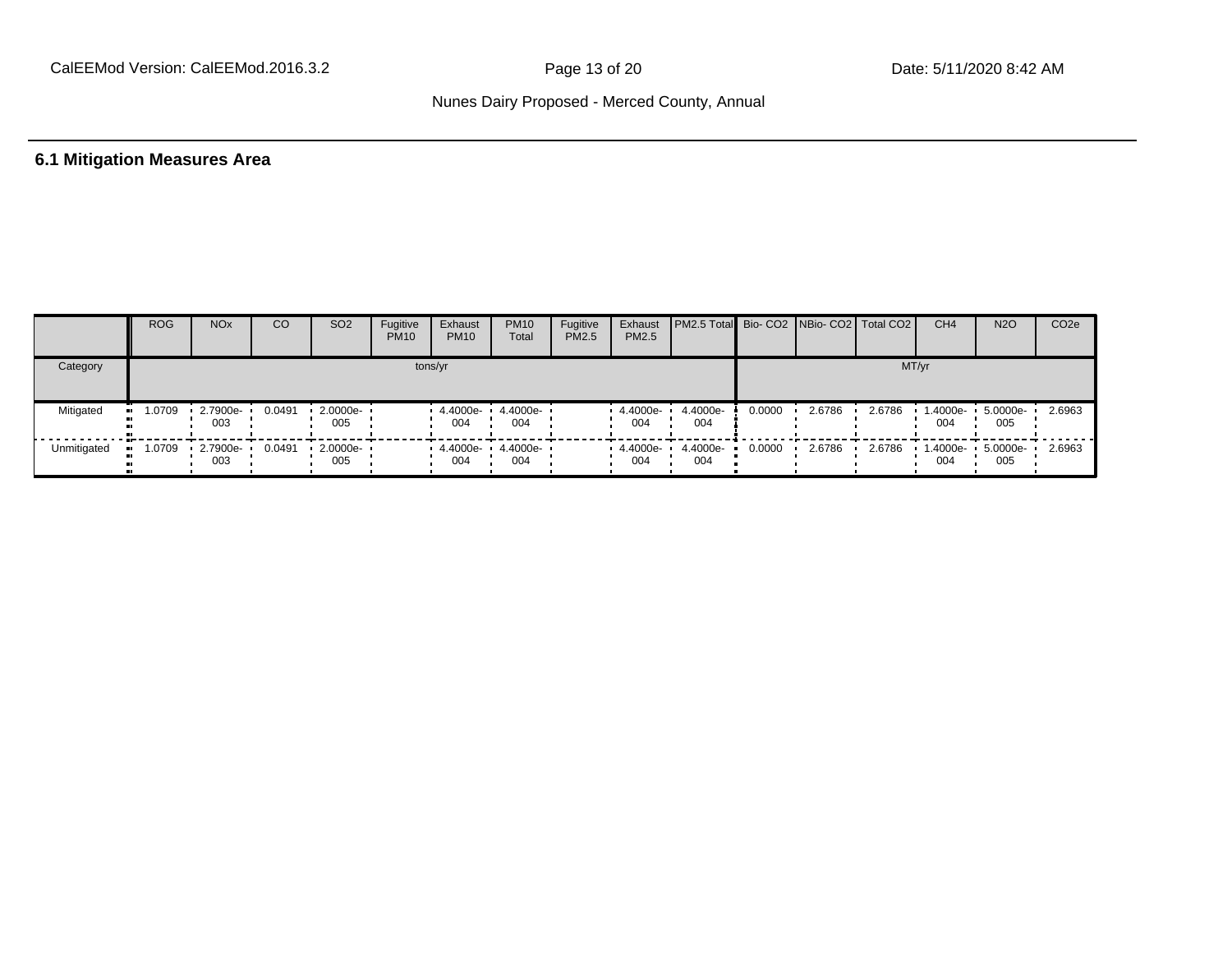### **6.2 Area by SubCategory**

### **Unmitigated**

|                          | <b>ROG</b>      | <b>NO<sub>x</sub></b> | CO                 | SO <sub>2</sub> | Fugitive<br><b>PM10</b> | Exhaust<br><b>PM10</b> | <b>PM10</b><br>Total | Fugitive<br>PM2.5 | Exhaust<br>PM2.5 | PM2.5 Total Bio- CO2 NBio- CO2 Total CO2 |        |        |        | CH <sub>4</sub>   | <b>N2O</b>      | CO <sub>2e</sub> |
|--------------------------|-----------------|-----------------------|--------------------|-----------------|-------------------------|------------------------|----------------------|-------------------|------------------|------------------------------------------|--------|--------|--------|-------------------|-----------------|------------------|
| SubCategory              | tons/yr         |                       |                    |                 |                         |                        |                      | MT/yr             |                  |                                          |        |        |        |                   |                 |                  |
| Architectural<br>Coating | 0.1367          |                       |                    |                 |                         | 0.0000                 | 0.0000               |                   | 0.0000           | 0.0000                                   | 0.0000 | 0.0000 | 0.0000 | 0.0000            | 0.0000          | 0.0000           |
| Consumer<br>Products     | 0.9323          |                       |                    |                 |                         | 0.0000                 | 0.0000               |                   | 0.0000           | 0.0000                                   | 0.0000 | 0.0000 | 0.0000 | 0.0000            | 0.0000          | 0.0000           |
| Hearth                   | 2.6000e-<br>004 | 2.2400e-<br>003       | $9.6000e -$<br>004 | 1.0000e-<br>005 |                         | 1.8000e- L<br>004      | 1.8000e-<br>004      |                   | -.8000e<br>004   | 1.8000e-<br>004                          | 0.0000 | 2.5992 | 2.5992 | $5.0000e-$<br>005 | 5.0000e-<br>005 | 2.6147           |
| Landscaping              | -6800e-<br>003  | 5.5000e-<br>004       | 0.0481             | 0.0000          |                         | $2.6000e - 1$<br>004   | 2.6000e-<br>004      |                   | 2.6000e-<br>004  | 2.6000e-<br>004                          | 0.0000 | 0.0794 | 0.0794 | 9.0000e-<br>005   | 0.0000          | 0.0816           |
| <b>Total</b>             | 1.0709          | 2.7900e-<br>003       | 0.0491             | 1.0000e-<br>005 |                         | 4.4000e-<br>004        | 4.4000e-<br>004      |                   | 4.4000e-<br>004  | 4.4000e-<br>004                          | 0.0000 | 2.6786 | 2.6786 | 1.4000e-<br>004   | 5.0000e-<br>005 | 2.6963           |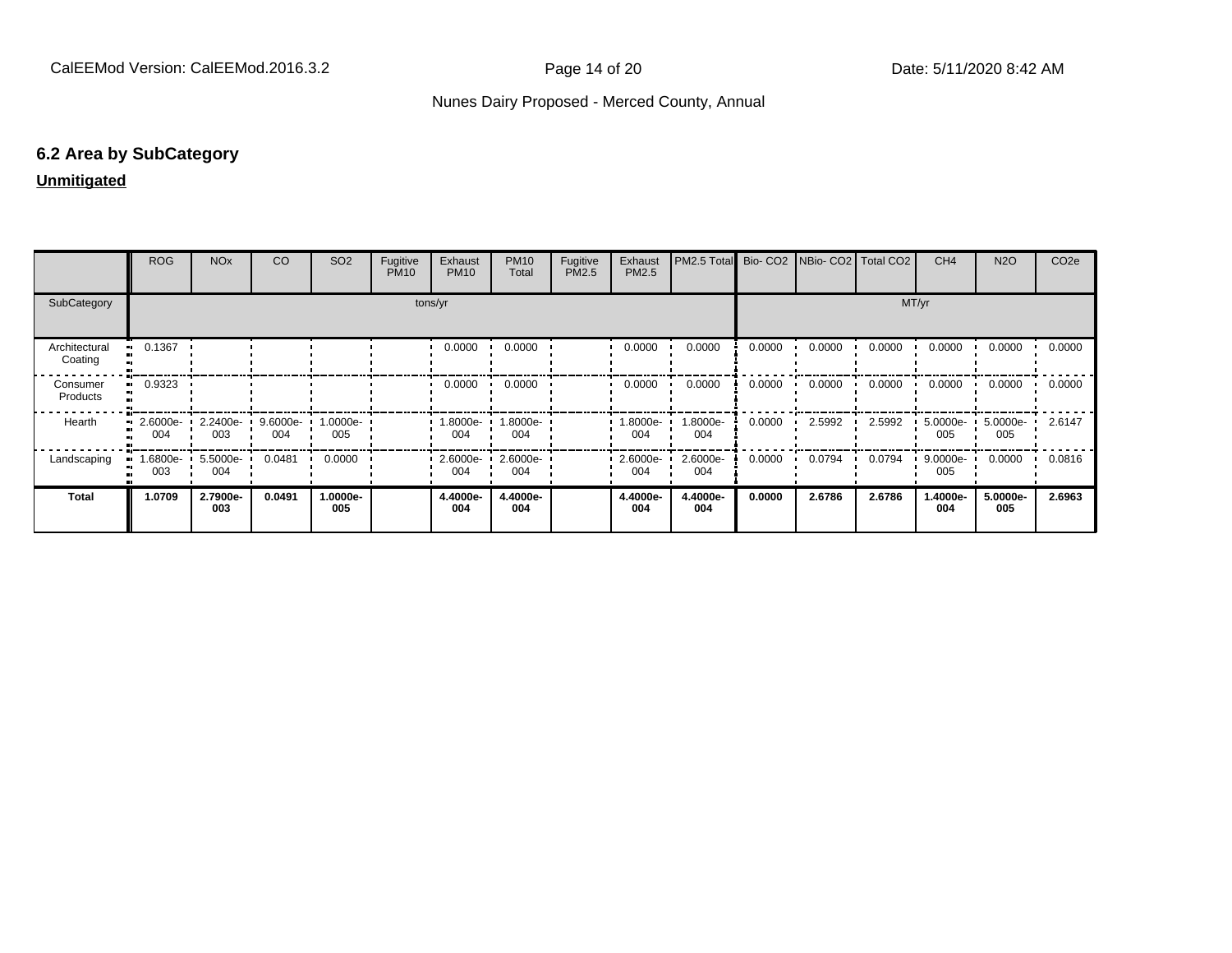### **6.2 Area by SubCategory**

### **Mitigated**

|                          | <b>ROG</b>              | <b>NO<sub>x</sub></b> | CO              | SO <sub>2</sub>    | Fugitive<br><b>PM10</b> | Exhaust<br><b>PM10</b> | <b>PM10</b><br>Total | Fugitive<br><b>PM2.5</b> | Exhaust<br>PM2.5 | PM2.5 Total     |        | Bio- CO2   NBio- CO2   Total CO2 |        | CH <sub>4</sub>    | <b>N2O</b>      | CO <sub>2e</sub> |
|--------------------------|-------------------------|-----------------------|-----------------|--------------------|-------------------------|------------------------|----------------------|--------------------------|------------------|-----------------|--------|----------------------------------|--------|--------------------|-----------------|------------------|
| SubCategory              | tons/yr                 |                       |                 |                    |                         |                        |                      |                          | MT/yr            |                 |        |                                  |        |                    |                 |                  |
| Architectural<br>Coating | 0.1367<br>              |                       |                 |                    |                         | 0.0000                 | 0.0000               |                          | 0.0000           | 0.0000          | 0.0000 | 0.0000                           | 0.0000 | 0.0000             | 0.0000          | 0.0000           |
| Consumer<br>Products     | 0.9323<br>              |                       |                 |                    |                         | 0.0000                 | 0.0000               |                          | 0.0000           | 0.0000          | 0.0000 | 0.0000                           | 0.0000 | 0.0000             | 0.0000          | 0.0000           |
| Hearth                   | $\cdot$ 2.6000e-<br>004 | 2.2400e-<br>003       | 9.6000e-<br>004 | $1.0000e -$<br>005 |                         | 1.8000e-<br>004        | 1.8000e-<br>004      |                          | .8000e-<br>004   | 1.8000e-<br>004 | 0.0000 | 2.5992                           | 2.5992 | 5.0000e-<br>005    | 5.0000e-<br>005 | 2.6147           |
| Landscaping              | .6800e-<br>003          | 5.5000e-<br>004       | 0.0481          | 0.0000             |                         | 2.6000e-<br>004        | 2.6000e-<br>004      |                          | 2.6000e-<br>004  | 2.6000e-<br>004 | 0.0000 | 0.0794                           | 0.0794 | $9.0000e -$<br>005 | 0.0000          | 0.0816           |
| <b>Total</b>             | 1.0709                  | 2.7900e-<br>003       | 0.0491          | -.0000e<br>005     |                         | 4.4000e-<br>004        | 4.4000e-<br>004      |                          | 4.4000e-<br>004  | 4.4000e-<br>004 | 0.0000 | 2.6786                           | 2.6786 | 1.4000e-<br>004    | 5.0000e-<br>005 | 2.6963           |

# **7.0 Water Detail**

**7.1 Mitigation Measures Water**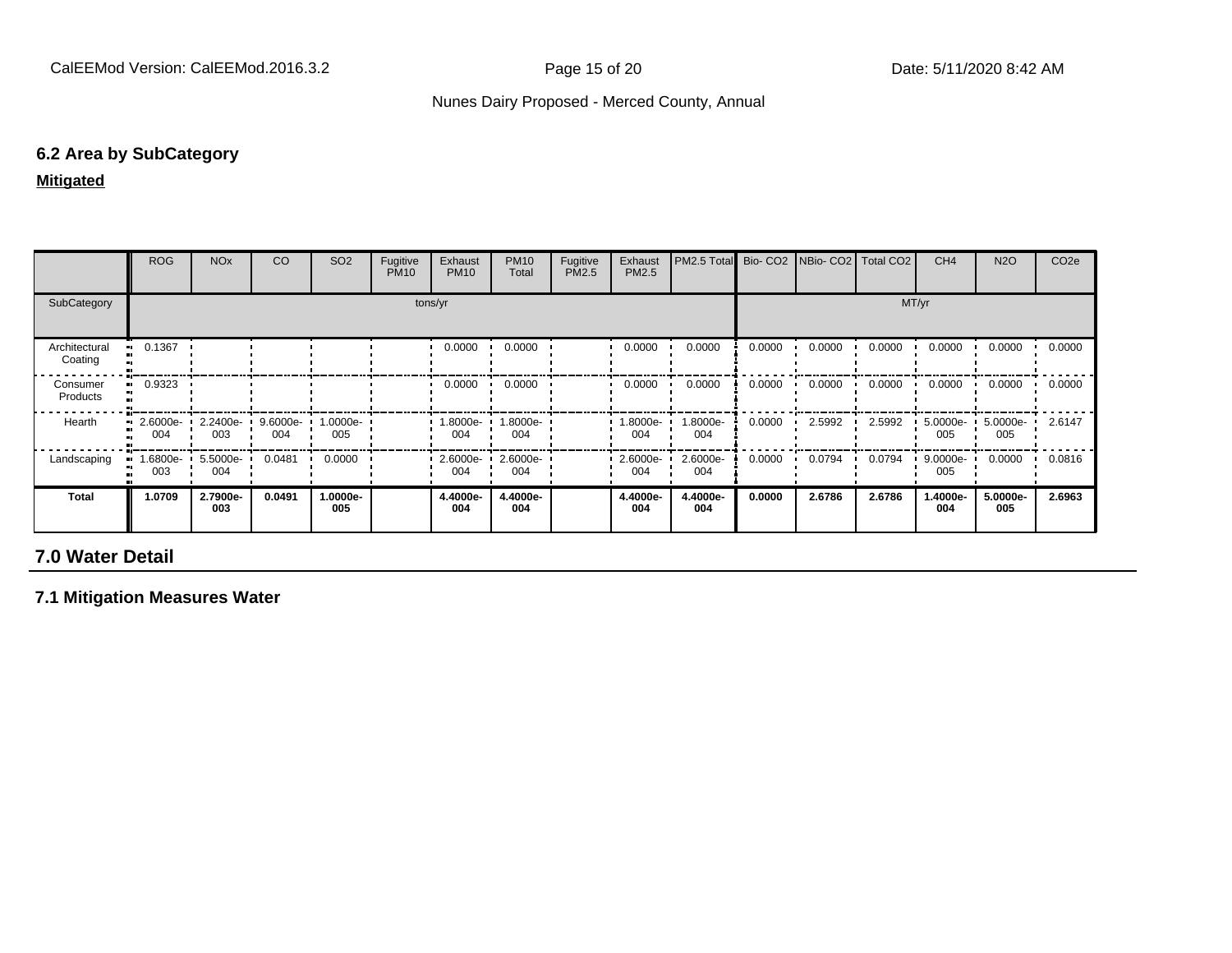|             | Total CO <sub>2</sub>     | CH <sub>4</sub> | <b>N2O</b> | CO <sub>2e</sub> |  |  |  |  |
|-------------|---------------------------|-----------------|------------|------------------|--|--|--|--|
| Category    | MT/yr                     |                 |            |                  |  |  |  |  |
| Mitigated   | 78.5860<br>.,<br><br>     | 1.3525          | 0.0325     | $-122.0780$      |  |  |  |  |
| Unmitigated | 78.5860<br>.,<br><br><br> | 1.3525          | 0.0325     | $-122.0780$      |  |  |  |  |

# **7.2 Water by Land Use**

**Unmitigated**

|                                  | Indoor/Out<br>door Use       | <b>Total CO2</b> | CH <sub>4</sub> | <b>N2O</b>      | CO <sub>2e</sub> |
|----------------------------------|------------------------------|------------------|-----------------|-----------------|------------------|
| <b>Land Use</b>                  | Mgal                         |                  | MT/yr           |                 |                  |
| <b>General Light</b><br>Industry | $\cdot$ 41.0261/<br>۰.       | 77.5957          | 1.3398          | 0.0322          | 120.6762         |
| Other Non-<br>Asphalt Surfaces:  | 0/0                          | 0.0000           | 0.0000          | 0.0000          | 0.0000           |
| Single Family<br>Housing         | $-0.390924/$<br>$0.246452$ . | 0.9903           | 0.0128          | 3.1000e-<br>004 | 1.4018           |
| <b>Total</b>                     |                              | 78.5860          | 1.3525          | 0.0325          | 122.0780         |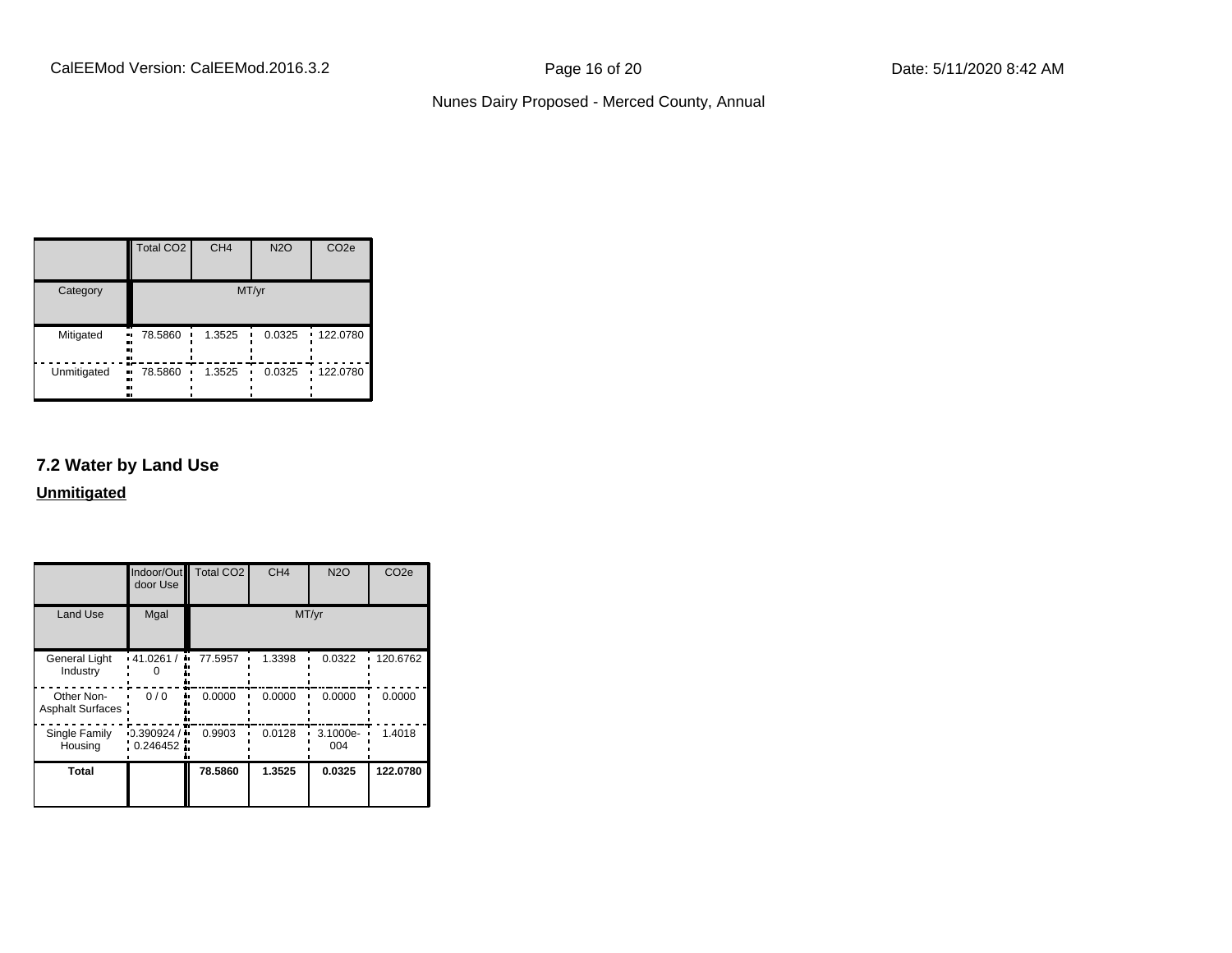### **7.2 Water by Land Use**

**Mitigated**

|                                | Indoor/Out<br>door Use   | Total CO <sub>2</sub> | CH <sub>4</sub> | <b>N2O</b>      | CO <sub>2e</sub> |
|--------------------------------|--------------------------|-----------------------|-----------------|-----------------|------------------|
| <b>Land Use</b>                | Mgal                     |                       | MT/yr           |                 |                  |
| General Light<br>Industry      | $\cdot$ 41.0261/<br>٠.   | 77.5957               | 1.3398          | 0.0322          | 120.6762         |
| Other Non-<br>Asphalt Surfaces | 0/0                      | 0.0000                | 0.0000          | 0.0000          | 0.0000           |
| Single Family<br>Housing       | $-0.390924/$<br>0.246452 | 0.9903                | 0.0128          | 3.1000e-<br>004 | 1.4018           |
| <b>Total</b>                   |                          | 78.5860               | 1.3525          | 0.0325          | 122.0780         |

# **8.0 Waste Detail**

**8.1 Mitigation Measures Waste**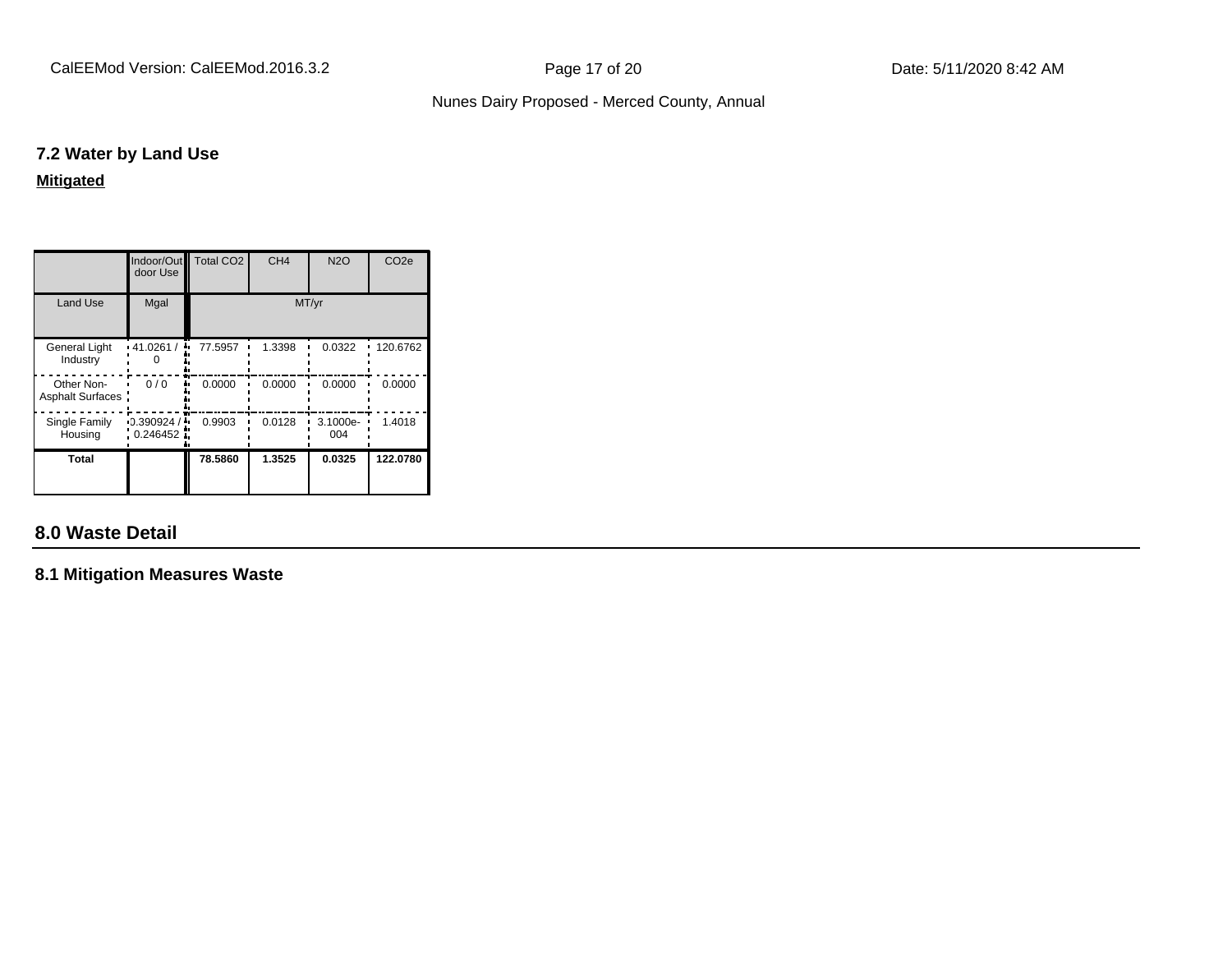CalEEMod Version: CalEEMod.2016.3.2 example 20 Page 18 of 20 Date: 5/11/2020 8:42 AM

### Nunes Dairy Proposed - Merced County, Annual

# **Category/Year**

|             | <b>Total CO2</b>          | CH <sub>4</sub> | <b>N2O</b> | CO <sub>2e</sub> |  |  |  |  |  |
|-------------|---------------------------|-----------------|------------|------------------|--|--|--|--|--|
|             | MT/yr                     |                 |            |                  |  |  |  |  |  |
| Mitigated   | 45.8983<br>.,<br><br><br> | 2.7125          | 0.0000     | 113.7111<br>ı.   |  |  |  |  |  |
| Unmitigated | 45.8983<br>ш,<br><br><br> | 2.7125          | 0.0000     | 113.7111         |  |  |  |  |  |

### **8.2 Waste by Land Use**

**Unmitigated**

|                                       | Waste<br><b>Disposed</b> | Total CO <sub>2</sub> | CH <sub>4</sub> | <b>N2O</b> | CO <sub>2e</sub> |
|---------------------------------------|--------------------------|-----------------------|-----------------|------------|------------------|
| <b>Land Use</b>                       | tons                     |                       |                 | MT/yr      |                  |
| <b>General Light</b><br>Industry      | 219.99                   | 44.6560               | 2.6391          | 0.0000     | 110.6333         |
| Other Non-<br><b>Asphalt Surfaces</b> | U                        | 0.0000                | 0.0000          | 0.0000     | 0.0000           |
| Single Family<br>Housing              | 6.12                     | 1.2423                | 0.0734          | 0.0000     | 3.0778           |
| <b>Total</b>                          |                          | 45.8983               | 2.7125          | 0.0000     | 113.7111         |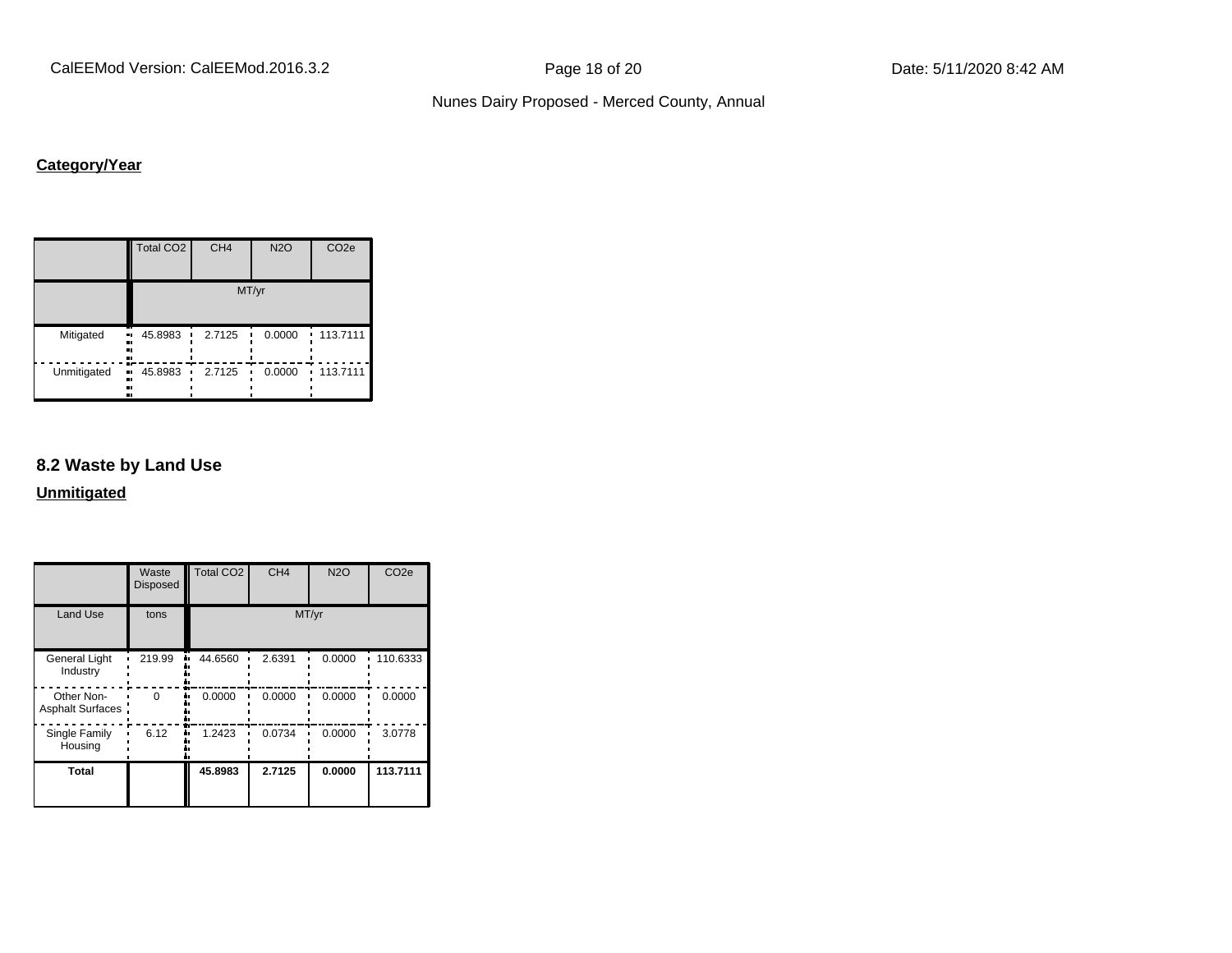## Nunes Dairy Proposed - Merced County, Annual

## **8.2 Waste by Land Use**

**Mitigated**

|                                  | Waste<br><b>Disposed</b> | <b>Total CO2</b> | CH <sub>4</sub> | <b>N2O</b> | CO <sub>2e</sub> |  |
|----------------------------------|--------------------------|------------------|-----------------|------------|------------------|--|
| <b>Land Use</b>                  | tons                     | MT/yr            |                 |            |                  |  |
| <b>General Light</b><br>Industry | 219.99                   | 44.6560          | 2.6391          | 0.0000     | 110.6333         |  |
| Other Non-<br>Asphalt Surfaces:  | ŋ                        | 0.0000           | 0.0000          | 0.0000     | 0.0000           |  |
| Single Family<br>Housing         | 6.12                     | 1.2423           | 0.0734          | 0.0000     | 3.0778           |  |
| Total                            |                          | 45.8983          | 2.7125          | 0.0000     | 113.7111         |  |

# **9.0 Operational Offroad**

| Equipment Type | Hours/Day<br>Number | Days/Year | Horse Power | <b>Load Factor</b> | <b>Fuel Type</b> |
|----------------|---------------------|-----------|-------------|--------------------|------------------|

# **10.0 Stationary Equipment**

### **Fire Pumps and Emergency Generators**

| Equipment Type | Number | Hours/Dav | Hours/Year | Horse Power | Load Factor | Fuel:<br>Type |
|----------------|--------|-----------|------------|-------------|-------------|---------------|

#### **Boilers**

| Equipment Type | Number | Heat Input/Dav | Heat Input/Year | <b>Boiler Rating</b> | $\sim$ $\sim$ $\sim$<br><b>I</b> vpe |
|----------------|--------|----------------|-----------------|----------------------|--------------------------------------|

### **User Defined Equipment**

Equipment Type Number